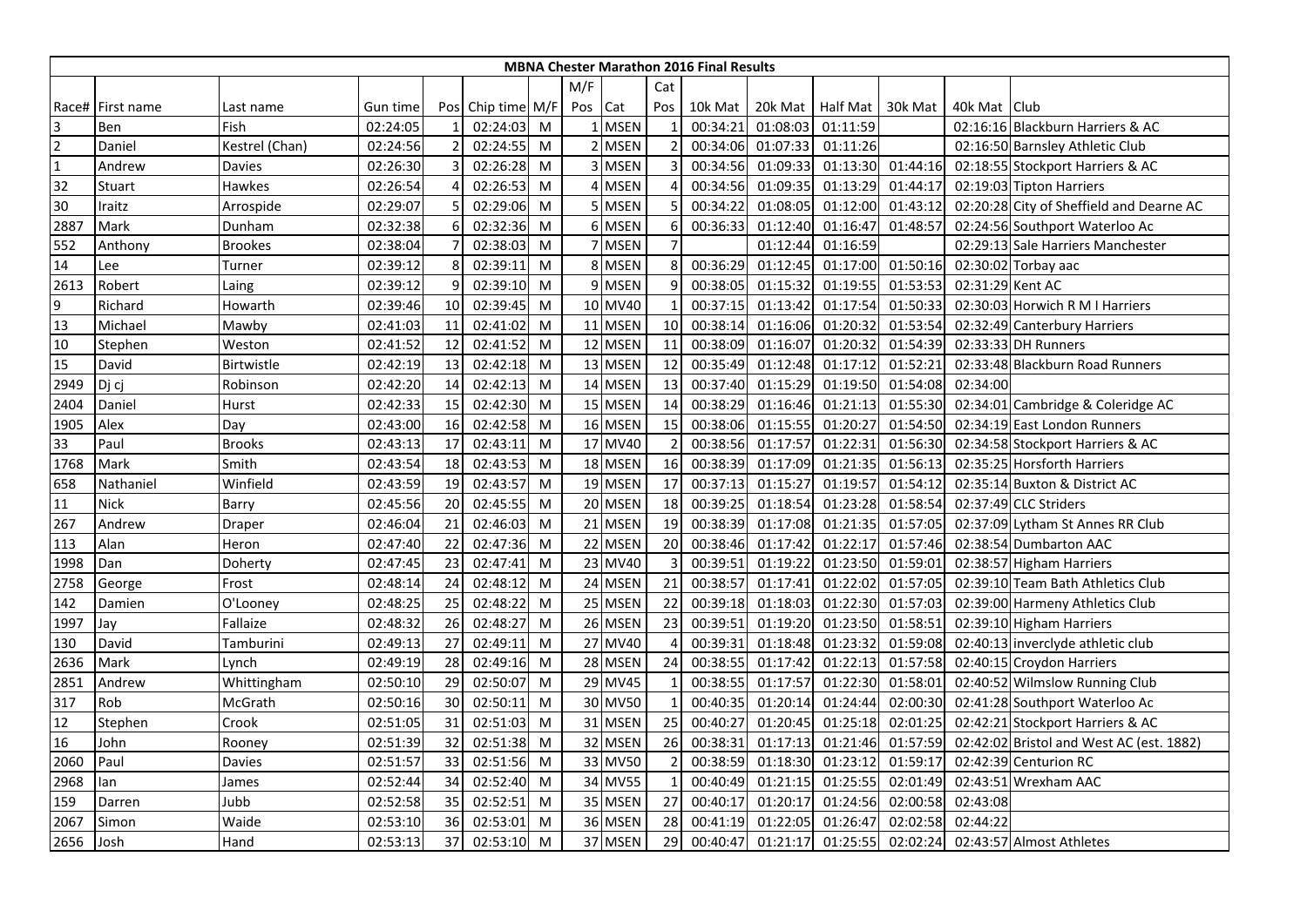|      |                  |                |          |    |                   |              |              |             |                       | <b>MBNA Chester Marathon 2016 Final Results</b> |                   |                  |          |                   |                                          |
|------|------------------|----------------|----------|----|-------------------|--------------|--------------|-------------|-----------------------|-------------------------------------------------|-------------------|------------------|----------|-------------------|------------------------------------------|
|      |                  |                |          |    |                   |              |              | Cat         |                       |                                                 |                   |                  |          |                   |                                          |
|      | Race# First name | Last name      | Gun time |    | Pos Chip time M/F |              | Pos Cat      |             | Pos                   | 10k Mat                                         |                   | 20k Mat Half Mat | 30k Mat  | 40k Mat Club      |                                          |
| 2301 | Julian           | Ayres          | 02:53:22 | 38 | 02:53:18          | M            |              | 38 MSEN     | 30                    | 00:38:55                                        | 01:18:29          | 01:23:12         | 01:59:58 | 02:43:33 Trismart |                                          |
| 2616 | Musa             | Adamu          | 02:53:26 | 39 | 02:53:16          | M            |              | 39 MSEN     | 31                    | 00:41:21                                        | 01:22:03          | 01:26:43         | 02:02:56 |                   | 02:44:33 Clapham Chasers                 |
| 17   | Katie            | Jones          | 02:53:36 | 40 | 02:53:34          | $\mathsf{F}$ | $\mathbf{1}$ | <b>FSEN</b> |                       | 00:40:48                                        | 01:21:13          | 01:25:55         | 02:02:26 |                   | 02:44:16 Fife Athletic Club              |
| 1706 | Martin           | Fillingham     | 02:53:48 | 41 | 02:53:42          | M            |              | 40 MV45     | $\overline{2}$        | 00:39:28                                        | 01:19:34          | 01:24:18         | 02:01:25 |                   | 02:44:41 Saltaire Striders               |
| 2831 | Elliot           | Cox            | 02:54:36 | 42 | 02:54:28          | M            |              | 41 MSEN     | 32                    | 00:40:43                                        | 01:21:49          | 01:26:41         | 02:03:48 | 02:45:49          |                                          |
| 542  | Tommi            | <b>Baker</b>   | 02:54:47 | 43 | 02:54:46          | M            |              | 42 MSEN     | 33                    | 00:39:57                                        | 01:20:28          | 01:25:11         | 02:01:28 |                   | 02:45:13 Salford Harriers & AC           |
| 671  | Andrew           | McMenemy       | 02:54:49 | 44 | 02:54:46          | M            |              | 43 MSEN     | 34                    |                                                 | 01:21:01          | 01:25:41         | 02:01:34 | 02:45:14          |                                          |
| 1299 | Jon              | Salter         | 02:54:50 | 45 | 02:54:41          | M            |              | 44 MSEN     | 35                    | 00:41:32                                        | 01:22:49          | 01:27:34         | 02:04:10 | 02:45:52          |                                          |
| 20   | Emma             | Ballantyne     | 02:55:03 | 46 | 02:55:01          | $\mathsf{F}$ |              | 2 FSEN      | $\overline{2}$        | 00:41:17                                        | 01:22:22          | 01:27:09         | 02:03:44 |                   | 02:45:54 City of York AC                 |
| 1151 | Steven           | Leslie         | 02:55:24 | 47 | 02:55:19          | M            |              | 45 MSEN     | 36                    | 00:41:16                                        | 01:22:42          | 01:27:25         | 02:04:08 |                   | 02:46:32 Village RR                      |
| 35   | Steve            | Darby          | 02:55:35 | 48 | 02:55:33          | M            |              | 46 MV50     |                       | 00:40:39                                        | 01:20:51          | 01:25:37         | 02:01:49 |                   | 02:45:19 UKnetrunner.co.UK               |
| 591  | Sam              | Edwards        | 02:55:45 | 49 | 02:55:38          | M            |              | 47 MSEN     | 37                    | 00:41:33                                        | 01:23:13          | 01:28:02         | 02:04:51 |                   | 02:46:37 Chorlton Runners                |
| 2650 | Russell          | <b>Brooks</b>  | 02:55:47 | 50 | 02:55:42          | M            |              | 48 MSEN     | 38                    | 00:41:49                                        | 01:23:34          | 01:28:40         | 02:05:40 | 02:46:56          |                                          |
| 1788 | Andrew           | Marshall       | 02:55:47 | 51 | 02:55:45          | M            |              | 49 MSEN     | 39                    | 00:39:07                                        | 01:18:48          | 01:23:26         | 01:59:58 |                   | 02:45:10 Leeds & Bradford Triathlon Club |
| 920  | Howard           | Avery          | 02:55:52 | 52 | 02:55:46          | M            |              | 50 MSEN     | 40                    | 00:38:02                                        | 01:16:05          | 01:20:41         | 01:55:58 |                   | 02:45:20 Wigan & District H & AC         |
| 29   | Rachel           | Jones          | 02:56:16 | 53 | 02:56:16          | $\mathsf{F}$ |              | 3 FV45      |                       | 00:40:49                                        | 01:21:20          | 01:25:59         | 02:02:35 |                   | 02:46:17 Salford Harriers & AC           |
| 2973 | Robert           | Spencer        | 02:56:19 | 54 | 02:56:14          | M            |              | 51 MSEN     | 41                    | 00:41:45                                        | 01:23:24          | 01:28:09         | 02:04:44 |                   | 02:46:44 St. Albans Striders             |
| 195  | lan              | Harkness       | 02:56:26 | 55 | 02:56:24          | M            |              | 52 MSEN     | 42                    | 00:41:37                                        | 01:23:18          | 01:28:09         | 02:04:55 |                   | 02:47:16 DH Runners                      |
| 1387 | Paul             | Jennings       | 02:56:44 | 56 | 02:56:40          | M            |              | 53 MSEN     | 43                    | 00:41:39                                        | 01:22:58          | 01:27:41         | 02:04:42 | 02:47:43          |                                          |
| 3026 | Thomas           | Avery          | 02:56:51 | 57 | 02:56:44          | M            |              | 54 MSEN     | 44                    | 00:41:57                                        | 01:23:43          | 01:28:34         | 02:05:36 | 02:48:05          |                                          |
| 106  | Gavin            | Harvie         | 02:57:11 | 58 | 02:57:04          | M            |              | 55 MV45     | $\overline{3}$        | 00:41:32                                        | 01:23:31          | 01:28:18         | 02:05:31 |                   | 02:48:16 Kirkintilloch Olympians         |
| 1510 | Owen             | <b>Buckley</b> | 02:57:11 | 59 | 02:57:06          | M            |              | 56 MSEN     | 45                    | 00:41:59                                        | 01:23:55          | 01:28:47         | 02:05:52 | 02:48:05          |                                          |
| 1500 | Mike             | Smethurst      | 02:57:15 | 60 | 02:57:09          | M            |              | 57 MSEN     | 46                    | 00:41:58                                        | 01:23:52          | 01:28:43         | 02:05:57 | 02:48:17          |                                          |
| 2734 | Chris            | Worrall        | 02:57:18 | 61 | 02:57:11          | M            |              | 58 MSEN     | 47                    | 00:41:07                                        | 01:22:20          | 01:27:08         | 02:04:20 | 02:47:44          |                                          |
| 2532 | Christoph        | Loeffler       | 02:57:19 | 62 | 02:57:09          | M            |              | 59 MSEN     | 48                    | 00:42:04                                        | 01:23:41          | 01:28:31         | 02:05:31 | 02:48:09          |                                          |
| 1211 | David            | Vaughan        | 02:57:28 | 63 | 02:57:23          | M            |              | 60 MV40     |                       | 00:41:13                                        | 01:22:44          | 01:27:27         | 02:04:09 | 02:48:17          |                                          |
| 2854 | Damian           | Tarbuck        | 02:57:30 | 64 | 02:57:28          | M            |              | 61 MV40     | 6                     | 00:39:58                                        | 01:20:41          | 01:25:26         | 02:02:11 | 02:46:50          |                                          |
| 352  | Jason            | Cook           | 02:57:30 | 65 | 02:57:26          | M            |              | 62 MV45     | $\boldsymbol{\Delta}$ | 00:41:34                                        | 01:23:08          | 01:27:54         | 02:04:49 |                   | 02:47:55 Blackburn Road Runners          |
| 354  | Joshua           | Crowther       | 02:57:31 | 66 | 02:57:27          | M            |              | 63 MSEN     | 49                    | 00:41:35                                        | 01:23:09          | 01:27:55         | 02:04:51 |                   | 02:47:55 Blackburn Road Runners          |
| 227  | Thomas           | Green          | 02:57:32 | 67 | 02:57:28          | M            |              | 64 MSEN     | 50                    | 00:41:35                                        | 01:23:27          | 01:28:12         | 02:05:24 | 02:48:14          |                                          |
| 696  | Fabrice          | Klein          | 02:57:33 | 68 | 02:57:26          | M            |              | 65 MSEN     | 51                    | 00:41:53                                        | 01:23:54          | 01:28:44         | 02:06:48 | 02:49:15          |                                          |
| 2101 | Barry            | Lloyd          | 02:57:45 | 69 | 02:57:37          | M            |              | 66 MSEN     | 52                    | 00:42:05                                        | 01:23:54          | 01:28:40         | 02:05:57 | 02:48:19          |                                          |
| 1852 | Jonathan         | Godfrey        | 02:57:48 | 70 | 02:57:43          | M            |              | 67 MV45     |                       | 00:41:54                                        | 01:23:44          | 01:28:39         | 02:05:44 |                   | 02:48:19 City of Hull AC                 |
| 2428 | Nickth           | Hawor          | 02:57:49 | 71 | 02:57:45          | M            |              | 68 MSEN     | 53                    | 00:41:50                                        | 01:23:37          | 01:28:23         | 02:05:38 |                   | 02:48:21 Biggleswade AC                  |
| 2927 | Stephen          | Chapman        | 02:58:06 | 72 | 02:57:57          | M            |              | 69 MSEN     | 54                    | 00:41:54                                        | 01:23:41          | 01:28:36         | 02:05:34 | 02:48:45          |                                          |
| 2075 | Terry            | Olds           | 02:58:17 | 73 | 02:58:09          | M            |              | 70 MV45     | 6                     | 00:39:17                                        | 01:18:01          | 01:22:43         | 01:59:39 | 02:47:47          |                                          |
| 2883 | John             | Dowling        | 02:58:21 | 74 | 02:58:21          | M            |              | 71 MSEN     | 55                    |                                                 | 00:41:13 01:22:09 | 01:26:57         | 02:04:09 | 02:48:18          |                                          |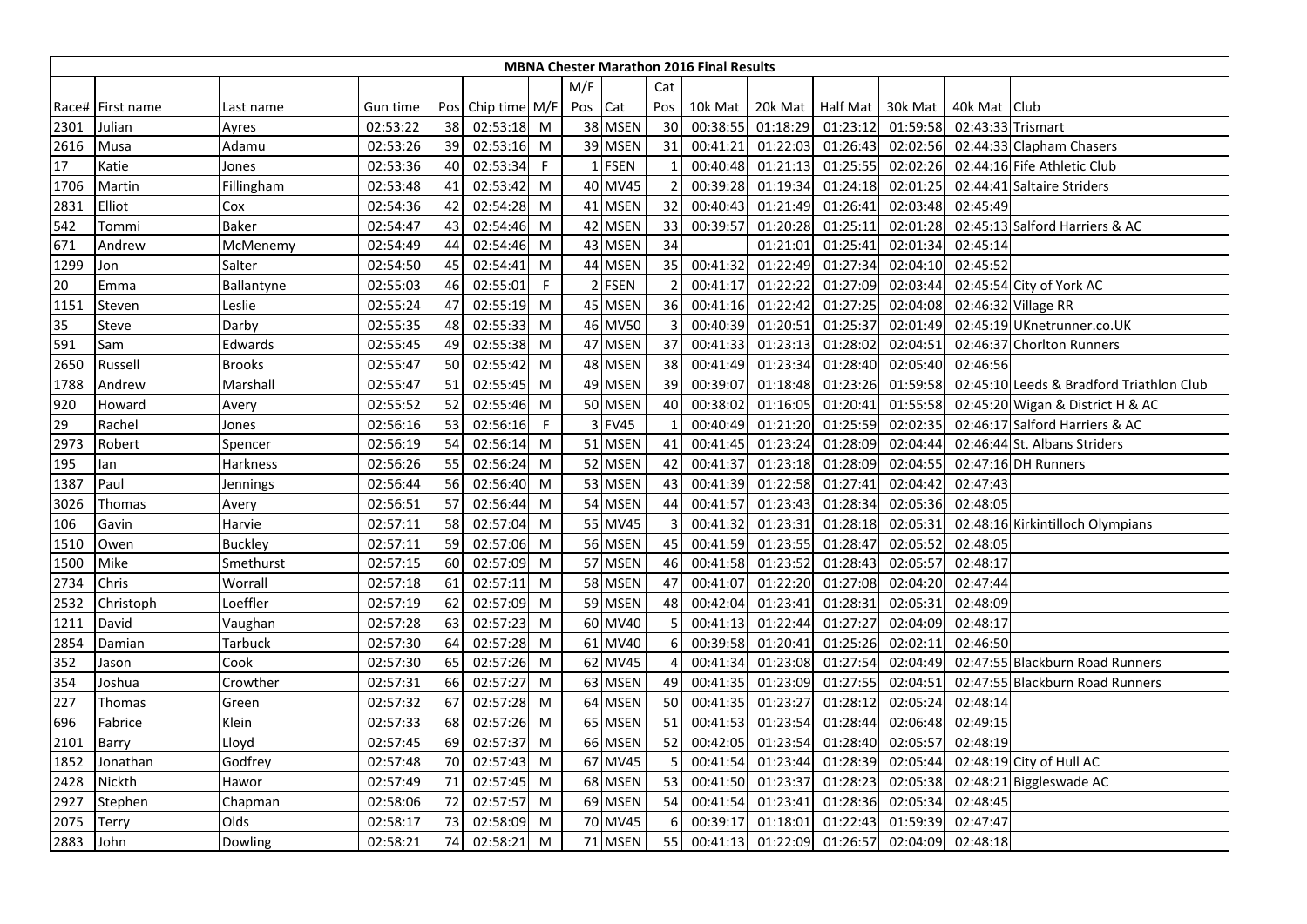|      | <b>MBNA Chester Marathon 2016 Final Results</b> |               |          |     |                   |             |     |                 |                |          |          |                    |          |                |                                        |
|------|-------------------------------------------------|---------------|----------|-----|-------------------|-------------|-----|-----------------|----------------|----------|----------|--------------------|----------|----------------|----------------------------------------|
|      |                                                 |               |          |     |                   |             | M/F |                 | Cat            |          |          |                    |          |                |                                        |
|      | Race# First name                                | Last name     | Gun time |     | Pos Chip time M/F |             | Pos | Cat             | Pos            | 10k Mat  |          | 20k Mat   Half Mat | 30k Mat  | 40k Mat   Club |                                        |
| 829  | Lee                                             | Hughes        | 02:58:24 | 75  | 02:58:15          | M           |     | 72 MV40         |                | 00:41:55 | 01:23:29 | 01:28:17           | 02:05:30 |                | 02:48:43 Lymm Runners                  |
| 1635 | <b>Brian</b>                                    | Martin        | 02:58:28 | 76  | 02:58:19          | M           |     | 73 MV60         |                | 00:41:49 | 01:23:46 | 01:28:38           | 02:05:55 |                | 02:48:25 Quakers Running Club          |
| 2461 | Michael                                         | Martin        | 02:58:55 | 77  | 02:58:50          | M           |     | 74 MSEN         | 56             | 00:41:31 | 01:23:06 | 01:27:56           | 02:04:53 |                | 02:48:56 St. Albans Striders           |
| 2946 | Jack                                            | Antrobus      | 02:58:55 | 78  | 02:58:51          | M           |     | 75 MSEN         | 57             | 00:41:08 | 01:22:06 | 01:26:53           | 02:04:11 |                | 02:48:14 Spectrum Striders             |
| 2456 | Sebastian                                       | Rowe          | 02:58:58 | 79  | 02:58:52          | M           |     | 76 MV45         |                | 00:41:28 | 01:23:03 | 01:27:53           | 02:04:50 |                | 02:48:53 St. Albans Striders           |
| 1752 | Warren                                          | Langler Watts | 02:59:00 | 80  | 02:58:47          | M           |     | 77 MV45         | 8              | 00:41:49 | 01:23:34 | 01:28:29           | 02:05:27 | 02:49:06       |                                        |
| 374  | Ryan                                            | Harbour       | 02:59:06 | 81  | 02:58:56          | M           |     | 78 MSEN         | 58             |          | 01:23:04 | 01:27:51           | 02:04:45 | 02:49:04       |                                        |
| 199  | Trevor                                          | Martin        | 02:59:09 | 82  | 02:59:01          | M           |     | 79 MV45         | 9              | 00:43:06 | 01:25:23 | 01:30:16           | 02:07:34 | 02:49:59       |                                        |
| 2120 | Giles                                           | Dawnay        | 02:59:10 | 83  | 02:59:03          | M           |     | 80 MSEN         | 59             | 00:41:43 | 01:23:35 | 01:28:23           | 02:05:37 | 02:49:32       |                                        |
| 1661 | Alistair                                        | Fisher        | 02:59:14 | 84  | 02:59:10          | M           | 81  | <b>MV45</b>     | 10             | 00:41:49 | 01:23:25 | 01:28:13           | 02:05:42 |                | 02:49:39 Evenwood Road Runners         |
| 305  | Duncan                                          | Anderson      | 02:59:17 | 85  | 02:59:12          | M           | 82  | <b>MSEN</b>     | 60             | 00:39:28 | 01:19:20 | 01:24:01           | 02:01:42 |                | 02:48:29 Red Rose Road Runners         |
| 2788 | Kieran                                          | <b>Best</b>   | 02:59:22 | 86  | 02:59:18          | M           |     | 83 MSEN         | 61             | 00:41:59 | 01:23:54 | 01:28:44           | 02:05:59 | 02:49:51       |                                        |
| 575  | Mark                                            | <b>OBrien</b> | 02:59:29 | 87  | 02:59:25          | M           |     | 84 MSEN         | 62             | 00:41:31 | 01:22:49 | 01:27:35           | 02:05:34 | 02:49:04       |                                        |
| 2987 | Adam                                            | Bonnar        | 02:59:34 | 88  | 02:59:25          | M           |     | 85 MSEN         | 63             | 00:41:55 | 01:23:38 | 01:28:32           | 02:05:35 | 02:48:55       |                                        |
| 1334 | Gary                                            | Blackwell     | 02:59:39 | 89  | 02:59:35          | M           |     | 86 MV45         | 11             | 00:40:43 | 01:21:15 | 01:26:07           | 02:04:25 |                | 02:49:58 Deeside AAC                   |
| 51   | Glyn                                            | Billington    | 02:59:39 | 90  | 02:59:35          | M           |     | 87 MV40         | 8              | 00:42:00 | 01:23:51 | 01:28:43           | 02:05:56 |                | 02:48:30 Salford Harriers & AC         |
| 140  | John                                            | MacAskill     | 02:59:45 | 91  | 02:59:39          | M           |     | 88 MV45         | 12             | 00:41:53 | 01:23:45 | 01:28:36           | 02:06:10 |                | 02:50:17 Stornoway Running & AC        |
| 143  | Fraser                                          | Wells         | 02:59:58 | 92  | 02:59:49          | M           | 89  | <b>MV45</b>     | 13             | 00:41:28 | 01:23:22 | 01:28:07           | 02:05:37 | 02:50:03       |                                        |
| 221  | Michael                                         | Osinski-Gray  | 03:00:29 | 93  | 03:00:26          | M           |     | 90 MSEN         | 64             | 00:40:46 | 01:21:58 | 01:26:52           | 02:03:58 |                | 02:50:26 Fylde Coast Runners           |
| 453  | Stephen                                         | Ridgway       | 03:00:30 | 94  | 03:00:19          | M           |     | 91 MSEN         | 65             | 00:39:20 | 01:19:13 | 01:23:54           | 02:01:48 | 02:49:55       |                                        |
| 279  | David                                           | Taylor        | 03:00:31 | 95  | 03:00:25          | M           |     | 92 MSEN         | 66             | 00:41:04 | 01:22:20 | 01:27:09           | 02:04:50 |                | 02:50:17 Wesham Road Runners & AC      |
| 1260 | Grant                                           | Carter-Moore  | 03:00:41 | 96  | 03:00:40          | M           |     | 93 MSEN         | 67             | 00:41:52 | 01:23:43 | 01:28:41           | 02:05:44 |                | 02:51:01 Chester Triathlon Club        |
| 2429 | Kevin                                           | Harris        | 03:00:41 | 97  | 03:00:41          | M           |     | 94 MV60         | $\overline{2}$ |          | 01:24:05 | 01:28:58           | 02:06:57 |                | 02:50:59 Veterans AC                   |
| 2741 | Scott                                           | Seefeldt      | 03:00:52 | 98  | 03:00:40          | M           |     | 95 MSEN         | 68             | 00:41:54 | 01:23:33 | 01:28:23           | 02:06:07 |                | 02:51:25 Southville Running Club       |
| 1315 | Craig                                           | Taylor        | 03:00:52 | 99  | 03:00:47          | M           |     | 96 MSEN         | 69             | 00:42:06 | 01:23:59 | 01:28:49           | 02:06:40 |                | 02:50:59 North Wales Road Runners Club |
| 52   | Paul                                            | Simons        | 03:01:05 | 100 | 03:01:02          | M           |     | 97 MV50         |                | 00:41:56 | 01:23:44 | 01:28:38           | 02:05:42 |                | 02:50:59 Salford Harriers & AC         |
| 2010 | Nicola                                          | Bowerman      | 03:01:32 | 101 | 03:01:25          | F           | 4   | <b>FV40</b>     |                | 00:42:10 | 01:24:17 | 01:29:10           | 02:06:58 |                | 02:51:38 Ampthill & Flitwick Flyers RC |
| 2602 | Mark                                            | Moloney       | 03:01:53 | 102 | 03:01:47          | M           |     | 98 MSEN         | 70             | 00:41:24 | 01:22:53 | 01:27:51           | 02:05:34 | 02:51:25       |                                        |
| 2601 | Phil                                            | Goss          | 03:01:55 | 103 | 03:01:49          | M           |     | 99 MSEN         | 71             | 00:41:22 | 01:22:58 | 01:27:49           | 02:05:36 | 02:51:26       |                                        |
| 2097 | Simon                                           | Robinson      | 03:01:55 | 104 | 03:01:48          | M           |     | 100 MV45        | 14             | 00:42:05 | 01:23:44 | 01:28:37           | 02:06:51 | 02:51:47       |                                        |
| 1006 | Simon                                           | <b>Baines</b> | 03:01:57 | 105 | 03:01:49          | M           |     | 101 MV40        | $\mathbf{c}$   | 00:41:53 | 01:23:43 | 01:28:35           | 02:05:59 |                | 02:51:09 Wigan & District H & AC       |
| 2942 | Mark                                            | Ashby         | 03:02:10 | 106 | 03:02:02          | M           |     | 102 MV55        | 2              | 00:40:35 | 01:22:14 | 01:27:09           | 02:05:56 |                | 02:51:59 Southport Waterloo Ac         |
| 19   | Gemma                                           | Hargraves     | 03:02:16 | 107 | 03:02:12          | $\mathsf F$ |     | <b>FSEN</b>     | В              | 00:41:59 | 01:23:47 | 01:28:41           | 02:06:01 |                | 02:51:13 Almost Athletes Cheltenham    |
| 1495 | Simon                                           | Fox           | 03:02:38 | 108 | 03:02:34          | M           |     | 103 MV50        | 5              | 00:41:58 | 01:23:55 | 01:28:48           | 02:07:17 |                | 02:52:42 Wirral AC                     |
| 2016 | David                                           | Moody         | 03:02:50 | 109 | 03:02:46          | M           |     | 104 MSEN        | 72             | 00:41:49 | 01:23:37 | 01:28:23           | 02:05:37 |                | 02:50:32 Redway Runners                |
| 347  | Sean                                            | Procter       | 03:03:03 | 110 | 03:03:00          | M           |     | 105 MV40        | 10             | 00:40:48 | 01:22:00 | 01:26:55           | 02:06:36 |                | 02:52:44 Blackburn Harriers & AC       |
| 757  | Tony                                            | Muir          | 03:03:30 | 111 | 03:03:26          | M           |     | <b>106 MSEN</b> | 73             | 00:41:51 | 01:23:38 | 01:28:23           | 02:05:41 |                | 02:52:18 Oldham & Royton H & AC        |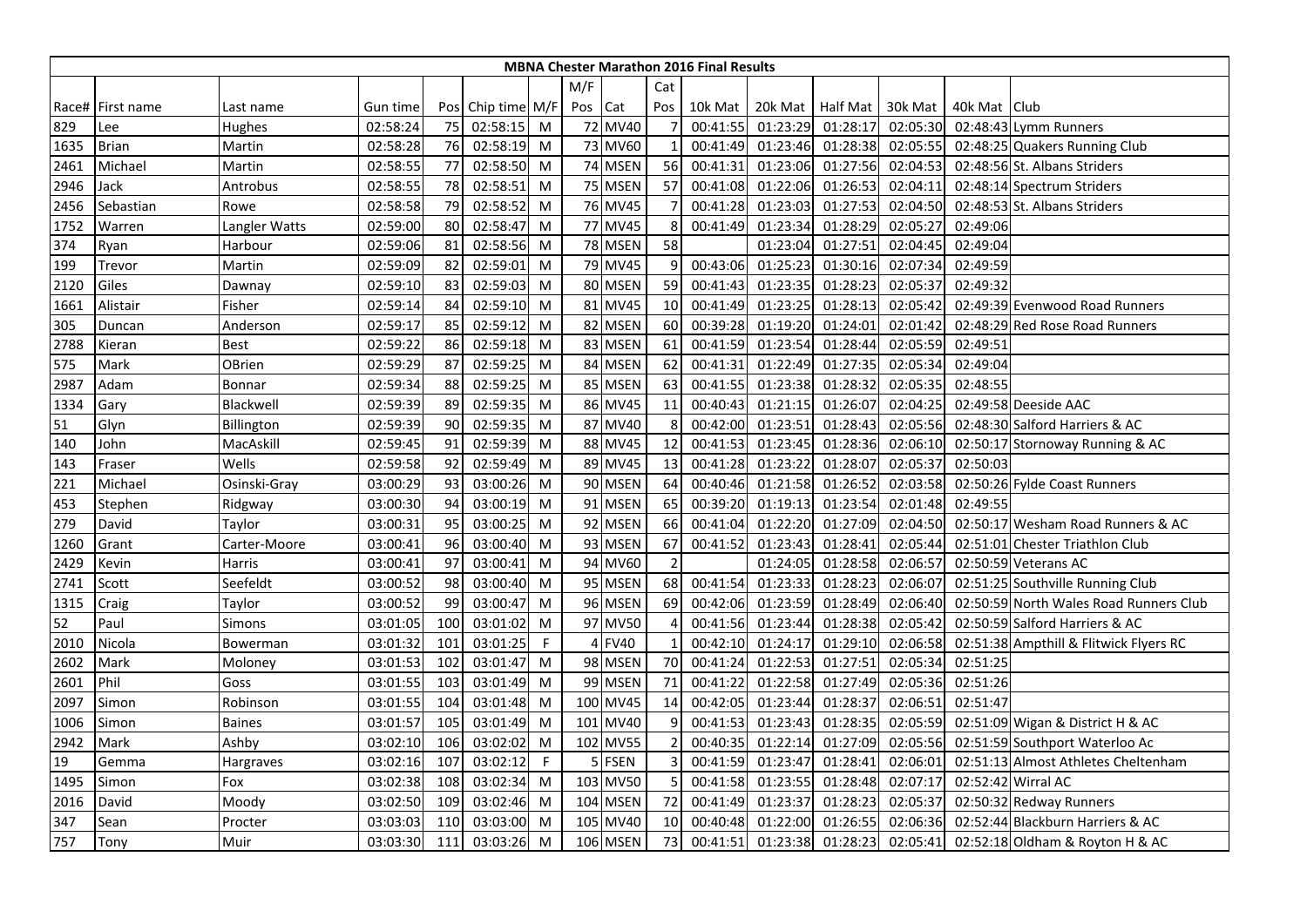|      |                  |               |          |     |               |              |         |          |     | <b>MBNA Chester Marathon 2016 Final Results</b> |          |                  |          |                 |                                             |
|------|------------------|---------------|----------|-----|---------------|--------------|---------|----------|-----|-------------------------------------------------|----------|------------------|----------|-----------------|---------------------------------------------|
|      |                  |               |          |     |               |              | M/F     |          | Cat |                                                 |          |                  |          |                 |                                             |
|      | Race# First name | Last name     | Gun time | Pos | Chip time M/F |              | Pos Cat |          | Pos | 10k Mat                                         |          | 20k Mat Half Mat | 30k Mat  | 40k Mat Club    |                                             |
| 1194 | Stephen          | Coward        | 03:03:31 | 112 | 03:03:21      | M            |         | 107 MV45 | 15  | 00:41:46                                        | 01:23:43 | 01:28:36         | 02:06:38 | 02:53:04        |                                             |
| 110  | Nicola           | Adams-Hendry  | 03:03:38 | 113 | 03:03:27      | $\mathsf{F}$ |         | 6 FV35   |     | 00:44:39                                        | 01:27:44 | 01:32:46         | 02:10:59 |                 | 02:54:19 Garscube harriers                  |
| 259  | Thomas           | Howarth       | 03:03:39 | 114 | 03:03:33      | M            |         | 108 MSEN | 74  | 00:39:30                                        | 01:18:39 | 01:23:36         | 02:03:21 | 02:52:21 LYTHAM |                                             |
| 2478 | Steven           | Winship       | 03:04:00 | 115 | 03:03:51      | M            |         | 109 MSEN | 75  | 00:40:46                                        | 01:22:07 | 01:26:52         | 02:03:49 | 02:52:08        |                                             |
| 744  | Paul             | Alexander     | 03:04:27 | 116 | 03:04:20      | M            |         | 110 MSEN | 76  | 00:41:59                                        | 01:23:59 | 01:28:55         | 02:07:03 |                 | 02:54:19 Todmorden Harriers                 |
| 883  | Ben              | Elston        | 03:04:33 | 117 | 03:04:26      | M            |         | 111 MSEN | 77  | 00:42:54                                        | 01:26:31 | 01:31:32         | 02:10:34 | 02:54:56        |                                             |
| 600  | Sol              | Clark         | 03:04:36 | 118 | 03:04:28      | M            |         | 112 MSEN | 78  | 00:38:32                                        | 01:16:41 | 01:21:10         | 01:57:34 |                 | 02:51:49 Buxton & District AC               |
| 642  | Steve            | Shaughnessy   | 03:04:42 | 119 | 03:04:31      | M            |         | 113 MV60 | 3   | 00:42:27                                        | 01:25:17 | 01:30:17         | 02:09:35 |                 | 02:54:48 Stockport Harriers & AC            |
| 1496 | Claire           | Walton        | 03:04:52 | 120 | 03:04:39      | $\mathsf F$  |         | 7 FSEN   | 4   | 00:41:58                                        | 01:23:47 | 01:29:02         | 02:07:13 |                 | 02:54:43 Wallasey Athletic Club             |
| 2443 | Lee              | Murphy        | 03:05:01 | 121 | 03:04:55      | M            |         | 114 MSEN | 79  | 00:41:52                                        | 01:24:05 | 01:28:48         | 02:06:39 |                 | 02:54:32 Dunstable RRC                      |
| 149  | Gary             | Morrison      | 03:05:01 | 122 | 03:04:58      | M            |         | 115 MSEN | 80  | 00:43:15                                        | 01:26:27 | 01:31:27         | 02:10:40 |                 | 02:55:34 Corstorphine AAC                   |
| 2049 | Victoria         | Nealon        | 03:05:14 | 123 | 03:04:38      | F            |         | 8 FSEN   |     | 00:44:24                                        | 01:27:42 | 01:32:44         | 02:10:55 | 02:54:58        |                                             |
| 2104 | James            | Fisher        | 03:05:30 | 124 | 03:05:22      | M            |         | 116 MSEN | 81  | 00:43:54                                        | 01:27:34 | 01:32:37         | 02:11:07 | 02:55:28        |                                             |
| 2278 | Dave             | Powell        | 03:05:51 | 125 | 03:05:46      | M            |         | 117 MV55 |     | 00:41:54                                        | 01:23:52 | 01:28:47         | 02:08:29 |                 | 02:55:33 Aberystwyth AC                     |
| 543  | Byron            | Edwards       | 03:05:55 | 126 | 03:05:47      | M            |         | 118 MV40 | 11  | 00:41:27                                        | 01:23:06 | 01:27:53         | 02:06:31 |                 | 02:54:52 Bury Athletic Club                 |
| 1570 | <b>Stuart</b>    | King          | 03:05:57 | 127 | 03:05:49      | M            |         | 119 MSEN | 82  | 00:41:32                                        | 01:23:39 | 01:28:36         | 02:07:25 | 02:55:10        |                                             |
| 1941 | Ken              | Tomlinson     | 03:06:13 | 128 | 03:06:01      | M            |         | 120 MV40 | 12  | 00:45:23                                        | 01:29:50 | 01:34:56         | 02:12:52 | 02:56:02        |                                             |
| 1691 | James            | Goodall       | 03:06:19 | 129 | 03:06:10      | M            |         | 121 MSEN | 83  | 00:41:57                                        | 01:23:54 | 01:28:45         | 02:07:09 |                 | 02:55:23 Saltaire Striders                  |
| 831  | Mike             | Randles       | 03:06:20 | 130 | 03:05:49      | M            |         | 122 MSEN | 84  | 00:45:03                                        | 01:27:14 | 01:32:13         | 02:10:37 | 02:55:39        |                                             |
| 2168 | Sam              | Coxon         | 03:06:33 | 131 | 03:06:18      | M            |         | 123 MSEN | 85  | 00:42:47                                        | 01:26:06 | 01:31:05         | 02:10:27 | 02:56:29        |                                             |
| 1915 | Andrew           | Watson        | 03:06:37 | 132 | 03:06:32      | M            |         | 124 MV45 | 16  | 00:41:59                                        | 01:24:04 | 01:28:53         | 02:07:50 |                 | 02:56:51 Erewash Valley Rc                  |
| 187  | Mat              | Arnold        | 03:06:49 | 133 | 03:06:44      | M            |         | 125 MSEN | 86  | 00:41:53                                        | 01:23:40 | 01:28:35         | 02:06:54 | 02:55:51        |                                             |
| 1965 | Alasdair         | Steele        | 03:07:00 | 134 | 03:06:51      | M            |         | 126 MV40 | 13  | 00:43:30                                        | 01:26:45 | 01:31:47         | 02:10:57 | 02:57:16        |                                             |
| 1953 | Richard          | Terrington    | 03:07:00 | 135 | 03:06:52      | M            |         | 127 MSEN | 87  | 00:42:20                                        | 01:24:21 | 01:29:18         | 02:08:18 | 02:56:19        |                                             |
| 23   | Carole           | Penlington    | 03:07:06 | 136 | 03:07:03      | $\mathsf{F}$ |         | 9 FV40   |     | 00:42:01                                        | 01:24:34 | 01:29:40         | 02:09:17 |                 | 02:56:37 Blackheath and Bromley Harriers AC |
| 1824 | Joe              | <b>Butler</b> | 03:07:07 | 137 | 03:06:56      | M            |         | 128 MSEN | 88  | 00:44:13                                        | 01:28:17 | 01:33:20         | 02:12:22 |                 | 02:57:54 St Theresa's A.C.                  |
| 2436 | Robin            | Todd          | 03:07:12 | 138 | 03:07:00      | M            |         | 129 MSEN | 89  | 00:43:32                                        | 01:26:30 | 01:31:36         | 02:10:28 |                 | 02:56:32 Royston Runners                    |
| 1430 | Shaun            | Hughes        | 03:07:17 | 139 | 03:07:05      | M            |         | 130 MSEN | 90  | 00:45:18                                        | 01:28:59 | 01:33:55         | 02:12:28 |                 | 02:57:54 Denbigh Harriers                   |
| 299  | Matthew          | Simpson       | 03:07:19 | 140 | 03:07:10      | M            |         | 131 MSEN | 91  | 00:43:34                                        | 01:26:49 | 01:31:58         | 02:11:11 |                 | 02:57:01 Blackburn Road Runners             |
| 2667 | Glyn             | Jones         | 03:07:19 | 141 | 03:07:01      | M            |         | 132 MV55 | 4   | 00:44:36                                        | 01:28:34 | 01:33:41         | 02:12:50 | 02:57:25        |                                             |
| 488  | Christoph        | Schellhaus    | 03:07:39 | 142 | 03:07:23      | M            |         | 133 MSEN | 92  | 00:40:42                                        | 01:26:03 | 01:30:47         | 02:08:41 | 02:56:20        |                                             |
| 456  | Tom              | Sanders       | 03:07:53 | 143 | 03:07:32      | M            |         | 134 MSEN | 93  | 00:43:28                                        | 01:27:21 | 01:32:25         | 02:10:52 |                 | 02:57:04 Chorlton Runners                   |
| 2638 | John             | Gorman        | 03:07:55 | 144 | 03:07:51      | M            |         | 135 MSEN | 94  | 00:42:06                                        | 01:25:22 | 01:30:31         | 02:10:23 |                 | 02:57:45 Sutton Runners                     |
| 2128 | Rob              | Knight        | 03:07:58 | 145 | 03:07:42      | M            |         | 136 MSEN | 95  | 00:43:47                                        | 01:27:24 | 01:32:25         | 02:10:59 | 02:57:52        |                                             |
| 2017 | Paul             | <b>Barnes</b> | 03:07:59 | 146 | 03:07:51      | M            |         | 137 MV40 | 14  | 00:41:54                                        | 01:23:42 | 01:28:33         | 02:06:13 |                 | 02:57:25 Redway Runners                     |
| 620  | Phil             | Ramsey        | 03:08:24 | 147 | 03:08:19      | M            |         | 138 MV40 | 15  | 00:42:00                                        | 01:23:56 | 01:28:48         | 02:07:15 |                 | 02:56:17 Bramhall Runners                   |
| 2387 | Andy             | Harrop        | 03:08:42 | 148 | 03:08:28 M    |              |         | 139 MSEN | 96  | 00:44:12                                        | 01:28:57 | 01:34:07         | 02:13:51 | 02:59:07        |                                             |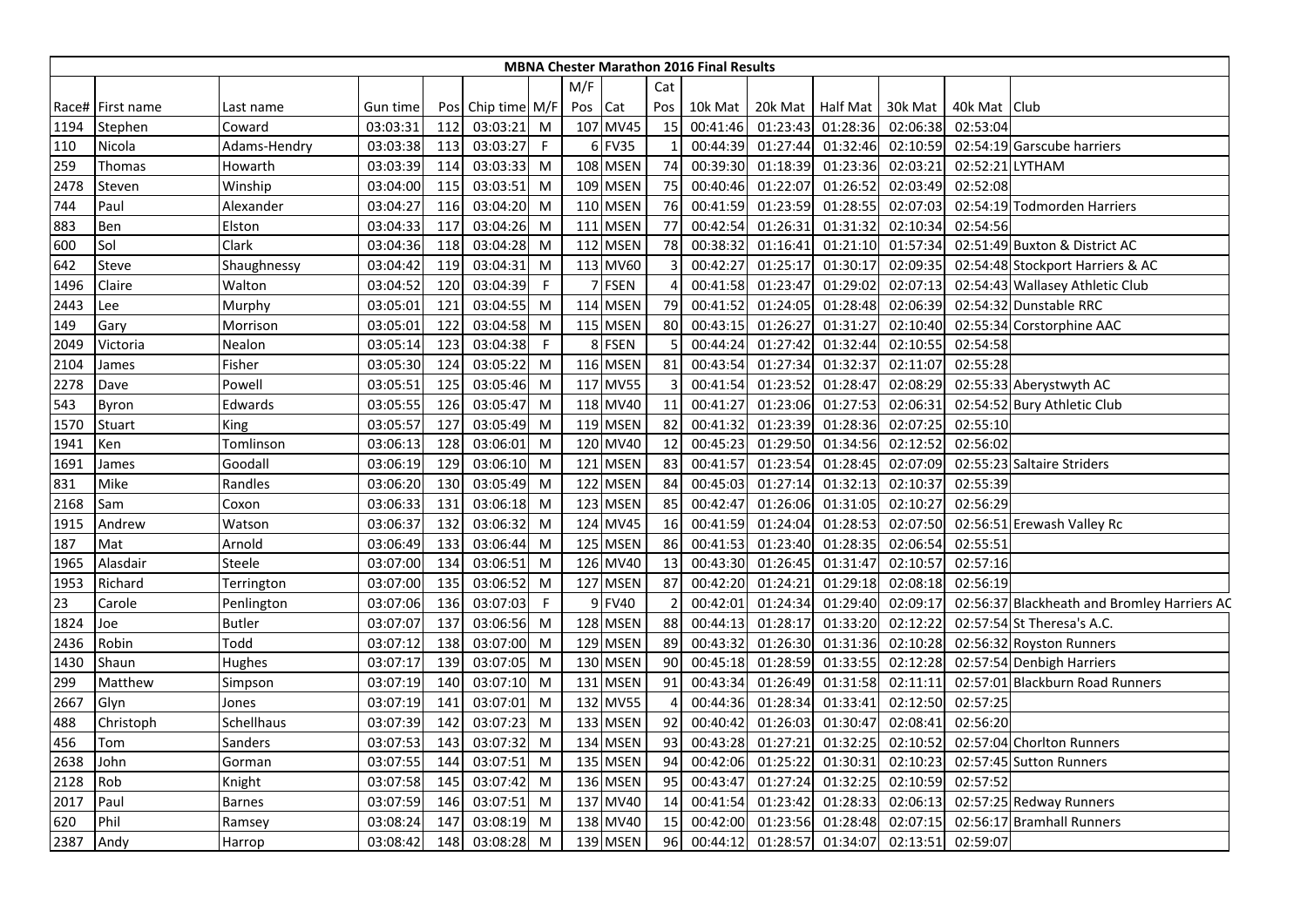|      |                  |                |          |     |                   |              |         |                 |                | <b>MBNA Chester Marathon 2016 Final Results</b> |          |                 |          |                |                                          |
|------|------------------|----------------|----------|-----|-------------------|--------------|---------|-----------------|----------------|-------------------------------------------------|----------|-----------------|----------|----------------|------------------------------------------|
|      |                  |                |          |     |                   |              | M/F     |                 | Cat            |                                                 |          |                 |          |                |                                          |
|      | Race# First name | Last name      | Gun time |     | Pos Chip time M/F |              | Pos Cat |                 | Pos            | 10k Mat                                         | 20k Mat  | <b>Half Mat</b> | 30k Mat  | 40k Mat   Club |                                          |
| 1281 | Lee              | Bower          | 03:08:44 | 149 | 03:08:34          | M            |         | <b>140 MSEN</b> | 97             | 00:43:25                                        | 01:26:37 | 01:31:37        | 02:10:56 | 02:57:58       |                                          |
| 1411 | Simon            | Rogers         | 03:08:46 | 150 | 03:08:35          | M            |         | 141 MV50        | 6              | 00:43:49                                        | 01:27:19 | 01:32:26        | 02:11:02 |                | 02:57:56 Pensby Runners                  |
| 1802 | Craig            | Pettit         | 03:08:47 | 151 | 03:08:44          | M            |         | 142 MSEN        | 98             | 00:41:57                                        | 01:23:46 | 01:28:42        | 02:07:06 | 02:56:42       |                                          |
| 1460 | Ryan             | Morrison       | 03:08:49 | 152 | 03:08:43          | M            |         | 143 MSEN        | 99             | 00:42:14                                        | 01:25:10 | 01:30:10        | 02:09:15 | 02:57:41       |                                          |
| 1955 | Mike             | Wells          | 03:08:51 | 153 | 03:08:51          | M            |         | 144 MV40        | 16             | 00:44:49                                        | 01:29:06 | 01:34:16        | 02:14:01 |                | 02:59:19 Caistor Running Club            |
| 2745 | Giacomo          | Squintani      | 03:08:51 | 154 | 03:08:33          | M            |         | 145 MV40        | 17             | 00:42:45                                        | 01:25:15 | 01:30:14        | 02:09:13 |                | 02:57:24 Totley AC                       |
| 2797 | Kathy            | Dudman         | 03:08:57 | 155 | 03:08:34          | F            |         | 10 FV35         |                | 00:43:51                                        | 01:27:33 | 01:32:40        | 02:12:21 |                | 02:58:26 City Of Salisbury AC & RC       |
| 2359 | Peter            | Lowe           | 03:09:15 | 156 | 03:09:01          | M            |         | 146 MV45        | 17             | 00:42:53                                        | 01:26:36 | 01:31:40        | 02:11:31 | 02:58:52       |                                          |
| 2869 | Phillip          | Hayward        | 03:09:21 | 157 | 03:08:58          | M            |         | <b>147 MSEN</b> | 100            | 00:44:39                                        | 01:29:21 | 01:34:29        | 02:13:51 | 02:59:36       |                                          |
| 1910 | Angus            | Thomson        | 03:09:30 | 158 | 03:09:23          | M            |         | 148 MSEN        | 101            | 00:43:01                                        | 01:25:56 | 01:30:58        | 02:10:43 |                | 02:58:46 Barnsley Harriers               |
| 985  | Will             | Kozer          | 03:09:40 | 159 | 03:09:35          | M            |         | 149 MSEN        | 102            | 00:39:34                                        | 01:20:32 | 01:25:34        | 02:06:04 |                | 02:58:29 Widnes Running Club             |
| 1952 | Alex             | Loach          | 03:09:42 | 160 | 03:09:23          | M            |         | 150 MSEN        | 103            | 00:44:33                                        | 01:28:52 | 01:34:03        | 02:14:08 |                | 03:00:00 Holme Pierrepont RC             |
| 597  | Richard          | <b>Bouglas</b> | 03:09:53 | 161 | 03:09:40          | M            |         | 151 MSEN        | 104            | 00:45:36                                        | 01:31:05 | 01:36:09        | 02:16:14 |                | 03:00:18 Buxton & District AC            |
| 2457 | Gareth           | Beavis         | 03:09:54 | 162 | 03:09:48          | M            |         | 152 MSEN        | 105            | 00:43:49                                        | 01:27:05 | 01:32:02        | 02:10:55 |                | 02:58:52 St. Albans Striders             |
| 2069 | Shaun            | Hemmings       | 03:09:58 | 163 | 03:09:44          | M            |         | 153 MSEN        | 106            | 00:44:09                                        | 01:28:37 | 01:35:17        | 02:14:41 |                | 03:00:29 Centurion RC                    |
| 1139 | Edward           | Waller         | 03:09:59 | 164 | 03:09:53          | M            |         | 154 MSEN        | 107            | 00:41:30                                        | 01:23:50 | 01:29:05        | 02:09:32 | 03:00:20       |                                          |
| 263  | Nathan           | Jones          | 03:10:37 | 165 | 03:10:31          | M            |         | 155 MSEN        | 108            | 00:39:52                                        | 01:19:47 | 01:24:26        | 02:01:43 | 02:58:21       |                                          |
| 1880 | Tim              | Brooke         | 03:10:39 | 166 | 03:10:24          | M            |         | 156 MV40        | 18             | 00:44:03                                        | 01:27:26 | 01:32:28        | 02:11:45 |                | 02:59:56 Penistone Footpath Runners & AC |
| 2111 | Ashley           | Harris         | 03:10:46 | 167 | 03:10:35          | M            |         | 157 MV45        | 18             | 00:45:12                                        | 01:29:35 | 01:34:37        | 02:14:38 |                | 03:00:26 Droitwich Ac                    |
| 3013 | <b>Russ</b>      | Corsini        | 03:10:46 | 168 | 03:10:37          | M            |         | 158 MV55        | $\overline{5}$ | 00:44:01                                        | 01:27:42 | 01:32:50        | 02:12:59 |                | 03:00:18 Darwen Dashers RC               |
| 2870 | Camilla          | Hermsen        | 03:10:54 | 169 | 03:10:50          | F            |         | 11 FV35         | 3              | 00:41:59                                        | 01:25:13 | 01:30:25        | 02:11:46 |                | 03:00:23 Harpenden Arrows                |
| 637  | Graham           | Wood           | 03:10:58 | 170 | 03:10:46          | M            |         | 159 MV50        |                | 00:42:04                                        | 01:24:29 | 01:29:38        | 02:10:15 | 02:59:33       |                                          |
| 828  | Nicola           | Shaw           | 03:11:01 | 171 | 03:10:48          | $\mathsf{F}$ |         | 12 FV45         | $\overline{2}$ | 00:43:02                                        | 01:27:37 | 01:32:51        | 02:13:01 | 03:00:36       |                                          |
| 2901 | Paul             | Kennedy        | 03:11:04 | 172 | 03:10:47          | M            |         | 160 MV40        | 19             | 00:44:46                                        | 01:30:59 | 01:36:03        | 02:15:20 | 03:00:56       |                                          |
| 851  | Neil             | Phillips       | 03:11:06 | 173 | 03:10:45          | M            |         | 161 MV55        | 6              | 00:44:27                                        | 01:28:00 | 01:33:00        | 02:11:56 | 02:59:52       |                                          |
| 2796 | Clive            | Smith          | 03:11:08 | 174 | 03:10:43          | M            |         | 162 MV45        | 19             | 00:45:18                                        | 01:29:45 | 01:34:51        | 02:14:20 |                | 03:00:29 City Of Salisbury AC & RC       |
| 2444 | John             | Murphy         | 03:11:12 | 175 | 03:11:07          | M            |         | 163 MV45        | 20             | 00:42:04                                        | 01:26:08 | 01:31:32        | 02:13:05 |                | 03:00:50 Dustable road runners           |
| 1561 | Keith            | Rickett        | 03:11:18 | 176 | 03:10:56          | M            |         | 164 MSEN        | 109            | 00:44:11                                        | 01:28:24 | 01:33:33        | 02:13:19 | 03:01:02       |                                          |
| 2847 | Tom              | Paget          | 03:11:24 | 177 | 03:11:14          | M            |         | 165 MSEN        | 110            | 00:45:18                                        | 01:29:40 | 01:34:48        | 02:14:22 |                | 03:00:21 Otley AC                        |
| 1973 | Kurt             | Read           | 03:11:46 | 178 | 03:11:28          | M            |         | 166 MV45        | 21             | 00:44:40                                        | 01:29:12 | 01:34:24        | 02:14:30 | 03:01:17       |                                          |
| 1913 | Richard          | Lightfoot      | 03:12:02 | 179 | 03:11:58          | M            |         | 167 MV40        | 20             | 00:40:30                                        | 01:22:20 | 01:27:18        | 02:05:23 | 03:00:26       |                                          |
| 282  | Peter            | McCann         | 03:12:06 | 180 | 03:11:53          | M            |         | 168 MV40        | 21             | 00:43:50                                        | 01:27:17 | 01:32:26        | 02:13:02 | 03:01:18       |                                          |
| 2807 | Tim              | Vialls         | 03:12:11 | 181 | 03:11:57          | M            |         | 169 MV50        | 8              | 00:41:40                                        | 01:24:07 | 01:29:31        | 02:08:58 |                | 02:59:41 South West Road Runners         |
| 137  | Mark             | Calder         | 03:12:18 | 182 | 03:12:18          | M            |         | 170 MSEN        | 111            | 00:45:32                                        | 01:30:38 | 01:35:53        | 02:16:53 | 03:02:19       |                                          |
| 2834 | John             | Gordon         | 03:12:25 | 183 | 03:12:16          | M            |         | 171 MSEN        | 112            | 00:41:53                                        | 01:23:41 | 01:28:34        | 02:08:26 | 03:01:11       |                                          |
| 2486 | Richard          | Gallagher      | 03:12:31 | 184 | 03:12:19          | M            |         | 172 MV40        | 22             | 00:45:33                                        | 01:30:55 | 01:36:08        | 02:16:54 |                | 03:02:37 Springfield Striders            |
| 153  | Stephen          | Vaughan        | 03:12:35 | 185 | 03:12:28          | M            |         | 173 MSEN        | 113            | 00:44:42                                        | 01:29:31 | 01:34:39        | 02:14:38 | 03:01:38       |                                          |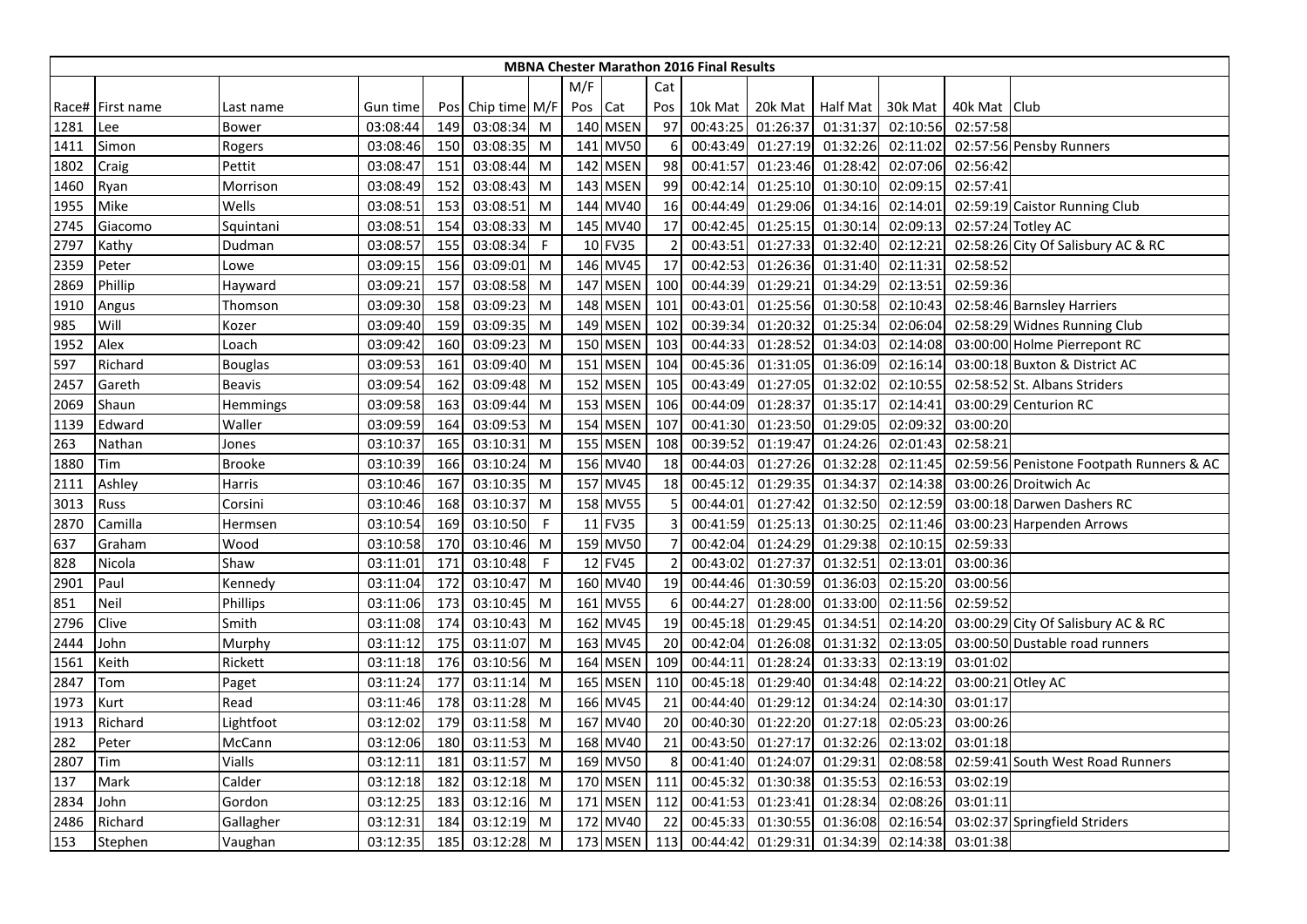|      | <b>MBNA Chester Marathon 2016 Final Results</b> |              |          |     |                   |              |         |                 |                |          |          |                    |          |                |                                              |
|------|-------------------------------------------------|--------------|----------|-----|-------------------|--------------|---------|-----------------|----------------|----------|----------|--------------------|----------|----------------|----------------------------------------------|
|      |                                                 |              |          |     |                   |              | M/F     |                 | Cat            |          |          |                    |          |                |                                              |
|      | Race# First name                                | Last name    | Gun time |     | Pos Chip time M/F |              | Pos Cat |                 | Pos            | 10k Mat  |          | 20k Mat   Half Mat | 30k Mat  | 40k Mat   Club |                                              |
| 1862 | Scott                                           | Sarson       | 03:12:39 | 186 | 03:12:28          | M            |         | 174 MSEN        | 114            | 00:43:16 | 01:26:41 | 01:31:45           | 02:12:36 | 03:01:40       |                                              |
| 1720 | Matthew                                         | Holroyd      | 03:12:46 | 187 | 03:12:30          | M            |         | 175 MSEN        | 115            | 00:41:21 | 01:23:37 | 01:28:28           | 02:05:30 | 03:01:46       |                                              |
| 1780 | Craig                                           | Barstow      | 03:12:53 | 188 | 03:12:22          | M            |         | 176 MV50        | 9              | 00:45:23 | 01:31:09 | 01:36:22           | 02:17:00 |                | 03:02:50 Harrogate Harriers & AC             |
| 2008 | Daniel                                          | Karaiskou    | 03:12:55 | 189 | 03:12:40          | M            |         | 177 MSEN        | 116            | 00:45:32 | 01:31:17 | 01:36:36           | 02:17:23 | 03:02:58       |                                              |
| 1562 | John                                            | Davies       | 03:13:03 | 190 | 03:12:49          | M            |         | 178 MSEN        | 117            | 00:46:44 | 01:32:09 | 01:37:18           | 02:17:38 |                | 03:03:41 Wrexham Ac                          |
| 1320 | James                                           | Bruce        | 03:13:09 | 191 | 03:12:49          | M            |         | 179 MSEN        | 118            | 00:44:45 | 01:29:54 | 01:35:15           | 02:16:43 | 03:03:15       |                                              |
| 37   | Melissah                                        | Gibson       | 03:13:12 | 192 | 03:13:09          | $\mathsf{F}$ |         | 13 FSEN         | 6              | 00:44:29 | 01:30:13 | 01:35:34           | 02:16:59 |                | 03:03:23 Ealing Eagles Running Club          |
| 1908 | Garry                                           | Elkington    | 03:13:17 | 193 | 03:13:01          | M            |         | 180 MV50        | 10             | 00:45:31 | 01:30:24 | 01:35:36           | 02:15:37 |                | 03:02:26 North Derbyshire RC                 |
| 2090 | Dean                                            | Clapham      | 03:13:19 | 194 | 03:13:07          | M            |         | 181 MV45        | 22             | 00:45:22 | 01:30:56 | 01:36:15           | 02:17:20 | 03:03:35       |                                              |
| 936  | lan                                             | Orford       | 03:13:26 | 195 | 03:13:16          | M            |         | 182 MSEN        | 119            | 00:42:33 | 01:25:50 | 01:30:49           | 02:11:06 | 03:02:40       |                                              |
| 26   | Carly                                           | Craig        | 03:13:32 | 196 | 03:13:30          | F            |         | 14 FV35         |                | 00:43:03 | 01:26:51 | 01:32:04           | 02:13:46 |                | 03:03:09 Manx Harriers                       |
| 160  | Lynne                                           | Stephen      | 03:13:45 | 197 | 03:13:32          | F            |         | 15 FV55         |                | 00:45:34 | 01:31:19 | 01:36:38           | 02:17:30 |                | 03:03:35 Fife Athletic Club                  |
| 123  | David                                           | Barrett      | 03:13:46 | 198 | 03:13:29          | M            |         | 183 MV50        | 11             | 00:44:38 | 01:28:17 | 01:33:27           |          |                | 03:03:08 Cheddar Running Club                |
| 2832 | Nicholas                                        | Leonard      | 03:13:51 | 199 | 03:12:50          | M            |         | 184 MSEN        | 120            | 00:44:50 | 01:29:59 | 01:35:18           | 02:16:16 | 03:02:48       |                                              |
| 2910 | Mathew                                          | Harvey       | 03:13:58 | 200 | 03:13:33          | M            |         | 185 MSEN        | 121            | 00:45:43 | 01:31:04 | 01:36:21           | 02:16:55 | 03:03:26       |                                              |
| 1047 | Chris                                           | Murphy       | 03:14:00 | 201 | 03:13:47          | M            |         | 186 MSEN        | 122            | 00:45:14 | 01:30:35 | 01:36:32           | 02:17:26 | 03:04:07       |                                              |
| 2299 | Charlotte                                       | Jones        | 03:14:03 | 202 | 03:13:51          | $\mathsf{F}$ |         | 16 FV35         | $\overline{5}$ | 00:42:48 | 01:27:16 | 01:32:33           | 02:14:21 |                | 03:03:12 Oswestry Olympians                  |
| 1232 | Andy                                            | Carter       | 03:14:04 | 203 | 03:13:58          | M            |         | 187 MV45        | 23             | 00:41:21 | 01:23:04 | 01:30:04           | 02:10:30 |                | 03:03:36 West Cheshire Athletic Club         |
| 1933 | James                                           | Cunningham   | 03:14:04 | 204 | 03:13:53          | M            |         | 188 MSEN        | 123            | 00:45:36 | 01:31:21 | 01:36:38           | 02:17:37 |                | 03:03:49 Shelton Striders                    |
| 991  | Andrew                                          | Price        | 03:14:08 | 205 | 03:13:43          | M            |         | 189 MSEN        | 124            | 00:45:22 | 01:31:08 | 01:36:28           | 02:17:20 | 03:03:33       |                                              |
| 1962 | Ben                                             | Mcclemens    | 03:14:15 | 206 | 03:14:02          | M            |         | 190 MSEN        | 125            | 00:45:19 | 01:30:54 | 01:36:11           | 02:17:17 | 03:03:43       |                                              |
| 1963 | Dan                                             | Nugent       | 03:14:16 | 207 | 03:14:03          | M            |         | 191 MV40        | 23             | 00:45:20 | 01:30:48 | 01:36:22           | 02:17:20 | 03:03:43       |                                              |
| 31   | Maddy                                           | Fisher       | 03:14:19 | 208 | 03:14:16          | $\mathsf{F}$ |         | 17 FSEN         | $\overline{7}$ | 00:45:25 | 01:30:38 | 01:35:53           | 02:17:01 |                | 03:04:27 Evenwood Road Runners               |
| 2914 | Ritchie                                         | Williamson   | 03:14:20 | 209 | 03:14:06          | M            |         | 192 MV45        | 24             | 00:45:34 | 01:31:19 | 01:36:38           | 02:17:34 | 03:03:45       |                                              |
| 470  | Girish                                          | Patel        | 03:14:22 | 210 | 03:14:04          | M            |         | 193 MV45        | 25             | 00:44:32 | 01:29:14 | 01:34:32           | 02:15:57 |                | 03:03:27 Salford Metropolitan AC             |
| 2341 | Howard                                          | Shearing     | 03:14:24 | 211 | 03:14:12          | M            |         | 194 MSEN        | 126            | 00:44:54 | 01:29:19 | 01:34:27           | 02:15:03 | 03:03:45       |                                              |
| 922  | David                                           | <b>Miles</b> | 03:14:25 | 212 | 03:14:07          | M            |         | 195 MV50        | 12             | 00:43:36 | 01:28:28 | 01:33:40           | 02:14:15 | 03:03:27       |                                              |
| 2708 | Jonathan                                        | Salisbury    | 03:14:32 | 213 | 03:14:25          | M            |         | 196 MV45        | 26             | 00:41:54 | 01:23:49 | 01:28:44           | 02:08:41 |                | 03:02:20 penarth and dinas runners           |
| 225  | Chris                                           | Lane         | 03:14:35 | 214 | 03:14:25          | M            |         | 197 MV45        | 27             | 00:42:56 | 01:26:48 | 01:31:57           | 02:12:29 |                | 03:02:59 Chorley Athletic and Triathlon Club |
| 1412 | Ben                                             | Darby        | 03:14:36 | 215 | 03:14:24          | M            |         | <b>198 MSEN</b> | 127            | 00:45:36 | 01:31:24 | 01:36:44           | 02:17:42 |                | 03:04:23 Pensby Runners                      |
| 1408 | Liam                                            | McGrath      | 03:14:37 | 216 | 03:14:25          | M            |         | 199 MV40        | 24             | 00:45:36 | 01:31:24 | 01:36:42           | 02:17:37 |                | 03:04:21 Pensby Runners                      |
| 646  | James                                           | Perry        | 03:14:37 | 217 | 03:14:23          | M            |         | <b>200 MSEN</b> | 128            | 00:45:21 | 01:30:25 | 01:35:38           | 02:16:52 |                | 03:04:16 Macclesfield Harriers & AC          |
| 53   | Kieran                                          | Kapoor       | 03:14:47 | 218 | 03:14:35          | M            | 201     | <b>MSEN</b>     | 129            | 00:45:35 | 01:31:21 | 01:36:38           | 02:17:32 |                | 03:03:45 Wrecsam Tri                         |
| 54   | Kelvin                                          | Dickinson    | 03:14:47 | 219 | 03:14:35          | M            |         | 202 MV45        | 28             | 00:45:55 | 01:31:22 | 01:36:39           | 02:17:35 |                | 03:03:48 Wirral AC                           |
| 3044 | Andrew                                          | Heale        | 03:14:50 | 220 | 03:14:29          | M            |         | 203 MV50        | 13             | 00:44:41 | 01:30:15 | 01:35:22           | 02:16:20 |                | 03:04:12 Leighton Fun Runners                |
| 2941 | Mats                                            | Deroo        | 03:14:51 | 221 | 03:14:31          | M            |         | 204 MSEN        | 130            | 00:45:25 | 01:29:45 | 01:34:56           | 02:15:27 | 03:04:33       |                                              |
| 2449 | Andrew                                          | Screech      | 03:15:01 | 222 | 03:14:46          | M            |         | 205 MV40        | 25             | 00:46:35 | 01:32:40 | 01:38:03           | 02:18:57 | 03:04:56       |                                              |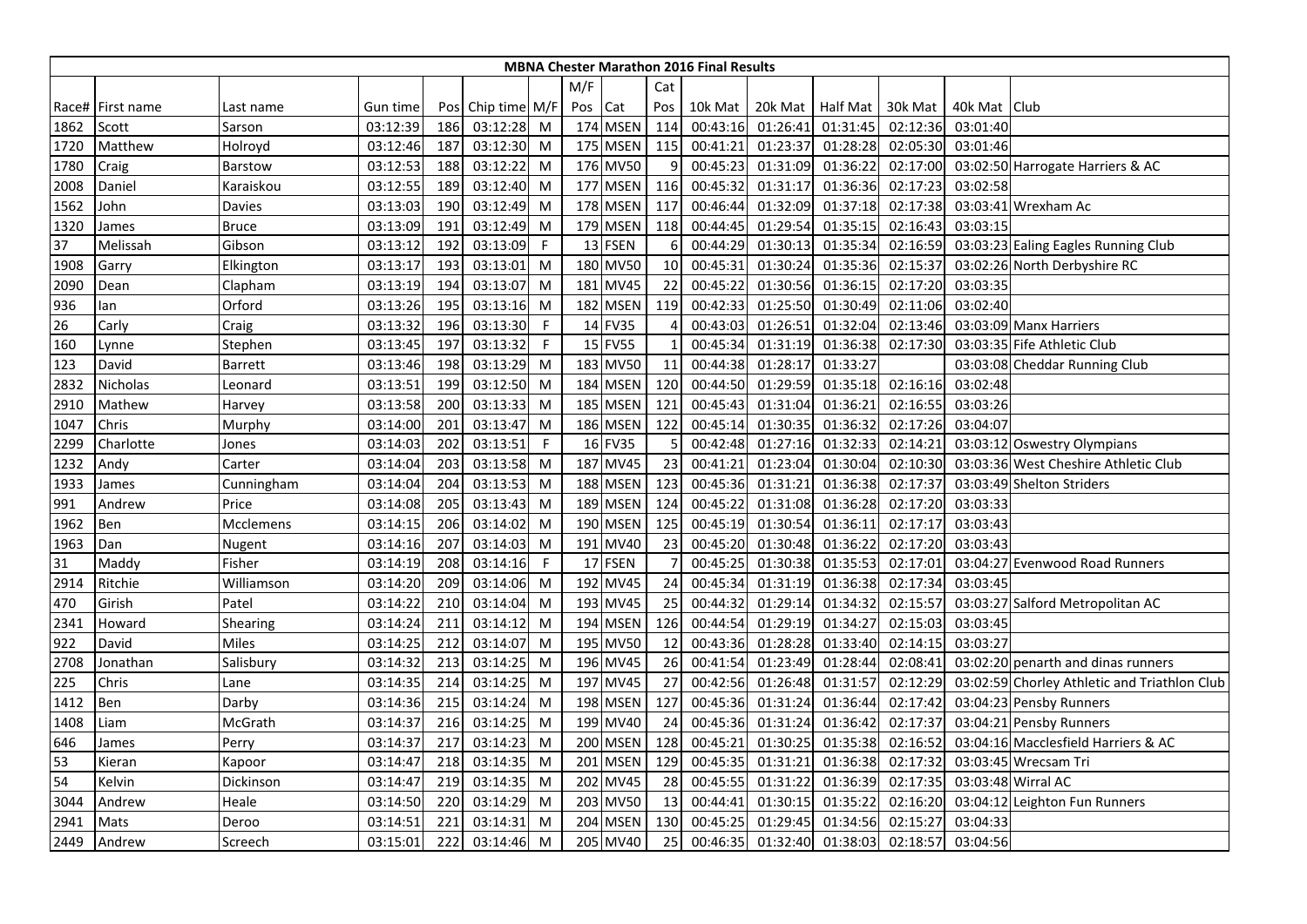|      | <b>MBNA Chester Marathon 2016 Final Results</b> |              |          |     |                   |              |         |                 |     |          |          |                  |          |              |                                              |
|------|-------------------------------------------------|--------------|----------|-----|-------------------|--------------|---------|-----------------|-----|----------|----------|------------------|----------|--------------|----------------------------------------------|
|      |                                                 |              |          |     |                   |              | M/F     |                 | Cat |          |          |                  |          |              |                                              |
|      | Race# First name                                | Last name    | Gun time |     | Pos Chip time M/F |              | Pos Cat |                 | Pos | 10k Mat  |          | 20k Mat Half Mat | 30k Mat  | 40k Mat Club |                                              |
| 2823 | Tim                                             | Fletcher     | 03:15:06 | 223 | 03:14:44          | M            |         | <b>206 MSEN</b> | 131 | 00:48:14 | 01:36:09 | 01:41:34         | 02:22:05 |              | 03:05:28 Sheffield RC                        |
| 2833 | Kenny                                           | Graham       | 03:15:08 | 224 | 03:15:02          | M            |         | 207 MSEN        | 132 | 00:42:26 | 01:23:51 | 01:29:05         | 02:14:03 | 03:04:41     |                                              |
| 1930 | Mathew                                          | Radbourne    | 03:15:25 | 225 | 03:15:14          | M            |         | 208 MV45        | 29  | 00:45:54 | 01:31:04 | 01:36:15         | 02:16:36 | 03:04:54     |                                              |
| 1716 | Sarah                                           | Greenwood    | 03:15:26 | 226 | 03:15:07          | $\mathsf{F}$ |         | 18 FV35         | 6   | 00:45:11 | 01:30:12 | 01:35:35         | 02:17:06 |              | 03:05:12 Halifax Harriers & AC               |
| 2852 | Adam                                            | Speller      | 03:15:27 | 227 | 03:14:54          | M            |         | <b>209 MSEN</b> | 133 | 00:46:10 | 01:32:35 | 01:38:02         | 02:19:40 | 03:05:37     |                                              |
| 2460 | Gordon                                          | Ray          | 03:15:31 | 228 | 03:15:13          | M            |         | 210 MV40        | 26  | 00:44:39 | 01:29:06 | 01:34:25         | 02:15:56 |              | 03:04:43 Harpenden Arrows                    |
| 3049 | David                                           | Sconce       | 03:15:34 | 229 | 03:15:16          | M            |         | 211 MSEN        | 134 | 00:45:39 | 01:31:24 | 01:36:39         | 02:17:33 | 03:05:07     |                                              |
| 2405 | Fraser                                          | Turvey       | 03:15:45 | 230 | 03:15:24          | M            |         | 212 MV40        | 27  | 00:45:45 | 01:31:15 | 01:36:30         | 02:17:29 | 03:04:43     |                                              |
| 2998 | Matthew                                         | Hodgson      | 03:15:45 | 231 | 03:15:19          | M            |         | 213 MV40        | 28  | 00:42:49 | 01:26:15 | 01:31:25         | 02:13:35 | 03:04:28     |                                              |
| 1693 | Tim                                             | Baldwin      | 03:15:49 | 232 | 03:15:16          | M            |         | 214 MSEN        | 135 | 00:44:41 | 01:28:55 | 01:34:08         | 02:14:16 | 03:03:46     |                                              |
| 1950 | Colin                                           | Laughton     | 03:15:52 | 233 | 03:15:39          | M            |         | 215 MV45        | 30  | 00:42:52 | 01:26:31 | 01:31:51         | 02:14:39 |              | 03:05:17 Worksop Harriers                    |
| 3009 | Nicholas                                        | Yarwood      | 03:15:59 | 234 | 03:15:32          | M            |         | <b>216 MSEN</b> | 136 | 00:45:00 | 01:29:12 | 01:34:19         | 02:13:56 | 03:02:56     |                                              |
| 3004 | Dave                                            | Simmonds     | 03:16:01 | 235 | 03:15:49          | M            |         | 217 MV45        | 31  | 00:45:54 | 01:31:21 | 01:36:40         | 02:17:30 | 03:04:09     |                                              |
| 2967 | John                                            | Cronin       | 03:16:05 | 236 | 03:15:39          | M            |         | 218 MV45        | 32  | 00:45:04 | 01:30:06 | 01:35:23         | 02:16:32 | 03:05:20     |                                              |
| 1596 | Marty                                           | Kneen        | 03:16:06 | 237 | 03:15:47          | M            |         | 219 MV40        | 29  | 00:46:29 | 01:30:55 | 01:35:59         | 02:15:38 |              | 03:03:35 Western Athletic Club (Isle of Man) |
| 1021 | Simon                                           | Nixon        | 03:16:07 | 238 | 03:15:47          | M            |         | 220 MV50        | 14  | 00:45:36 | 01:31:21 | 01:36:37         | 02:17:54 | 03:05:37     |                                              |
| 2754 | Charles                                         | de Nobriga   | 03:16:07 | 238 | 03:15:49          | M            |         | 220 MSEN        | 137 | 00:45:50 | 01:31:22 | 01:36:37         | 02:17:30 | 03:04:43     |                                              |
| 2671 | Andrew                                          | Bowen        | 03:16:08 | 240 | 03:15:43          | M            |         | 222 MV40        | 30  | 00:42:38 | 01:25:12 | 01:30:14         | 02:12:32 | 03:04:27     |                                              |
| 1896 | Ben                                             | Howarth      | 03:16:18 | 241 | 03:16:02          | M            |         | 223 MV40        | 31  | 00:45:53 | 01:31:44 | 01:37:05         | 02:17:44 |              | 03:05:04 Dark Peak Fell Runners              |
| 601  | Jonathan                                        | Sewell       | 03:16:18 | 242 | 03:16:10          | M            |         | 224 MV40        | 32  | 00:45:25 | 01:30:55 | 01:36:11         | 02:16:22 |              | 03:04:46 Buxton & District AC                |
| 1239 | Jon                                             | Devonport    | 03:16:19 | 243 | 03:15:58          | M            |         | 225 MSEN        | 138 | 00:46:25 | 01:31:09 | 01:36:13         | 02:16:57 | 03:04:59     |                                              |
| 1409 | Eddie                                           | Roche        | 03:16:22 | 244 | 03:16:10          | M            |         | 226 MV40        | 33  | 00:45:11 | 01:30:10 | 01:35:23         | 02:16:51 |              | 03:04:34 Pensby Runners                      |
| 1231 | Alyn                                            | Evans        | 03:16:33 | 245 | 03:16:18          | M            |         | 227 MSEN        | 139 | 00:45:52 | 01:31:23 | 01:36:40         | 02:17:34 | 03:05:25     |                                              |
| 1420 | Paul                                            | Hodges       | 03:16:41 | 246 | 03:16:30          | M            |         | 228 MV50        | 15  | 00:43:39 | 01:27:34 | 01:32:43         | 02:14:14 |              | 03:05:18 Eryri Harriers                      |
| 1668 | Martin                                          | Smith        | 03:16:45 | 247 | 03:16:35          | M            |         | 229 MV45        | 33  | 00:43:08 | 01:25:30 | 01:30:33         | 02:12:06 |              | 03:05:30 Bridlington Road Runners            |
| 105  | Graham                                          | Thom         | 03:16:46 | 248 | 03:16:30          | M            |         | 230 MV45        | 34  | 00:45:58 | 01:31:59 | 01:37:22         | 02:18:19 | 03:05:45     |                                              |
| 1618 | David                                           | Storey       | 03:16:49 | 249 | 03:16:14          | M            |         | 231 MSEN        | 140 | 00:46:15 | 01:31:04 | 01:36:19         | 02:17:04 | 03:05:10     |                                              |
| 1854 | Liam                                            | <b>Busby</b> | 03:17:02 | 250 | 03:16:19          | M            |         | 232 MSEN        | 141 | 00:46:03 | 01:30:29 | 01:35:37         | 02:15:49 | 03:05:57     |                                              |
| 2920 | Neil                                            | Devereux     | 03:17:07 | 251 | 03:16:46          | M            |         | 233 MV40        | 34  | 00:46:14 | 01:32:01 | 01:37:16         | 02:18:42 |              | 03:06:43 Black Pear Joggers                  |
| 2938 | Daniel                                          | Jones        | 03:17:24 | 252 | 03:16:48          | M            |         | 234 MSEN        | 142 | 00:47:04 | 01:32:59 | 01:38:15         | 02:18:32 | 03:06:28     |                                              |
| 2979 | James                                           | Kearns       | 03:17:30 | 253 | 03:16:58          | M            |         | 235 MSEN        | 143 | 00:47:13 | 01:34:10 | 01:39:29         | 02:20:14 | 03:07:08     |                                              |
| 2639 | Antony                                          | Constantinou | 03:17:31 | 254 | 03:17:11          | M            |         | 236 MV50        | 16  | 00:45:28 | 01:31:15 | 01:36:34         | 02:17:25 |              | 03:05:35 Collingwood AC                      |
| 1242 | Mark                                            | Johns        | 03:17:34 | 255 | 03:17:05          | M            |         | 237 MSEN        | 144 | 00:46:43 | 01:32:55 | 01:38:14         | 02:19:46 | 03:06:54     |                                              |
| 1654 | Samantha                                        | Kenyon       | 03:17:44 | 256 | 03:17:17          | -F           |         | 19 FV40         | 3   | 00:44:39 | 01:28:36 | 01:33:43         | 02:14:22 | 03:05:47     |                                              |
| 390  | Mark                                            | Warren       | 03:17:45 | 257 | 03:17:35          | M            |         | 238 MV40        | 35  | 00:41:55 | 01:25:42 | 01:31:10         | 02:14:05 | 03:06:22     |                                              |
| 38   | Jayne                                           | Lawton       | 03:17:55 | 258 | 03:17:53          | $\mathsf F$  |         | 20 FV45         |     | 00:43:59 | 01:28:36 | 01:33:59         | 02:16:35 |              | 03:07:06 Stockport Harriers & AC             |
| 1947 | Matt                                            | Bailey       | 03:18:00 | 259 | 03:17:39          | M            |         | 239 MV45        | 35  | 00:46:48 | 01:33:06 | 01:38:27         | 02:19:50 |              | 03:07:25 Shelton Striders                    |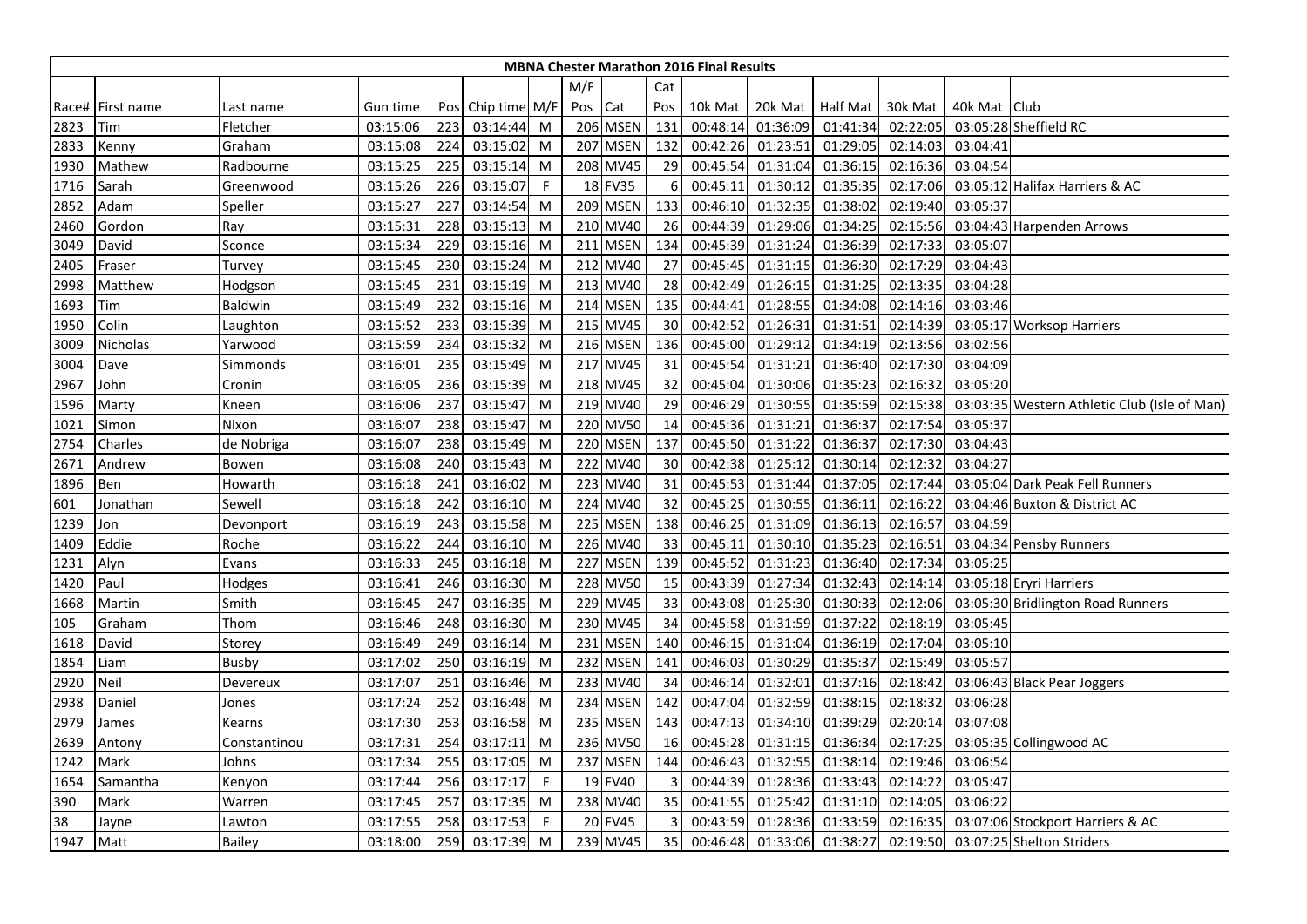|      |                  |                |          |     |               |              |     |             |           | <b>MBNA Chester Marathon 2016 Final Results</b> |          |                    |          |              |                                             |
|------|------------------|----------------|----------|-----|---------------|--------------|-----|-------------|-----------|-------------------------------------------------|----------|--------------------|----------|--------------|---------------------------------------------|
|      |                  |                |          |     |               |              | M/F |             | Cat       |                                                 |          |                    |          |              |                                             |
|      | Race# First name | Last name      | Gun time | Pos | Chip time M/F |              | Pos | Cat         | Pos       | 10k Mat                                         |          | 20k Mat   Half Mat | 30k Mat  | 40k Mat Club |                                             |
| 1929 | Jonathan         | <b>Branch</b>  | 03:18:00 | 259 | 03:17:39      | M            |     | 239 MSEN    | 145       | 00:46:48                                        | 01:33:08 | 01:38:25           | 02:19:50 | 03:07:26     |                                             |
| 1907 | Louise           | Lowe           | 03:18:01 | 261 | 03:17:48      | $\mathsf{F}$ |     | 21 FV40     | 4         | 00:45:34                                        | 01:30:59 | 01:36:16           | 02:17:34 |              | 03:07:08 Clowne Road Runners                |
| 910  | Derek            | Morris         | 03:18:04 | 262 | 03:17:20      | M            |     | 241 MV40    | 36        | 00:48:42                                        | 01:35:55 | 01:41:14           | 02:22:19 |              | 03:08:15 Helsby Running Club                |
| 1030 | Alex             | Cann           | 03:18:07 | 263 | 03:17:43      | M            |     | 242 MSEN    | 146       | 00:47:09                                        | 01:33:42 | 01:39:00           | 02:20:12 | 03:07:51     |                                             |
| 1672 | Emma             | <b>Brown</b>   | 03:18:11 | 264 | 03:18:01      | -F           |     | 22 FV40     | 5         | 00:43:52                                        | 01:28:22 | 01:33:42           | 02:15:50 |              | 03:06:29 Bridlington Road Runners           |
| 2130 | lan              | Wild           | 03:18:14 | 265 | 03:18:11      | M            |     | 243 MV40    | 37        | 00:41:59                                        | 01:23:43 | 01:28:38           | 02:08:17 |              | 03:04:10 Black Pear Joggers                 |
| 3040 | lan              | Roche          | 03:18:17 | 266 | 03:17:46      | M            |     | 244 MV50    | 17        | 00:48:36                                        | 01:35:36 | 01:40:56           | 02:21:59 |              | 03:07:48 Mersey Tri                         |
| 3041 | Chris            | Pried          | 03:18:19 | 267 | 03:17:47      | M            |     | 245 MV50    | <b>18</b> | 00:48:36                                        | 01:35:37 | 01:40:57           | 02:21:58 | 03:07:48     |                                             |
| 2313 | Jon              | Ashcroft       | 03:18:24 | 268 | 03:18:11      | M            |     | 246 MV50    | 19        | 00:45:37                                        | 01:31:19 | 01:36:36           | 02:17:32 |              | 03:06:42 Shrewsbury AC                      |
| 236  | Paul             | Mellor         | 03:18:33 | 269 | 03:18:05      | M            |     | 247 MV45    | 36        | 00:47:40                                        | 01:34:54 | 01:40:22           | 02:21:56 | 03:08:31     |                                             |
| 2740 | Matt             | Tucker         | 03:18:38 | 270 | 03:18:27      | M            |     | 248 MSEN    | 147       | 00:41:50                                        | 01:24:16 | 01:29:15           | 02:11:32 | 03:07:46     |                                             |
| 1891 | Lee              | Allman         | 03:18:39 | 271 | 03:18:17      | M            |     | 249 MV40    | 38        | 00:46:58                                        | 01:34:11 | 01:39:34           | 02:21:31 | 03:08:32     |                                             |
| 2441 | lan              | Punter         | 03:18:51 | 272 | 03:18:27      | M            |     | 250 MV45    | 37        | 00:47:52                                        | 01:34:57 | 01:40:24           | 02:21:36 | 03:08:34     |                                             |
| 318  | Peter            | Tinsley        | 03:18:52 | 273 | 03:18:34      | M            |     | 251 MV45    | 38        | 00:46:35                                        | 01:32:17 | 01:37:31           | 02:18:54 |              | 03:07:41 Southport Waterloo Ac              |
| 916  | Thomas           | Harrison       | 03:19:08 | 274 | 03:18:34      | M            |     | 252 MSEN    | 148       | 00:47:02                                        | 01:33:21 | 01:38:40           | 02:20:29 | 03:08:06     |                                             |
| 649  | Andrew           | Given          | 03:19:09 | 275 | 03:18:55      | M            |     | 253 MSEN    | 149       | 00:45:32                                        | 01:31:18 | 01:36:36           | 02:18:28 | 03:08:54     |                                             |
| 1523 | Jayne            | Price          | 03:19:12 | 276 | 03:18:49      | F            |     | 23 FSEN     | 8         | 00:47:17                                        | 01:33:45 | 01:39:06           | 02:20:48 |              | 03:08:17 Pensby Runners                     |
| 2582 | Christian        | Knutsen        | 03:19:16 | 277 | 03:18:49      | M            | 254 | <b>MSEN</b> | 150       | 00:47:05                                        | 01:33:40 | 01:39:00           | 02:20:35 | 03:08:31     |                                             |
| 572  | Luke             | O'Brien        | 03:19:22 | 278 | 03:18:40      | M            |     | 255 MSEN    | 151       | 00:46:30                                        | 01:32:35 | 01:37:59           | 02:19:39 | 03:07:48     |                                             |
| 1655 | Michael          | Good           | 03:19:40 | 279 | 03:19:32      | M            |     | 256 MV50    | <b>20</b> | 00:45:26                                        | 01:31:46 | 01:37:05           | 02:18:44 |              | 03:08:08 Middlesbrough & Cleveland Harriers |
| 103  | Stephen          | Gildea         | 03:19:41 | 280 | 03:19:21      | M            |     | 257 MV45    | 39        | 00:48:08                                        | 01:35:40 | 01:40:39           | 02:20:37 | 03:08:52     |                                             |
| 2962 | Dean             | Allison        | 03:19:48 | 281 | 03:19:10      | M            |     | 258 MSEN    | 152       | 00:49:01                                        | 01:36:38 | 01:42:10           | 02:23:44 | 03:09:47     |                                             |
| 404  | Gary             | Dover          | 03:19:57 | 282 | 03:19:51      | M            |     | 259 MV50    | 21        | 00:43:26                                        | 01:26:41 | 01:31:41           | 02:10:55 |              | 03:04:27 Glaxo Hoad Hill Harriers           |
| 1148 | Robert           | Beech          | 03:20:11 | 283 | 03:19:56      | M            |     | 260 MSEN    | 153       | 00:43:44                                        | 01:28:18 | 01:33:47           | 02:17:41 |              | 03:09:05 Pensby Runners                     |
| 3022 | Matthew          | Hall           | 03:20:19 | 284 | 03:20:12      | M            |     | 261 MSEN    | 154       | 00:42:54                                        | 01:25:22 | 01:30:30           | 02:12:54 | 03:07:56     |                                             |
| 984  | James            | Boardman       | 03:20:21 | 285 | 03:20:05      | M            |     | 262 MSEN    | 155       | 00:46:46                                        | 01:33:11 | 01:38:34           | 02:20:26 |              | 03:09:18 Mossley Hill AC                    |
| 855  | Mike             | Carter         | 03:20:41 | 286 | 03:20:13      | M            |     | 263 MV55    | 7         | 00:47:12                                        | 01:33:16 | 01:38:36           | 02:20:02 |              | 03:09:18 Astley and Tyldesley road runners  |
| 2239 | lan              | Hodkinson      | 03:20:44 | 287 | 03:19:38      | M            |     | 264 MV45    | 40        | 00:46:41                                        | 01:32:28 | 01:37:44           | 02:19:30 |              | 03:09:27 Stafford Harriers                  |
| 2240 | Spencer          | Holland        | 03:20:44 | 288 | 03:20:31      | M            |     | 265 MV45    | 41        | 00:45:36                                        | 01:31:23 | 01:36:41           | 02:17:35 |              | 03:08:52 Stafford Harriers                  |
| 2637 | James            | Greene         | 03:20:46 | 289 | 03:20:24      | M            |     | 266 MSEN    | 156       | 00:47:35                                        | 01:33:45 | 01:39:06           | 02:20:40 | 03:09:57     |                                             |
| 1142 | Stephen          | <b>Bromley</b> | 03:20:51 | 290 | 03:20:38      | M            |     | 267 MV40    | 39        | 00:44:57                                        | 01:29:56 | 01:35:20           | 02:17:09 | 03:09:49     |                                             |
| 1392 | lan              | Shorrock       | 03:20:54 | 291 | 03:20:43      | M            |     | 268 MV40    | 40        | 00:45:21                                        | 01:30:46 | 01:36:06           | 02:17:38 |              | 03:09:28 Pensby Runners                     |
| 485  | Daniel           | Hunt-Earle     | 03:21:01 | 292 | 03:19:45      | M            |     | 269 MSEN    | 157       | 00:46:57                                        | 01:31:44 | 01:36:55           | 02:18:14 | 03:08:49     |                                             |
| 2195 | David            | Joynson        | 03:21:01 | 293 | 03:20:40      | M            |     | 270 MV50    | 22        | 00:45:41                                        | 01:31:19 | 01:36:36           | 02:18:12 |              | 03:09:29 Wolverhampton & Bilston            |
| 2547 | Dave             | Edwards        | 03:21:14 | 294 | 03:21:01      | M            |     | 271 MSEN    | 158       | 00:41:44                                        | 01:23:34 | 01:28:30           | 02:10:05 | 03:09:22     |                                             |
| 1971 | Joanne           | Matthews       | 03:21:16 | 295 | 03:20:59      | F            |     | 24 FV45     |           | 00:43:59                                        | 01:27:58 | 01:33:14           | 02:15:57 |              | 03:09:53 Hermitage Harriers                 |
| 1769 | Gerard           | Skippins       | 03:21:21 | 296 | 03:21:15      | M            |     | 272 MV40    | 41        | 00:43:02                                        | 01:27:38 | 01:32:57           | 02:16:28 |              | 03:09:26 Spenborough & Dist AC              |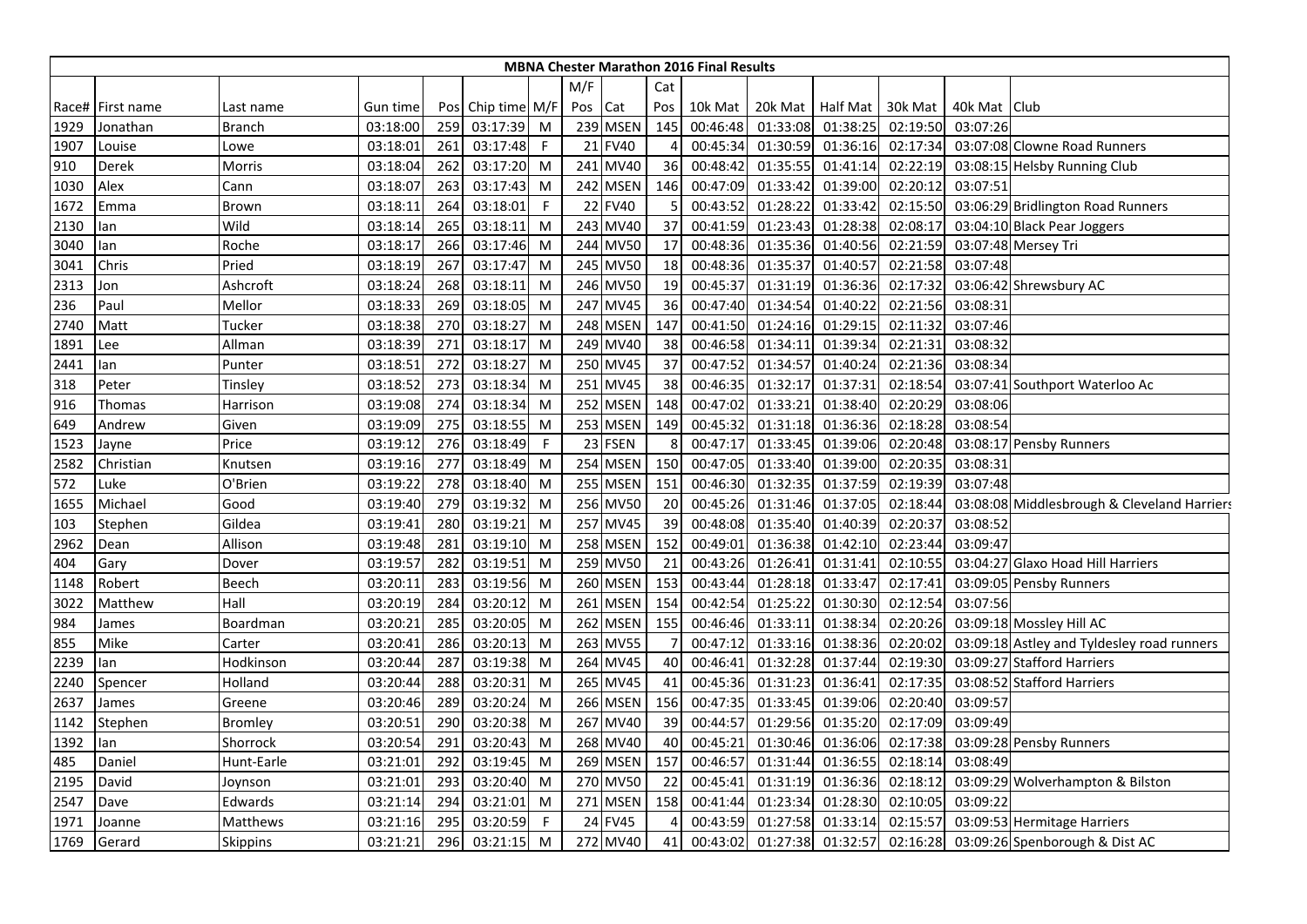|      | <b>MBNA Chester Marathon 2016 Final Results</b> |                |          |     |                   |     |       |                 |                |          |          |                  |          |              |                                    |
|------|-------------------------------------------------|----------------|----------|-----|-------------------|-----|-------|-----------------|----------------|----------|----------|------------------|----------|--------------|------------------------------------|
|      |                                                 |                |          |     |                   |     | M/F   |                 | Cat            |          |          |                  |          |              |                                    |
|      | Race# First name                                | Last name      | Gun time |     | Pos Chip time M/F |     | Pos   | Cat             | Pos            | 10k Mat  |          | 20k Mat Half Mat | 30k Mat  | 40k Mat Club |                                    |
| 636  | Kevin                                           | McLoughlin     | 03:21:23 | 297 | 03:21:11          | M   |       | 273 MV50        | 23             | 00:42:30 | 01:26:51 | 01:32:21         | 02:15:11 | 03:08:17     |                                    |
| 88   | Pedro                                           | Fernandes      | 03:21:41 | 298 | 03:21:27          | M   |       | 274 MV40        | 42             | 00:45:34 | 01:31:20 | 01:36:43         | 02:20:12 | 03:10:53     |                                    |
| 398  | <b>Brian</b>                                    | Thompson       | 03:21:44 | 299 | 03:21:44          | M   |       | 275 MV60        | $\overline{4}$ | 00:42:23 | 01:27:11 | 01:32:42         | 02:17:47 |              | 03:08:52 Helm Hill Runners         |
| 76   | David                                           | Bolger         | 03:21:54 | 300 | 03:21:44          | M   |       | 276 MV40        | 43             | 00:45:12 | 01:29:42 | 01:34:48         | 02:14:55 | 03:05:20     |                                    |
| 169  | lain                                            | Wilson         | 03:21:57 | 301 | 03:21:34          | M   |       | 277 MSEN        | 159            | 00:48:00 | 01:36:07 | 01:41:32         | 02:23:17 | 03:11:08     |                                    |
| 25   | Claire                                          | Harrison       | 03:22:03 | 302 | 03:22:01          | -F  |       | 25 FV40         | 6              | 00:46:04 | 01:33:01 | 01:38:40         | 02:22:12 |              | 03:11:11 Almost Athletes           |
| 360  | Daniel                                          | Plant          | 03:22:22 | 303 | 03:22:07          | M   |       | 278 MSEN        | 160            | 00:44:33 | 01:29:10 | 01:34:27         | 02:16:35 |              | 03:11:19 Clayton Le Moors Harriers |
| 929  | Matthew                                         | Johnston       | 03:22:28 | 304 | 03:21:59          | M   |       | 279 MSEN        | 161            | 00:49:19 | 01:38:04 | 01:43:39         | 02:27:21 |              | 03:12:29 Warrington Running Club   |
| 2294 | Chris                                           | Palmer         | 03:22:37 | 305 | 03:22:21          | M   |       | <b>280 MSEN</b> | 162            | 00:46:39 | 01:32:49 | 01:38:04         | 02:20:25 | 03:10:57     |                                    |
| 2841 | Jonathan                                        | Carter         | 03:22:42 | 306 | 03:22:18          | M   | 281   | MV40            | 44             | 00:46:11 | 01:33:00 | 01:38:30         | 02:20:46 | 03:11:57     |                                    |
| 1457 | Alex                                            | Vickery        | 03:22:49 | 307 | 03:22:08          | M   | 282   | <b>MSEN</b>     | 163            | 00:46:50 | 01:32:53 | 01:39:22         | 02:21:48 | 03:11:49     |                                    |
| 2048 | Jason                                           | Hough          | 03:22:49 | 308 | 03:22:42          | M   |       | 283 MSEN        | 164            | 00:46:38 | 01:33:12 | 01:38:32         | 02:20:44 | 03:12:16     |                                    |
| 1676 | Daryl                                           | Young          | 03:22:50 | 309 | 03:22:29          | M   |       | 284 MSEN        | 165            | 00:49:26 | 01:38:07 | 01:43:46         | 02:25:41 | 03:12:43     |                                    |
| 2523 | John                                            | Children       | 03:22:54 | 310 | 03:22:28          | M   |       | <b>285 MSEN</b> | 166            | 00:48:10 | 01:36:43 | 01:42:20         | 02:25:41 | 03:12:56     |                                    |
| 365  | Nigel                                           | <b>Baines</b>  | 03:22:55 | 311 | 03:22:39          | M   |       | 286 MV40        | 45             | 00:46:15 | 01:32:27 | 01:37:45         | 02:21:27 | 03:11:25     |                                    |
| 146  | Victor                                          | Jack           | 03:23:03 | 312 | 03:22:53          | M   |       | 287 MV45        | 42             | 00:44:35 | 01:30:14 | 01:35:34         | 02:18:02 |              | 03:10:40 Corstorphine AAC          |
| 868  | Timothy                                         | Machin         | 03:23:10 | 313 | 03:22:54          | M   | 288   | <b>MSEN</b>     | 167            | 00:45:32 | 01:31:23 | 01:36:38         | 02:18:37 | 03:11:38     |                                    |
| 773  | Neil                                            | Davey          | 03:23:19 | 314 | 03:23:02          | M   | 289   | <b>MV45</b>     | 43             | 00:45:10 | 01:30:28 | 01:35:53         | 02:19:14 | 03:11:56     |                                    |
| 2140 | Cleveland                                       | <b>Bennett</b> | 03:23:22 | 315 | 03:22:48          | M   |       | 290 MV45        | 44             | 00:45:03 | 01:30:38 | 01:35:55         | 02:19:01 | 03:11:36     |                                    |
| 2953 | Paul                                            | Green          | 03:23:24 | 316 | 03:22:30          | M   |       | 291 MV50        | 24             | 00:47:24 | 01:34:26 | 01:39:50         | 02:22:26 | 03:11:28     |                                    |
| 977  | Andrew                                          | Shelbourne     | 03:23:29 | 317 | 03:23:02          | M   |       | 292 MSEN        | 168            | 00:45:07 | 01:30:09 | 01:35:22         | 02:17:48 |              | 03:12:04 Widnes Running Club       |
| 633  | Andrew                                          | Vincent        | 03:23:34 | 318 | 03:23:16          | M   |       | 293 MV50        | 25             | 00:47:04 | 01:34:51 | 01:40:27         | 02:23:31 | 03:12:44     |                                    |
| 1975 | Matthew                                         | Knight         | 03:23:42 | 319 | 03:23:37          | M   |       | 294 MSEN        | 169            | 00:40:19 | 01:20:56 | 01:25:48         | 02:04:13 |              | 03:09:27 Coventry Triathletes      |
| 2127 | Nigel                                           | Dexter         | 03:23:43 | 320 | 03:23:29          | M   |       | 295 MSEN        | 170            | 00:45:53 | 01:31:21 | 01:36:41         | 02:18:43 | 03:12:13     |                                    |
| 414  | Tom                                             | Southward      | 03:23:43 | 321 | 03:23:12          | M   | 296I  | <b>MSEN</b>     | 171            | 00:48:11 | 01:36:11 | 01:41:45         | 02:24:59 | 03:13:04     |                                    |
| 307  | Alex                                            | Venables       | 03:23:45 | 322 | 03:23:27          | M   |       | 297 MSEN        | 172            | 00:45:06 | 01:30:21 | 01:35:48         | 02:18:37 |              | 03:11:08 Red Rose Road Runners     |
| 2772 | Faye                                            | Sharpley       | 03:23:49 | 323 | 03:23:26          | - F |       | 26 FSEN         | <sub>c</sub>   | 00:48:34 | 01:36:14 | 01:41:40         | 02:24:21 | 03:12:44     |                                    |
| 2576 | Sam                                             | Robinson       | 03:23:52 | 324 | 03:23:25          | M   |       | 298 MSEN        | 173            | 00:45:21 | 01:30:21 | 01:35:50         | 02:18:51 |              | 03:12:43 Clapham Chasers           |
| 1343 | Marc                                            | Williams       | 03:23:53 | 325 | 03:23:24          | M   |       | 299 MSEN        | 174            | 00:48:10 | 01:36:27 | 01:41:56         | 02:24:46 |              | 03:13:18 Village RR                |
| 509  | Anthony                                         | Royle          | 03:24:05 | 326 | 03:23:33          | M   |       | 300 MV45        | 45             | 00:47:31 | 01:35:52 | 01:41:26         | 02:23:49 | 03:12:52     |                                    |
| 1843 | Joshua                                          | Gearey         | 03:24:10 | 327 | 03:23:56          | M   |       | 301 MSEN        | 175            | 00:45:31 | 01:31:16 | 01:36:35         | 02:19:15 | 03:12:56     |                                    |
| 1172 | Andy                                            | Milton         | 03:24:11 | 328 | 03:23:11          | M   | 302 l | <b>MSEN</b>     | 176            | 00:48:02 | 01:35:19 | 01:40:52         | 02:24:15 | 03:13:03     |                                    |
| 2013 | Marcus                                          | Knee           | 03:24:11 | 329 | 03:23:50          | M   |       | 303 MV40        | 46             | 00:48:12 | 01:35:51 | 01:41:17         | 02:24:02 |              | 03:13:04 Redway Runners            |
| 2789 | Paul                                            | Mackenzie      | 03:24:20 | 330 | 03:24:02          | M   |       | 304 MV45        | 46             | 00:48:02 | 01:36:03 | 01:41:42         | 02:24:15 |              | 03:13:18 Finch Coasters            |
| 2857 | Andrew                                          | Fish           | 03:24:22 | 331 | 03:23:59          | M   |       | 305 MV40        | 47             | 00:47:26 | 01:34:45 | 01:40:15         | 02:22:51 | 03:12:59     |                                    |
| 2630 | Aga                                             | Kuffel         | 03:24:23 | 332 | 03:23:30          | -F  |       | 27 FSEN         | 10             | 00:48:32 | 01:36:30 | 01:41:59         | 02:24:25 | 03:12:59     |                                    |
| 1847 | Steve                                           | Denniss        | 03:24:23 | 333 | 03:24:01          | M   |       | 306 MSEN        | 177            | 00:48:00 | 01:36:00 | 01:41:38         | 02:24:12 | 03:13:18     |                                    |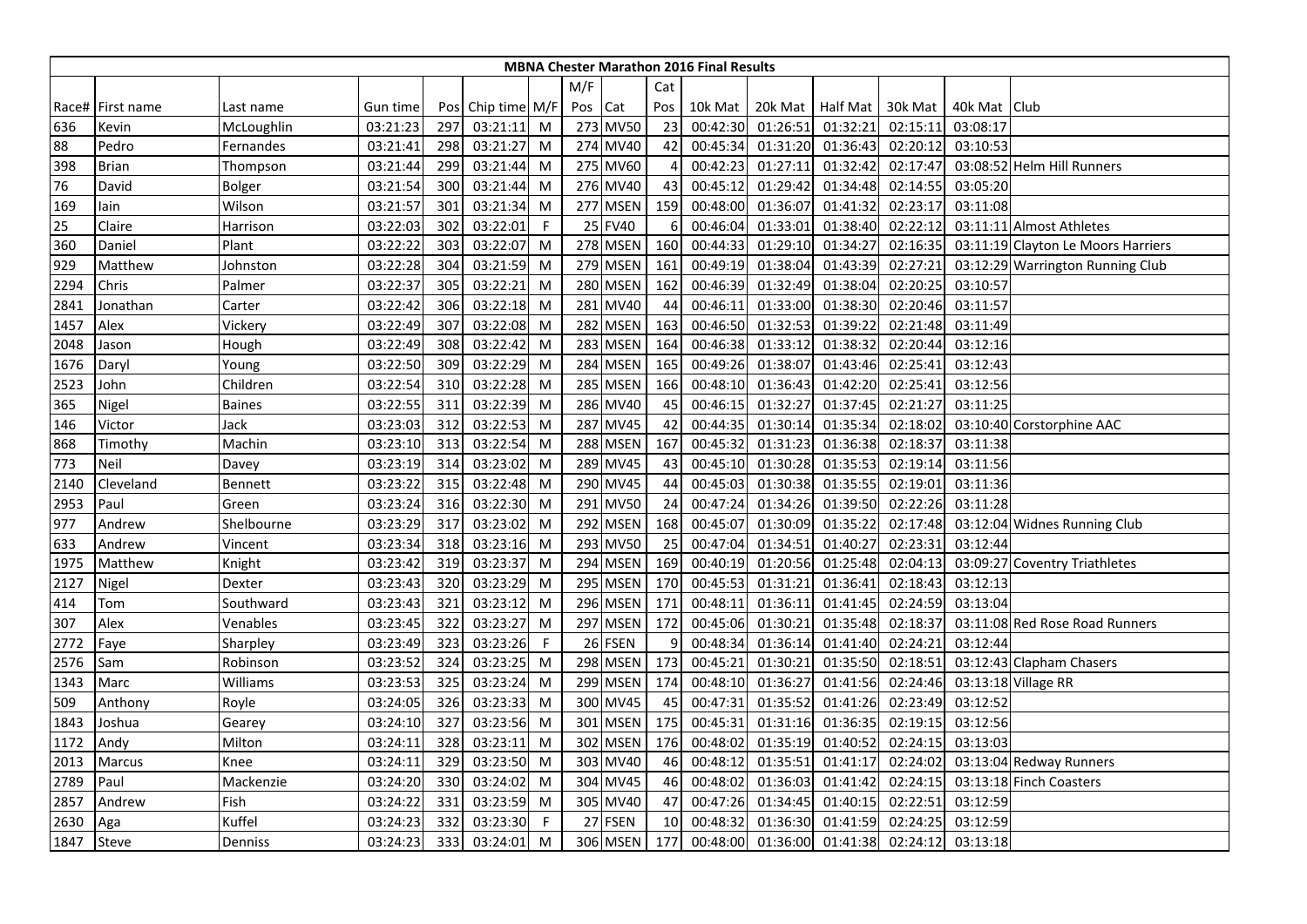|      | <b>MBNA Chester Marathon 2016 Final Results</b> |                |          |     |                   |             |     |          |     |          |          |                  |          |              |                                          |
|------|-------------------------------------------------|----------------|----------|-----|-------------------|-------------|-----|----------|-----|----------|----------|------------------|----------|--------------|------------------------------------------|
|      |                                                 |                |          |     |                   |             | M/F |          | Cat |          |          |                  |          |              |                                          |
|      | Race# First name                                | Last name      | Gun time |     | Pos Chip time M/F |             | Pos | Cat      | Pos | 10k Mat  |          | 20k Mat Half Mat | 30k Mat  | 40k Mat Club |                                          |
| 670  | Vic                                             | Walsh          | 03:24:27 | 334 | 03:21:23          | M           |     | 307 MSEN | 178 | 00:44:25 | 01:28:51 | 01:33:53         | 02:14:46 |              | 03:10:02 Belle Vue Racers                |
| 1871 | Tim                                             | Elkington      | 03:24:37 | 335 | 03:24:23          | M           |     | 308 MV50 | 26  | 00:45:32 | 01:30:57 | 01:36:08         | 02:15:41 |              | 03:09:16 Wingerworth Wobblers            |
| 170  | Scott                                           | Cameron        | 03:24:47 | 336 | 03:24:28          | M           |     | 309 MV40 | 48  | 00:44:47 | 01:29:12 | 01:34:20         | 02:16:02 | 03:11:56     |                                          |
| 1876 | Stuart                                          | Carrack        | 03:24:51 | 337 | 03:24:42          | M           |     | 310 MSEN | 179 | 00:42:42 | 01:25:25 | 01:30:23         | 02:13:20 |              | 03:13:52 Steel City Striders RC          |
| 2253 | Chris                                           | Mosiuk         | 03:24:56 | 338 | 03:24:47          | M           |     | 311 MSEN | 180 | 00:44:23 | 01:29:31 | 01:34:58         | 02:20:55 |              | 03:14:22 Trentham Rc                     |
| 832  | Dominic                                         | Scott          | 03:25:02 | 339 | 03:24:53          | M           |     | 312 MV50 | 27  | 00:45:40 | 01:31:28 | 01:36:46         | 02:19:37 | 03:13:05     |                                          |
| 2586 | Peter                                           | Douglas        | 03:25:05 | 340 | 03:24:42          | M           |     | 313 MSEN | 181 | 00:49:25 | 01:38:03 | 01:43:41         | 02:26:08 | 03:14:40     |                                          |
| 622  | Dave                                            | Ayre           | 03:25:15 | 341 | 03:25:00          | M           |     | 314 MSEN | 182 | 00:44:54 | 01:29:29 | 01:34:52         | 02:16:17 | 03:12:46     |                                          |
| 1666 | Ewan                                            | Kirk           | 03:25:21 | 342 | 03:25:06          | M           |     | 315 MSEN | 183 | 00:45:31 | 01:31:08 | 01:36:22         | 02:19:00 |              | 03:13:46 York Knavesmire Harriers        |
| 340  | Michael                                         | Field          | 03:25:31 | 343 | 03:25:07          | M           |     | 316 MV40 | 49  | 00:45:07 | 01:29:55 | 01:35:15         | 02:17:00 | 03:13:16     |                                          |
| 386  | Janine                                          | Fallon         | 03:25:31 | 344 | 03:25:01          | F           |     | 28 FV40  |     | 00:47:43 | 01:35:58 | 01:41:33         | 02:24:53 |              | 03:14:25 Darwen Dashers RC               |
| 1098 | James                                           | <b>Brooker</b> | 03:25:32 | 345 | 03:25:08          | M           |     | 317 MSEN | 184 | 00:45:14 | 01:32:38 | 01:38:07         | 02:21:27 |              | 03:14:34 Southport Waterloo Ac           |
| 1432 | Chris                                           | Sorsby         | 03:25:33 | 346 | 03:24:37          | M           |     | 318 MV45 | 47  | 00:47:39 | 01:34:26 | 01:39:53         | 02:22:29 | 03:12:55     |                                          |
| 1960 | lan                                             | Lambert        | 03:25:36 | 347 | 03:25:00          | M           |     | 319 MSEN | 185 | 00:47:00 | 01:33:46 | 01:39:08         | 02:20:34 |              | 03:13:26 Rolls Royce Harriers            |
| 2288 | Nathan                                          | Mullan         | 03:25:37 | 348 | 03:25:01          | M           |     | 320 MSEN | 186 | 00:48:24 | 01:37:35 | 01:43:22         | 02:26:30 | 03:15:29     |                                          |
| 1297 | Danny                                           | Payne          | 03:25:39 | 349 | 03:25:08          | M           |     | 321 MSEN | 187 | 00:48:54 | 01:37:21 | 01:42:48         | 02:25:06 | 03:14:50     |                                          |
| 2555 | Katie                                           | Holmes         | 03:25:54 | 350 | 03:25:35          | $\mathsf F$ |     | 29 FSEN  | 11  | 00:47:29 | 01:35:16 | 01:40:44         | 02:24:10 | 03:14:56     |                                          |
| 969  | Martin                                          | Thomerson      | 03:25:55 | 351 | 03:25:36          | M           |     | 322 MV40 | 50  | 00:44:28 | 01:29:31 | 01:35:03         | 02:19:29 |              | 03:13:36 Warrington Running Club         |
| 2577 | Ann                                             | <b>Brennan</b> | 03:26:06 | 352 | 03:25:48          | F           |     | 30 FV35  |     | 00:48:26 | 01:36:55 | 01:42:32         | 02:26:26 |              | 03:15:04 Clapham Chasers                 |
| 1590 | Paul                                            | Keen           | 03:26:12 | 353 | 03:25:56          | M           |     | 323 MSEN | 188 | 00:43:46 | 01:29:31 | 01:35:05         | 02:19:14 | 03:13:42     |                                          |
| 176  | Simon                                           | Grieshaber     | 03:26:13 | 354 | 03:25:59          | M           |     | 324 MV45 | 48  | 00:47:59 | 01:35:46 | 01:41:12         | 02:23:57 |              | 03:14:50 Perth Road Runners              |
| 87   | Mark                                            | Eaton          | 03:26:15 | 355 | 03:26:00          | M           |     | 325 MV55 | 8   | 00:45:34 | 01:31:13 | 01:36:32         | 02:19:06 | 03:13:46     |                                          |
| 2221 | David                                           | Maydew         | 03:26:17 | 356 | 03:25:49          | M           |     | 326 MV50 | 28  | 00:47:13 | 01:34:02 | 01:39:30         | 02:22:09 |              | 03:13:43 Biddulph RC                     |
| 604  | Matthew                                         | Hanson         | 03:26:18 | 357 | 03:25:54          | M           |     | 327 MSEN | 189 | 00:46:10 | 01:33:47 | 01:39:38         | 02:25:23 | 03:15:04     |                                          |
| 2414 | Shane                                           | Morgan         | 03:26:20 | 358 | 03:26:20          | M           |     | 328 MSEN | 190 | 00:48:31 | 01:36:17 | 01:41:50         | 02:24:48 | 03:15:11     |                                          |
| 1994 | lan                                             | Thompson       | 03:26:25 | 359 | 03:26:00          | M           |     | 329 MV55 | q   | 00:47:00 | 01:34:16 | 01:39:44         | 02:23:29 | 03:14:40     |                                          |
| 2126 | George                                          | Smith          | 03:26:26 | 360 | 03:26:21          | M           |     | 330 MV40 | 51  | 00:43:31 | 01:27:53 | 01:33:16         | 02:17:02 |              | 03:14:40 Spirit of Monmouth              |
| 2886 | Adam                                            | Lowe           | 03:26:29 | 361 | 03:26:13          | M           |     | 331 MV45 | 49  | 00:45:33 | 01:31:21 | 01:36:41         | 02:17:53 |              | 03:14:17 Lostock AC                      |
| 2051 | Drew                                            | Sambridge      | 03:26:49 | 362 | 03:26:21          | M           |     | 332 MSEN | 191 | 00:48:01 | 01:35:45 | 01:41:17         | 02:24:24 | 03:15:43     |                                          |
| 1996 | Paul                                            | Davis          | 03:26:50 | 363 | 03:26:30          | M           |     | 333 MV45 | 50  | 00:49:24 | 01:38:14 | 01:43:49         | 02:27:38 |              | 03:15:53 Higham Harriers                 |
| 1360 | Steven                                          | Edwards        | 03:26:55 | 364 | 03:26:41          | M           |     | 334 MSEN | 192 | 00:45:32 | 01:31:18 | 01:36:37         | 02:18:26 |              | 03:14:54 Ellesmere Port RC               |
| 3008 | Caroline                                        | Hemming        | 03:27:01 | 365 | 03:26:22          | $\mathsf F$ |     | 31 FV50  |     | 00:49:11 | 01:36:43 | 01:42:10         | 02:25:00 |              | 03:15:12 100 Marathon Club               |
| 576  | Andrew                                          | Shenton        | 03:27:04 | 366 | 03:26:39          | M           |     | 335 MV40 | 52  | 00:48:21 | 01:34:52 | 01:40:10         | 02:22:07 | 03:14:47     |                                          |
| 2152 | Paul                                            | Hyde           | 03:27:06 | 367 | 03:26:50          | M           |     | 336 MV40 | 53  | 00:45:56 | 01:32:10 | 01:37:35         | 02:21:07 |              | 03:15:33 Droitwich Ac                    |
| 858  | Malcolm                                         | Collins        | 03:27:07 | 368 | 03:26:27          | M           |     | 337 MV45 | 51  | 00:49:56 | 01:39:05 | 01:44:47         | 02:27:02 |              | 03:15:44 Astley & Tyldesley Road Runners |
| 1474 | Guy                                             | Smallthwaite   | 03:27:10 | 369 | 03:26:44          | M           |     | 338 MV50 | 29  | 00:48:15 | 01:36:06 | 01:41:30         | 02:24:03 | 03:15:45     |                                          |
| 2317 | Scott                                           | Jones          | 03:27:19 | 370 | 03:27:07          | M           |     | 339 MV40 | 54  | 00:44:23 | 01:30:02 | 01:35:29         | 02:19:04 | 03:15:04     |                                          |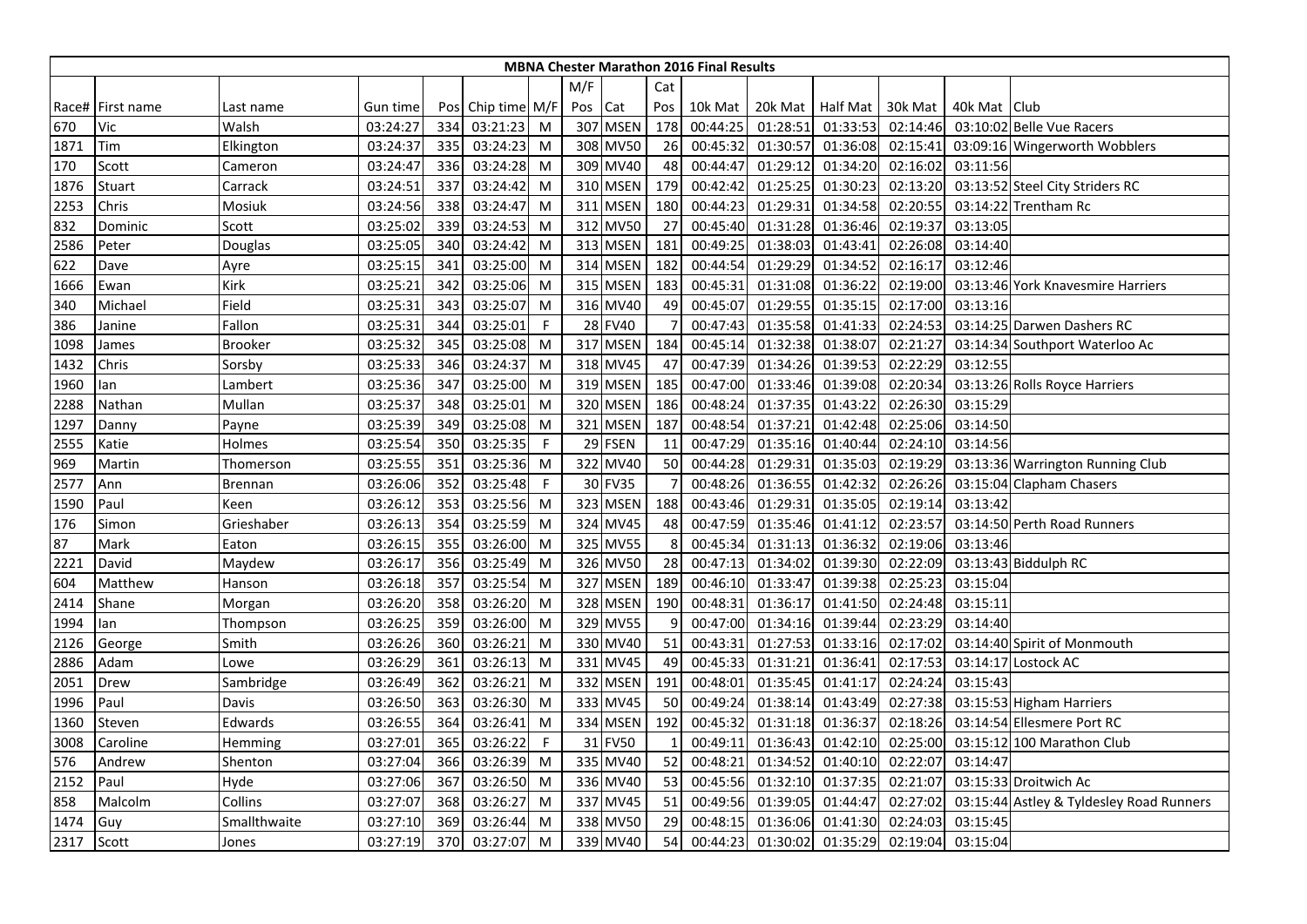|      |                  |                 |          |     |                   |             |     |          |     | <b>MBNA Chester Marathon 2016 Final Results</b> |          |                 |          |                |                                  |
|------|------------------|-----------------|----------|-----|-------------------|-------------|-----|----------|-----|-------------------------------------------------|----------|-----------------|----------|----------------|----------------------------------|
|      |                  |                 |          |     |                   |             | M/F |          | Cat |                                                 |          |                 |          |                |                                  |
|      | Race# First name | Last name       | Gun time |     | Pos Chip time M/F |             | Pos | Cat      | Pos | 10k Mat                                         | 20k Mat  | <b>Half Mat</b> | 30k Mat  | 40k Mat   Club |                                  |
| 2817 | <b>Steve</b>     | Tingle          | 03:27:21 | 371 | 03:26:59          | M           |     | 340 MV50 | 30  | 00:46:09                                        | 01:33:22 | 01:38:45        | 02:21:48 | 03:15:44       |                                  |
| 571  | David            | Berezan         | 03:27:23 | 372 | 03:26:49          | M           |     | 341 MV45 | 52  | 00:49:27                                        | 01:38:42 | 01:44:20        | 02:27:37 | 03:16:19       |                                  |
| 1872 | Charlie          | Whittaker       | 03:27:31 | 373 | 03:27:16          | M           |     | 342 MSEN | 193 | 00:46:58                                        | 01:37:10 | 01:42:50        | 02:26:55 | 03:16:45       |                                  |
| 2167 | Richard          | Сох             | 03:27:32 | 374 | 03:27:01          | M           |     | 343 MV40 | 55  | 00:48:51                                        | 01:37:04 | 01:42:43        | 02:26:01 |                | 03:16:13 Lichfield Running Club  |
| 2166 | Martin           | Shortall        | 03:27:32 | 374 | 03:27:01          | M           |     | 343 MV55 | 10  | 00:48:51                                        | 01:37:04 | 01:42:44        | 02:25:58 |                | 03:16:12 Lichfield Running Club  |
| 167  | Wallace          | Mitchell        | 03:27:35 | 376 | 03:27:08          | M           |     | 345 MSEN | 194 | 00:49:11                                        | 01:37:43 | 01:43:22        | 02:26:35 | 03:16:31       |                                  |
| 206  | Darren           | Irving          | 03:27:47 | 377 | 03:27:32          | M           |     | 346 MSEN | 195 | 00:45:34                                        | 01:31:24 | 01:36:38        | 02:18:15 | 03:15:21       |                                  |
| 2189 | Matthew          | Clark           | 03:27:47 | 378 | 03:27:08          | M           |     | 347 MSEN | 196 | 00:49:31                                        | 01:38:16 | 01:44:41        | 02:28:08 | 03:16:54       |                                  |
| 2563 | Simon            | Sly             | 03:27:47 | 379 | 03:27:29          | M           |     | 348 MV40 | 56  | 00:46:55                                        | 01:33:48 | 01:39:18        | 02:22:59 | 03:15:31       |                                  |
| 2227 | Julian           | Chadwick        | 03:27:49 | 380 | 03:27:15          | M           |     | 349 MSEN | 197 | 00:49:10                                        | 01:37:14 | 01:42:47        | 02:26:02 | 03:16:16       |                                  |
| 2379 | Paul             | Smith           | 03:27:54 | 381 | 03:27:20          | M           |     | 350 MV40 | 57  | 00:49:11                                        | 01:37:54 | 01:43:33        | 02:27:18 | 03:17:01       |                                  |
| 1888 | Kevin            | Megson          | 03:27:55 | 382 | 03:27:10          | M           |     | 351 MV55 | 11  | 00:49:04                                        | 01:37:46 | 01:43:24        | 02:27:23 |                | 03:16:58 Totley AC               |
| 2422 | Alan             | Jackson         | 03:28:01 | 383 | 03:27:36          | M           |     | 352 MV55 | 12  | 00:49:22                                        | 01:38:09 | 01:43:45        | 02:27:43 |                | 03:17:14 Ipswich Jaffa RC        |
| 1877 | Roy              | Mullin          | 03:28:05 | 384 | 03:27:47          | M           |     | 353 MV50 | 31  | 00:45:32                                        | 01:31:18 | 01:36:34        | 02:17:55 | 03:15:17       |                                  |
| 272  | Jonny            | Hutchings       | 03:28:09 | 385 | 03:27:33          | M           |     | 354 MSEN | 198 | 00:49:04                                        | 01:36:45 | 01:42:14        | 02:24:50 | 03:16:02       |                                  |
| 1442 | Richard          | Scamans         | 03:28:11 | 386 | 03:27:38          | M           |     | 355 MV45 | 53  | 00:48:07                                        | 01:36:23 | 01:42:00        | 02:25:44 | 03:16:56       |                                  |
| 2244 | Tim              | Hulse           | 03:28:12 | 387 | 03:28:01          | M           |     | 356 MV45 | 54  | 00:44:56                                        | 01:29:33 | 01:34:51        | 02:18:02 | 03:15:43 Stone |                                  |
| 393  | Carly            | Edwards         | 03:28:19 | 388 | 03:27:58          | $\mathsf F$ |     | 32 FSEN  | 12  | 00:49:27                                        | 01:38:11 | 01:43:43        | 02:27:46 |                | 03:17:26 Blackburn Harriers & AC |
| 588  | Gavin            | Lloyd           | 03:28:23 | 389 | 03:28:15          | M           |     | 357 MV45 | 55  | 00:43:08                                        | 01:28:17 | 01:33:47        | 02:18:26 | 03:15:43       |                                  |
| 2102 | Lee              | johnson         | 03:28:27 | 390 | 03:28:27          | M           |     | 358 MSEN | 199 | 00:47:56                                        | 01:35:30 | 01:41:00        | 02:24:26 | 03:16:59       |                                  |
| 1898 | Nathaniel        | McHugh          | 03:28:28 | 391 | 03:27:52          | M           |     | 359 MSEN | 200 | 00:49:12                                        | 01:37:54 | 01:43:33        | 02:27:40 |                | 03:17:16 Steel City Striders RC  |
| 2690 | Claire           | Mullin          | 03:28:30 | 392 | 03:28:08          | F           |     | 33 FV35  | 8   | 00:46:31                                        | 01:34:25 | 01:40:18        | 02:25:04 |                | 03:16:53 3m Gorseinon RR         |
| 2322 | Michael          | Anslow          | 03:28:33 | 393 | 03:27:41          | M           |     | 360 MSEN | 201 | 00:47:16                                        | 01:34:44 | 01:40:19        | 02:23:57 | 03:16:38       |                                  |
| 2865 | Robert           | Westhead        | 03:28:36 | 394 | 03:27:53          | M           |     | 361 MSEN | 202 | 00:50:18                                        | 01:38:38 | 01:44:17        | 02:27:43 | 03:17:03       |                                  |
| 741  | Bernard          | Nolan           | 03:28:37 | 395 | 03:28:14          | M           |     | 362 MV45 | 56  | 00:47:39                                        | 01:35:54 | 01:41:30        | 02:24:55 | 03:17:00       |                                  |
| 2666 | Julian           | Lewis           | 03:28:38 | 396 | 03:28:19          | M           |     | 363 MV40 | 58  | 00:45:47                                        | 01:32:30 | 01:38:16        | 02:22:54 | 03:16:55       |                                  |
| 1095 | Paul             | Barnett         | 03:28:40 | 397 | 03:28:19          | M           |     | 364 MSEN | 203 | 00:48:37                                        | 01:37:11 | 01:43:18        | 02:26:38 |                | 03:16:51 Sandbach Striders       |
| 2816 | Anthony          | Hurst           | 03:28:42 | 398 | 03:27:53          | M           |     | 365 MV55 | 13  | 00:48:33                                        | 01:36:41 | 01:42:17        | 02:25:59 | 03:16:42       |                                  |
| 1394 | Steve            | Almond          | 03:28:43 | 399 | 03:28:20          | M           |     | 366 MV50 | 32  | 00:49:29                                        | 01:38:49 | 01:44:26        | 02:27:47 | 03:17:52       |                                  |
| 203  | John Robert      | Parry           | 03:28:48 | 400 | 03:28:37          | M           |     | 367 MV40 | 59  | 00:45:56                                        | 01:32:12 | 01:37:36        | 02:19:44 | 03:17:17       |                                  |
| 2756 | Ray              | Pemberton       | 03:28:49 | 401 | 03:28:18          | M           |     | 368 MV45 | 57  | 00:48:46                                        | 01:37:24 | 01:42:58        | 02:27:13 |                | 03:17:27 Avon Valley Runners     |
| 2649 | Anna             | Smith-James     | 03:28:49 | 402 | 03:28:22          | F           |     | 34 FSEN  | 13  | 00:50:05                                        | 01:40:00 | 01:45:46        | 02:30:43 |                | 03:18:47 Hedge End Running Club  |
| 2595 | Paul             | Goubran-Keshta  | 03:28:51 | 403 | 03:28:37          | M           |     | 369 MSEN | 204 | 00:45:32                                        | 01:31:26 | 01:36:50        | 02:20:19 | 03:15:59       |                                  |
| 664  | Martin           | Formby          | 03:28:53 | 404 | 03:28:22          | M           |     | 370 MV45 | 58  | 00:47:43                                        | 01:34:24 | 01:39:59        | 02:22:58 | 03:16:44       |                                  |
| 1938 | Frederick        | Edge-Partington | 03:28:54 | 405 | 03:28:32          | M           |     | 371 MSEN | 205 | 00:49:27                                        | 01:38:05 | 01:43:43        | 02:26:12 | 03:16:07       |                                  |
| 2269 | Paul             | Tatler          | 03:28:57 | 406 | 03:28:29          | M           |     | 372 MSEN | 206 | 00:48:54                                        | 01:38:00 | 01:43:36        | 02:25:47 |                | 03:16:43 Stoke F.I.T             |
| 1296 | Ravi             | Jayaram         | 03:29:03 | 407 | 03:28:42          | M           |     | 373 MV45 | 59  | 00:49:03                                        | 01:37:49 | 01:43:27        | 02:26:42 |                | 03:16:45 Chester Triathlon Club  |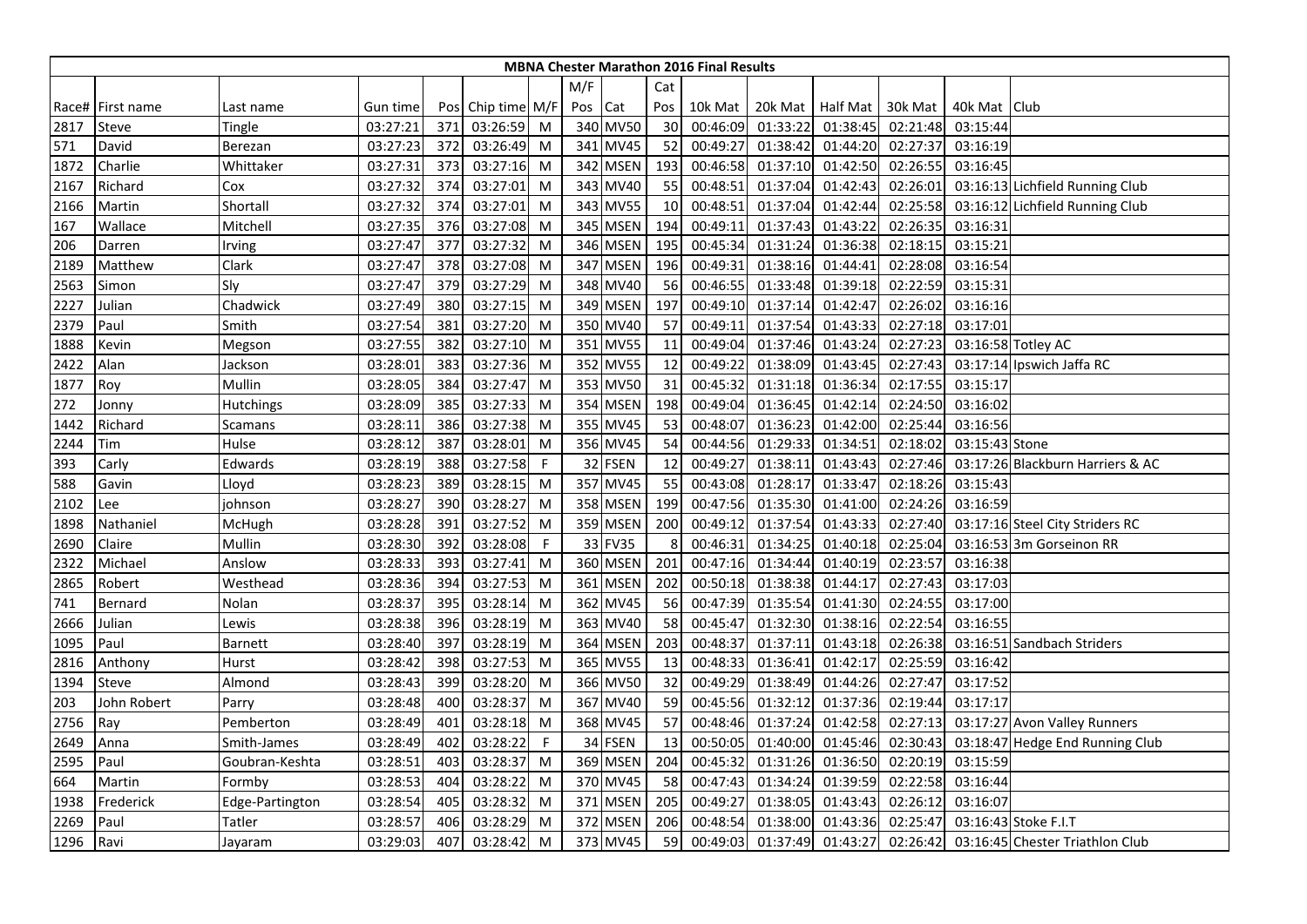|      | <b>MBNA Chester Marathon 2016 Final Results</b> |               |          |     |                   |              |         |             |     |          |          |                    |          |                |                                          |
|------|-------------------------------------------------|---------------|----------|-----|-------------------|--------------|---------|-------------|-----|----------|----------|--------------------|----------|----------------|------------------------------------------|
|      |                                                 |               |          |     |                   |              | M/F     |             | Cat |          |          |                    |          |                |                                          |
|      | Race# First name                                | Last name     | Gun time |     | Pos Chip time M/F |              | Pos Cat |             | Pos | 10k Mat  |          | 20k Mat   Half Mat | 30k Mat  | 40k Mat   Club |                                          |
| 1068 | Julien                                          | Tour          | 03:29:03 | 407 | 03:28:28          | M            |         | 373 MSEN    | 207 | 00:49:26 | 01:38:23 | 01:44:07           | 02:27:35 |                | 03:17:03 Penny Lane Striders             |
| 2625 | Lee                                             | Gluyas        | 03:29:05 | 409 | 03:28:36          | M            |         | 375 MV45    | 60  | 00:49:16 | 01:37:57 | 01:43:39           | 02:27:40 | 03:17:33       |                                          |
| 2956 | Sarah                                           | Newey         | 03:29:05 | 410 | 03:28:47          | F            |         | 35 FSEN     | 14  | 00:45:12 | 01:31:12 | 01:36:38           | 02:21:35 | 03:17:38       |                                          |
| 1263 | <b>Nick</b>                                     | Duffy         | 03:29:07 | 411 | 03:28:50          | M            |         | 376 MV45    | 61  | 00:45:30 | 01:30:55 | 01:36:15           | 02:18:18 | 03:15:28       |                                          |
| 723  | Alex                                            | Metcalfe      | 03:29:12 | 412 | 03:28:46          | M            |         | 377 MV40    | 60  | 00:48:11 | 01:37:34 | 01:43:25           | 02:27:38 | 03:17:44       |                                          |
| 2032 | Ryan                                            | Moore         | 03:29:18 | 413 | 03:29:03          | M            |         | 378 MSEN    | 208 | 00:43:41 | 01:29:32 | 01:35:24           | 02:21:21 | 03:18:05       |                                          |
| 193  | Angus                                           | Abraham       | 03:29:19 | 414 | 03:28:55          | M            |         | 379 MSEN    | 209 | 00:47:45 | 01:34:52 | 01:40:23           | 02:23:34 | 03:17:26       |                                          |
| 892  | lan                                             | <b>Barker</b> | 03:29:22 | 415 | 03:29:00          | M            |         | 380 MV50    | 33  | 00:44:50 | 01:30:02 | 01:35:20           | 02:17:30 |                | 03:16:15 Vale Royal AC                   |
| 1643 | Wayne                                           | Dawson        | 03:29:22 | 416 | 03:29:11          | M            |         | 381 MSEN    | 210 | 00:42:23 | 01:25:28 | 01:30:39           | 02:14:15 | 03:17:30       |                                          |
| 1306 | Laurence                                        | Taylor        | 03:29:23 | 417 | 03:29:01          | M            | 382     | <b>MSEN</b> | 211 | 00:47:31 | 01:34:55 | 01:40:37           | 02:28:35 | 03:17:54       |                                          |
| 1212 | Chris                                           | Moulson       | 03:29:25 | 418 | 03:28:31          | M            | 383     | <b>MV40</b> | 61  | 00:48:49 | 01:36:46 | 01:42:21           | 02:26:55 | 03:17:10       |                                          |
| 1133 | Ajitpal                                         | Kalyan        | 03:29:31 | 419 | 03:29:24          | M            |         | 384 MV40    | 62  | 00:42:54 | 01:25:17 | 01:30:25           | 02:14:53 | 03:16:58       |                                          |
| 3018 | Ben                                             | Morrison      | 03:29:33 | 420 | 03:29:07          | M            |         | 385 MSEN    | 212 | 00:48:26 | 01:36:50 | 01:42:30           | 02:26:28 | 03:17:50       |                                          |
| 2426 | Alastair                                        | Ames          | 03:29:36 | 421 | 03:29:16          | M            |         | 386 MV40    | 63  | 00:49:29 | 01:38:10 | 01:43:48           | 02:27:56 | 03:18:05       |                                          |
| 166  | Scott                                           | Blyth         | 03:29:38 | 422 | 03:29:10          | M            |         | 387 MSEN    | 213 | 00:49:09 | 01:37:40 | 01:43:18           | 02:26:32 | 03:17:54       |                                          |
| 955  | Darran                                          | Wilson        | 03:29:40 | 423 | 03:29:03          | M            |         | 388 MV45    | 62  | 00:48:51 | 01:36:13 | 01:41:42           | 02:24:54 | 03:17:03       |                                          |
| 1135 | Stephen                                         | Miller        | 03:29:43 | 424 | 03:29:22          | M            |         | 389 MSEN    | 214 | 00:49:20 | 01:38:07 | 01:43:46           | 02:27:46 | 03:17:57       |                                          |
| 996  | Laura                                           | Dootson       | 03:29:45 | 425 | 03:29:25          | $\mathsf{F}$ |         | 36 FSEN     | 15  | 00:46:39 | 01:33:43 | 01:39:19           | 02:24:25 |                | 03:18:05 Wigan & District H & AC         |
| 2315 | Gregory                                         | Williams      | 03:29:47 | 426 | 03:29:15          | M            |         | 390 MSEN    | 215 | 00:48:02 | 01:34:05 | 01:39:21           | 02:20:50 |                | 03:16:11 Shropshire Shufflers            |
| 56   | Jason                                           | Rippingale    | 03:29:48 | 427 | 03:29:29          | M            |         | 391 MV40    | 64  | 00:49:25 | 01:38:09 | 01:43:47           | 02:27:49 |                | 03:18:03 Blackburn Road Runners          |
| 55   | Shafiq                                          | Khan          | 03:29:48 | 427 | 03:29:30          | M            |         | 391 MV40    | 64  | 00:49:24 | 01:38:06 | 01:43:46           | 02:27:48 |                | 03:18:02 Blackburn Road Runners          |
| 2895 | Rashaad                                         | Shabab        | 03:29:49 | 429 | 03:29:46          | M            |         | 393 MSEN    | 216 | 00:42:02 | 01:24:01 | 01:28:58           | 02:26:40 |                | 03:19:23 Lewes AC                        |
| 1608 | Gillian                                         | Pearson       | 03:29:50 | 430 | 03:29:28          | $\mathsf{F}$ |         | 37 FV35     | 9   | 00:49:42 | 01:39:53 | 01:45:41           | 02:30:39 |                | 03:19:41 Blaydon Harriers & AC           |
| 2760 | Andrew                                          | Jefferies     | 03:29:57 | 431 | 03:29:30          | M            |         | 394 MV55    | 14  | 00:45:38 | 01:32:04 | 01:37:36           | 02:22:08 |                | 03:17:22 Avon Valley Runners             |
| 1301 | Magnus                                          | Walker        | 03:30:00 | 432 | 03:29:31          | M            | 395 l   | <b>MV50</b> | 34  | 00:50:15 | 01:39:49 | 01:45:32           | 02:29:09 |                | 03:18:54 Chester Triathlon Club          |
| 491  | Steve                                           | Hatton        | 03:30:04 | 433 | 03:29:51          | M            |         | 396 MSEN    | 217 | 00:47:00 | 01:34:32 | 01:39:57           | 02:22:46 |                | 03:17:22 Manchester Frontrunners         |
| 2476 | Mark                                            | Coughlan      | 03:30:05 | 434 | 03:29:27          | M            |         | 397 MSEN    | 218 | 00:49:14 | 01:38:24 | 01:44:13           | 02:28:54 | 03:18:56       |                                          |
| 1669 | Tony                                            | Smith         | 03:30:05 | 435 | 03:29:25          | M            |         | 398 MV50    | 35  | 00:49:07 | 01:37:23 | 01:43:24           | 02:26:58 |                | 03:18:22 Bridlington Road Runners        |
| 2518 | Alex                                            | Newby         | 03:30:11 | 436 | 03:29:53          | M            |         | 399 MSEN    | 219 | 00:48:24 | 01:37:29 | 01:43:05           | 02:27:19 | 03:18:40       |                                          |
| 459  | lan                                             | Leonard       | 03:30:20 | 437 | 03:29:54          | M            |         | 400 MV45    | 63  | 00:49:22 | 01:38:46 | 01:44:27           | 02:28:20 | 03:19:00       |                                          |
| 2747 | Andy                                            | Dunn          | 03:30:22 | 438 | 03:30:01          | M            |         | 401 MSEN    | 220 | 00:40:56 | 01:22:23 | 01:27:13           | 02:08:40 |                | 03:16:26 Bristol and West AC (est. 1882) |
| 1398 | Andrew                                          | Pettitt       | 03:30:23 | 439 | 03:30:10          | M            | 402     | <b>MV50</b> | 36  | 00:47:28 | 01:34:00 | 01:39:33           | 02:24:29 |                | 03:18:53 Pensby Runners                  |
| 2928 | Tom                                             | Doran         | 03:30:24 | 440 | 03:29:56          | M            | 403 I   | <b>MSEN</b> | 221 | 00:49:22 | 01:38:06 | 01:43:49           | 02:27:57 | 03:19:01       |                                          |
| 538  | Mark                                            | Grierson      | 03:30:24 | 441 | 03:29:28          | M            |         | 404 MV50    | 37  | 00:47:22 | 01:35:35 | 01:41:10           | 02:26:17 | 03:18:35       |                                          |
| 720  | Paul                                            | Duke          | 03:30:28 | 442 | 03:30:05          | M            |         | 405 MV40    | 66  | 00:49:15 | 01:37:58 | 01:43:35           | 02:27:22 |                | 03:19:09 Burnden Road Runners            |
| 2836 | Mark                                            | Ward          | 03:30:29 | 443 | 03:29:56          | M            |         | 406 MV40    | 67  | 00:49:30 | 01:37:10 | 01:43:22           | 02:27:34 | 03:19:14       |                                          |
| 247  | Stuart                                          | Nixon         | 03:30:33 | 444 | 03:29:59          | M            |         | 407 MSEN    | 222 | 00:48:26 | 01:36:47 | 01:42:35           | 02:26:40 | 03:19:37       |                                          |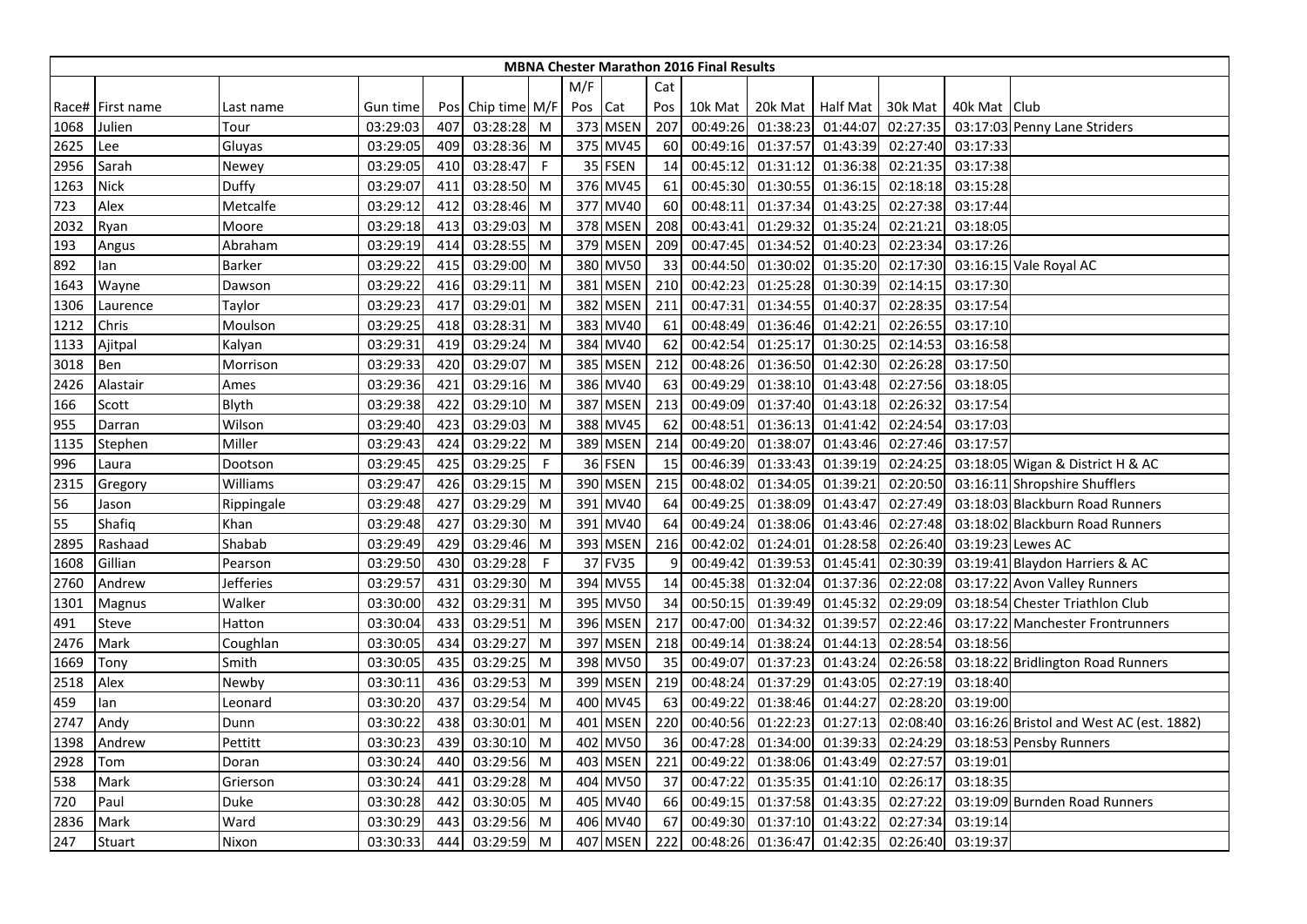|      |                      |                |          |     |                   |             |         |          |     | <b>MBNA Chester Marathon 2016 Final Results</b> |                  |          |          |                |                                      |
|------|----------------------|----------------|----------|-----|-------------------|-------------|---------|----------|-----|-------------------------------------------------|------------------|----------|----------|----------------|--------------------------------------|
|      |                      |                |          |     |                   |             | M/F     |          | Cat |                                                 |                  |          |          |                |                                      |
|      | Race# First name     | Last name      | Gun time |     | Pos Chip time M/F |             | Pos Cat |          | Pos | 10k Mat                                         | 20k Mat Half Mat |          | 30k Mat  | 40k Mat   Club |                                      |
| 608  | Jason                | Thomas         | 03:30:40 | 445 | 03:30:12          | M           |         | 408 MV40 | 68  | 00:42:43                                        | 01:26:16         | 01:31:22 | 02:17:00 | 03:18:42       |                                      |
| 2089 | Rory                 | Hancock        | 03:30:41 | 446 | 03:30:13          | M           |         | 409 MV45 | 64  | 00:47:59                                        | 01:36:07         | 01:41:38 | 02:24:50 | 03:18:22       |                                      |
| 976  | Colin                | Whittingham    | 03:30:42 | 447 | 03:30:12          | M           |         | 410 MSEN | 223 | 00:49:17                                        | 01:38:03         | 01:43:39 | 02:27:21 |                | 03:18:46 Warrington Running Club     |
| 428  | Tyldon               | Pyrah          | 03:30:43 | 448 | 03:30:21          | M           |         | 411 MV40 | 69  | 00:45:08                                        | 01:29:56         | 01:35:16 | 02:18:26 | 03:16:40       |                                      |
| 275  | Nigel                | <b>Britton</b> | 03:30:44 | 449 | 03:30:21          | M           |         | 412 MV45 | 65  | 00:47:09                                        | 01:34:16         | 01:39:50 | 02:24:26 |                | 03:18:16 Red Rose Road Runners       |
| 395  | Paul                 | Thompson       | 03:30:46 | 450 | 03:30:16          | M           |         | 413 MSEN | 224 | 00:49:19                                        | 01:38:22         | 01:44:01 | 02:28:48 |                | 03:19:36 Darwen Dashers RC           |
| 380  | Dennis               | Smith          | 03:30:49 | 451 | 03:30:21          | M           |         | 414 MV55 | 15  | 00:45:54                                        | 01:32:51         | 01:38:31 | 02:23:14 | 03:18:57       |                                      |
| 268  | Darren               | Crossley       | 03:31:01 | 452 | 03:30:38          | M           |         | 415 MV45 | 66  | 00:48:55                                        | 01:37:39         | 01:43:18 | 02:27:25 | 03:19:50       |                                      |
| 1543 | <b>Neil</b>          | <b>Burdett</b> | 03:31:06 | 453 | 03:30:39          | M           |         | 416 MV45 | 67  | 00:49:25                                        | 01:38:53         | 01:44:27 | 02:28:13 | 03:18:56       |                                      |
| 1646 | Lee                  | Francis        | 03:31:12 | 454 | 03:30:08          | M           |         | 417 MSEN | 225 | 00:50:13                                        | 01:38:41         | 01:44:18 | 02:26:52 | 03:18:51       |                                      |
| 1237 | Simon                | Hodson         | 03:31:28 | 455 | 03:30:59          | M           |         | 418 MSEN | 226 | 00:47:04                                        | 01:33:49         | 01:39:20 | 02:22:22 | 03:19:14       |                                      |
| 441  | Nathanael-jon        | Ingram         | 03:31:49 | 456 | 03:31:20          | M           |         | 419 MSEN | 227 | 00:46:55                                        | 01:32:37         | 01:38:16 | 02:21:05 | 03:19:41       |                                      |
| 2022 | Daniel               | Floyd          | 03:31:52 | 457 | 03:31:35          | M           |         | 420 MSEN | 228 | 00:46:06                                        | 01:31:45         | 01:37:06 | 02:21:12 |                | 03:19:47 Lichfield Running Club      |
| 3033 | Rob                  | Day            | 03:31:53 | 458 | 03:31:36          | M           |         | 421 MSEN | 229 | 00:47:41                                        | 01:36:08         | 01:41:48 | 02:26:52 | 03:19:58       |                                      |
| 981  | Mark                 | Atherton       | 03:31:57 | 459 | 03:31:27          | M           |         | 422 MSEN | 230 | 00:48:07                                        | 01:35:40         | 01:41:01 | 02:24:02 |                | 03:19:05 Widnes Running Club         |
| 233  | <b>Brian</b>         | Matthews       | 03:31:58 | 460 | 03:31:31          | M           |         | 423 MV60 | 5   | 00:48:13                                        | 01:36:53         | 01:42:25 | 02:26:13 | 03:19:20       |                                      |
| 112  | Mary                 | Senior         | 03:31:59 | 461 | 03:31:40          | $\mathsf F$ |         | 38 FV40  | 8   | 00:47:07                                        | 01:33:45         | 01:39:20 | 02:24:09 |                | 03:19:21 Garscube harriers           |
| 1218 | Keely                | Smith          | 03:32:01 | 462 | 03:31:39          | F           |         | 39 FSEN  | 16  | 00:47:21                                        | 01:34:13         | 01:39:56 | 02:24:49 |                | 03:20:30 West Cheshire Athletic Club |
| 1350 | Julian               | Tegg           | 03:32:01 | 463 | 03:31:31          | M           |         | 424 MV45 | 68  | 00:48:27                                        | 01:37:43         | 01:43:27 | 02:27:30 |                | 03:19:38 West Cheshire Athletic Club |
| 2750 | Ben                  | Wills          | 03:32:03 | 464 | 03:31:36          | M           |         | 425 MSEN | 231 | 00:47:54                                        | 01:37:13         | 01:42:55 | 02:27:59 | 03:21:30       |                                      |
| 2086 | Laura                | Abolins        | 03:32:06 | 465 | 03:31:45          | F           |         | 40 FSEN  | 17  | 00:48:00                                        | 01:36:01         | 01:41:40 | 02:27:31 |                | 03:20:04 Redditch stars              |
| 752  | Mohammed Yousaf Butt |                | 03:32:07 | 466 | 03:31:57          | M           |         | 426 MSEN | 232 | 00:42:39                                        | 01:25:32         | 01:30:38 | 02:12:52 |                | 03:18:36 Salford Harriers & AC       |
| 2826 | Paul                 | Witt           | 03:32:09 | 467 | 03:31:53          | M           |         | 427 MV50 | 38  | 00:45:14                                        | 01:31:12         | 01:36:38 | 02:21:49 | 03:19:47       |                                      |
| 2362 | David                | Leonard        | 03:32:10 | 468 | 03:31:42          | M           |         | 428 MV40 | 70  | 00:49:01                                        | 01:36:34         | 01:42:00 | 02:25:40 |                | 03:19:12 Wrekin Road Runners         |
| 2371 | Carl                 | Evans          | 03:32:11 | 469 | 03:31:43          | M           |         | 429 MSEN | 233 | 00:49:06                                        | 01:36:35         | 01:42:04 | 02:25:46 |                | 03:19:19 Wrekin Road Runners         |
| 198  | Steve                | Claringbold    | 03:32:14 | 470 | 03:31:55          | M           |         | 430 MSEN | 234 | 00:44:53                                        | 01:30:26         | 01:35:58 | 02:20:21 |                | 03:18:50 DH Runners                  |
| 1786 | Andrew               | Warrender      | 03:32:22 | 471 | 03:32:04          | M           |         | 431 MV45 | 69  |                                                 | 01:38:54         | 01:44:34 | 02:29:04 |                | 03:20:54 St Theresa's A.C.           |
| 2432 | Tim                  | Saban          | 03:32:23 | 472 | 03:32:10          | M           |         | 432 MV45 | 70  | 00:45:56                                        | 01:31:24         | 01:36:47 | 02:21:27 |                | 03:20:52 Fairlands Valley Spartans   |
| 3020 | David                | <b>Brizell</b> | 03:32:23 | 473 | 03:31:55          | M           |         | 433 MV40 | 71  | 00:46:24                                        | 01:31:31         | 01:37:03 | 02:22:13 | 03:19:43       |                                      |
| 1513 | Rob                  | Jackson        | 03:32:25 | 474 | 03:32:08          | M           |         | 434 MV40 | 72  | 00:45:49                                        | 01:31:48         | 01:37:10 | 02:21:00 | 03:18:23       |                                      |
| 363  | William              | Fish           | 03:32:27 | 475 | 03:31:51          | M           |         | 435 MSEN | 235 | 00:50:21                                        | 01:39:32         | 01:45:05 | 02:29:04 | 03:19:44       |                                      |
| 3039 | David                | Johnson        | 03:32:28 | 476 | 03:32:07          | M           |         | 436 MSEN | 236 | 00:50:10                                        | 01:40:04         | 01:45:40 | 02:29:59 |                | 03:21:21 Higham Harriers             |
| 246  | Michael              | Croft          | 03:32:35 | 477 | 03:32:02          | M           |         | 437 MSEN | 237 | 00:49:26                                        | 01:39:00         | 01:44:36 | 02:28:49 | 03:21:03       |                                      |
| 392  | John                 | Hannan         | 03:32:41 | 478 | 03:32:21          | M           |         | 438 MV50 | 39  | 00:49:25                                        | 01:38:44         | 01:44:09 | 02:27:59 |                | 03:20:42 Blackburn Road Runners      |
| 634  | Richard              | Hedley         | 03:32:41 | 479 | 03:32:22          | M           |         | 439 MV50 | 40  | 00:49:25                                        | 01:38:10         | 01:43:47 | 02:27:47 | 03:20:53       |                                      |
| 1633 | Lucy                 | Clough         | 03:32:43 | 480 | 03:32:19          | F           |         | 41 FV40  | 9   | 00:49:22                                        | 01:38:35         | 01:44:21 | 02:30:05 |                | 03:21:35 North York Moors AC         |
| 107  | Scott                | Mcalpine       | 03:32:47 | 481 | 03:32:28          | M           |         | 440 MV40 | 73  | 00:48:08                                        | 01:36:28         | 01:42:11 | 02:27:19 | 03:20:23       |                                      |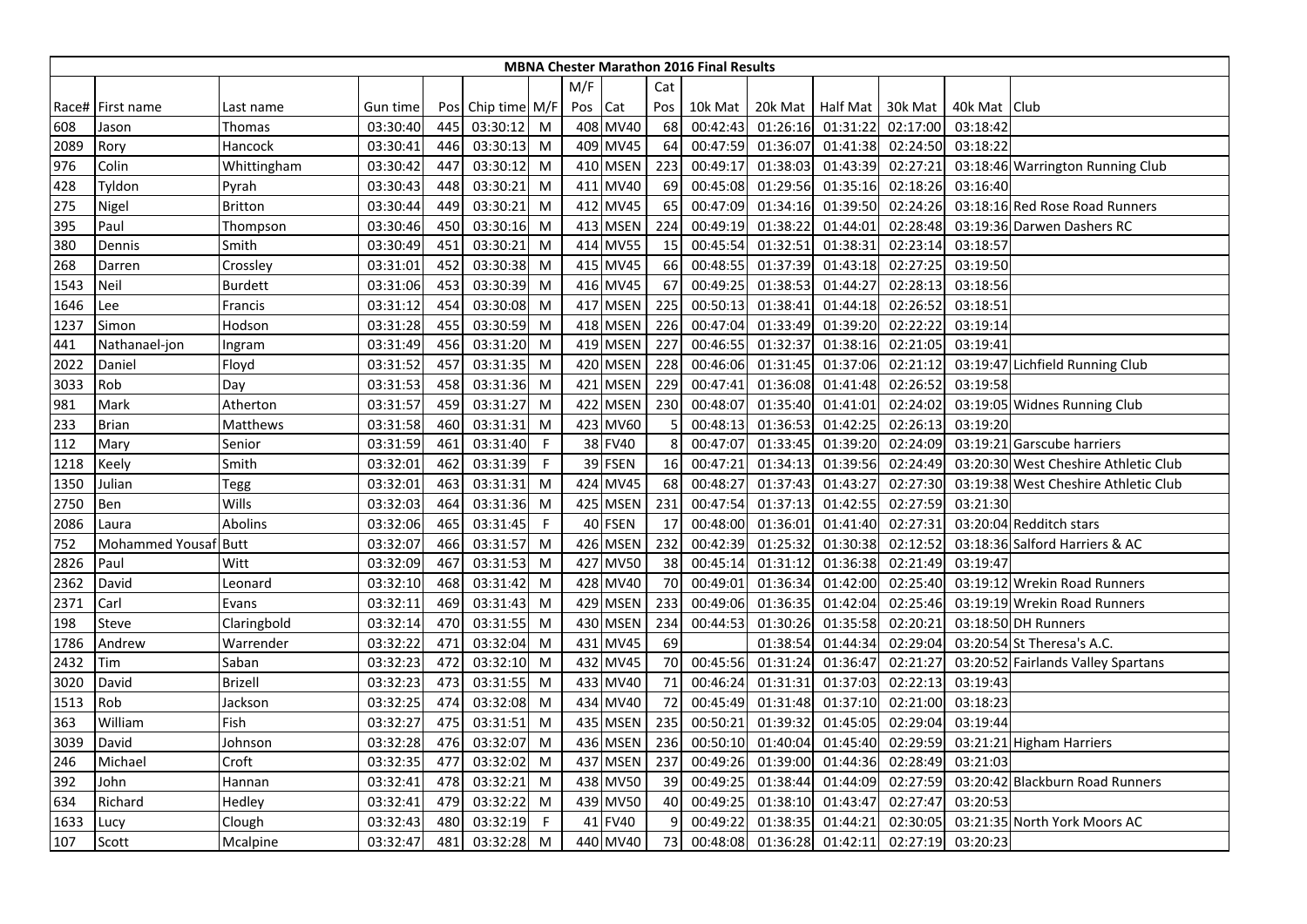|      |                  |                |          |     |                   |              |         |          |     | <b>MBNA Chester Marathon 2016 Final Results</b> |                  |          |          |                |                                      |
|------|------------------|----------------|----------|-----|-------------------|--------------|---------|----------|-----|-------------------------------------------------|------------------|----------|----------|----------------|--------------------------------------|
|      |                  |                |          |     |                   |              | M/F     |          | Cat |                                                 |                  |          |          |                |                                      |
|      | Race# First name | Last name      | Gun time |     | Pos Chip time M/F |              | Pos Cat |          | Pos | 10k Mat                                         | 20k Mat Half Mat |          | 30k Mat  | 40k Mat   Club |                                      |
| 507  | Ben              | Farrelly       | 03:32:48 | 482 | 03:32:31          | M            |         | 441 MSEN | 238 | 00:45:33                                        | 01:31:19         | 01:36:37 | 02:18:18 |                | 03:19:44 Salford Metropolitan AC     |
| 582  | Glen             | Gandy          | 03:32:54 | 483 | 03:32:06          | M            |         | 442 MV50 | 41  | 00:48:59                                        | 01:38:07         | 01:43:55 | 02:28:26 |                | 03:20:39 Manchester Harriers & AC    |
| 495  | Ralph            | Cheetham       | 03:32:55 | 484 | 03:32:28          | M            |         | 443 MV50 | 42  | 00:48:20                                        | 01:38:14         | 01:43:50 | 02:28:57 | 03:21:07       |                                      |
| 790  | Joshua           | Barrow         | 03:32:58 | 485 | 03:32:46          | M            |         | 444 MSEN | 239 | 00:47:53                                        | 01:35:52         | 01:41:33 | 02:26:24 | 03:21:45       |                                      |
| 1499 | Clive            | Beasor         | 03:32:59 | 486 | 03:32:35          | M            |         | 445 MV55 | 16  | 00:48:19                                        | 01:36:28         | 01:42:12 | 02:26:21 | 03:20:30       |                                      |
| 178  | Megan            | Martin         | 03:33:00 | 487 | 03:32:24          | F            |         | 42 FSEN  | 18  | 00:50:20                                        | 01:39:55         | 01:45:41 | 02:30:30 | 03:21:48       |                                      |
| 2926 | Mark             | Skelton        | 03:33:10 | 488 | 03:32:42          | M            |         | 446 MV55 | 17  | 00:48:19                                        | 01:36:41         | 01:42:2  | 02:27:03 | 03:20:56       |                                      |
| 2446 | David            | <b>Burgess</b> | 03:33:12 | 489 | 03:32:35          | M            |         | 447 MSEN | 240 | 00:48:19                                        | 01:37:04         | 01:43:22 | 02:27:29 | 03:20:55       |                                      |
| 590  | Ben              | Roberts        | 03:33:14 | 490 | 03:32:54          | M            |         | 448 MV40 | 74  | 00:47:42                                        | 01:36:29         | 01:42:11 | 02:26:29 | 03:20:52       |                                      |
| 557  | Harriet          | Hamilton       | 03:33:19 | 491 | 03:32:12          | $\mathsf F$  |         | 43 FV35  | 10  | 00:50:08                                        | 01:36:42         | 01:42:11 | 02:25:28 |                | 03:20:10 Dragons Running Club (sale) |
| 2487 | Val              | Govender       | 03:33:31 | 492 | 03:33:05          | M            |         | 449 MV45 | 71  | 00:48:50                                        | 01:36:23         | 01:41:49 | 02:23:32 |                | 03:20:00 Springfield Striders        |
| 2588 | Karen            | Odonnell       | 03:33:32 | 493 | 03:33:02          | F            |         | 44 FV40  | 10  | 00:48:01                                        | 01:35:36         | 01:42:20 | 02:27:27 | 03:21:42       |                                      |
| 1088 | Nigel            | Foo            | 03:33:35 | 494 | 03:32:58          | M            |         | 450 MV45 | 72  | 00:49:10                                        | 01:37:53         | 01:43:32 | 02:27:51 |                | 03:21:06 Penny Lane Striders         |
| 2838 | Alex             | <b>Birbeck</b> | 03:33:37 | 495 | 03:33:07          | M            |         | 451 MSEN | 241 | 00:49:14                                        | 01:37:54         | 01:43:37 | 02:27:41 | 03:20:48       |                                      |
| 2479 | Mario            | Diaz           | 03:33:40 | 496 | 03:33:01          | M            |         | 452 MSEN | 242 | 00:49:15                                        | 01:38:25         | 01:44:14 | 02:28:52 | 03:19:47       |                                      |
| 573  | Peter            | Holden         | 03:33:40 | 497 | 03:33:02          | M            |         | 453 MV40 | 75  | 00:49:11                                        | 01:38:24         | 01:44:06 | 02:28:03 | 03:21:33       |                                      |
| 1214 | Paul             | Rodway         | 03:33:51 | 498 | 03:33:20          | M            |         | 454 MV45 | 73  | 00:50:51                                        | 01:41:59         | 01:47:47 | 02:32:12 | 03:22:33       |                                      |
| 1715 | Dominic          | Clarke         | 03:34:17 | 499 | 03:33:48          | M            |         | 455 MV45 | 74  | 00:46:22                                        | 01:33:33         | 01:39:07 | 02:25:06 | 03:21:20       |                                      |
| 1165 | Matt             | Bray           | 03:34:50 | 500 | 03:34:00          | M            |         | 456 MSEN | 243 | 00:52:29                                        | 01:43:49         | 01:49:10 | 02:31:38 | 03:22:40       |                                      |
| 2307 | Stephen          | Hatton         | 03:34:58 | 501 | 03:34:36          | M            |         | 457 MV50 | 43  | 00:49:28                                        | 01:39:24         | 01:45:04 | 02:28:59 | 03:23:18       |                                      |
| 1980 | Dean             | Kettle         | 03:34:59 | 502 | 03:34:25          | M            |         | 458 MV45 | 75  | 00:49:13                                        | 01:38:08         | 01:43:31 | 02:26:44 | 03:22:11       |                                      |
| 1701 | Katie            | Quincey        | 03:35:03 | 503 | 03:34:18          | F            |         | 45 FV35  | 11  | 00:48:33                                        | 01:37:37         | 01:43:22 | 02:28:46 | 03:22:43       |                                      |
| 2512 | Reuben           | Grice          | 03:35:08 | 504 | 03:34:43          | M            |         | 459 MSEN | 244 | 00:48:14                                        | 01:36:42         | 01:42:23 | 02:25:43 | 03:21:54       |                                      |
| 204  | Victoria         | Emery          | 03:35:12 | 505 | 03:34:46          | $\mathsf{F}$ |         | 46 FSEN  | 19  | 00:50:25                                        | 01:39:36         | 01:45:11 | 02:29:29 | 03:23:17       |                                      |
| 528  | Adam             | Fullwood       | 03:35:20 | 506 | 03:34:59          | M            |         | 460 MV45 | 76  | 00:49:26                                        | 01:38:14         | 01:43:46 | 02:27:56 | 03:22:31       |                                      |
| 1536 | Andrew           | Okell          | 03:35:30 | 507 | 03:33:31          | M            |         | 461 MSEN | 245 | 00:49:00                                        | 01:37:14         | 01:42:48 | 02:26:08 | 03:21:34       |                                      |
| 483  | Dan              | Timms          | 03:35:32 | 508 | 03:34:54          | M            |         | 462 MSEN | 246 | 00:51:23                                        | 01:44:11         | 01:50:11 | 02:35:26 | 03:24:55       |                                      |
| 344  | Paul             | Mayson         | 03:35:35 | 509 | 03:35:06          | M            |         | 463 MV45 | 77  | 00:48:15                                        | 01:37:13         | 01:42:51 | 02:27:40 | 03:23:00       |                                      |
| 2021 | Courtney         | Thornberry     | 03:35:39 | 510 | 03:34:12          | F            |         | 47 FSEN  | 20  | 00:50:57                                        | 01:40:30         | 01:46:15 | 02:30:42 |                | 03:23:16 Leamington Cycling and AC   |
| 505  | Steffan          | Chandler       | 03:35:41 | 511 | 03:35:18          | M            |         | 464 MV45 | 78  | 00:49:22                                        | 01:38:07         | 01:43:45 | 02:27:52 | 03:22:52       |                                      |
| 2046 | Justin           | <b>Mullis</b>  | 03:35:56 | 512 | 03:35:20          | M            |         | 465 MV40 | 76  | 00:49:13                                        | 01:38:00         | 01:43:36 | 02:29:03 | 03:24:13       |                                      |
| 2412 | Raphael          | Silver         | 03:36:02 | 513 | 03:35:26          | M            |         | 466 MV55 | 18  | 00:49:16                                        | 01:38:30         | 01:44:16 | 02:29:23 |                | 03:22:56 Wymondham AC                |
| 426  | Andrew           | Worthington    | 03:36:07 | 514 | 03:35:10          | M            |         | 467 MSEN | 247 | 00:50:41                                        | 01:39:28         | 01:45:10 | 02:29:29 | 03:23:49       |                                      |
| 2099 | Laura            | Kearney        | 03:36:07 | 515 | 03:35:28          | -F           |         | 48 FV40  | 11  | 00:51:38                                        | 01:42:37         | 01:48:32 | 02:33:40 | 03:24:51       |                                      |
| 1831 | Graeme           | Miles          | 03:36:17 | 516 | 03:35:39          | M            |         | 468 MSEN | 248 | 00:48:28                                        | 01:36:34         | 01:42:10 | 02:26:33 |                | 03:23:32 Hyde Park Harriers          |
| 2912 | Dom              | Garvey         | 03:36:22 | 517 | 03:35:48          | M            |         | 469 MV45 | 79  | 00:50:50                                        | 01:41:35         | 01:47:18 | 02:33:03 | 03:25:31       |                                      |
| 1160 | Emyr             | Gibson         | 03:36:24 | 518 | 03:35:55          | M            |         | 470 MSEN | 249 | 00:48:57                                        | 01:37:23         | 01:43:04 | 02:28:22 |                | 03:24:11 Eryri Harriers              |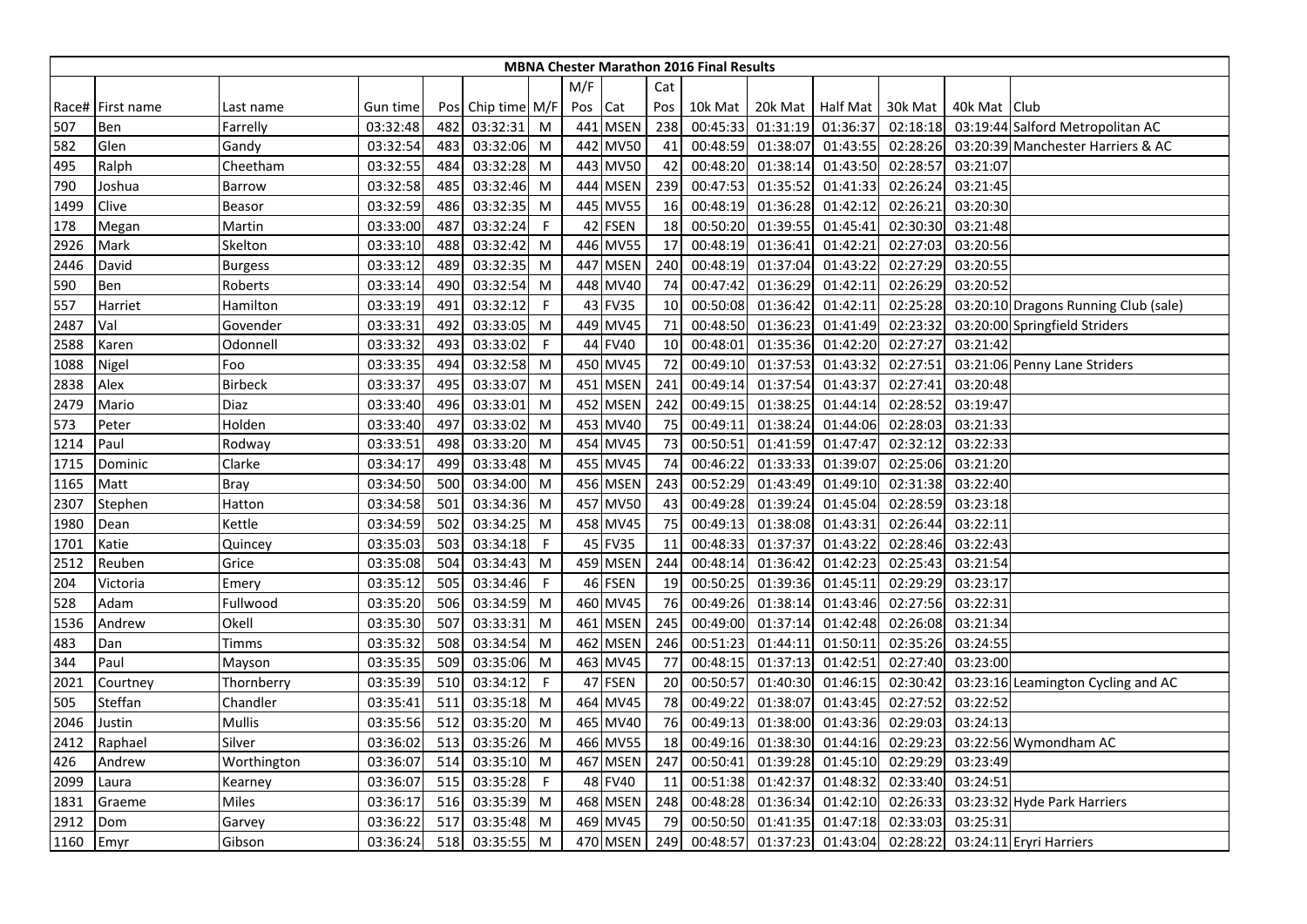|      |                  |                    |          |     |                   |             |         |             |     | <b>MBNA Chester Marathon 2016 Final Results</b> |                  |          |          |              |                                          |
|------|------------------|--------------------|----------|-----|-------------------|-------------|---------|-------------|-----|-------------------------------------------------|------------------|----------|----------|--------------|------------------------------------------|
|      |                  |                    |          |     |                   |             | M/F     |             | Cat |                                                 |                  |          |          |              |                                          |
|      | Race# First name | Last name          | Gun time |     | Pos Chip time M/F |             | Pos Cat |             | Pos | 10k Mat                                         | 20k Mat Half Mat |          | 30k Mat  | 40k Mat Club |                                          |
| 358  | Tanya            | <b>Bunkham</b>     | 03:36:26 | 519 | 03:35:01          | $\mathsf F$ |         | 49 FSEN     | 21  | 00:52:04                                        | 01:42:55         | 01:48:45 | 02:32:49 |              | 03:23:45 Trawden Athletic Club           |
| 598  | Stefan           | Ledin              | 03:36:29 | 520 | 03:35:08          | M           |         | 471 MV55    | 19  | 00:52:53                                        | 01:44:29         | 01:50:14 | 02:36:00 |              | 03:25:02 Buxton & District AC            |
| 2989 | Alex             | Bill               | 03:36:31 | 521 | 03:35:41          | M           |         | 472 MSEN    | 250 | 00:43:23                                        | 01:26:30         | 01:31:50 | 02:18:25 | 03:21:24     |                                          |
| 719  | <b>Beth</b>      | Hall               | 03:36:36 | 522 | 03:35:56          | F           |         | 50 FV35     | 12  | 00:49:27                                        | 01:38:52         | 01:44:49 | 02:30:31 | 03:24:07     |                                          |
| 2481 | Mike             | Barkway            | 03:36:37 | 523 | 03:35:55          | M           |         | 473 MV50    | 44  | 00:49:20                                        | 01:39:32         | 01:45:18 | 02:31:34 | 03:24:08     |                                          |
| 333  | Danny            | Bouffler           | 03:36:38 | 524 | 03:36:10          | M           |         | 474 MSEN    | 251 | 00:45:20                                        | 01:31:10         | 01:36:32 | 02:21:04 |              | 03:22:43 Barrow & Furness Striders AC    |
| 2976 | Mark             | Cooper             | 03:36:41 | 525 | 03:36:09          | M           |         | 475 MV45    | 80  | 00:49:16                                        | 01:38:01         | 01:43:32 | 02:27:39 | 03:22:52     |                                          |
| 2723 | Steven           | Brown              | 03:36:43 | 526 | 03:36:28          | M           |         | 476 MSEN    | 252 | 00:44:11                                        | 01:28:32         | 01:34:03 | 02:21:24 | 03:23:19     |                                          |
| 1322 | Michael          | Clarke             | 03:36:48 | 527 | 03:36:31          | M           |         | 477 MV50    | 45  | 00:49:08                                        | 01:38:05         | 01:43:45 | 02:27:49 | 03:22:08     |                                          |
| 2138 | Jonathan         | Beech              | 03:36:49 | 528 | 03:35:33          | M           |         | 478 MV40    | 77  | 00:51:13                                        | 01:43:08         | 01:49:05 | 02:33:37 | 03:24:25     |                                          |
| 2909 | <b>Lucy</b>      | Evans              | 03:36:58 | 529 | 03:36:08          | F           |         | 51 FV35     | 13  | 00:52:18                                        | 01:42:52         | 01:48:40 | 02:33:35 | 03:25:04     |                                          |
| 2537 | George           | Drummond           | 03:37:02 | 530 | 03:36:41          | M           |         | 479 MSEN    | 253 | 00:48:16                                        | 01:35:23         | 01:40:58 | 02:23:18 | 03:19:36     |                                          |
| 2573 | Jesse            | Finch Gnehm        | 03:37:08 | 531 | 03:36:51          | M           |         | 480 MV40    | 78  | 00:48:39                                        | 01:37:39         | 01:43:17 | 02:27:08 | 03:21:36     |                                          |
| 1976 | Steve            | Hickingbottom      | 03:37:14 | 532 | 03:36:30          | M           |         | 481 MV55    | 20  | 00:51:22                                        | 01:41:31         | 01:47:13 | 02:31:35 |              | 03:24:56 Birstall RC                     |
| 2047 | Claire           | Hough              | 03:37:19 | 533 | 03:36:46          | F           |         | 52 FV35     | 14  | 00:50:49                                        | 01:41:59         | 01:47:58 | 02:33:51 | 03:25:31     |                                          |
| 2855 | Dan              | Schofield          | 03:37:28 | 534 | 03:37:19          | M           |         | 482 MSEN    | 254 | 00:43:43                                        | 01:30:56         | 01:36:28 | 02:20:21 |              | 03:24:07 Bristol and West AC (est. 1882) |
| 2014 | Sara-Jane        | King               | 03:37:40 | 535 | 03:37:11          | F           |         | 53 FV40     | 12  | 00:49:19                                        | 01:38:01         | 01:43:39 | 02:28:27 |              | 03:24:39 Redway Runners                  |
| 520  | Eamonn           | Dinan              | 03:37:40 | 536 | 03:36:49          | M           |         | 483 MV40    | 79  | 00:49:40                                        | 01:37:41         | 01:43:19 | 02:27:53 | 03:24:49     |                                          |
| 2813 | Karen            | Robinson           | 03:37:57 | 537 | 03:37:13          | F           |         | 54 FV40     | 13  | 00:48:03                                        | 01:37:13         | 01:43:02 | 02:30:13 | 03:25:28     |                                          |
| 3032 | Christopher      | Twist              | 03:38:09 | 538 | 03:37:29          | M           |         | 484 MSEN    | 255 | 00:49:25                                        | 01:38:51         | 01:44:48 | 02:30:30 | 03:24:42     |                                          |
| 1019 | Matthew          | Thorley            | 03:38:14 | 539 | 03:37:26          | M           |         | 485 MSEN    | 256 | 00:49:00                                        | 01:37:46         | 01:43:25 | 02:27:59 |              | 03:25:39 Wigan Phoenix                   |
| 1942 | Phil             | Scope              | 03:38:15 | 540 | 03:37:56          | M           |         | 486 MV45    | 81  | 00:49:39                                        | 01:39:40         | 01:45:36 | 02:31:18 |              | 03:26:08 Sinfin Running Club             |
| 2106 | Mark             | Coggan             | 03:38:24 | 541 | 03:37:27          | M           |         | 487 MV40    | 80  | 00:48:45                                        | 01:37:25         | 01:43:04 | 02:28:11 | 03:24:53     |                                          |
| 2799 | Peter            | Collins            | 03:38:24 | 542 | 03:37:15          | M           |         | 488 MSEN    | 257 | 00:50:44                                        | 01:41:27         | 01:47:26 | 02:34:26 | 03:27:14     |                                          |
| 2467 | Colin            | Shaw               | 03:38:26 | 543 | 03:38:23          | M           | 489     | <b>MSEN</b> | 258 | 00:41:32                                        | 01:26:02         | 01:32:19 | 02:24:58 | 03:27:37     |                                          |
| 1901 | Richard          | Carter             | 03:38:29 | 544 | 03:37:43          | M           |         | 490 MSEN    | 259 | 00:50:07                                        | 01:39:26         | 01:45:18 | 02:30:29 |              | 03:25:42 Steel City Striders RC          |
| 513  | Cheryl           | Lomas              | 03:38:38 | 545 | 03:37:52          | F           |         | 55 FV35     | 15  | 00:49:18                                        | 01:39:18         | 01:45:19 | 02:32:58 | 03:26:41     |                                          |
| 127  | David            | Reid               | 03:38:41 | 546 | 03:38:00          | M           |         | 491 MV40    | 81  | 00:48:07                                        | 01:36:11         | 01:41:59 | 02:26:19 | 03:25:55     |                                          |
| 455  | Robert           | Page               | 03:38:41 | 547 | 03:37:18          | M           |         | 492 MV60    | 6   | 00:51:03                                        | 01:39:40         | 01:45:38 | 02:30:29 | 03:25:53     |                                          |
| 2319 | Peter            | Crossley           | 03:38:42 | 548 | 03:37:57          | M           |         | 493 MV50    | 46  | 00:47:36                                        | 01:35:29         | 01:41:02 | 02:24:37 | 03:24:12     |                                          |
| 2950 | Pierre-francis   | Robinson           | 03:38:45 | 549 | 03:37:40          | M           |         | 494 MV55    | 21  | 00:51:26                                        | 01:42:17         | 01:48:14 | 02:34:30 | 03:26:26     |                                          |
| 518  | Andrew           | Scowcroft          | 03:38:51 | 550 | 03:38:12          | M           |         | 495 MV40    | 82  | 00:45:57                                        | 01:35:36         | 01:41:18 | 02:26:36 | 03:24:53     |                                          |
| 2904 | Robert           | Patterson          | 03:38:53 | 551 | 03:37:27          | M           |         | 496 MSEN    | 260 | 00:50:03                                        | 01:38:45         | 01:44:26 | 02:28:41 | 03:24:47     |                                          |
| 958  | Keith            | Roscoe             | 03:38:54 | 552 | 03:38:06          | M           |         | 497 MV45    | 82  | 00:48:57                                        | 01:37:44         | 01:43:23 | 02:27:57 |              | 03:25:45 Wigan Phoenix                   |
| 596  | Ann              | <b>Bracegirdle</b> | 03:38:57 | 553 | 03:38:14          | F           |         | 56 FV35     | 16  | 00:49:46                                        | 01:39:46         | 01:45:35 | 02:31:52 | 03:26:14     |                                          |
| 548  | Simon            | Darcy              | 03:39:02 | 554 | 03:38:46          | M           |         | 498 MV40    | 83  | 00:45:03                                        | 01:32:42         | 01:38:27 | 02:24:46 | 03:25:28     |                                          |
| 2693 | Andrea           | Hurman             | 03:39:08 | 555 | 03:38:33          | F           |         | 57 FV50     |     | 00:49:32                                        | 01:40:16         | 01:46:04 | 02:33:03 |              | 03:26:48 penarth and dinas runners       |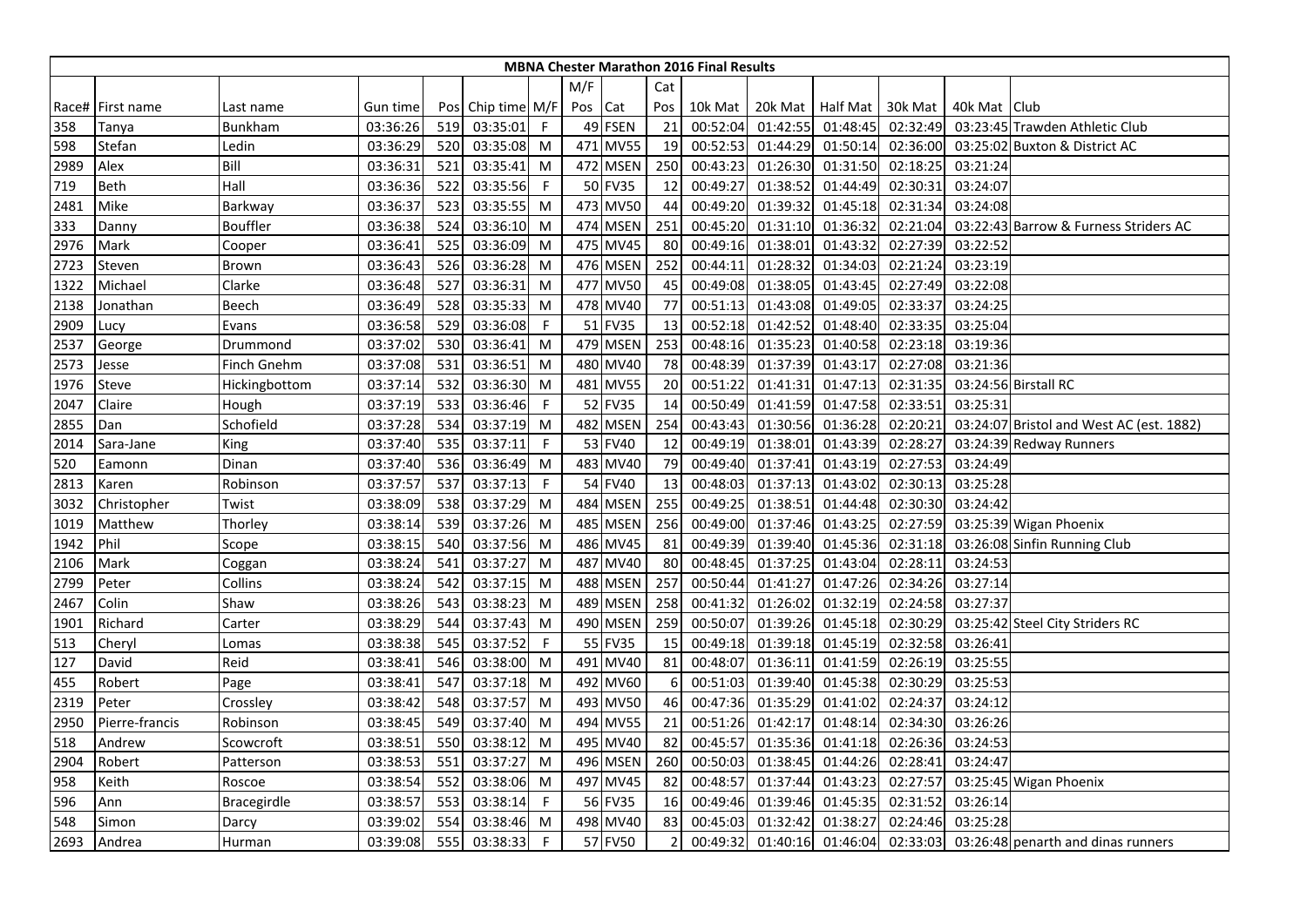|      |                  |                  |          |     |                   |              |         |                 |                | <b>MBNA Chester Marathon 2016 Final Results</b> |                  |          |          |              |                                          |
|------|------------------|------------------|----------|-----|-------------------|--------------|---------|-----------------|----------------|-------------------------------------------------|------------------|----------|----------|--------------|------------------------------------------|
|      |                  |                  |          |     |                   |              | M/F     |                 | Cat            |                                                 |                  |          |          |              |                                          |
|      | Race# First name | Last name        | Gun time |     | Pos Chip time M/F |              | Pos Cat |                 | Pos            | 10k Mat                                         | 20k Mat Half Mat |          | 30k Mat  | 40k Mat Club |                                          |
| 2585 | Ben              | Davies           | 03:39:28 | 556 | 03:38:45          | M            |         | 499 MSEN        | 261            | 00:50:52                                        | 01:42:22         | 01:48:14 | 02:34:25 | 03:27:19     |                                          |
| 915  | Alastair         | Melton           | 03:39:35 | 557 | 03:39:13          | M            |         | 500 MSEN        | 262            | 00:48:23                                        | 01:36:45         | 01:42:26 | 02:27:13 |              | 03:26:44 Sandbach Striders               |
| 2249 | Warren           | Thomas           | 03:39:36 | 558 | 03:38:36          | M            |         | 501 MV40        | 84             | 00:52:12                                        | 01:43:02         | 01:49:02 | 02:34:59 |              | 03:27:16 Trentham Rc                     |
| 1867 | David            | Lownds           | 03:39:38 | 559 | 03:37:48          | M            |         | 502 MV40        | 85             | 00:54:32                                        | 01:46:04         | 01:51:50 | 02:35:42 | 03:26:24     |                                          |
| 2780 | Ben              | Keene            | 03:39:40 | 560 | 03:39:29          | M            |         | 503 MSEN        | 263            | 00:44:51                                        | 01:30:12         | 01:35:33 | 02:17:52 | 03:25:18     |                                          |
| 1331 | Colin            | Talbot           | 03:39:41 | 561 | 03:38:43          | M            |         | <b>504 MSEN</b> | 264            | 00:51:05                                        | 01:42:29         | 01:48:27 | 02:34:55 | 03:27:38     |                                          |
| 1307 | Morag            | Davies           | 03:39:44 | 562 | 03:38:14          | $\mathsf F$  |         | 58 FV40         | 14             | 00:52:59                                        | 01:43:58         | 01:49:55 | 02:35:12 | 03:27:29     |                                          |
| 791  | Catherine        | Gras             | 03:39:45 | 563 | 03:39:22          | F            |         | 59 FV45         | 5              | 00:49:22                                        | 01:38:08         | 01:43:51 | 02:29:08 |              | 03:25:57 Altrincham & District AC        |
| 1397 | Andie            | Gow              | 03:39:50 | 564 | 03:38:54          | M            |         | 505 MV60        | $\overline{7}$ | 00:51:02                                        | 01:41:10         | 01:46:54 | 02:30:56 |              | 03:26:56 Pensby Runners                  |
| 1393 | Ryan             | Nolan            | 03:39:53 | 565 | 03:38:27          | M            |         | 506 MSEN        | 265            | 00:51:28                                        | 01:42:13         | 01:48:09 | 02:33:55 | 03:27:42     |                                          |
| 487  | Kumar            | Jayant           | 03:39:53 | 566 | 03:39:14          | M            |         | 507 MSEN        | 266            | 00:47:25                                        | 01:35:43         | 01:42:24 | 02:28:39 | 03:27:04     |                                          |
| 2117 | Matthew          | Kenward          | 03:39:55 | 567 | 03:39:24          | M            |         | 508 MSEN        | 267            | 00:51:33                                        | 01:41:48         | 01:47:38 | 02:34:25 |              | 03:27:48 Wye Valley Runners              |
| 2256 | Martyn           | Bedson           | 03:39:55 | 568 | 03:38:43          | M            |         | 509 MSEN        | 268            | 00:49:34                                        | 01:37:28         | 01:43:06 | 02:27:08 | 03:25:30     |                                          |
| 2794 | Sally            | Greenslade       | 03:39:58 | 569 | 03:39:23          | F            |         | 60 FV45         | 6              | 00:49:08                                        | 01:38:00         | 01:43:39 | 02:29:34 |              | 03:27:29 City Of Salisbury AC & RC       |
| 2263 | Robert           | Johnson          | 03:40:00 | 570 | 03:39:27          | M            |         | <b>510 MSEN</b> | 269            | 00:49:08                                        | 01:37:26         | 01:43:12 | 02:28:38 | 03:27:23     |                                          |
| 2952 | Jonathan         | Hall             | 03:40:07 | 571 | 03:39:02          | M            |         | 511 MV45        | 83             | 00:52:10                                        | 01:42:46         | 01:48:26 | 02:31:47 |              | 03:27:53 Astley & Tyldesley Road Runners |
| 2473 | Nathan           | Julien           | 03:40:15 | 572 | 03:39:28          | M            |         | 512 MSEN        | 270            | 00:50:00                                        | 01:39:20         | 01:45:16 | 02:32:25 | 03:27:55     |                                          |
| 1036 | Katherine        | <b>Bilcliffe</b> | 03:40:16 | 573 | 03:38:57          | $\mathsf F$  |         | 61 FSEN         | 22             | 00:52:24                                        | 01:41:33         | 01:47:11 | 02:31:48 | 03:28:07     |                                          |
| 2948 | Marco.           | Mancioli         | 03:40:18 | 574 | 03:40:04          | M            |         | 513 MV45        | 84             | 00:45:37                                        | 01:31:21         | 01:36:40 | 02:20:49 | 03:28:07     |                                          |
| 78   | Allan            | Cowley           | 03:40:22 | 575 | 03:39:49          | M            |         | 514 MV55        | 22             | 00:48:15                                        | 01:36:59         | 01:42:46 | 02:27:51 | 03:25:54     |                                          |
| 2438 | Matt             | Small            | 03:40:25 | 576 | 03:38:32          | M            |         | 515 MV40        | 86             | 00:48:47                                        | 01:37:38         | 01:43:25 | 02:29:34 | 03:26:56     |                                          |
| 1038 | James            | <b>Bellis</b>    | 03:40:27 | 577 | 03:39:32          | M            |         | 516 MSEN        | 271            | 00:47:24                                        | 01:34:41         | 01:40:15 | 02:23:51 |              | 03:25:16 Liverpool Running Club          |
| 1348 | David            | Lancelott        | 03:40:32 | 578 | 03:39:56          | M            |         | 517 MV40        | 87             | 00:49:11                                        | 01:38:18         | 01:43:55 | 02:29:06 | 03:27:11     |                                          |
| 2804 | <b>Miles</b>     | Woolnough        | 03:40:41 | 579 | 03:40:20          | M            |         | 518 MSEN        | 272            | 00:49:24                                        | 01:38:07         | 01:43:44 | 02:27:49 | 03:24:58     |                                          |
| 879  | Chris            | Jump             | 03:40:48 | 580 | 03:39:51          | M            |         | <b>519 MSEN</b> | 273            | 00:51:38                                        | 01:42:59         | 01:49:04 | 02:36:02 | 03:29:13     |                                          |
| 229  | Russell          | Morris           | 03:40:53 | 581 | 03:40:23          | M            |         | 520 MV45        | 85             | 00:49:21                                        | 01:38:22         | 01:46:47 | 02:33:08 |              | 03:29:19 Darwen Dashers RC               |
| 1257 | Josh             | Ison             | 03:40:54 | 582 | 03:39:37          | M            |         | 521 MSEN        | 274            | 00:47:10                                        | 01:34:47         | 01:40:21 | 02:26:13 | 03:26:46     |                                          |
| 1782 | Huw              | Williams         | 03:41:00 | 583 | 03:40:33          | M            |         | 522 MSEN        | 275            | 00:46:52                                        | 01:34:02         | 01:40:27 | 02:27:26 | 03:29:06     |                                          |
| 1046 | Dave             | Postlethwaite    | 03:41:01 | 584 | 03:40:37          | M            |         | 523 MV40        | 88             | 00:46:31                                        | 01:32:41         | 01:38:05 | 02:20:58 | 03:27:29     |                                          |
| 1336 | Kevin            | Manning          | 03:41:12 | 585 | 03:40:15          | M            |         | 524 MV40        | 89             | 00:48:52                                        | 01:37:37         | 01:43:19 | 02:28:42 | 03:26:21     |                                          |
| 1403 | Michaela         | Owen             | 03:41:16 | 586 | 03:40:43          | $\mathsf{F}$ |         | 62 FSEN         | 23             | 00:50:57                                        | 01:40:31         | 01:46:31 | 02:33:21 | 03:29:07     |                                          |
| 1811 | Peter            | Martin           | 03:41:33 | 587 | 03:39:46          | M            |         | 525 MV55        | 23             | 00:50:15                                        | 01:38:30         | 01:44:1  | 02:28:46 | 03:26:31     |                                          |
| 3030 | James            | Robbins          | 03:41:35 | 588 | 03:40:40          | M            |         | 526 MSEN        | 276            | 00:52:02                                        | 01:43:47         | 01:49:45 | 02:37:00 | 03:30:17     |                                          |
| 1012 | David            | Jones            | 03:41:40 | 589 | 03:40:11          | M            |         | 527 MV40        | 90             | 00:51:11                                        | 01:41:14         | 01:47:03 | 02:32:21 | 03:28:02     |                                          |
| 674  | Jason            | McNeice          | 03:41:45 | 590 | 03:41:19          | M            |         | 528 MSEN        | 277            | 00:44:34                                        | 01:29:12         | 01:34:47 | 02:22:53 | 03:29:34     |                                          |
| 1248 | Dave             | Kimpton          | 03:41:48 | 591 | 03:40:58          | M            |         | 529 MV40        | 91             | 00:50:47                                        | 01:40:20         | 01:46:13 | 02:31:51 | 03:28:27     |                                          |
| 1912 | Malc             | Gonnella         | 03:41:55 | 592 | 03:41:10          | M            |         | 530 MV60        | 8              | 00:50:53                                        | 01:43:06         | 01:49:07 | 02:35:39 |              | 03:29:32 North Derbyshire RC             |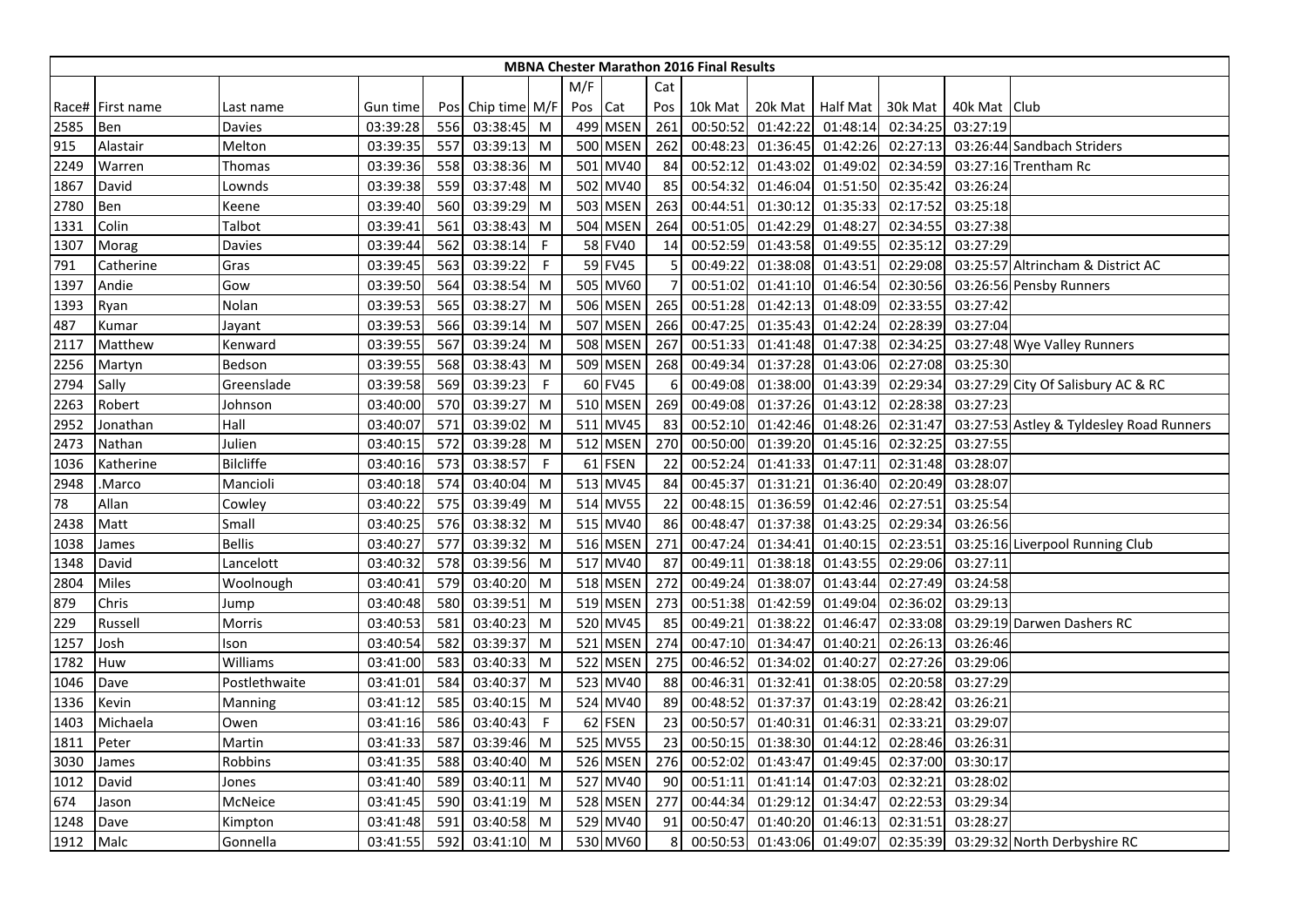|      |                  |                |          |     |                   |              |         |                 |     | <b>MBNA Chester Marathon 2016 Final Results</b> |          |                 |          |                |                                              |
|------|------------------|----------------|----------|-----|-------------------|--------------|---------|-----------------|-----|-------------------------------------------------|----------|-----------------|----------|----------------|----------------------------------------------|
|      |                  |                |          |     |                   |              | M/F     |                 | Cat |                                                 |          |                 |          |                |                                              |
|      | Race# First name | Last name      | Gun time |     | Pos Chip time M/F |              | Pos Cat |                 | Pos | 10k Mat                                         | 20k Mat  | <b>Half Mat</b> | 30k Mat  | 40k Mat   Club |                                              |
| 1414 | <b>Brian</b>     | Pennington     | 03:42:00 | 593 | 03:41:08          | M            |         | 531 MV50        | 47  | 00:50:35                                        | 01:41:54 | 01:48:08        | 02:35:31 |                | 03:29:39 Pensby Runners                      |
| 814  | Andy             | Twiss          | 03:42:02 | 594 | 03:41:19          | M            |         | 532 MSEN        | 278 | 00:53:03                                        | 01:44:45 | 01:50:45        | 02:36:45 |                | 03:29:47 South Cheshire Harriers             |
| 2119 | David            | O'Brien        | 03:42:03 | 595 | 03:41:32          | M            |         | 533 MSEN        | 279 | 00:51:30                                        | 01:41:46 | 01:47:39        | 02:34:32 |                | 03:30:25 Wye Valley Runners                  |
| 3038 | Ivor             | Twiss          | 03:42:05 | 596 | 03:41:21          | M            |         | 534 MV60        | 9   | 00:53:02                                        | 01:44:41 | 01:50:40        | 02:36:35 |                | 03:29:40 South Cheshire Harriers             |
| 1673 | Anthony          | Hughes         | 03:42:13 | 597 | 03:41:54          | M            |         | 535 MV45        | 86  | 00:46:13                                        | 01:34:02 | 01:40:25        | 02:28:49 |                | 03:29:30 Bridlington Road Runners            |
| 1809 | Rob              | Foster         | 03:42:13 | 598 | 03:41:21          | M            |         | 536 MSEN        | 280 | 00:52:17                                        | 01:43:43 | 01:49:41        | 02:37:02 | 03:30:03       |                                              |
| 1528 | <b>Bob</b>       | Pritchard      | 03:42:14 | 599 | 03:41:33          | M            |         | 537 MSEN        | 281 | 00:50:37                                        | 01:41:37 | 01:47:44        | 02:34:57 | 03:30:02       |                                              |
| 2258 | Sarah            | Lockett        | 03:42:15 | 600 | 03:41:47          | $\mathsf{F}$ |         | 63 FSEN         | 24  | 00:48:49                                        | 01:37:57 | 01:44:26        | 02:31:42 |                | 03:29:36 Stoke F.I.T                         |
| 1199 | Robert           | Boggild        | 03:42:16 | 601 | 03:41:56          | M            |         | 538 MV45        | 87  | 00:49:32                                        | 01:39:55 | 01:45:47        | 02:33:23 | 03:29:57       |                                              |
| 83   | Claire           | Macht          | 03:42:17 | 602 | 03:41:57          | $\mathsf{F}$ | 64      | <b>FV35</b>     | 17  | 00:46:12                                        | 01:33:18 | 01:38:56        | 02:29:28 | 03:29:11       |                                              |
| 725  | Kristian         | Lee            | 03:42:24 | 603 | 03:41:25          | M            |         | 539 MV40        | 92  | 00:52:16                                        | 01:44:32 | 01:50:31        | 02:37:57 |                | 03:30:54 Radcliffe ac                        |
| 1259 | Phil             | Lynn           | 03:42:26 | 604 | 03:41:34          | M            |         | <b>540 MSEN</b> | 282 | 00:48:43                                        | 01:35:14 | 01:40:38        | 02:26:47 | 03:29:18       |                                              |
| 2919 | Gregory          | Smyth          | 03:42:29 | 605 | 03:41:46          | M            |         | 541 MV50        | 48  | 00:52:25                                        | 01:45:08 | 01:51:17        | 02:38:23 |                | 03:29:55 Chester Road Runners                |
| 1886 | lan              | Hurt           | 03:42:37 | 606 | 03:41:36          | M            |         | 542 MV55        | 24  | 00:52:58                                        | 01:46:14 | 01:52:14        | 02:39:02 | 03:31:07       |                                              |
| 2863 | Andy             | Cordes         | 03:42:41 | 607 | 03:42:10          | M            |         | 543 MV45        | 88  | 00:49:22                                        | 01:38:42 | 01:44:23        | 02:28:16 |                | 03:29:04 Stockport Harriers & AC             |
| 181  | Robert           | Morris         | 03:42:43 | 608 | 03:42:27          | M            |         | <b>544 MSEN</b> | 283 | 00:49:15                                        | 01:38:01 | 01:44:11        | 02:32:35 |                | 03:31:19 Derwent AC Cockermouth              |
| 2080 | Johnny           | Emsden         | 03:42:45 | 609 | 03:42:20          | M            | 545     | <b>MV45</b>     | 89  | 00:51:39                                        | 01:43:16 | 01:49:15        | 02:35:53 | 03:30:53       |                                              |
| 836  | Marc             | Potter         | 03:42:52 | 610 | 03:42:02          | M            |         | 546 MV40        | 93  | 00:51:39                                        | 01:43:29 | 01:49:27        | 02:37:08 | 03:30:51       |                                              |
| 1849 | Angela           | Dales          | 03:42:53 | 611 | 03:42:08          | F            |         | 65 FV40         | 15  | 00:51:52                                        | 01:43:50 | 01:49:50        | 02:37:09 | 03:31:19       |                                              |
| 3002 | Matt             | <b>Barnes</b>  | 03:42:56 | 612 | 03:42:08          | M            |         | 547 MSEN        | 284 | 00:52:30                                        | 01:45:16 | 01:51:18        | 02:38:33 | 03:31:12       |                                              |
| 1559 | Thomas           | Sutcliffe      | 03:43:00 | 613 | 03:42:12          | M            |         | <b>548 MSEN</b> | 285 | 00:52:28                                        | 01:45:12 | 01:51:17        | 02:38:34 | 03:31:33       |                                              |
| 2071 | Adrian           | Fowler         | 03:43:01 | 614 | 03:42:19          | M            |         | 549 MV45        | 90  | 00:52:35                                        | 01:45:14 | 01:51:18        | 02:38:28 |                | 03:31:15 Bournville Harriers                 |
| 1855 | Sam              | Conway         | 03:43:06 | 615 | 03:42:45          | M            |         | 550 MSEN        | 286 | 00:48:19                                        | 01:37:25 | 01:43:29        | 02:31:50 |                | 03:30:16 Selby Striders                      |
| 1407 | Sonya            | Tate           | 03:43:09 | 616 | 03:42:24          | $\mathsf{F}$ |         | 66 FSEN         | 25  | 00:51:18                                        | 01:43:08 | 01:49:06        | 02:35:43 | 03:30:12       |                                              |
| 1489 | Les              | Kennedy        | 03:43:10 | 617 | 03:42:18          | M            |         | 551 MV45        | 91  | 00:52:25                                        | 01:45:00 | 01:51:02        | 02:38:21 | 03:31:08       |                                              |
| 2373 | Monika           | Oparka         | 03:43:14 | 618 | 03:41:48          | F            |         | 67 FV35         | 18  | 00:53:00                                        | 01:44:39 | 01:50:40        | 02:36:47 |                | 03:30:29 Wrekin Road Runners                 |
| 216  | David            | Cain           | 03:43:16 | 619 | 03:42:38          | M            |         | 552 MV60        | 10  | 00:51:22                                        | 01:43:21 | 01:49:25        | 02:36:54 |                | 03:31:30 Cumberland AC                       |
| 3046 | Joe              | <b>Hawkins</b> | 03:43:17 | 620 | 03:42:31          | M            |         | 553 MSEN        | 287 | 00:48:45                                        | 01:37:55 | 01:43:40        | 02:33:23 |                | 03:31:01 Datchet Dashers                     |
| 2453 | Chris            | Bozier         | 03:43:17 | 621 | 03:42:11          | M            |         | 554 MV50        | 49  | 00:52:10                                        | 01:43:21 | 01:49:13        | 02:35:52 | 03:30:08       |                                              |
| 1799 | lan              | Patchett       | 03:43:25 | 622 | 03:43:01          | M            |         | 555 MV50        | 50  | 00:47:31                                        | 01:36:18 | 01:42:03        | 02:28:09 |                | 03:29:39 Abbey Runners                       |
| 1129 | Mark             | McCarthy       | 03:43:26 | 623 | 03:42:36          | M            |         | 556 MV50        | 51  | 00:51:46                                        | 01:43:57 | 01:50:19        | 02:37:57 | 03:31:27       |                                              |
| 826  | James            | Weaver         | 03:43:27 | 624 | 03:42:55          | M            | 557     | <b>MV45</b>     | 92  | 00:50:46                                        | 01:41:55 | 01:48:06        | 02:35:11 | 03:30:17       |                                              |
| 482  | Naomi            | Kellett        | 03:43:29 | 625 | 03:42:51          | F            |         | 68 FSEN         | 26  | 00:50:15                                        | 01:39:23 | 01:45:16        | 02:33:25 |                | 03:30:59 Manchester Triathlon Club           |
| 1660 | Michael          | Green          | 03:43:39 | 626 | 03:43:05          | M            |         | 558 MV40        | 94  | 00:49:18                                        | 01:39:06 | 01:45:04        | 02:33:34 | 03:31:23       |                                              |
| 1595 | Ellen            | Kneen          | 03:43:41 | 627 | 03:43:00          | $\mathsf{F}$ |         | 69 FV35         | 19  | 00:52:34                                        | 01:45:20 | 01:51:22        | 02:38:31 |                | 03:31:21 Western Athletic Club (Isle of Man) |
| 1277 | Emma             | <b>Stokes</b>  | 03:43:44 | 628 | 03:42:56          | F            |         | 70 FSEN         | 27  | 00:51:48                                        | 01:43:47 | 01:49:45        | 02:37:05 |                | 03:31:18 Chester Road Runners                |
| 1005 | Steven           | <b>Bayliss</b> | 03:43:45 | 629 | 03:43:26          | M            |         | 559 MSEN        | 288 | 00:45:17                                        | 01:30:22 | 01:36:14        | 02:26:53 |                | 03:30:41 Wigan & District H & AC             |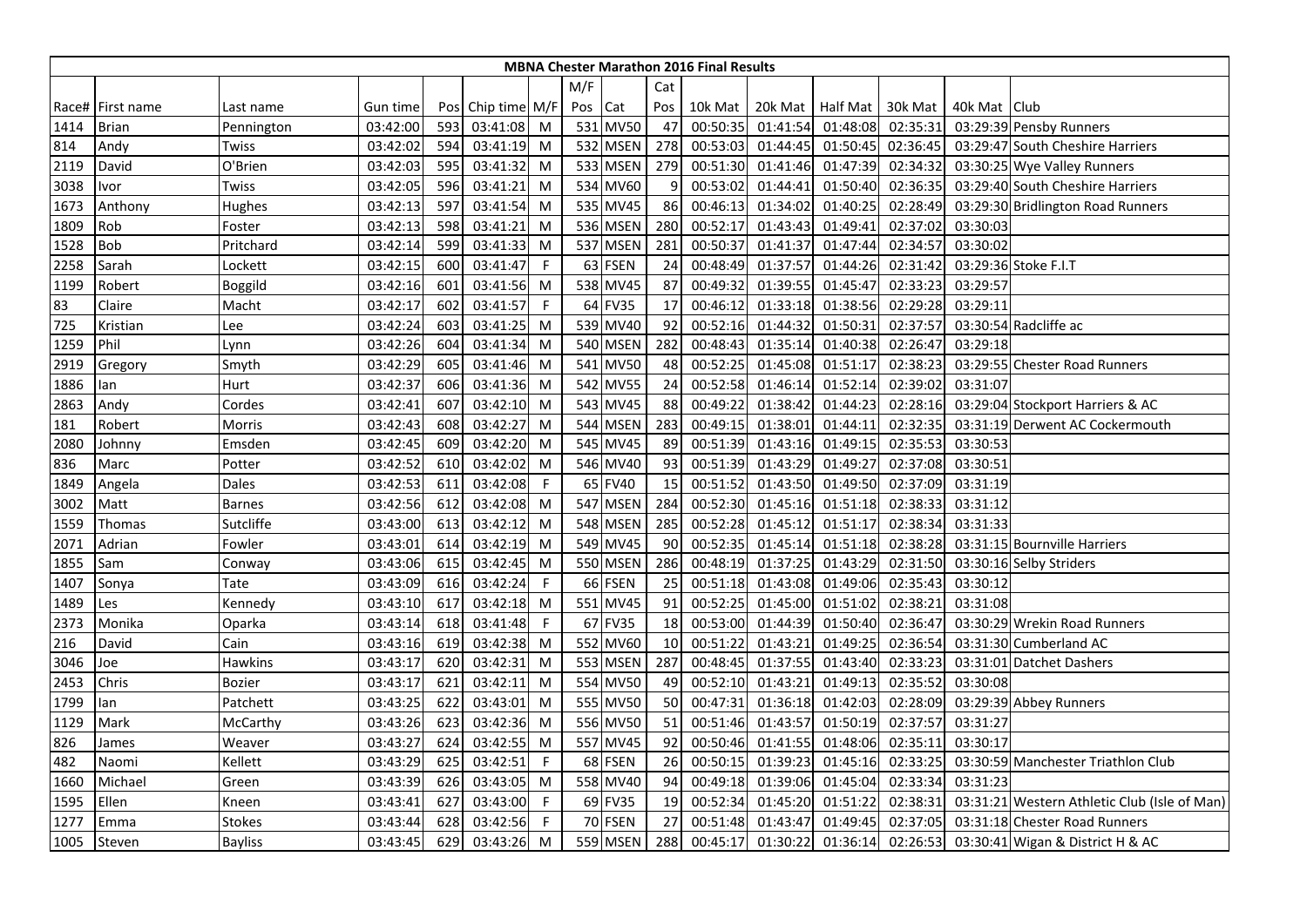|      |                  |             |          |     |                   |             |         |                 |     | <b>MBNA Chester Marathon 2016 Final Results</b> |                  |          |          |              |                                      |
|------|------------------|-------------|----------|-----|-------------------|-------------|---------|-----------------|-----|-------------------------------------------------|------------------|----------|----------|--------------|--------------------------------------|
|      |                  |             |          |     |                   |             | M/F     |                 | Cat |                                                 |                  |          |          |              |                                      |
|      | Race# First name | Last name   | Gun time |     | Pos Chip time M/F |             | Pos Cat |                 | Pos | 10k Mat                                         | 20k Mat Half Mat |          | 30k Mat  | 40k Mat Club |                                      |
| 1069 | Rachel           | Heath       | 03:43:46 | 630 | 03:42:51          | $\mathsf F$ |         | 71 FSEN         | 28  | 00:52:12                                        | 01:44:28         | 01:50:38 | 02:38:11 | 03:31:16     |                                      |
| 406  | Julie            | Cavin Riley | 03:43:46 | 631 | 03:42:56          | F           |         | 72 FV35         | 20  | 00:51:36                                        | 01:42:53         | 01:48:48 | 02:35:19 | 03:30:52     |                                      |
| 2033 | Pamela           | Grimwade    | 03:43:47 | 632 | 03:42:51          | F           |         | 73 FV40         | 16  | 00:48:43                                        | 01:37:26         | 01:43:06 | 02:29:51 | 03:30:50     |                                      |
| 2328 | Paul             | Slater      | 03:43:49 | 633 | 03:43:02          | M           |         | 560 MV45        | 93  | 00:48:07                                        | 01:36:12         | 01:41:42 | 02:26:30 | 03:28:30     |                                      |
| 328  | Barry            | Rimmer      | 03:43:51 | 634 | 03:42:35          | M           |         | 561 MV55        | 25  | 00:52:24                                        | 01:44:39         | 01:50:39 | 02:37:44 | 03:31:02     |                                      |
| 2385 | David            | Maxfield    | 03:43:53 | 635 | 03:42:49          | M           |         | 562 MV50        | 52  | 00:49:08                                        | 01:37:16         | 01:42:59 | 02:28:07 | 03:28:41     |                                      |
| 1979 | Emily            | Wideman     | 03:43:53 | 636 | 03:43:16          | F           |         | 74 FV35         | 21  | 00:51:13                                        | 01:42:44         | 01:48:45 | 02:36:36 |              | 03:31:33 Ivanhoe Runners             |
| 1978 | Karl             | Wideman     | 03:43:54 | 637 | 03:43:15          | M           |         | 563 MV40        | 95  | 00:51:15                                        | 01:42:39         | 01:48:49 | 02:36:36 | 03:31:30     |                                      |
| 2642 | lan              | Greenaway   | 03:43:55 | 638 | 03:43:18          | M           |         | 564 MV45        | 94  | 00:48:01                                        | 01:36:43         | 01:42:22 | 02:27:43 |              | 03:30:51 Lingfield RC                |
| 2624 | Rob              | Murphy      | 03:43:55 | 639 | 03:43:02          | M           |         | 565 MV55        | 26  | 00:52:24                                        | 01:45:07         | 01:51:03 | 02:37:07 | 03:31:17     |                                      |
| 1861 | Michael          | Francis     | 03:43:57 | 640 | 03:43:28          | M           |         | 566 MSEN        | 289 | 00:50:03                                        | 01:39:51         | 01:45:39 | 02:32:34 | 03:28:49     |                                      |
| 2881 | Howard           | Fielding    | 03:43:59 | 641 | 03:43:22          | M           |         | 567 MV40        | 96  | 00:49:46                                        | 01:40:10         | 01:46:05 | 02:34:11 | 03:31:17     |                                      |
| 1076 | Richard          | Costain     | 03:44:01 | 642 | 03:43:24          | M           |         | <b>568 MSEN</b> | 290 | 00:48:50                                        | 01:37:48         | 01:43:34 | 02:31:01 |              | 03:29:58 Penny Lane Striders         |
| 628  | wona             | donnelly    | 03:44:09 | 643 | 03:43:40          | F           |         | 75 FV50         | 3   | 00:49:03                                        | 01:38:39         | 01:44:41 | 02:34:04 | 03:31:19     |                                      |
| 761  | lan              | Dale        | 03:44:11 | 644 | 03:43:38          | M           |         | 569 MV50        | 53  | 00:49:09                                        | 01:38:04         | 01:43:35 | 02:27:45 |              | 03:29:20 Royton Road Runners         |
| 2984 | Gavin            | Midgley     | 03:44:12 | 645 | 03:43:46          | M           |         | 570 MSEN        | 291 | 00:49:08                                        | 01:37:45         | 01:43:32 | 02:28:07 | 03:29:58     |                                      |
| 2902 | Chris            | Murphy      | 03:44:14 | 646 | 03:43:04          | M           |         | 571 MSEN        | 292 | 00:51:35                                        | 01:43:17         | 01:49:09 | 02:34:57 | 03:30:49     |                                      |
| 1989 | Susan            | Henderson   | 03:44:18 | 647 | 03:43:40          | $\mathsf F$ |         | 76 FV40         | 17  | 00:49:08                                        | 01:38:18         | 01:44:13 | 02:31:52 | 03:30:58     |                                      |
| 444  | Gary             | Mort        | 03:44:19 | 648 | 03:43:33          | M           |         | 572 MV40        | 97  | 00:49:16                                        | 01:39:19         | 01:45:18 | 02:32:59 |              | 03:32:24 ATHERTON RUNNING CLUB       |
| 1705 | Michelle         | Morris      | 03:44:21 | 649 | 03:43:45          | -F          |         | 77 FV35         | 22  | 00:52:50                                        | 01:45:31         | 01:51:36 | 02:38:39 |              | 03:32:11 Baildon Runners             |
| 2331 | Jeremy           | Webster     | 03:44:23 | 650 | 03:43:28          | M           |         | 573 MV55        | 27  | 00:51:24                                        | 01:42:09         | 01:48:04 | 02:35:44 | 03:31:16     |                                      |
| 1714 | Melvyn           | Ward        | 03:44:25 | 651 | 03:43:25          | M           |         | 574 MV40        | 98  | 00:51:41                                        | 01:43:01         | 01:49:01 | 02:36:05 | 03:31:24     |                                      |
| 364  | Mark             | Roberts     | 03:44:28 | 652 | 03:43:29          | M           |         | 575 MSEN        | 293 | 00:52:58                                        | 01:45:12         | 01:51:13 | 02:37:38 | 03:31:43     |                                      |
| 283  | Mike             | Burnham     | 03:44:30 | 653 | 03:43:49          | M           |         | 576 MSEN        | 294 | 00:52:30                                        | 01:45:09         | 01:51:13 | 02:38:20 | 03:31:45     |                                      |
| 2314 | Humphrey         | Dunn        | 03:44:32 | 654 | 03:43:42          | M           |         | 577 MV45        | 95  | 00:52:28                                        | 01:45:14         | 01:51:14 | 02:38:29 | 03:31:45     |                                      |
| 1639 | Daniel           | Galloway    | 03:44:37 | 655 | 03:43:47          | M           |         | <b>578 MSEN</b> | 295 | 00:52:32                                        | 01:45:13         | 01:51:15 | 02:38:24 | 03:32:38     |                                      |
| 1190 | Steven           | Fernyhough  | 03:44:38 | 656 | 03:42:19          | M           |         | 579 MSEN        | 296 | 00:50:58                                        | 01:40:38         | 01:46:29 | 02:33:57 | 03:30:09     |                                      |
| 2827 | Rafal            | Pasko       | 03:44:41 | 657 | 03:43:56          | M           |         | 580 MV40        | 99  | 00:52:20                                        | 01:44:42         | 01:50:49 | 02:37:24 |              | 03:31:43 Shropshire Shufflers        |
| 2977 | Mark             | Copeland    | 03:44:42 | 658 | 03:44:08          | M           |         | 581 MV40        | 100 | 00:52:10                                        | 01:44:24         | 01:50:26 | 02:37:59 | 03:31:46     |                                      |
| 1783 | Andrew           | Ritson      | 03:44:55 | 659 | 03:43:38          | M           |         | 582 MSEN        | 297 | 00:52:35                                        | 01:44:24         | 01:50:22 | 02:37:05 | 03:31:25     |                                      |
| 368  | Gary             | Oakes       | 03:44:57 | 660 | 03:43:27          | M           |         | 583 MV45        | 96  | 00:55:37                                        | 01:52:09         | 01:58:30 | 02:41:14 | 03:32:30     |                                      |
| 2509 | Sean             | Rustrick    | 03:44:59 | 661 | 03:44:04          | M           |         | 584 MV50        | 54  | 00:50:39                                        | 01:41:42         | 01:47:41 | 02:34:53 | 03:31:23     |                                      |
| 261  | David            | Shaw        | 03:45:03 | 662 | 03:44:36          | M           |         | <b>585 MSEN</b> | 298 | 00:48:46                                        | 01:36:54         | 01:42:32 | 02:28:59 | 03:30:35     |                                      |
| 1221 | <b>Neil</b>      | Carter      | 03:45:04 | 663 | 03:44:23          | M           |         | 586 MV55        | 28  | 00:52:28                                        | 01:45:17         | 01:51:19 | 02:38:25 |              | 03:31:43 West Cheshire Athletic Club |
| 1650 | Steven           | Meyer       | 03:45:06 | 664 | 03:44:35          | M           |         | 587 MSEN        | 299 | 00:49:19                                        | 01:37:59         | 01:43:39 | 02:29:36 | 03:31:07     |                                      |
| 1707 | William          | Overton     | 03:45:08 | 665 | 03:44:26          | M           |         | 588 MV60        | 11  | 00:51:08                                        | 01:42:48         | 01:48:57 | 02:36:21 |              | 03:32:41 Pudsey Pacers RC            |
| 2612 | <b>John</b>      | Witton      | 03:45:11 | 666 | 03:44:36          | M           |         | 589 MV60        | 12  | 00:46:04                                        | 01:34:36         | 01:40:20 | 02:26:59 | 03:31:05     |                                      |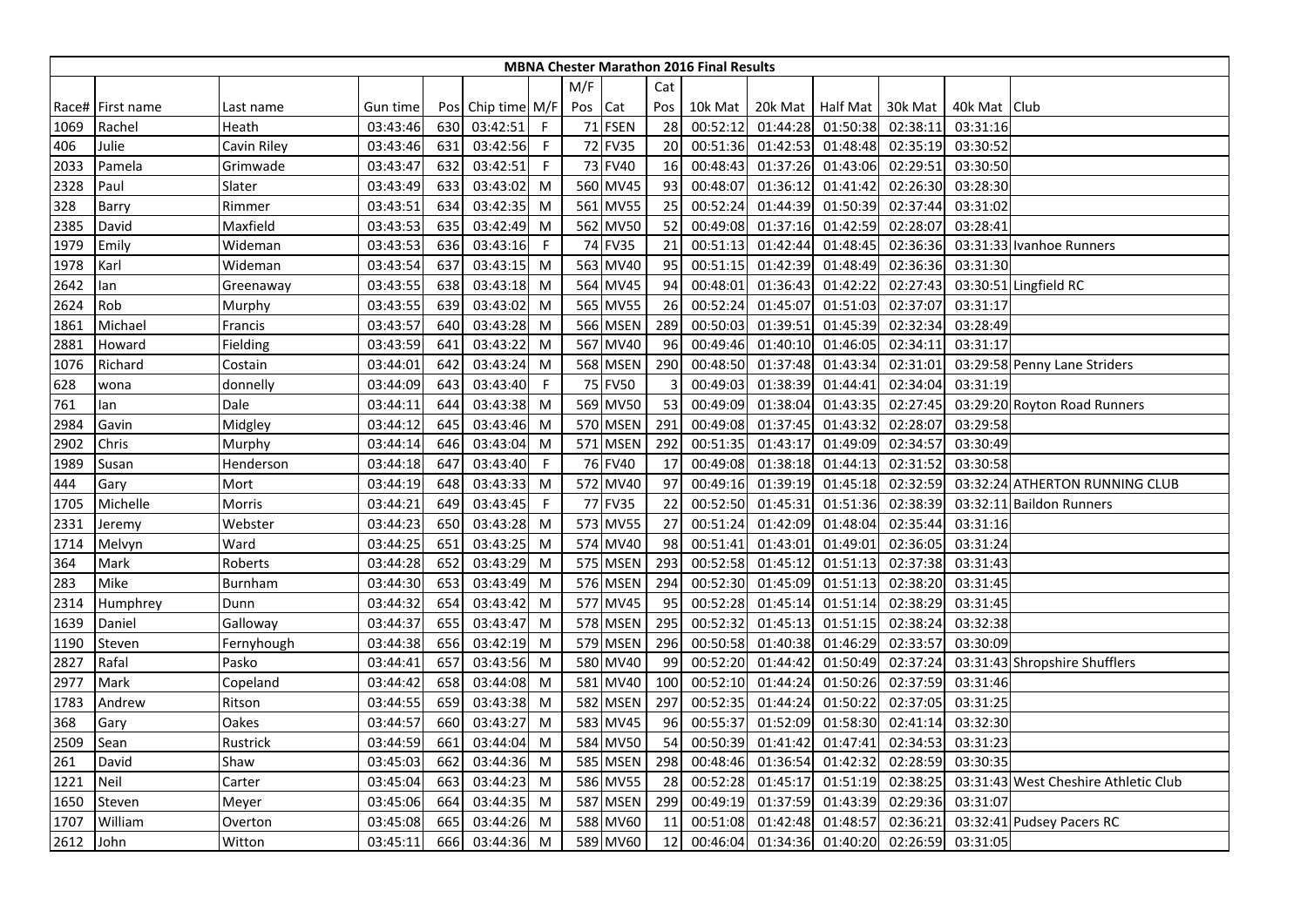|      |                  |               |          |     |                   |              |     |             |     | <b>MBNA Chester Marathon 2016 Final Results</b> |          |                    |          |              |                                       |
|------|------------------|---------------|----------|-----|-------------------|--------------|-----|-------------|-----|-------------------------------------------------|----------|--------------------|----------|--------------|---------------------------------------|
|      |                  |               |          |     |                   |              | M/F |             | Cat |                                                 |          |                    |          |              |                                       |
|      | Race# First name | Last name     | Gun time |     | Pos Chip time M/F |              | Pos | Cat         | Pos | 10k Mat                                         |          | 20k Mat   Half Mat | 30k Mat  | 40k Mat Club |                                       |
| 2163 | Michael          | Trueman       | 03:45:13 | 667 | 03:44:33          | M            |     | 590 MV40    | 101 | 00:50:22                                        | 01:40:59 | 01:47:00           | 02:34:52 | 03:32:14     |                                       |
| 1925 | Richard          | Millward      | 03:45:18 | 668 | 03:44:24          | M            |     | 591 MV60    | 13  | 00:52:39                                        | 01:45:59 | 01:52:16           | 02:38:25 |              | 03:32:51 Hatton Darts                 |
| 1667 | Karon            | Colley        | 03:45:18 | 669 | 03:44:33          | $\mathsf{F}$ |     | 78 FV50     | 4   | 00:51:57                                        | 01:44:39 | 01:50:38           | 02:38:05 |              | 03:32:53 Bridlington Road Runners     |
| 1671 | Pearl            | Bayford       | 03:45:18 | 670 | 03:44:33          | $\mathsf{F}$ |     | 79 FV50     | 5   | 00:52:01                                        | 01:44:37 | 01:50:40           | 02:38:10 |              | 03:32:53 Bridlington Road Runners     |
| 57   | Caroline         | Hall          | 03:45:19 | 671 | 03:44:38          | -F           |     | 80 FV45     |     | 00:52:36                                        | 01:45:40 | 01:51:21           | 02:38:27 |              | 03:31:49 Wirral AC                    |
| 2896 | Tom              | McGlough      | 03:45:20 | 672 | 03:43:33          | M            |     | 592 MSEN    | 300 | 00:55:16                                        | 01:47:41 | 01:53:43           | 02:39:32 | 03:32:26     |                                       |
| 353  | Jon              | Turner        | 03:45:23 | 673 | 03:44:49          | M            |     | 593 MSEN    | 301 | 00:50:56                                        | 01:41:47 | 01:47:40           | 02:33:46 |              | 03:32:27 Blackburn Road Runners       |
| 357  | Michael          | Lilley        | 03:45:23 | 674 | 03:44:49          | M            |     | 594 MV40    | 102 | 00:51:00                                        | 01:41:50 | 01:47:42           | 02:33:47 |              | 03:32:27 Blackburn Road Runners       |
| 2023 | Amy              | <b>Burdis</b> | 03:45:23 | 675 | 03:43:57          | $\mathsf{F}$ | 81  | <b>FSEN</b> | 29  | 00:53:00                                        | 01:43:43 | 01:49:42           | 02:36:48 | 03:31:46     |                                       |
| 2155 | Angelo           | Mastropietro  | 03:45:24 | 676 | 03:44:32          | M            | 595 | <b>MSEN</b> | 302 | 00:47:47                                        | 01:34:15 | 01:39:49           | 02:24:57 | 03:28:37     |                                       |
| 872  | Stephen          | Pickford      | 03:45:24 | 677 | 03:44:54          | M            |     | 596 MV45    | 97  | 00:49:20                                        | 01:38:06 | 01:43:56           | 02:32:47 |              | 03:32:24 Warrington Running Club      |
| 58   | John             | McManniman    | 03:45:25 | 678 | 03:44:44          | M            |     | 597 MV40    | 103 | 00:52:31                                        | 01:45:15 | 01:51:19           | 02:38:25 |              | 03:31:48 Liverpool Running Club       |
| 2406 | Philip           | Archer        | 03:45:32 | 679 | 03:44:55          | M            |     | 598 MSEN    | 303 | 00:52:42                                        | 01:45:27 | 01:51:31           | 02:38:38 | 03:33:32     |                                       |
| 80   | Juan             | Abad Zapatero | 03:45:36 | 680 | 03:44:13          | M            |     | 599 MSEN    | 304 | 00:48:41                                        | 01:37:48 | 01:43:33           | 02:30:25 | 03:31:02     |                                       |
| 1791 | Alistair         | Nash          | 03:45:37 | 681 | 03:44:39          | M            |     | 600 MV45    | 98  | 00:51:46                                        | 01:44:17 | 01:50:14           | 02:37:46 |              | 03:32:43 Saltaire Striders            |
| 1790 | Louise           | Nash          | 03:45:37 | 682 | 03:44:39          | $\mathsf{F}$ |     | 82 FV45     | 8   | 00:51:46                                        | 01:44:10 | 01:50:13           | 02:37:51 |              | 03:32:43 Saltaire Striders            |
| 2899 | Andy             | <b>Barnes</b> | 03:45:42 | 683 | 03:44:12          | M            | 601 | <b>MV40</b> | 104 | 00:52:20                                        | 01:44:29 | 01:50:36           | 02:37:40 | 03:32:26     |                                       |
| 2340 | Shayne           | Adams         | 03:45:42 | 684 | 03:44:25          | M            | 602 | <b>MV50</b> | 55  | 00:52:03                                        | 01:42:30 | 01:49:09           | 02:37:10 | 03:32:01     |                                       |
| 177  | lain             | Berrill       | 03:45:44 | 685 | 03:44:04          | M            |     | 603 MV40    | 105 | 00:50:28                                        | 01:40:34 | 01:46:27           | 02:35:45 | 03:31:42     |                                       |
| 1485 | Richard          | Matthias      | 03:45:48 | 686 | 03:45:04          | M            |     | 604 MSEN    | 305 | 00:50:41                                        | 01:42:55 | 01:49:01           | 02:37:06 |              | 03:33:15 Pensby Runners               |
| 921  | Thomas           | McDermott     | 03:45:50 | 687 | 03:45:26          | M            |     | 605 MSEN    | 306 | 00:46:45                                        | 01:33:52 | 01:39:50           | 02:28:33 | 03:31:43     |                                       |
| 913  | Lucy             | Gaskell       | 03:45:55 | 688 | 03:44:42          | $\mathsf F$  |     | 83 FSEN     | 30  | 00:53:52                                        | 01:46:05 | 01:52:00           | 02:39:18 |              | 03:33:46 South Cheshire Harriers      |
| 1059 | alex             | henderson     | 03:46:04 | 689 | 03:45:29          | M            |     | 606 MSEN    | 307 | 00:52:33                                        | 01:45:31 | 01:51:25           | 02:38:30 | 03:33:14     |                                       |
| 2940 | Amy              | Hayes         | 03:46:05 | 690 | 03:45:30          | $\mathsf{F}$ | 84  | <b>FSEN</b> | 31  | 00:51:22                                        | 01:41:39 | 01:47:24           | 02:33:08 | 03:33:10     |                                       |
| 1773 | Stuart           | Gall          | 03:46:08 | 691 | 03:45:15          | M            | 607 | <b>MSEN</b> | 308 | 00:52:07                                        | 01:42:34 | 01:49:25           | 02:37:02 |              | 03:33:00 St Theresa's A.C.            |
| 2915 | Toby             | Whitfield     | 03:46:10 | 692 | 03:45:33          | M            |     | 608 MSEN    | 309 | 00:51:55                                        | 01:44:21 | 01:50:24           | 02:38:01 |              | 03:33:45 Black Pear Joggers           |
| 908  | Nigel            | Hindes        | 03:46:18 | 693 | 03:45:22          | M            |     | 609 MSEN    | 310 | 00:52:22                                        | 01:44:57 | 01:51:02           | 02:38:09 | 03:32:19     |                                       |
| 2193 | Russell          | Pidgeon       | 03:46:20 | 694 | 03:45:20          | M            |     | 610 MSEN    | 311 | 00:52:30                                        | 01:45:00 | 01:51:01           | 02:39:01 | 03:34:02     |                                       |
| 186  | Adele            | Roche         | 03:46:35 | 695 | 03:45:39          | F            |     | 85 FV55     | -2  | 00:49:56                                        | 01:40:09 | 01:46:05           | 02:34:09 |              | 03:33:14 Howgill Harriers             |
| 1797 | Joanna           | Shevlin       | 03:46:45 | 696 | 03:46:06          | $\mathsf{F}$ |     | 86 FV35     | 23  | 00:50:27                                        | 01:41:22 | 01:47:28           | 02:35:03 |              | 03:33:27 Horsforth Harriers           |
| 1421 | Gary             | Owen          | 03:46:47 | 697 | 03:45:38          | M            |     | 611 MV40    | 106 | 00:52:06                                        | 01:44:51 | 01:50:52           | 02:38:06 | 03:33:46     |                                       |
| 1497 | lan              | Kirby         | 03:46:59 | 698 | 03:46:22          | M            |     | 612 MV45    | 99  | 00:51:04                                        | 01:42:58 | 01:48:58           | 02:35:50 |              | 03:31:52 Ellesmere Port RC            |
| 2905 | Simon            | Walkden       | 03:47:03 | 699 | 03:46:45          | M            |     | 613 MV45    | 100 | 00:49:13                                        | 01:40:26 | 01:46:39           | 02:35:12 |              | 03:33:56 Totley AC                    |
| 1721 | James            | Penson        | 03:47:18 | 700 | 03:47:02          | M            |     | 614 MV40    | 107 | 00:45:52                                        | 01:34:58 | 01:40:48           | 02:30:56 |              | 03:34:04 Stainland Lions Running Club |
| 2955 | Graeme           | Monteith      | 03:47:21 | 701 | 03:46:59          | M            |     | 615 MV45    | 101 | 00:50:31                                        | 01:41:19 | 01:47:22           | 02:35:41 | 03:34:00     |                                       |
| 2419 | Peter            | Harris        | 03:47:22 | 702 | 03:46:50          | M            |     | 616 MV65    |     | 00:52:11                                        | 01:45:15 | 01:51:19           | 02:38:41 |              | 03:35:09 Ely Runners                  |
| 549  | Elisa            | Fielding      | 03:47:23 | 703 | 03:46:43          | F            |     | 87 FV45     | 9   | 00:53:35                                        | 01:47:09 | 01:53:12           | 02:41:27 | 03:35:44     |                                       |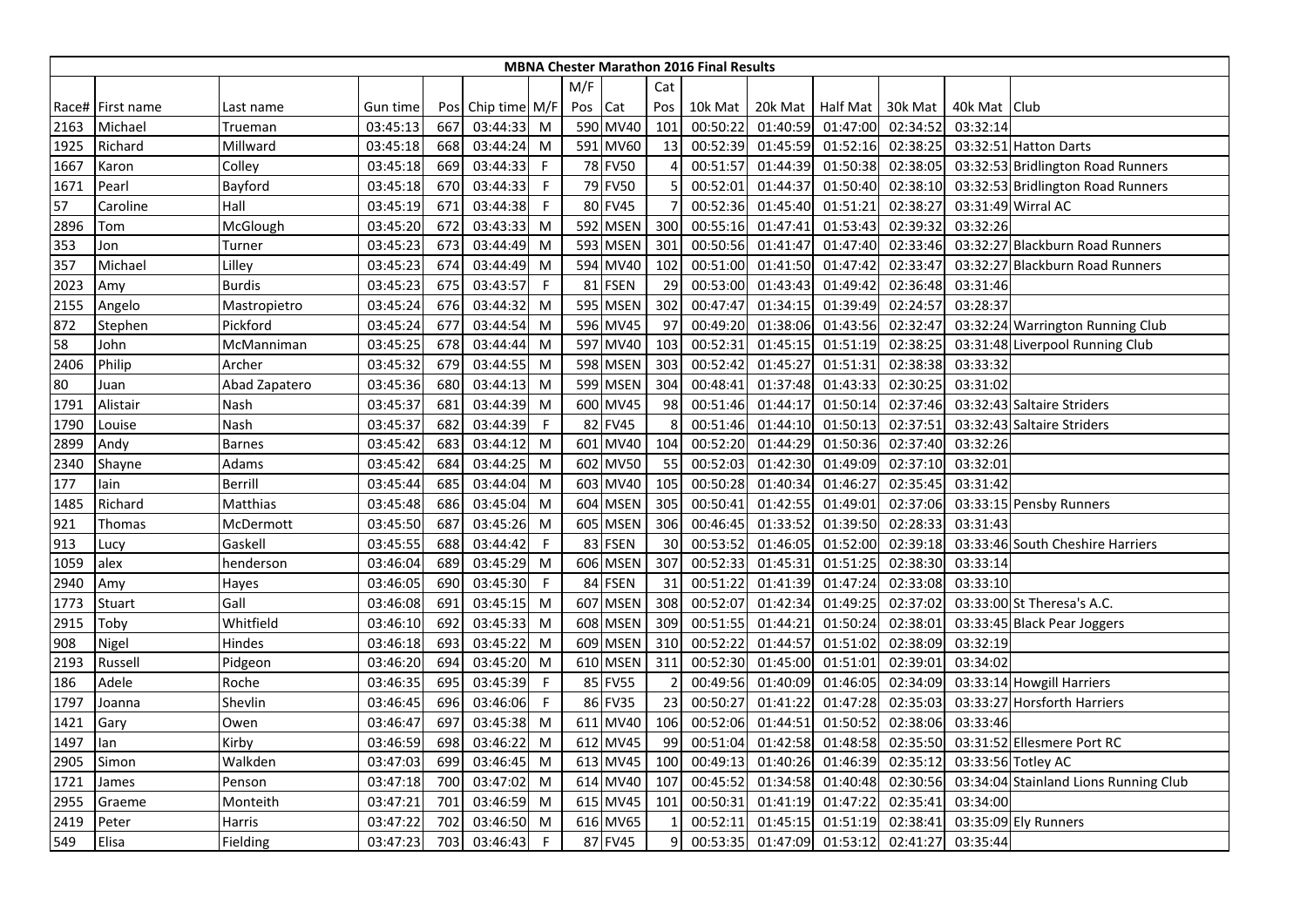|      |                  |                |          |     |                   |    |              |             |     | <b>MBNA Chester Marathon 2016 Final Results</b> |          |                  |          |                |                                   |
|------|------------------|----------------|----------|-----|-------------------|----|--------------|-------------|-----|-------------------------------------------------|----------|------------------|----------|----------------|-----------------------------------|
|      |                  |                |          |     |                   |    | M/F          |             | Cat |                                                 |          |                  |          |                |                                   |
|      | Race# First name | Last name      | Gun time |     | Pos Chip time M/F |    | Pos Cat      |             | Pos | 10k Mat                                         |          | 20k Mat Half Mat | 30k Mat  | 40k Mat   Club |                                   |
| 1806 | Mark             | McCarthy       | 03:47:26 | 704 | 03:45:03          | M  |              | 617 MV40    | 108 | 00:46:58                                        | 01:37:26 | 01:43:55         | 02:34:30 | 03:33:12       |                                   |
| 852  | Alan             | Webb           | 03:47:28 | 705 | 03:46:20          | M  |              | 618 MV45    | 102 | 00:52:17                                        | 01:44:56 | 01:51:05         | 02:38:58 | 03:35:08       |                                   |
| 102  | Douglas          | Gordon         | 03:47:30 | 706 | 03:45:53          | M  |              | 619 MSEN    | 312 | 00:54:06                                        | 01:46:12 | 01:52:24         | 02:40:27 | 03:34:41       |                                   |
| 2411 | Adam             | Pearce         | 03:47:33 | 707 | 03:46:55          | M  |              | 620 MSEN    | 313 | 00:50:24                                        | 01:41:05 | 01:47:00         | 02:34:24 | 03:34:45       |                                   |
| 3000 | Toney            | Donnelly       | 03:47:38 | 708 | 03:47:03          | M  |              | 621 MSEN    | 314 | 00:47:58                                        | 01:36:15 | 01:41:55         | 02:27:01 | 03:33:12       |                                   |
| 2999 | Michael Noon     | Noon           | 03:47:39 | 709 | 03:47:04          | M  |              | 622 MSEN    | 315 | 00:47:59                                        | 01:36:11 | 01:42:15         | 02:29:55 | 03:33:10       |                                   |
| 1810 | Andrew           | Grundy         | 03:47:39 | 710 | 03:46:46          | M  |              | 623 MSEN    | 316 | 00:52:18                                        | 01:43:44 | 01:49:44         | 02:37:00 | 03:34:48       |                                   |
| 691  | Sean             | Toole          | 03:47:44 | 711 | 03:46:54          | M  |              | 624 MV45    | 103 | 00:52:30                                        | 01:44:47 | 01:50:46         | 02:38:01 | 03:34:25       |                                   |
| 787  | Neil             | Stockley       | 03:47:45 | 712 | 03:47:07          | M  |              | 625 MV50    | 56  | 00:50:13                                        | 01:39:50 | 01:45:39         | 02:32:05 | 03:32:58       |                                   |
| 82   | Jarlath          | Fitzgerald     | 03:47:47 | 713 | 03:46:45          | M  |              | 626 MV45    | 104 | 00:56:03                                        | 01:49:15 | 01:55:15         | 02:41:54 | 03:34:42       |                                   |
| 595  | Matt             | Roberts        | 03:47:51 | 714 | 03:47:04          | M  |              | 627 MSEN    | 317 | 00:53:21                                        | 01:46:01 | 01:52:06         | 02:38:49 | 03:34:30       |                                   |
| 2030 | James            | Whately-Smith  | 03:48:02 | 715 | 03:46:58          | M  |              | 628 MSEN    | 318 | 00:54:01                                        | 01:47:40 | 01:53:39         | 02:41:20 | 03:35:25       |                                   |
| 904  | Craig            | McAdam         | 03:48:16 | 716 | 03:46:39          | M  |              | 629 MSEN    | 319 | 00:50:26                                        | 01:40:03 | 01:45:50         | 02:33:22 | 03:35:15       |                                   |
| 2122 | james            | flann          | 03:48:21 | 717 | 03:46:57          | M  |              | 630 MSEN    | 320 | 00:52:21                                        | 01:43:21 | 01:49:33         | 02:37:01 | 03:34:48       |                                   |
| 2374 | Andy             | Crozier        | 03:48:22 | 718 | 03:46:43          | M  |              | 631 MV40    | 109 | 00:54:13                                        | 01:47:01 | 01:53:08         | 02:40:41 |                | 03:35:07 Lawley Running Club      |
| 2228 | Grahame          | Cope           | 03:48:29 | 719 | 03:48:03          | M  |              | 632 MV45    | 105 | 00:47:17                                        | 01:38:07 | 01:44:29         | 02:35:30 |                | 03:35:39 Uttoxeter Road Runners   |
| 461  | Jerry            | Smith          | 03:48:31 | 720 | 03:47:41          | M  |              | 633 MV60    | 14  | 00:52:47                                        | 01:46:01 | 01:52:01         | 02:38:48 |                | 03:34:39 Sale Harriers Manchester |
| 1385 | Paul             | Carter         | 03:48:32 | 721 | 03:48:08          | M  |              | 634 MV45    | 106 | 00:49:25                                        | 01:38:11 | 01:43:52         | 02:30:14 | 03:33:23       |                                   |
| 1206 | Mark             | Gerrard        | 03:48:35 | 722 | 03:47:30          | M  |              | 635 MV50    | 57  | 00:53:48                                        | 01:47:10 | 01:53:15         | 02:41:08 | 03:35:58       |                                   |
| 1742 | Andrew           | Eastwood       | 03:48:41 | 723 | 03:48:01          | M  |              | 636 MV40    | 110 | 00:50:03                                        | 01:39:35 | 01:45:25         | 02:31:27 | 03:33:09       |                                   |
| 1404 | Alex             | Irvin          | 03:48:46 | 724 | 03:47:28          | M  |              | 637 MSEN    | 321 | 00:48:42                                        | 01:36:23 | 01:41:59         | 02:28:05 | 03:32:04       |                                   |
| 1932 | John             | Finn           | 03:48:48 | 725 | 03:47:55          | M  |              | 638 MV50    | 58  | 00:52:40                                        | 01:46:01 | 01:52:18         | 02:38:28 |                | 03:35:11 Hatton Darts             |
| 1842 | Madeleine        | Stansfield     | 03:48:56 | 726 | 03:48:07          | -F |              | 88 FV60     |     | 00:53:27                                        | 01:47:21 | 01:53:30         | 02:41:33 |                | 03:36:32 DEWSBURY ROAD RUNNERS    |
| 1850 | Gary             | Stanley        | 03:48:56 | 727 | 03:48:12          | M  |              | 639 MV40    | 111 | 00:52:36                                        | 01:45:27 | 01:51:29         | 02:39:33 | 03:35:47       |                                   |
| 1395 | Richard          | Shayle         | 03:48:57 | 728 | 03:48:00          | M  |              | 640 MV45    | 107 | 00:54:20                                        | 01:47:45 | 01:53:47         | 02:40:47 |                | 03:36:26 Pensby Runners           |
| 304  | Gareth           | Bell           | 03:49:01 | 729 | 03:48:13          | M  |              | 641 MSEN    | 322 | 00:52:27                                        | 01:45:11 | 01:51:16         | 02:38:26 |                | 03:35:43 Red Rose Road Runners    |
| 1034 | George           | McCann         | 03:49:07 | 730 | 03:48:11          | M  |              | 642 MV45    | 108 | 00:50:21                                        | 01:41:29 | 01:47:33         | 02:35:33 | 03:34:47       |                                   |
| 2212 | Katharine        | Coton          | 03:49:17 | 731 | 03:48:50          | -F |              | 89 FV40     | 18  | 00:49:24                                        | 01:40:22 | 01:46:29         | 02:35:34 | 03:35:46       |                                   |
| 815  | Andrew           | Growcott       | 03:49:34 | 732 | 03:49:07          | M  |              | 643 MSEN    | 323 | 00:49:40                                        | 01:39:50 | 01:45:46         | 02:32:58 | 03:32:52       |                                   |
| 2407 | Paul             | Carse          | 03:49:34 | 733 | 03:48:25          | M  |              | 644 MSEN    | 324 | 00:52:23                                        | 01:44:49 | 01:50:54         | 02:38:03 | 03:35:54       |                                   |
| 2336 | Jemma            | Edmunds        | 03:49:36 | 734 | 03:49:02          | -F |              | 90 FV35     | 24  | 00:48:23                                        | 01:38:53 | 01:44:49         | 02:33:30 | 03:34:18       |                                   |
| 2115 | Juliet           | Moxon          | 03:49:37 | 735 | 03:48:55          | F  |              | 91 FV35     | 25  | 00:51:44                                        | 01:43:25 | 01:49:24         | 02:37:30 | 03:36:11       |                                   |
| 2966 | Nigel            | <b>Brennan</b> | 03:49:38 | 736 | 03:48:23          | M  | 645 <b>I</b> | <b>MV50</b> | 59  | 00:55:43                                        | 01:48:17 | 01:54:16         | 02:42:20 | 03:36:55       |                                   |
| 1303 | Mike             | Washington     | 03:49:40 | 737 | 03:48:59          | M  |              | 646 MSEN    | 325 | 00:53:55                                        | 01:47:15 | 01:53:16         | 02:40:55 | 03:37:19       |                                   |
| 2505 | Jim              | <b>Biles</b>   | 03:49:40 | 738 | 03:48:46          | M  |              | 647 MV40    | 112 | 00:50:43                                        | 01:42:28 | 01:48:29         | 02:36:21 | 03:36:29       |                                   |
| 1052 | Eamonn           | Touhey         | 03:49:44 | 739 | 03:48:59          | M  |              | 648 MSEN    | 326 | 00:51:18                                        | 01:42:42 | 01:48:40         | 02:35:08 | 03:32:16       |                                   |
| 810  | Lukasz           | Pysz           | 03:49:46 | 740 | 03:49:01          | M  |              | 649 MSEN    | 327 | 00:52:58                                        | 01:46:08 | 01:52:26         | 02:41:00 | 03:36:46       |                                   |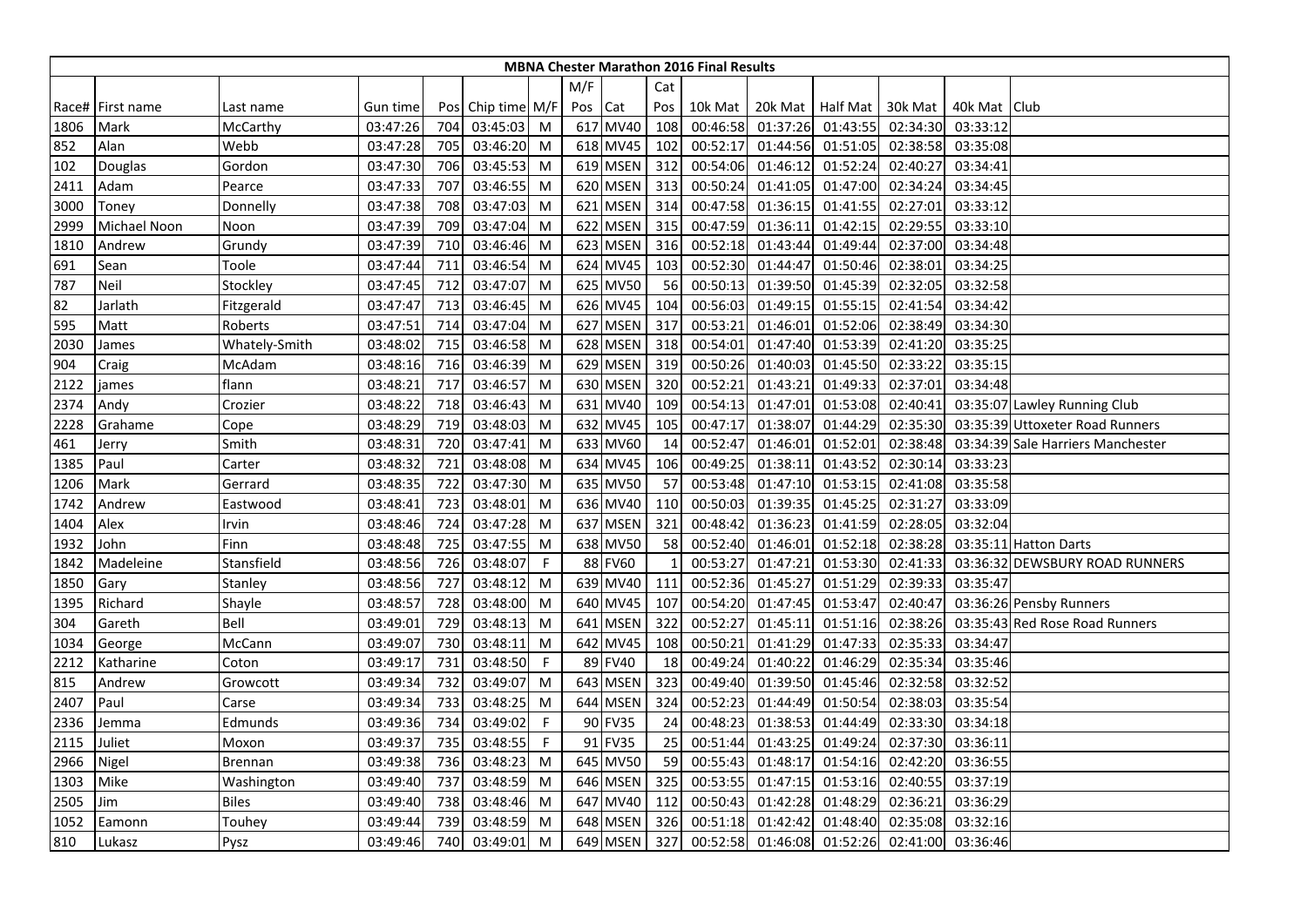|      |                  |                  |          |     |                   |   |         |          |     | <b>MBNA Chester Marathon 2016 Final Results</b> |                  |          |          |                |                                  |
|------|------------------|------------------|----------|-----|-------------------|---|---------|----------|-----|-------------------------------------------------|------------------|----------|----------|----------------|----------------------------------|
|      |                  |                  |          |     |                   |   | M/F     |          | Cat |                                                 |                  |          |          |                |                                  |
|      | Race# First name | Last name        | Gun time |     | Pos Chip time M/F |   | Pos Cat |          | Pos | 10k Mat                                         | 20k Mat Half Mat |          | 30k Mat  | 40k Mat   Club |                                  |
| 1333 | Graham           | Evans            | 03:49:46 | 741 | 03:49:25          | M |         | 650 MV45 | 109 | 00:49:26                                        | 01:38:12         | 01:43:47 | 02:28:14 | 03:36:50       |                                  |
| 2238 | Paul             | Clements         | 03:49:48 | 742 | 03:48:22          | M |         | 651 MV45 | 110 | 00:53:27                                        | 01:44:08         | 01:50:02 | 02:37:20 | 03:33:41       |                                  |
| 2242 | Ryan             | Nokes            | 03:49:55 | 743 | 03:49:10          | M |         | 652 MSEN | 328 | 00:48:37                                        | 01:37:33         | 01:43:14 | 02:31:19 |                | 03:35:19 Stafford Harriers       |
| 2135 | John             | Gilbert          | 03:49:56 | 744 | 03:49:35          | M |         | 653 MV40 | 113 | 00:47:36                                        | 01:35:19         | 01:41:53 | 02:29:04 | 03:34:23       |                                  |
| 287  | Shane            | Cliffe           | 03:49:58 | 745 | 03:49:09          | M |         | 654 MV50 | 60  | 00:52:27                                        | 01:45:13         | 01:51:15 | 02:38:15 |                | 03:36:02 Red Rose Road Runners   |
| 1112 | Mark             | Foster           | 03:49:58 | 746 | 03:49:17          | M |         | 655 MV40 | 114 | 00:49:07                                        | 01:38:41         | 01:44:45 | 02:33:20 | 03:35:53       |                                  |
| 708  | Michael          | Horton           | 03:50:02 | 747 | 03:48:38          | M |         | 656 MSEN | 329 | 00:55:18                                        | 01:48:40         | 01:54:44 | 02:42:30 | 03:36:49       |                                  |
| 707  | Emma             | Flynn            | 03:50:02 | 747 | 03:48:39          | F |         | 92 FV35  | 26  | 00:55:17                                        | 01:48:42         | 01:54:45 | 02:42:32 | 03:36:53       |                                  |
| 835  | Robert           | <b>Bracewell</b> | 03:50:05 | 749 | 03:49:17          | M |         | 657 MSEN | 330 | 00:50:23                                        | 01:40:50         | 01:46:34 | 02:33:33 | 03:35:19       |                                  |
| 443  | Joseph           | Cooke            | 03:50:16 | 750 | 03:48:39          | M |         | 658 MV60 | 15  | 00:55:05                                        | 01:49:50         | 01:55:52 | 02:42:09 |                | 03:36:28 Leigh Harriers & AC     |
| 2643 | Carl             | Bicknell         | 03:50:20 | 751 | 03:49:53          | M |         | 659 MV55 | 29  | 00:49:22                                        | 01:39:47         | 01:45:48 | 02:36:13 |                | 03:37:08 Haywards Heath Harriers |
| 2266 | Andrew           | Maxfield         | 03:50:23 | 752 | 03:49:41          | M |         | 660 MV45 | 111 | 00:50:51                                        | 01:42:40         | 01:48:40 | 02:38:29 |                | 03:37:59 Mow cop runners         |
| 2292 | Nigel            | Williams         | 03:50:23 | 752 | 03:50:16          | M |         | 660 MV45 | 111 | 00:43:57                                        | 01:30:20         | 01:36:03 | 02:24:59 | 03:35:35       |                                  |
| 1476 | David            | Green            | 03:50:26 | 754 | 03:50:12          | M |         | 662 MSEN | 331 | 00:46:43                                        | 01:33:54         | 01:39:26 | 02:26:13 |                | 03:34:48 Pensby Runners          |
| 1227 | Richard          | Green            | 03:50:29 | 755 | 03:48:39          | M |         | 663 MSEN | 332 | 00:58:25                                        | 01:51:09         | 01:57:46 | 02:47:51 | 03:38:00       |                                  |
| 1427 | Wanny            | Jones            | 03:50:33 | 756 | 03:49:50          | M |         | 664 MSEN | 333 | 00:52:33                                        | 01:45:11         | 01:51:18 | 02:38:26 | 03:36:46       |                                  |
| 641  | Damian           | Carter           | 03:50:33 | 757 | 03:49:48          | M |         | 665 MV45 | 113 | 00:52:30                                        | 01:45:23         | 01:51:24 | 02:39:06 |                | 03:37:05 Fylde Coast Runners     |
| 1167 | Garret           | McGoldrick       | 03:50:34 | 758 | 03:49:14          | M |         | 666 MSEN | 334 | 00:56:01                                        | 01:51:26         | 01:57:50 | 02:45:42 | 03:38:18       |                                  |
| 1043 | Alan             | Stenton          | 03:50:40 | 759 | 03:49:41          | M |         | 667 MSEN | 335 | 00:53:38                                        | 01:45:57         | 01:51:59 | 02:39:29 | 03:36:54       |                                  |
| 2699 | <b>Brian</b>     | Lovett           | 03:50:43 | 760 | 03:50:36          | M |         | 668 MV45 | 114 | 00:44:41                                        | 01:31:21         | 01:38:10 | 02:30:56 |                | 03:37:03 San Domenico            |
| 594  | Stephen          | Cole             | 03:50:44 | 761 | 03:50:06          | M |         | 669 MV45 | 115 | 00:50:15                                        | 01:40:36         | 01:46:39 | 02:33:17 |                | 03:31:58 Stockport Harriers & AC |
| 1275 | Dave             | Anstey           | 03:50:48 | 762 | 03:50:05          | M |         | 670 MSEN | 336 | 00:51:10                                        | 01:44:46         | 01:51:09 | 02:41:25 | 03:39:23       |                                  |
| 1637 | Des              | Anstey           | 03:50:48 | 763 | 03:50:05          | M |         | 671 MV40 | 115 | 00:51:05                                        | 01:44:43         | 01:51:06 | 02:41:20 | 03:39:21       |                                  |
| 2025 | Mark             | James            | 03:50:50 | 764 | 03:49:33          | M |         | 672 MV50 | 61  | 00:53:17                                        | 01:46:12         | 01:52:30 | 02:42:10 | 03:37:53       |                                  |
| 1991 | Antony           | Cooper           | 03:50:51 | 765 | 03:50:00          | M |         | 673 MSEN | 337 | 00:52:06                                        | 01:43:37         | 01:49:31 | 02:35:48 | 03:35:12       |                                  |
| 324  | Marc             | Taylor           | 03:50:52 | 766 | 03:49:48          | M |         | 674 MSEN | 338 | 00:54:55                                        | 01:48:33         | 01:54:44 | 02:42:43 | 03:38:27       |                                  |
| 1056 | James            | <b>Bussell</b>   | 03:50:53 | 767 | 03:49:36          | M |         | 675 MSEN | 339 | 00:54:29                                        | 01:48:24         | 01:54:35 | 02:42:28 | 03:38:18       |                                  |
| 339  | Sam              | Hughes           | 03:50:54 | 768 | 03:49:44          | M |         | 676 MSEN | 340 | 00:49:01                                        | 01:38:39         | 01:44:49 | 02:34:23 | 03:36:16       |                                  |
| 2520 | Lyndon           | Jennings         | 03:51:10 | 769 | 03:50:43          | M |         | 677 MV40 | 116 | 00:49:14                                        | 01:38:24         | 01:44:08 | 02:28:59 | 03:36:01       |                                  |
| 1674 | <b>Bradd</b>     | <b>Braddock</b>  | 03:51:12 | 770 | 03:49:39          | M |         | 678 MV45 | 116 | 00:57:52                                        | 01:54:31         | 02:00:39 | 02:50:57 | 03:39:11       |                                  |
| 1113 | lan              | Ashcroft         | 03:51:13 | 771 | 03:50:04          | M |         | 679 MSEN | 341 | 00:54:08                                        | 01:47:37         | 01:53:44 | 02:41:52 | 03:38:37       |                                  |
| 1800 | Chloe            | Stewart          | 03:51:13 | 772 | 03:49:34          | F |         | 93 FSEN  | 32  | 00:53:44                                        | 01:47:46         | 01:53:54 | 02:42:06 | 03:37:26       |                                  |
| 2123 | Steve            | Allsop           | 03:51:14 | 773 | 03:50:16          | M |         | 680 MSEN | 342 | 00:53:05                                        | 01:46:05         | 01:52:20 | 02:40:47 | 03:38:04       |                                  |
| 1556 | Kieran           | Jones            | 03:51:23 | 774 | 03:50:18          | M |         | 681 MSEN | 343 | 00:52:24                                        | 01:45:53         | 01:52:20 | 02:41:54 | 03:38:40       |                                  |
| 1538 | Trevor           | Holmes           | 03:51:25 | 775 | 03:50:32          | M |         | 682 MV40 | 117 | 00:54:14                                        | 01:48:22         | 01:54:35 | 02:43:46 | 03:39:00       |                                  |
| 2401 | Dean             | Chapman          | 03:51:35 | 776 | 03:50:18          | M |         | 683 MV50 | 62  | 00:53:57                                        | 01:47:09         | 01:53:17 | 02:40:49 |                | 03:37:28 Bushfield Joggers       |
| 2803 | Gareth           | Richards         | 03:51:37 | 777 | 03:51:02          | M |         | 684 MSEN | 344 | 00:53:56                                        | 01:47:19         | 01:53:20 | 02:41:13 | 03:38:02       |                                  |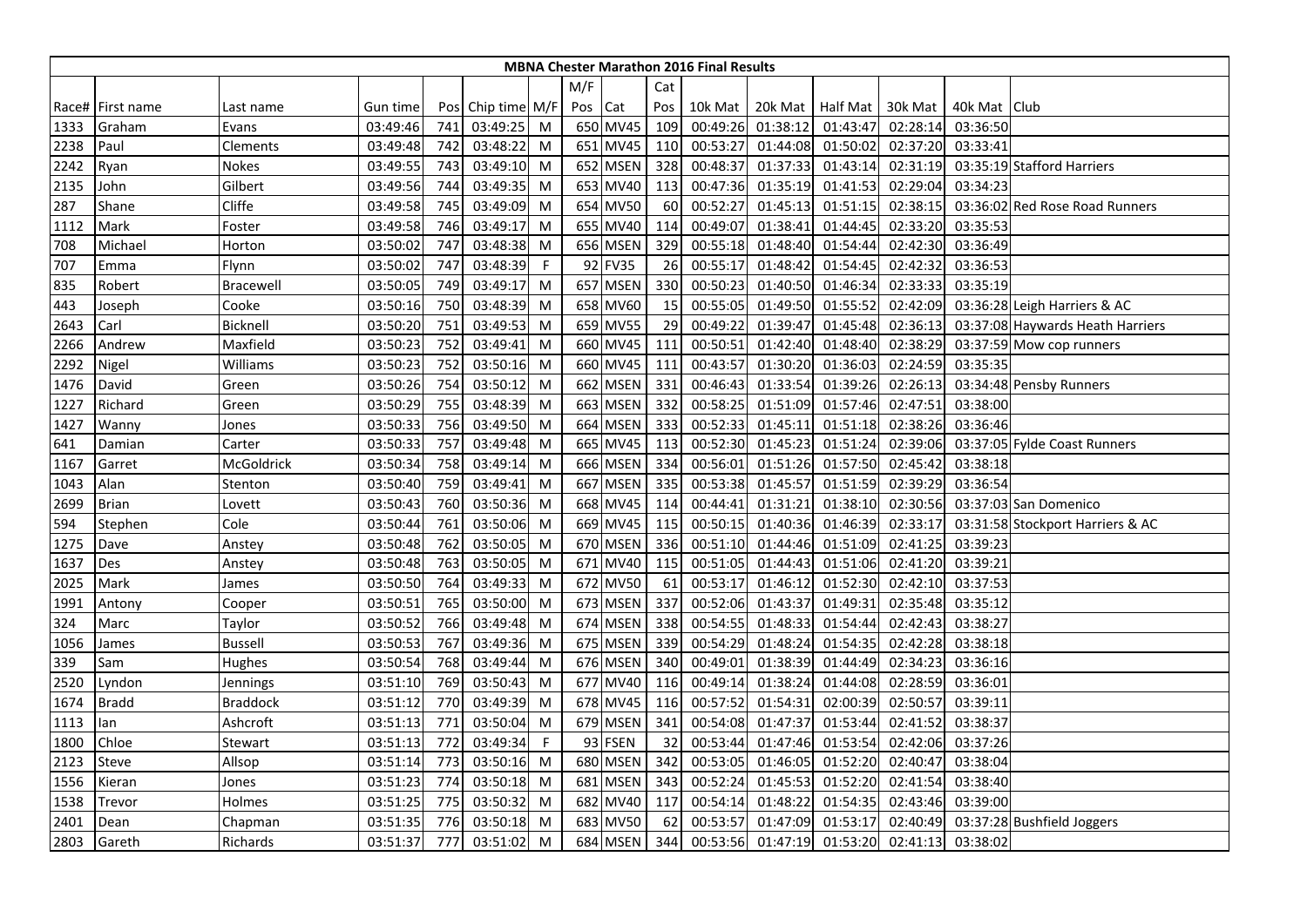|      |                  |               |          |     |                   |              |     |             |     | <b>MBNA Chester Marathon 2016 Final Results</b> |          |                 |          |              |                                   |
|------|------------------|---------------|----------|-----|-------------------|--------------|-----|-------------|-----|-------------------------------------------------|----------|-----------------|----------|--------------|-----------------------------------|
|      |                  |               |          |     |                   |              | M/F |             | Cat |                                                 |          |                 |          |              |                                   |
|      | Race# First name | Last name     | Gun time |     | Pos Chip time M/F |              | Pos | Cat         | Pos | 10k Mat                                         | 20k Mat  | <b>Half Mat</b> | 30k Mat  | 40k Mat Club |                                   |
| 1425 | Raymond          | Cassidy       | 03:51:38 | 778 | 03:50:50          | M            |     | 685 MV40    | 118 | 00:52:27                                        | 01:45:09 | 01:51:11        | 02:39:40 |              | 03:38:20 Llamwyr Llyn Striders    |
| 1995 | Joe              | McManus       | 03:51:39 | 779 | 03:50:57          | M            |     | 686 MSEN    | 345 | 00:52:32                                        | 01:45:18 | 01:51:23        | 02:38:50 |              | 03:38:03 Northampton Road Runners |
| 1689 | Sarah            | Churchill     | 03:51:42 | 780 | 03:51:16          | $\mathsf{F}$ |     | 94 FV35     | 27  | 00:49:32                                        | 01:40:25 | 01:46:31        | 02:35:59 | 03:37:34     |                                   |
| 914  | Mike             | Oliver        | 03:51:49 | 781 | 03:50:45          | M            |     | 687 MV45    | 117 | 00:52:21                                        | 01:45:26 | 01:51:41        | 02:38:33 | 03:36:48     |                                   |
| 2620 | Suzy             | Charlton      | 03:51:53 | 782 | 03:50:13          | F            |     | 95 FSEN     | 33  | 00:54:31                                        | 01:49:03 | 01:55:21        | 02:43:21 | 03:38:39     |                                   |
| 2245 | Simon            | Groom         | 03:51:54 | 783 | 03:50:39          | M            |     | 688 MV40    | 119 | 00:51:14                                        | 01:42:29 | 01:48:34        | 02:37:31 |              | 03:36:53 Stafford Harriers        |
| 1205 | Andrew           | Graham        | 03:51:54 | 784 | 03:51:19          | M            |     | 689 MSEN    | 346 | 00:44:35                                        | 01:32:28 | 01:38:38        | 02:31:21 | 03:38:24     |                                   |
| 893  | Neil             | Cameron       | 03:51:55 | 785 | 03:51:06          | M            |     | 690 MV40    | 120 | 00:50:39                                        | 01:41:36 | 01:47:29        | 02:35:14 | 03:37:59     |                                   |
| 2050 | Maria            | Haslam        | 03:51:56 | 786 | 03:50:48          | -F           |     | 96 FV35     | 28  | 00:54:15                                        | 01:48:10 | 01:54:28        | 02:42:53 |              | 03:39:13 Stratford Upon Avon Ac   |
| 923  | Chris            | Connor        | 03:52:04 | 787 | 03:50:46          | M            | 691 | <b>MSEN</b> | 347 | 00:48:47                                        | 01:40:07 | 01:46:22        | 02:36:29 | 03:37:29     |                                   |
| 2141 | Chris            | Braycotton    | 03:52:06 | 788 | 03:51:40          | M            | 692 | <b>MV40</b> | 121 | 00:49:27                                        | 01:39:48 | 01:45:50        | 02:34:15 | 03:39:06     |                                   |
| 2131 | Matt             | Moon          | 03:52:07 | 789 | 03:51:44          | M            |     | 693 MSEN    | 348 | 00:49:24                                        | 01:38:07 | 01:43:43        | 02:29:36 |              | 03:35:28 Black Pear Joggers       |
| 1029 | Andrew           | Rushton       | 03:52:12 | 790 | 03:51:32          | M            |     | 694 MSEN    | 349 | 00:53:52                                        | 01:47:35 | 01:53:43        | 02:41:16 | 03:38:52     |                                   |
| 2248 | Alicea           | Jones         | 03:52:17 | 791 | 03:51:06          | F            |     | 97 FSEN     | 34  | 00:53:59                                        | 01:46:07 | 01:52:07        | 02:39:53 | 03:39:04     |                                   |
| 1634 | Allison          | Walker        | 03:52:25 | 792 | 03:51:25          | F            |     | 98 FV40     | 19  | 00:52:01                                        | 01:44:10 | 01:50:19        | 02:39:46 | 03:38:46     |                                   |
| 1488 | Alexandra        | Royden        | 03:52:27 | 793 | 03:50:55          | F            |     | 99 FSEN     | 35  | 00:53:47                                        | 01:47:50 | 01:54:05        | 02:42:27 |              | 03:38:49 Pensby Runners           |
| 1492 | Lynsey           | Coan          | 03:52:30 | 794 | 03:51:48          | $\mathsf{F}$ |     | 100 FSEN    | 36  | 00:52:35                                        | 01:45:15 | 01:51:19        | 02:38:30 |              | 03:39:28 Village RR               |
| 2052 | Christine        | Melis         | 03:52:35 | 795 | 03:51:23          | F            | 101 | <b>FV35</b> | 29  | 00:51:41                                        | 01:43:15 | 01:49:20        | 02:37:37 | 03:38:58     |                                   |
| 1934 | Richard          | Boyer         | 03:52:40 | 796 | 03:52:08          | M            |     | 695 MSEN    | 350 | 00:52:42                                        | 01:45:26 | 01:51:33        | 02:38:43 |              | 03:38:23 Sinfin Running Club      |
| 3001 | Paul             | Barnicott     | 03:52:41 | 797 | 03:52:09          | M            |     | 696 MV40    | 122 | 00:48:55                                        | 01:40:01 | 01:46:49        | 02:38:05 | 03:38:45     |                                   |
| 546  | Sharon           | Wilde         | 03:52:44 | 798 | 03:52:23          | -F           |     | 102 FV45    | 10  | 00:50:57                                        | 01:44:59 | 01:51:23        | 02:40:22 | 03:40:03     |                                   |
| 982  | Paul             | Hollywood     | 03:52:44 | 799 | 03:52:22          | M            |     | 697 MV40    | 123 | 00:50:56                                        | 01:44:56 | 01:51:17        | 02:40:20 | 03:39:57     |                                   |
| 144  | Sarah            | Cadenas       | 03:52:48 | 800 | 03:52:27          | $\mathsf{F}$ |     | 103 FV35    | 30  | 00:49:28                                        | 01:38:58 | 01:45:17        | 02:34:59 |              | 03:39:08 Edinburgh Athletic Club  |
| 1041 | Andy             | Sealeaf       | 03:52:50 | 801 | 03:50:50          | M            |     | 698 MSEN    | 351 | 00:49:35                                        | 01:40:09 | 01:46:33        | 02:36:49 | 03:38:12     |                                   |
| 391  | Dawn             | Warren        | 03:52:56 | 802 | 03:51:54          | $\mathsf{F}$ |     | 104 FV40    | 20  | 00:54:00                                        | 01:48:32 | 01:54:47        | 02:44:10 | 03:40:43     |                                   |
| 1245 | Liam             | Jeffs         | 03:52:57 | 803 | 03:51:34          | M            |     | 699 MSEN    | 352 | 00:55:38                                        | 01:51:01 | 01:57:34        | 02:45:34 | 03:39:55     |                                   |
| 1555 | Kyle             | Williams      | 03:53:02 | 804 | 03:52:51          | M            |     | 700 MSEN    | 353 | 00:42:00                                        | 01:28:24 | 01:34:20        | 02:26:33 |              | 03:38:46 Wrecsam Tri              |
| 2490 | Duncan           | <b>Bryant</b> | 03:53:06 | 805 | 03:52:00          | M            |     | 701 MSEN    | 354 | 00:54:53                                        | 01:49:08 | 01:55:27        | 02:44:28 | 03:40:25     |                                   |
| 467  | Sean             | Threlfall     | 03:53:10 | 806 | 03:52:11          | M            |     | 702 MSEN    | 355 | 00:50:11                                        | 01:39:08 | 01:45:00        | 02:35:41 | 03:38:26     |                                   |
| 997  | Matthew          | Bacon         | 03:53:12 | 807 | 03:52:10          | M            |     | 703 MSEN    | 356 | 00:51:51                                        | 01:43:31 | 01:50:05        | 02:38:37 | 03:39:00     |                                   |
| 1943 | Paul             | Norton        | 03:53:15 | 808 | 03:52:30          | M            |     | 704 MV40    | 124 | 00:54:24                                        | 01:47:33 | 01:53:45        | 02:41:50 | 03:39:05     |                                   |
| 85   | <b>Bruno</b>     | Duval         | 03:53:16 | 809 | 03:52:27          | M            |     | 705 MV50    | 63  | 00:52:34                                        | 01:45:34 | 01:51:40        | 02:41:12 | 03:39:31     |                                   |
| 2251 | David            | Farmer        | 03:53:26 | 810 | 03:52:31          | M            |     | 706 MSEN    | 357 | 00:52:23                                        | 01:45:13 | 01:51:22        | 02:39:49 | 03:39:41     |                                   |
| 2947 | Nick             | Stubley       | 03:53:27 | 811 | 03:52:22          | M            |     | 707 MV45    | 118 | 00:53:05                                        | 01:45:44 | 01:51:48        | 02:46:29 |              | 03:40:54 Team Manvers             |
| 935  | Stefan           | Shepherd      | 03:53:29 | 812 | 03:52:06          | M            |     | 708 MSEN    | 358 | 00:55:10                                        | 01:49:52 | 01:56:05        | 02:43:25 | 03:40:33     |                                   |
| 1365 | John             | Scott         | 03:53:31 | 813 | 03:52:17          | M            |     | 709 MSEN    | 359 | 00:50:04                                        | 01:41:05 | 01:47:12        | 02:37:22 | 03:39:03     |                                   |
| 4288 | Martin           | Berry         | 03:53:35 | 814 | 03:52:08          | M            |     | 710 MV40    | 125 | 00:54:09                                        | 01:48:37 | 01:54:48        | 02:42:39 |              | 03:40:10 Warrington Road Runners  |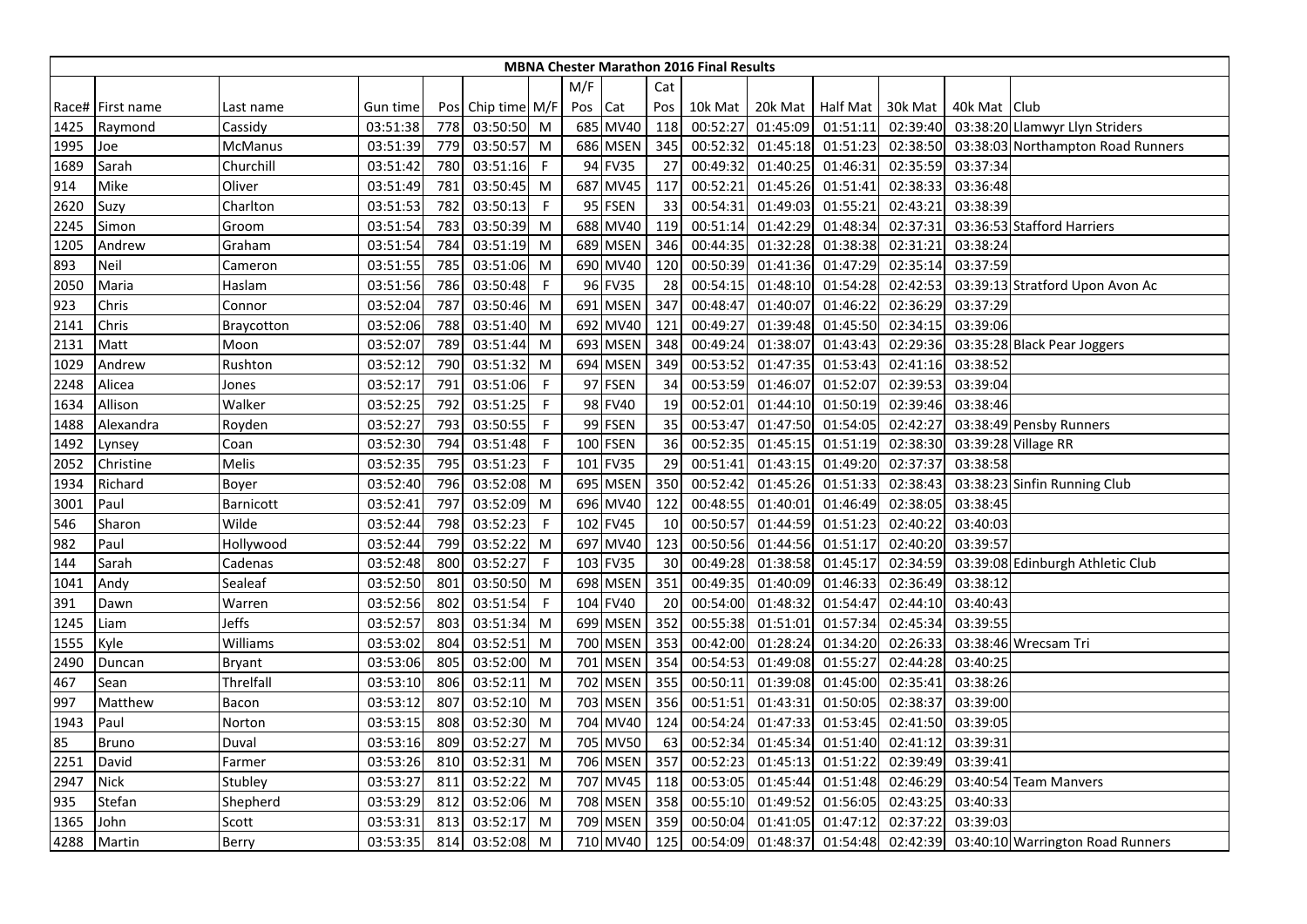|      |                  |            |          |     |                   |              |     |          |     | <b>MBNA Chester Marathon 2016 Final Results</b> |          |                 |          |                   |                                              |
|------|------------------|------------|----------|-----|-------------------|--------------|-----|----------|-----|-------------------------------------------------|----------|-----------------|----------|-------------------|----------------------------------------------|
|      |                  |            |          |     |                   |              | M/F |          | Cat |                                                 |          |                 |          |                   |                                              |
|      | Race# First name | Last name  | Gun time |     | Pos Chip time M/F |              | Pos | Cat      | Pos | 10k Mat                                         | 20k Mat  | <b>Half Mat</b> | 30k Mat  | 40k Mat Club      |                                              |
| 1065 | Michael          | Broad      | 03:53:40 | 815 | 03:52:32          | M            |     | 711 MSEN | 360 | 00:50:42                                        | 01:41:24 | 01:47:23        | 02:34:27 | 03:38:45          |                                              |
| 599  | Alan             | Talbot     | 03:53:41 | 816 | 03:52:59          | M            |     | 712 MV65 | 2   | 00:50:07                                        | 01:41:27 | 01:47:31        | 02:36:07 | 03:37:55 buxton   |                                              |
| 966  | Stuart           | Johnson    | 03:53:44 | 817 | 03:53:24          | M            |     | 713 MSEN | 361 | 00:48:23                                        | 01:36:54 | 01:42:28        | 02:26:45 |                   | 03:38:53 Spectrum Striders                   |
| 2560 | Michael          | Hughes     | 03:53:46 | 818 | 03:53:14          | M            |     | 714 MV45 | 119 |                                                 | 01:44:23 | 01:50:25        | 02:38:42 | 03:39:31          |                                              |
| 2297 | Rhian            | Davies     | 03:53:46 | 819 | 03:53:00          | -F           |     | 105 FSEN | 37  | 00:51:06                                        | 01:42:22 | 01:48:40        | 02:38:37 | 03:41:11          |                                              |
| 1123 | Colin            | Longworh   | 03:53:49 | 820 | 03:51:26          | M            |     | 715 MV60 | 16  | 00:52:17                                        | 01:44:22 | 01:50:30        | 02:40:01 | 03:39:18          |                                              |
| 2041 | Sam              | Burt       | 03:53:49 | 821 | 03:52:54          | M            |     | 716 MSEN | 362 | 00:53:21                                        | 01:47:11 | 01:53:24        | 02:41:50 | 03:39:54          |                                              |
| 837  | Nigel            | Waterhouse | 03:53:52 | 822 | 03:52:53          | M            |     | 717 MV50 | 64  | 00:52:02                                        | 01:44:11 | 01:50:22        | 02:38:51 |                   | 03:38:59 Chester Triathlon Club              |
| 1294 | Matthew          | Whitehill  | 03:53:53 | 823 | 03:53:14          | M            |     | 718 MSEN | 363 | 00:49:14                                        | 01:38:29 | 01:44:12        | 02:29:15 |                   | 03:39:02 Chester Road Runners                |
| 1879 | Yvonne           | Twelvetree | 03:53:57 | 824 | 03:53:03          | F            |     | 106 FV65 |     | 00:52:21                                        | 01:45:09 | 01:51:14        | 02:40:54 |                   | 03:40:39 Totley AC                           |
| 2605 | Eleanor          | Morgan     | 03:53:59 | 825 | 03:53:16          | $\mathsf{F}$ |     | 107 FSEN | 38  | 00:49:16                                        | 01:40:06 | 01:46:37        | 02:36:22 | 03:39:25          |                                              |
| 508  | Mike             | Race       | 03:54:06 | 826 | 03:53:05          | M            |     | 719 MV55 | 30  | 00:53:51                                        | 01:47:59 | 01:54:01        | 02:41:54 |                   | 03:38:32 Salford Metropolitan AC             |
| 990  | Neil             | Gregory    | 03:54:06 | 827 | 03:53:23          | M            |     | 720 MV40 | 126 | 00:49:16                                        | 01:38:53 | 01:44:50        | 02:32:54 | 03:37:36          |                                              |
| 1825 | Cirilo           | Palenzuela | 03:54:10 | 828 | 03:53:05          | M            |     | 721 MV55 | 31  | 00:52:13                                        | 01:44:45 | 01:50:53        | 02:40:35 | 03:40:54          |                                              |
| 1419 | Justin           | Pilkington | 03:54:12 | 829 | 03:53:28          | M            |     | 722 MV40 | 127 | 00:51:16                                        | 01:42:04 | 01:48:01        | 02:36:47 | 03:39:31          |                                              |
| 228  | Lee              | Smalley    | 03:54:17 | 830 | 03:53:23          | M            |     | 723 MSEN | 364 | 00:53:00                                        | 01:46:33 | 01:53:49        | 02:41:49 |                   | 03:41:13 Darwen Dashers RC                   |
| 2416 | David            | Sear       | 03:54:18 | 831 | 03:53:23          | M            |     | 724 MV50 | 65  | 00:52:37                                        | 01:44:43 | 01:50:57        | 02:39:36 | 03:39:55          |                                              |
| 1755 | Claire           | Watmough   | 03:54:19 | 832 | 03:53:06          | $\mathsf{F}$ |     | 108 FV40 | 21  | 00:55:01                                        | 01:49:11 | 01:55:31        | 02:44:52 | 03:41:37          |                                              |
| 1814 | Andrew           | Webster    | 03:54:19 | 833 | 03:53:45          | M            |     | 725 MV40 | 128 | 00:49:58                                        | 01:39:50 | 01:45:38        | 02:31:44 | 03:36:27 Otley AC |                                              |
| 1048 | Andy             | Simpson    | 03:54:23 | 834 | 03:53:18          | M            |     | 726 MV45 | 120 | 00:49:42                                        | 01:39:59 | 01:47:11        | 02:37:39 |                   | 03:42:06 Penny Lane Striders                 |
| 2722 | George           | Quin       | 03:54:23 | 835 | 03:53:20          | M            |     | 727 MSEN | 365 | 00:56:07                                        | 01:51:45 | 01:58:02        | 02:47:38 | 03:42:33          |                                              |
| 2694 | Geraint          | Giles      | 03:54:24 | 836 | 03:53:33          | M            |     | 728 MV45 | 121 | 00:54:17                                        | 01:48:29 | 01:54:41        | 02:43:20 | 03:40:54          |                                              |
| 2658 | Susan            | Hunt       | 03:54:27 | 837 | 03:53:39          | F            |     | 109 FV50 | 6   | 00:52:58                                        | 01:48:03 | 01:54:39        | 02:45:24 |                   | 03:41:57 Bourton roadrunners club            |
| 1014 | Mary             | Winstanley | 03:54:34 | 838 | 03:53:14          | $\mathsf{F}$ |     | 110 FV40 | 22  | 00:54:09                                        | 01:47:50 | 01:54:06        | 02:42:37 | 03:40:50          |                                              |
| 1830 | Janine           | Lee        | 03:54:37 | 839 | 03:53:31          | F            |     | 111 FV45 | 11  | 00:52:13                                        | 01:44:45 | 01:50:53        | 02:40:35 | 03:41:23          |                                              |
| 2377 | Robert           | Wilson     | 03:54:39 | 840 | 03:53:27          | M            |     | 729 MV50 | 66  | 00:53:54                                        | 01:47:59 | 01:54:13        | 02:42:42 |                   | 03:40:55 Wrekin Road Runners                 |
| 1591 | Peter            | Callin     | 03:54:44 | 841 | 03:54:12          | M            |     | 730 MV40 | 129 | 00:48:58                                        | 01:37:59 | 01:43:38        | 02:33:09 |                   | 03:39:40 Western Athletic Club (Isle of Man) |
| 1900 | Hannah           | Milton     | 03:54:45 | 842 | 03:53:58          | -F           |     | 112 FV35 | 31  | 00:54:31                                        | 01:49:06 | 01:55:19        | 02:44:38 |                   | 03:41:43 Steel City Striders RC              |
| 949  | Dean             | Harris     | 03:54:46 | 843 | 03:54:06          | M            |     | 731 MSEN | 366 |                                                 | 01:43:02 | 01:49:23        | 02:39:55 | 03:41:50          |                                              |
| 418  | Ben              | Ransome    | 03:54:52 | 844 | 03:54:00          | M            |     | 732 MV45 | 122 | 00:52:25                                        | 01:45:04 | 01:51:11        | 02:39:56 |                   | 03:40:51 Lancaster & Morecambe AC            |
| 1982 | Katrina          | Kemp       | 03:54:55 | 845 | 03:54:22          | -F           |     | 113 FV55 | 3   | 00:49:13                                        | 01:39:07 | 01:45:10        | 02:34:17 |                   | 03:40:37 Birstall RC                         |
| 2810 | Leigh            | Scarff     | 03:54:59 | 846 | 03:53:59          | M            |     | 733 MV40 | 130 | 00:51:11                                        | 01:43:18 | 01:49:32        | 02:37:52 | 03:39:43          |                                              |
| 2254 | Matthew          | Cooke      | 03:55:00 | 847 | 03:53:36          | M            |     | 734 MSEN | 367 | 00:50:15                                        | 01:39:44 | 01:46:04        | 02:34:15 | 03:38:43          |                                              |
| 2835 | Ferhet           | Mohammed   | 03:55:00 | 848 | 03:53:23          | -F           |     | 114 FV35 | 32  | 00:51:39                                        | 01:42:43 | 01:48:42        | 02:37:24 | 03:40:11          |                                              |
| 1204 | John             | Peaker     | 03:55:00 | 849 | 03:54:16          | M            |     | 735 MV50 | 67  | 00:49:08                                        | 01:38:43 | 01:44:54        | 02:35:43 |                   | 03:41:35 England athletics                   |
| 1325 | Terry            | Axon       | 03:55:05 | 850 | 03:54:17          | M            |     | 736 MV55 | 32  | 00:54:12                                        | 01:48:45 | 01:54:57        | 02:44:18 | 03:41:04          |                                              |
| 1270 | Sharon           | Eaton      | 03:55:08 | 851 | 03:54:19          | F            |     | 115 FV45 | 12  | 00:53:06                                        | 01:46:00 | 01:52:09        | 02:42:15 |                   | 03:41:38 Tattenhall Runners                  |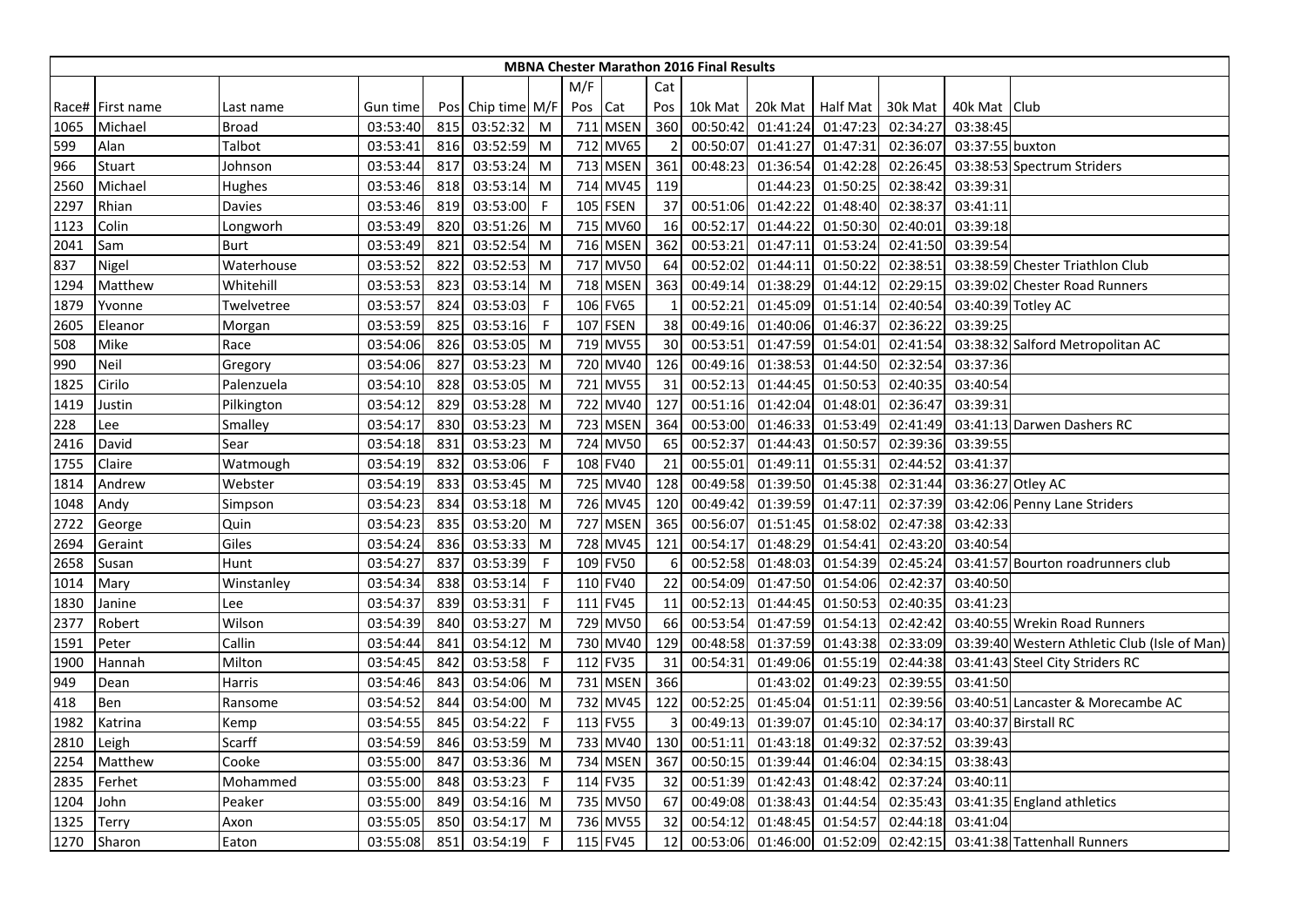|      |                    |               |          |     |                   |              |         |                 |     | <b>MBNA Chester Marathon 2016 Final Results</b> |                  |          |          |              |                                    |
|------|--------------------|---------------|----------|-----|-------------------|--------------|---------|-----------------|-----|-------------------------------------------------|------------------|----------|----------|--------------|------------------------------------|
|      |                    |               |          |     |                   |              | M/F     |                 | Cat |                                                 |                  |          |          |              |                                    |
|      | Race#   First name | Last name     | Gun time |     | Pos Chip time M/F |              | Pos Cat |                 | Pos | 10k Mat                                         | 20k Mat Half Mat |          | 30k Mat  | 40k Mat Club |                                    |
| 808  | Emma               | Heath         | 03:55:08 | 852 | 03:54:25          | $\mathsf{F}$ |         | 116 FV35        | 33  | 00:53:02                                        | 01:46:13         | 01:52:28 | 02:41:40 | 03:41:29     |                                    |
| 1923 | Rosie              | Freeman       | 03:55:09 | 853 | 03:54:43          | -F           |         | 117 FSEN        | 39  | 00:49:25                                        | 01:41:17         | 01:49:01 | 02:40:29 | 03:42:12     |                                    |
| 2321 | Anna               | Iley          | 03:55:12 | 854 | 03:54:23          | F            |         | 118 FV40        | 23  | 00:53:13                                        | 01:47:33         | 01:54:03 | 02:44:02 |              | 03:42:14 Shropshire Shufflers      |
| 1353 | Colin              | Berry         | 03:55:12 | 855 | 03:54:35          | M            |         | 737 MV45        | 123 | 00:51:01                                        | 01:43:05         | 01:49:09 | 02:37:44 | 03:42:14     |                                    |
| 2162 | Emma               | Fennon        | 03:55:14 | 856 | 03:53:42          | -F           |         | 119 FV35        | 34  | 00:55:25                                        | 01:50:27         | 01:56:47 | 02:46:17 |              | 03:41:53 Lichfield Running Club    |
| 2907 | Alan               | Herlihy       | 03:55:18 | 857 | 03:54:18          | M            |         | 738 MV50        | 68  | 00:50:33                                        | 01:41:36         | 01:47:47 | 02:40:41 | 03:40:37     |                                    |
| 2223 | Chris              | Chadwick      | 03:55:19 | 858 | 03:54:19          | M            |         | 739 MV55        | 33  | 00:51:55                                        | 01:43:40         | 01:49:41 | 02:38:43 | 03:41:01     |                                    |
| 2662 | Matthew            | Proome        | 03:55:22 | 859 | 03:54:45          | M            |         | 740 MSEN        | 368 | 00:50:54                                        | 01:41:40         | 01:47:35 | 02:36:48 |              | 03:39:35 Almost Athletes           |
| 2574 | Kieran             | Watkins       | 03:55:26 | 860 | 03:54:38          | M            | 741     | <b>MSEN</b>     | 369 | 00:52:29                                        | 01:45:13         | 01:51:17 | 02:39:40 | 03:42:08     |                                    |
| 2348 | Rupert             | Redway        | 03:55:32 | 861 | 03:54:53          | M            |         | 742 MV50        | 69  | 00:50:13                                        | 01:41:18         | 01:48:04 | 02:37:44 | 03:42:06     |                                    |
| 2448 | Katy               | Garnham-Lee   | 03:55:32 | 862 | 03:55:12          | $\mathsf{F}$ |         | 120 FSEN        | 40  | 00:48:41                                        | 01:37:18         | 01:42:56 | 02:31:35 |              | 03:42:51 Leighton Fun Runners      |
| 1527 | Steve              | <b>Ellis</b>  | 03:55:33 | 863 | 03:54:40          | M            |         | 743 MSEN        | 370 | 00:54:12                                        | 01:48:24         | 01:54:34 | 02:43:48 |              | 03:41:46 Wallasey Athletic Club    |
| 733  | <b>Brett</b>       | Norris        | 03:55:33 | 864 | 03:54:23          | M            |         | 744 MSEN        | 371 | 00:55:24                                        | 01:51:23         | 01:57:45 | 02:47:36 | 03:43:26     |                                    |
| 1109 | George             | Aylward       | 03:55:34 | 865 | 03:55:01          | M            |         | 745 MSEN        | 372 | 00:49:29                                        | 01:38:28         | 01:46:29 | 02:35:04 | 03:41:19     |                                    |
| 1598 | Samantha           | <b>Brooks</b> | 03:55:38 | 866 | 03:54:04          | F            |         | 121 FSEN        | 41  | 00:55:21                                        | 01:50:01         | 01:56:13 | 02:44:39 | 03:41:44     |                                    |
| 1944 | Jayne              | Lynas         | 03:55:40 | 867 | 03:54:22          | F            |         | 122 FV40        | 24  | 00:55:18                                        | 01:50:31         | 01:56:43 | 02:44:25 |              | 03:41:25 Team Derby Runner         |
| 818  | Glyn               | Williams      | 03:55:41 | 868 | 03:53:45          | M            |         | 746 MSEN        | 373 | 00:54:36                                        | 01:48:22         | 01:54:35 | 02:43:32 | 03:41:31     |                                    |
| 2566 | Tom                | Hastings      | 03:55:42 | 869 | 03:55:07          | M            |         | 747 MSEN        | 374 | 00:53:52                                        | 01:47:24         | 01:53:29 | 02:43:43 | 03:43:06     |                                    |
| 1610 | Ross               | Wellington    | 03:55:43 | 870 | 03:53:58          | M            |         | 748 MSEN        | 375 | 00:54:51                                        | 01:48:01         | 01:54:12 | 02:42:32 | 03:41:21     |                                    |
| 1096 | Chris              | Wills         | 03:55:43 | 871 | 03:53:50          | M            |         | 749 MSEN        | 376 | 00:56:01                                        | 01:52:01         | 01:58:23 | 02:47:40 |              | 03:42:22 Knowsley Harriers         |
| 771  | Chris              | Walker        | 03:55:43 | 872 | 03:54:08          | M            |         | 750 MV55        | 34  | 00:55:30                                        | 01:50:05         | 01:56:18 | 02:45:13 | 03:41:36     |                                    |
| 2757 | Mary               | Hastie        | 03:55:46 | 873 | 03:54:45          | F            |         | 123 FV45        | 13  | 00:56:43                                        | 01:52:33         | 01:59:03 | 02:47:37 | 03:42:46     |                                    |
| 746  | Mark               | Crossland     | 03:55:51 | 874 | 03:55:06          | M            |         | 751 MV45        | 124 | 00:50:25                                        | 01:43:06         | 01:49:30 | 02:40:07 |              | 03:40:55 Wilmslow Running Club     |
| 939  | Kevin              | Jarvis        | 03:55:51 | 874 | 03:54:58          | M            |         | 751 MV45        | 124 | 00:50:16                                        | 01:40:15         | 01:46:09 | 02:33:59 | 03:40:16     |                                    |
| 2516 | Niall              | <b>Bird</b>   | 03:55:51 | 876 | 03:55:29          | M            |         | 753 MV45        | 126 | 00:49:22                                        | 01:38:07         | 01:44:16 | 02:34:52 | 03:42:31     |                                    |
| 1087 | Claire             | Earl          | 03:55:53 | 877 | 03:55:25          | F            |         | 124 FV35        | 35  | 00:54:54                                        | 01:50:05         | 01:56:21 | 02:44:57 | 03:43:34     |                                    |
| 1726 | Sarah              | Graham        | 03:55:55 | 878 | 03:54:56          | -F           |         | 125 FV35        | 36  | 00:55:24                                        | 01:50:50         | 01:57:00 | 02:46:25 | 03:42:42     |                                    |
| 1449 | conrad             | beadell       | 03:55:58 | 879 | 03:54:38          | M            |         | 754 MV45        | 127 | 00:49:04                                        | 01:38:51         | 01:44:45 | 02:34:10 | 03:40:31     |                                    |
| 863  | Jack               | Allenet       | 03:56:10 | 880 | 03:55:00          | M            |         | <b>755 MSEN</b> | 377 | 00:55:00                                        | 01:49:41         | 01:55:52 | 02:43:59 | 03:42:43     |                                    |
| 2972 | Anthony            | Ormesher      | 03:56:11 | 881 | 03:54:52          | M            |         | 756 MSEN        | 378 | 00:55:44                                        | 01:51:03         | 01:57:38 | 02:47:34 | 03:43:21     |                                    |
| 721  | Kate               | Finn          | 03:56:12 | 882 | 03:55:10          | F            |         | 126 FSEN        | 42  | 00:52:34                                        | 01:44:57         | 01:51:04 | 02:40:26 | 03:41:47     |                                    |
| 373  | David              | Clarkson      | 03:56:15 | 883 | 03:55:21          | M            |         | 757 MSEN        | 379 | 00:50:47                                        | 01:41:57         | 01:48:36 | 02:38:07 | 03:41:36     |                                    |
| 2654 | Kate               | Le Chevalier  | 03:56:15 | 884 | 03:55:08          | F            |         | 127 FSEN        | 43  | 00:55:32                                        | 01:49:48         | 01:56:04 | 02:45:07 | 03:42:55     |                                    |
| 356  | Dale               | Dacre         | 03:56:17 | 885 | 03:55:47          | M            |         | 758 MSEN        | 380 | 00:49:19                                        | 01:38:22         | 01:44:00 | 02:28:54 |              | 03:41:38 Darwen Dashers RC         |
| 448  | Adam               | Topping       | 03:56:18 | 886 | 03:55:27          | M            |         | 759 MSEN        | 381 | 00:54:19                                        | 01:48:19         | 01:54:40 | 02:44:18 | 03:43:58     |                                    |
| 2053 | Wendy              | Woodhouse     | 03:56:18 | 887 | 03:55:18          | F            |         | 128 FV45        | 14  | 00:55:20                                        | 01:49:47         | 01:55:54 | 02:44:10 |              | 03:42:22 Leamington Cycling and AC |
| 2689 | Simon              | Philpin       | 03:56:18 | 888 | 03:55:05          | M            |         | 760 MSEN        | 382 | 00:55:51                                        | 01:51:26         | 01:57:57 | 02:47:58 | 03:43:12     |                                    |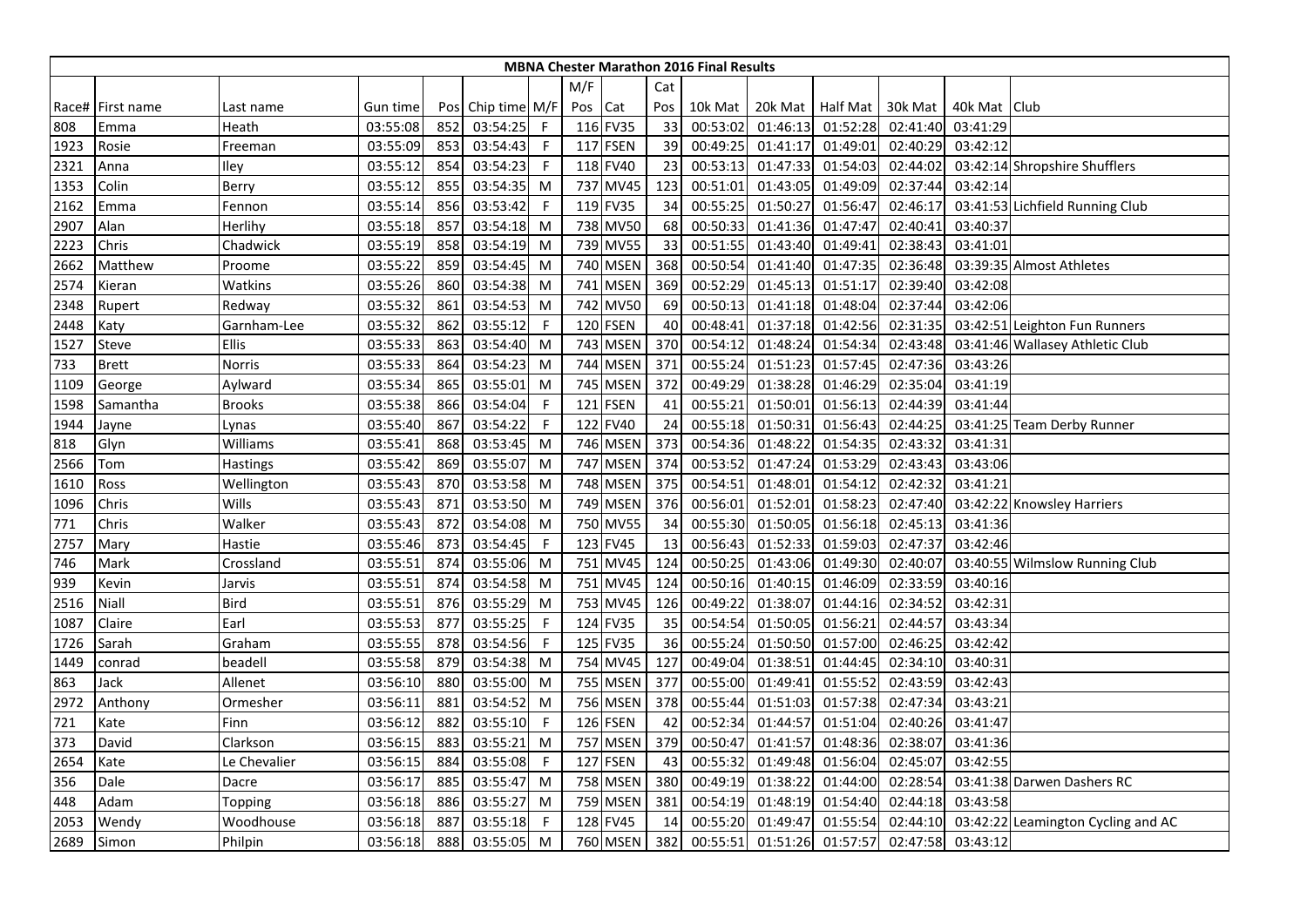|      |                  |                    |          |     |               |              |     |          |                | <b>MBNA Chester Marathon 2016 Final Results</b> |          |                    |          |              |                                   |
|------|------------------|--------------------|----------|-----|---------------|--------------|-----|----------|----------------|-------------------------------------------------|----------|--------------------|----------|--------------|-----------------------------------|
|      |                  |                    |          |     |               |              | M/F |          | Cat            |                                                 |          |                    |          |              |                                   |
|      | Race# First name | Last name          | Gun time | Pos | Chip time M/F |              | Pos | Cat      | Pos            | 10k Mat                                         |          | 20k Mat   Half Mat | 30k Mat  | 40k Mat Club |                                   |
| 1413 | Tracy            | Pennington         | 03:56:19 | 889 | 03:55:26      | $\mathsf{F}$ |     | 129 FV50 |                | 00:52:12                                        | 01:45:39 | 01:52:04           | 02:42:36 |              | 03:41:50 Pensby Runners           |
| 1298 | Ben              | Jones              | 03:56:21 | 890 | 03:55:16      | M            |     | 761 MV45 | 128            | 00:55:07                                        | 01:49:20 | 01:55:38           | 02:44:57 | 03:42:17     |                                   |
| 2853 | Sarah            | Atherton           | 03:56:23 | 891 | 03:54:58      | $\mathsf{F}$ |     | 130 FV40 | 25             | 00:53:53                                        | 01:45:57 | 01:52:08           | 02:41:24 | 03:42:00     |                                   |
| 2365 | Philip           | Garbett            | 03:56:27 | 892 | 03:55:07      | M            |     | 762 MV50 | 70             | 00:54:05                                        | 01:48:12 | 01:54:31           | 02:43:08 | 03:41:16     |                                   |
| 2320 | Clare            | Cotterill          | 03:56:34 | 893 | 03:55:49      | -F           |     | 131 FV35 | 37             | 00:55:14                                        | 01:50:08 | 01:56:28           | 02:45:42 |              | 03:42:59 Shropshire Shufflers     |
| 75   | David            | Hills              | 03:56:39 | 894 | 03:55:31      | M            |     | 763 MSEN | 383            | 00:56:38                                        | 01:52:41 | 01:59:02           | 02:49:15 | 03:43:48     |                                   |
| 1687 | Chris            | Murphy             | 03:56:40 | 895 | 03:56:36      | M            |     | 764 MSEN | 384            | 00:42:23                                        | 01:28:45 | 01:34:17           | 02:23:18 |              | 03:40:22 York Knavesmire Harriers |
| 1537 | Steve            | Cole               | 03:56:41 | 896 | 03:55:51      | M            |     | 765 MV45 | 129            | 00:55:40                                        | 01:50:51 | 01:57:09           | 02:46:38 |              | 03:44:05 Wallasey Athletic Club   |
| 2134 | Andy             | Wales              | 03:56:45 | 897 | 03:56:02      | M            |     | 766 MV40 | 131            | 00:53:28                                        | 01:47:50 | 01:54:11           | 02:44:18 | 03:43:15     |                                   |
| 2736 | George           | Cairns             | 03:56:46 | 898 | 03:55:53      | M            |     | 767 MSEN | 385            | 00:52:23                                        | 01:45:11 | 01:51:16           | 02:40:51 | 03:43:03     |                                   |
| 2326 | lan              | Ford               | 03:56:47 | 899 | 03:55:57      | M            |     | 768 MV40 | 132            | 00:53:10                                        | 01:47:31 | 01:54:02           | 02:43:57 |              | 03:43:04 Shropshire Shufflers     |
| 497  | Lee              | Farrell            | 03:56:47 | 900 | 03:56:17      | M            |     | 769 MSEN | 386            | 00:49:14                                        | 01:37:59 | 01:43:37           | 02:28:03 | 03:37:35     |                                   |
| 136  | Craig            | Donaldson          | 03:56:47 | 901 | 03:55:37      | M            |     | 770 MV45 | 130            | 00:56:11                                        | 01:51:39 | 01:57:58           | 02:46:36 | 03:43:48     |                                   |
| 1236 | Lisa             | Lord               | 03:56:48 | 902 | 03:55:58      | -F           |     | 132 FV35 | 38             | 00:55:44                                        | 01:50:53 | 01:57:11           | 02:46:49 |              | 03:44:07 Chester Road Runners     |
| 1539 | <b>Nick</b>      | Holt               | 03:56:49 | 903 | 03:55:59      | M            |     | 771 MV40 | 133            | 00:55:40                                        | 01:50:50 | 01:57:09           | 02:46:38 |              | 03:44:06 Wallasey Athletic Club   |
| 2355 | Mimi             | Owen               | 03:56:57 | 904 | 03:55:47      | -F           |     | 133 FV55 | $\overline{4}$ | 00:55:33                                        | 01:50:33 | 01:56:59           | 02:46:23 |              | 03:43:22 Whitchurch Whippets      |
| 555  | David            | Hargreaves         | 03:56:58 | 905 | 03:55:30      | M            |     | 772 MSEN | 387            | 00:50:34                                        | 01:40:48 | 01:46:28           | 02:40:45 | 03:43:40     |                                   |
| 663  | Cornel           | Simons             | 03:57:03 | 906 | 03:55:39      | M            |     | 773 MV45 | 131            | 00:50:14                                        | 01:40:40 | 01:46:38           | 02:34:54 | 03:41:37     |                                   |
| 397  | Martin           | Ramsay             | 03:57:06 | 907 | 03:56:23      | M            |     | 774 MV50 | 71             | 00:50:10                                        | 01:40:56 | 01:46:50           | 02:38:52 |              | 03:44:11 Helm Hill Runners        |
| 656  | Julie            | Virgin             | 03:57:07 | 908 | 03:55:38      | -F           |     | 134 FV45 | 15             | 00:54:52                                        | 01:48:27 | 01:54:44           | 02:44:08 |              | 03:42:59 Manchester Frontrunners  |
| 531  | Stefano          | Bozzi              | 03:57:09 | 909 | 03:56:07      | M            |     | 775 MV40 | 134            | 00:55:02                                        | 01:50:46 | 01:57:19           | 02:48:08 |              | 03:44:51 Chorlton Runners         |
| 2027 | Andy             | Williams           | 03:57:09 | 910 | 03:55:59      | M            |     | 776 MV45 | 132            | 00:56:01                                        | 01:51:10 | 01:57:34           | 02:46:51 | 03:44:01     |                                   |
| 269  | Andy             | Hale               | 03:57:14 | 911 | 03:56:01      | M            |     | 777 MV40 | 135            | 00:56:27                                        | 01:52:01 | 01:58:31           | 02:48:21 |              | 03:44:24 Red Rose Road Runners    |
| 2900 | Ben              | Cleary             | 03:57:18 | 912 | 03:55:25      | M            |     | 778 MSEN | 388            | 00:56:02                                        | 01:51:10 | 01:57:35           | 02:46:56 | 03:44:24     |                                   |
| 1007 | Jonathan         | Kearsley           | 03:57:24 | 913 | 03:56:36      | M            |     | 779 MSEN | 389            | 00:50:09                                        | 01:41:06 | 01:50:16           | 02:44:50 | 03:45:48     |                                   |
| 580  | Wendy            | Woodhead           | 03:57:26 | 914 | 03:56:00      | F            |     | 135 FV35 | 39             | 00:56:13                                        | 01:50:33 | 01:56:47           | 02:45:26 |              | 03:43:37 Manchester Harriers & AC |
| 2525 | Margaret         | Connolly           | 03:57:31 | 915 | 03:56:29      | $\mathsf{F}$ |     | 136 FV55 |                | 00:55:47                                        | 01:50:53 | 01:57:22           | 02:47:50 |              | 03:44:44 South Kent Harriers      |
| 2784 | Mathew           | Owens              | 03:57:36 | 916 | 03:56:15      | M            |     | 780 MSEN | 390            | 00:55:48                                        | 01:51:08 | 01:57:37           | 02:47:20 | 03:43:58     |                                   |
| 1454 | Paul             | Hardman            | 03:57:37 | 917 | 03:56:36      | M            |     | 781 MSEN | 391            | 00:50:17                                        | 01:42:15 | 01:48:26           | 02:39:36 | 03:44:08     |                                   |
| 669  | Alcira           | Wych               | 03:57:37 | 918 | 03:57:24      | $\mathsf{F}$ |     | 137 FV40 | 26             | 00:51:21                                        | 01:44:32 | 01:50:52           | 02:41:18 | 03:44:36     |                                   |
| 1254 | Charlie          | <b>Butterfield</b> | 03:57:39 | 919 | 03:56:40      | M            |     | 782 MV40 | 136            | 00:56:09                                        | 01:51:44 | 01:58:09           | 02:47:39 | 03:44:20     |                                   |
| 1201 | Sean             | Kearns             | 03:57:40 | 920 | 03:56:28      | M            |     | 783 MSEN | 392            | 00:56:24                                        | 01:52:06 | 01:58:33           | 02:49:07 | 03:45:14     |                                   |
| 2556 | Chris            | James              | 03:57:43 | 921 | 03:57:18      | M            |     | 784 MSEN | 393            | 00:48:29                                        | 01:36:50 | 01:42:30           | 02:28:21 | 03:41:49     |                                   |
| 1288 | Craig            | Sommerville        | 03:57:47 | 922 | 03:56:17      | M            |     | 785 MSEN | 394            | 00:54:04                                        | 01:47:16 | 01:53:22           | 02:42:04 | 03:45:22     |                                   |
| 2596 | Martin           | Tamblingson        | 03:57:51 | 923 | 03:57:08      | M            |     | 786 MSEN | 395            | 00:54:24                                        | 01:48:27 | 01:54:43           | 02:44:25 | 03:44:17     |                                   |
| 2739 | Abigail          | Hodge              | 03:57:52 | 924 | 03:56:53      | $\mathsf{F}$ |     | 138 FV40 | 27             | 00:55:00                                        | 01:49:10 | 01:55:37           | 02:45:36 | 03:44:24     |                                   |
| 254  | Lauchlan         | Maclean-Bristol    | 03:57:52 | 925 | 03:56:55      | M            |     | 787 MV40 | 137            | 00:52:06                                        | 01:43:37 | 01:49:35           | 02:38:15 | 03:41:56     |                                   |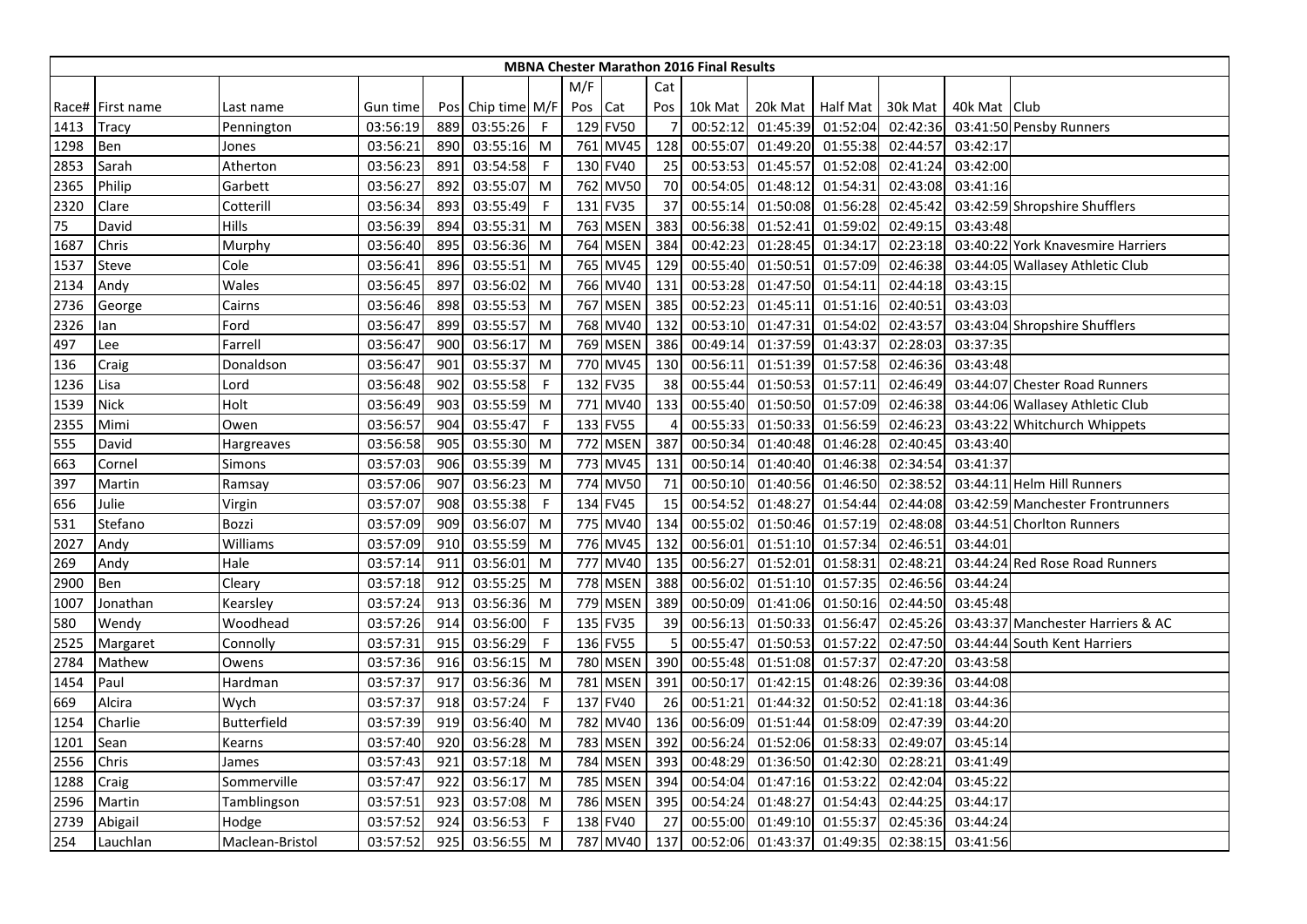|      |                  |                              |          |     |               |              |         |          |     | <b>MBNA Chester Marathon 2016 Final Results</b> |          |                 |          |                |                                           |
|------|------------------|------------------------------|----------|-----|---------------|--------------|---------|----------|-----|-------------------------------------------------|----------|-----------------|----------|----------------|-------------------------------------------|
|      |                  |                              |          |     |               |              | M/F     |          | Cat |                                                 |          |                 |          |                |                                           |
|      | Race# First name | Last name                    | Gun time | Pos | Chip time M/F |              | Pos Cat |          | Pos | 10k Mat                                         | 20k Mat  | <b>Half Mat</b> | 30k Mat  | 40k Mat Club   |                                           |
| 451  | Sarah            | Harris                       | 03:57:54 | 926 | 03:56:28      | $\mathsf{F}$ |         | 139 FSEN | 44  | 00:56:27                                        | 01:52:23 | 01:58:46        | 02:49:05 | 03:45:02       |                                           |
| 813  | Les              | Morris                       | 03:57:55 | 927 | 03:57:11      | M            |         | 788 MV45 | 133 | 00:53:02                                        | 01:46:11 | 01:52:25        | 02:41:39 |                | 03:42:51 South Cheshire Harriers          |
| 760  | Angie            | Hart                         | 03:57:56 | 928 | 03:55:59      | $\mathsf{F}$ |         | 140 FV40 | 28  | 00:55:14                                        | 01:50:46 | 01:57:10        | 02:46:34 |                | 03:44:15 Oldham & Royton H & AC           |
| 541  | Clair            | Martin                       | 03:57:56 | 929 | 03:57:18      | -F           |         | 141 FV35 | 40  | 00:50:14                                        | 01:41:49 | 01:48:01        | 02:39:21 |                | 03:43:16 Prestwich AC                     |
| 565  | James            | Baddeley                     | 03:58:03 | 930 | 03:56:57      | M            |         | 789 MSEN | 396 | 00:49:27                                        | 01:39:28 | 01:45:29        | 02:35:51 | 03:43:49       |                                           |
| 512  | Andrew           | Burton                       | 03:58:04 | 931 | 03:57:25      | M            |         | 790 MV40 | 138 | 00:51:42                                        | 01:43:53 | 01:49:55        | 02:40:20 | 03:43:21       |                                           |
| 689  | Donna            | Cooper                       | 03:58:10 | 932 | 03:56:53      | F            |         | 142 FV40 | 29  | 00:56:23                                        | 01:51:48 | 01:58:19        | 02:47:55 |                | 03:44:41 Bolton United Harriers           |
| 1725 | John             | Kelly                        | 03:58:14 | 933 | 03:57:22      | M            |         | 791 MV45 | 134 | 00:52:22                                        | 01:45:10 | 01:51:13        | 02:38:59 | 03:43:59       |                                           |
| 1940 | Sharon           | Collins                      | 03:58:15 | 934 | 03:56:59      | -F           |         | 143 FV45 | 16  | 00:56:32                                        | 01:52:18 | 01:58:45        | 02:48:42 |                | 03:45:22 Sinfin Running Club              |
| 1302 | Adam             | Sumner                       | 03:58:18 | 935 | 03:57:11      | M            |         | 792 MSEN | 397 | 00:53:06                                        | 01:47:02 | 01:53:22        | 02:44:26 | 03:44:36       |                                           |
| 1186 | Peer             | <b>Boril Kornbeck Oveser</b> | 03:58:20 | 936 | 03:57:06      | M            |         | 793 MV45 | 135 | 00:55:22                                        | 01:50:42 | 01:56:57        | 02:46:26 |                | 03:44:17 Chester Triathlon Club           |
| 2054 | David            | McDermaid                    | 03:58:21 | 937 | 03:55:53      | M            |         | 794 MV45 | 136 | 00:58:39                                        | 01:54:47 | 02:01:13        | 02:49:49 | 03:44:24       |                                           |
| 2583 | Liam             | Almond                       | 03:58:21 | 938 | 03:57:17      | M            |         | 795 MSEN | 398 | 00:52:16                                        | 01:44:48 | 01:50:55        | 02:40:03 | 03:46:14       |                                           |
| 1117 | Louise           | Dermott                      | 03:58:24 | 939 | 03:57:30      | -F           |         | 144 FV45 | 17  | 00:53:22                                        | 01:47:18 | 01:53:34        | 02:43:41 | 03:44:19       |                                           |
| 2959 | William John     | Putt                         | 03:58:29 | 940 | 03:57:30      | M            |         | 796 MV50 | 72  | 00:55:35                                        | 01:51:36 | 01:59:32        | 02:49:39 |                | 03:45:52 South Cheshire Harriers          |
| 2561 | Andy             | Wood                         | 03:58:33 | 941 | 03:56:04      | M            |         | 797 MV50 | 73  | 00:55:07                                        | 01:50:24 | 01:56:48        | 02:46:09 |                | 03:44:03 Belle Vue Racers                 |
| 1078 | Stuart           | Harrison                     | 03:58:38 | 942 | 03:57:35      | M            |         | 798 MSEN | 399 | 00:55:49                                        | 01:50:49 | 01:57:01        | 02:46:01 |                | 03:44:53 Penny Lane Striders              |
| 1577 | Stewart          | Van Ark                      | 03:58:38 | 943 | 03:57:53      | M            |         | 799 MSEN | 400 | 00:50:08                                        | 01:39:24 | 01:45:12        | 02:32:08 |                | 03:40:43 Chorlton Runners                 |
| 463  | Paul             | Woolly                       | 03:58:39 | 944 | 03:56:52      | M            |         | 800 MV45 | 137 | 00:56:09                                        | 01:52:15 | 01:58:32        | 02:48:33 |                | 03:44:56 HYDE VILLAGE STRIDERS            |
| 2730 | Andrew           | Stevenson                    | 03:58:40 | 945 | 03:57:41      | M            |         | 801 MSEN | 401 | 00:55:03                                        | 01:49:10 | 01:55:38        | 02:45:37 | 03:44:47       |                                           |
| 912  | Chris            | Woolnough                    | 03:58:42 | 946 | 03:57:01      | M            |         | 802 MSEN | 402 | 00:56:09                                        | 01:50:21 | 01:56:45        | 02:46:06 | 03:44:20       |                                           |
| 1675 | Justine          | Sutcliffe                    | 03:58:47 | 947 | 03:57:55      | F            |         | 145 FV40 | 30  | 00:53:12                                        | 01:46:27 | 01:52:51        | 02:45:08 |                | 03:45:52 Bridlington Road Runners         |
| 425  | Russell          | Wareing                      | 03:58:47 | 948 | 03:57:28      | M            |         | 803 MV45 | 138 | 00:55:15                                        | 01:51:07 | 01:57:17        | 02:46:00 | 03:44:06       |                                           |
| 783  | Helen            | Kirkup                       | 03:58:48 | 949 | 03:57:26      | $\mathsf{F}$ |         | 146 FV40 | 31  | 00:55:49                                        | 01:51:46 | 01:58:12        | 02:48:03 | 03:45:11       |                                           |
| 1362 | Rafal            | Otenburger                   | 03:58:50 | 950 | 03:56:28      | M            |         | 804 MSEN | 403 | 00:49:19                                        | 01:38:12 | 01:44:35        | 02:39:09 | 03:43:33       |                                           |
| 1247 | Richard          | Hughes                       | 03:58:51 | 951 | 03:56:46      | M            |         | 805 MSEN | 404 | 00:57:21                                        | 01:50:17 | 01:56:36        | 02:44:14 | 03:43:11       |                                           |
| 1927 | Andrew           | Deighton                     | 03:58:54 | 952 | 03:58:54      | M            |         | 806 MV45 | 139 | 00:57:47                                        | 01:52:45 | 01:59:03        | 02:48:27 | 03:46:17       |                                           |
| 2216 | Richard          | Clegg                        | 03:58:57 | 953 | 03:58:04      | M            |         | 807 MSEN | 405 |                                                 | 01:45:15 | 01:51:26        | 02:41:56 |                | 03:45:12 Macclesfield Harriers & AC       |
| 1695 | David            | Portas                       | 03:58:57 | 954 | 03:57:51      | M            |         | 808 MV70 | 1   | 00:55:33                                        | 01:50:07 | 01:56:28        | 02:45:55 | 03:44:44       |                                           |
| 2675 | Noel             | Thompson                     | 03:58:57 | 955 | 03:57:15      | M            |         | 809 MV60 | 17  | 00:56:04                                        | 01:52:03 | 01:58:26        | 02:48:21 | 03:45:09       |                                           |
| 906  | Carl             | Stewart                      | 03:58:59 | 956 | 03:57:22      | M            |         | 810 MV40 | 139 |                                                 | 01:44:50 | 01:51:07        | 02:42:32 | 03:44:59       |                                           |
| 2062 | Teresa           | Halliday                     | 03:59:02 | 957 | 03:57:52      | -F           |         | 147 FV45 | 18  | 00:56:31                                        | 01:52:38 | 01:59:00        | 02:49:16 | 03:45:38 cobra |                                           |
| 1293 | Antony           | Ireland                      | 03:59:04 | 958 | 03:57:57      | M            |         | 811 MV40 | 140 | 00:51:23                                        | 01:42:52 | 01:48:52        | 02:36:04 | 03:42:03       |                                           |
| 2040 | Zoe              | Reynolds                     | 03:59:04 | 959 | 03:58:05      | -F           |         | 148 FSEN | 45  | 00:55:50                                        | 01:52:41 | 01:59:13        | 02:49:31 | 03:46:11       |                                           |
| 440  | Lisa             | Scholes                      | 03:59:05 | 960 | 03:58:16      | -F           |         | 149 FV35 | 41  | 00:52:27                                        | 01:45:14 | 01:51:23        | 02:44:48 |                | 03:46:46 Fylde Coast Runners              |
| 1198 | Peter            | Rowlinson                    | 03:59:07 | 961 | 03:57:46      | M            |         | 812 MSEN | 406 | 00:55:42                                        | 01:51:39 | 01:58:08        | 02:48:40 | 03:45:33       |                                           |
| 1628 | Innes            | Hodgson                      | 03:59:07 | 962 | 03:58:31      | M            |         | 813 MV50 | 74  | 00:50:58                                        | 01:41:58 | 01:47:57        |          |                | 02:35:28 03:43:20 Washington Running Club |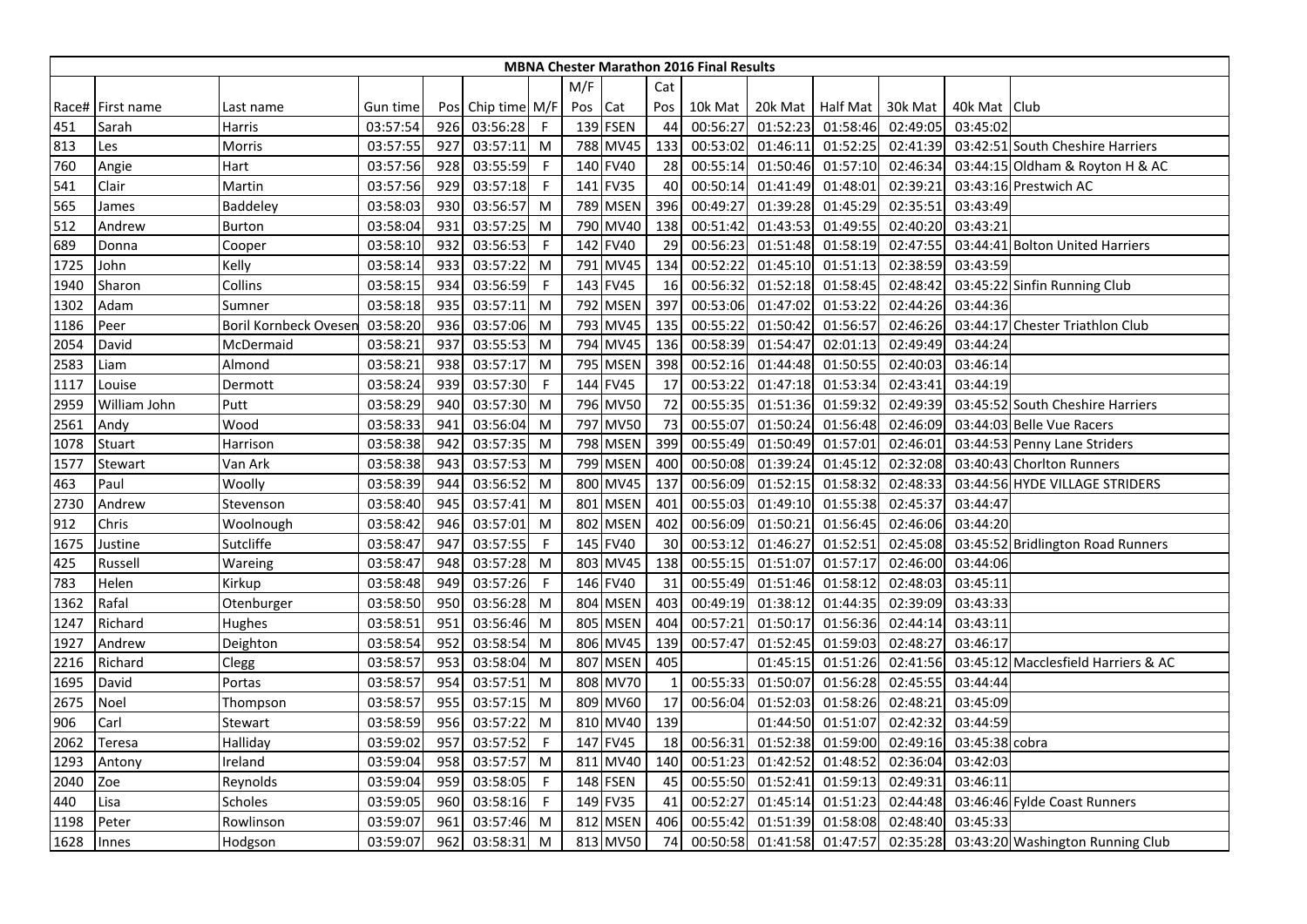|      |                  |                    |          |     |                   |    |         |          |     | <b>MBNA Chester Marathon 2016 Final Results</b> |                  |          |          |               |                                   |
|------|------------------|--------------------|----------|-----|-------------------|----|---------|----------|-----|-------------------------------------------------|------------------|----------|----------|---------------|-----------------------------------|
|      |                  |                    |          |     |                   |    | M/F     |          | Cat |                                                 |                  |          |          |               |                                   |
|      | Race# First name | Last name          | Gun time |     | Pos Chip time M/F |    | Pos Cat |          | Pos | 10k Mat                                         | 20k Mat Half Mat |          | 30k Mat  | 40k Mat Club  |                                   |
| 1805 | John             | Sutton             | 03:59:08 | 963 | 03:57:58          | M  |         | 814 MSEN | 407 | 00:49:50                                        | 01:39:38         | 01:45:46 | 02:35:30 | 03:45:15      |                                   |
| 162  | Margaret         | Wilson             | 03:59:08 | 964 | 03:58:03          | -F |         | 150 FV45 | 19  | 00:56:38                                        | 01:52:44         | 01:59:04 | 02:49:22 | 03:45:54      |                                   |
| 474  | Stephen          | Allcock            | 03:59:09 | 965 | 03:58:09          | M  |         | 815 MSEN | 408 | 00:52:59                                        | 01:47:09         | 01:53:40 | 02:44:21 | 03:45:50      |                                   |
| 2112 | Darren           | Huggins            | 03:59:10 | 966 | 03:58:24          | M  |         | 816 MV40 | 141 | 00:52:29                                        | 01:45:10         | 01:51:14 | 02:38:25 | 03:44:21      |                                   |
| 897  | Barry            | Thomas             | 03:59:16 | 967 | 03:57:53          | M  |         | 817 MV55 | 35  | 00:54:10                                        | 01:47:16         | 01:53:26 | 02:42:40 | 03:45:20      |                                   |
| 511  | Graeme           | Jackson            | 03:59:18 | 968 | 03:58:23          | M  |         | 818 MV40 | 142 | 00:54:05                                        | 01:48:03         | 01:54:16 | 02:44:34 | 03:45:11      |                                   |
| 1535 | Victoria         | Lewis              | 03:59:18 | 969 | 03:57:56          | F  |         | 151 FV35 | 42  | 00:53:14                                        | 01:47:30         | 01:53:40 | 02:43:48 | 03:45:19      |                                   |
| 2759 | Malcolm          | Sutton             | 03:59:18 | 970 | 03:57:59          | M  |         | 819 MV60 | 18  | 00:56:29                                        | 01:52:34         | 01:58:52 | 02:49:19 |               | 03:46:06 Fry Club Joggers         |
| 2395 | Paul             | <b>Braithwaite</b> | 03:59:20 | 971 | 03:57:57          | M  |         | 820 MV40 | 143 | 00:54:16                                        | 01:47:37         | 01:54:04 | 02:43:32 | 03:44:49      |                                   |
| 2774 | lan              | <b>Bruce</b>       | 03:59:21 | 972 | 03:58:19          | M  |         | 821 MV45 | 140 | 00:55:36                                        | 01:51:36         | 01:58:13 | 02:48:18 | 03:46:11      |                                   |
| 2868 | Sean             | Obrien             | 03:59:23 | 973 | 03:56:54          | M  |         | 822 MSEN | 409 | 00:56:10                                        | 01:50:59         | 01:57:19 | 02:46:37 | 03:44:44      |                                   |
| 2981 | Anthony          | O'Keefe            | 03:59:25 | 974 | 03:57:49          | M  |         | 823 MSEN | 410 | 00:56:20                                        | 01:51:37         | 01:58:03 | 02:46:25 |               | 03:45:22 Steel City Striders RC   |
| 1546 | Mike             | Griffiths          | 03:59:25 | 975 | 03:58:38          | M  |         | 824 MV60 | 19  | 00:52:29                                        | 01:45:18         | 01:51:20 | 02:38:45 |               | 03:45:10 Wallasey Athletic Club   |
| 2988 | Peter            | Macqueen           | 03:59:25 | 976 | 03:57:50          | M  |         | 825 MSEN | 411 | 00:56:17                                        | 01:51:36         | 01:58:03 | 02:46:25 | 03:45:21      |                                   |
| 1389 | Michael          | <b>McGuigan</b>    | 03:59:26 | 977 | 03:58:18          | M  |         | 826 MSEN | 412 | 00:55:31                                        | 01:49:46         | 01:56:00 | 02:45:04 | 03:45:06      |                                   |
| 786  | Alistair         | Tanner             | 03:59:29 | 978 | 03:58:17          | M  |         | 827 MV40 | 144 |                                                 | 01:50:45         | 01:57:01 | 02:46:31 | 03:45:07 Ferc |                                   |
| 888  | Martin           | Highett            | 03:59:29 | 978 | 03:58:27          | M  |         | 827 MV45 | 141 | 00:56:43                                        | 01:52:45         | 01:59:06 | 02:49:35 | 03:46:27      |                                   |
| 355  | John             | Woodbine           | 03:59:30 | 980 | 03:57:21          | M  |         | 829 MV55 | 36  | 00:55:49                                        | 01:51:16         | 01:57:49 | 02:47:57 | 03:44:57      |                                   |
| 2222 | Lee              | Wellington         | 03:59:33 | 981 | 03:57:50          | M  |         | 830 MV45 | 142 | 00:54:26                                        | 01:47:37         | 01:53:52 | 02:43:22 | 03:45:29      |                                   |
| 2544 | Imogen           | Robinson           | 03:59:35 | 982 | 03:58:38          | -F |         | 152 FSEN | 46  | 00:52:44                                        | 01:47:03         | 01:53:28 | 02:46:00 | 03:46:06      |                                   |
| 2545 | Will             | Hancock            | 03:59:36 | 983 | 03:58:37          | M  |         | 831 MSEN | 413 | 00:52:44                                        | 01:46:59         | 01:53:23 | 02:45:59 | 03:46:06      |                                   |
| 2421 | Joe              | Benford            | 03:59:36 | 984 | 03:59:09          | M  |         | 832 MSEN | 414 | 00:49:31                                        | 01:39:52         | 01:45:45 | 02:37:55 | 03:47:11      |                                   |
| 2704 | Rachel           | Hopkins            | 03:59:36 | 985 | 03:58:45          | -F |         | 153 FSEN | 47  | 00:52:35                                        | 01:47:55         | 01:54:12 | 02:45:23 | 03:46:43      |                                   |
| 2063 | Andy             | Morley             | 03:59:39 | 986 | 03:59:39          | M  |         | 833 MSEN | 415 | 00:51:46                                        | 01:42:33         | 01:48:38 | 02:38:47 | 03:46:14      |                                   |
| 2335 | Ken              | Robbins            | 03:59:43 | 987 | 03:58:25          | M  |         | 834 MV65 | 3   |                                                 | 01:52:42         | 01:58:59 |          |               | 03:46:08 Whitchurch Whippets      |
| 1894 | Caroline         | Hallam             | 03:59:45 | 988 | 03:57:59          | F  |         | 154 FSEN | 48  | 00:54:48                                        | 01:50:04         | 01:56:28 | 02:46:36 | 03:45:44      |                                   |
| 224  | Gary             | Megson             | 03:59:45 | 988 | 03:58:25          | M  |         | 835 MV50 | 75  | 00:55:23                                        | 01:49:43         | 01:55:58 | 02:45:49 | 03:45:26      |                                   |
| 983  | Sarah            | Rotherham          | 03:59:46 | 990 | 03:58:35          | -F |         | 155 FSEN | 49  | 00:56:26                                        | 01:52:08         | 01:58:34 | 02:49:05 | 03:46:12      |                                   |
| 1949 | Andrew           | Hodkin             | 03:59:47 | 991 | 03:59:12          | M  |         | 836 MV50 | 76  | 00:50:31                                        | 01:46:38         | 01:53:01 | 02:45:46 |               | 03:47:18 Matlock Athletic Club    |
| 680  | Selina           | McLean             | 03:59:47 | 991 | 03:58:52          | -F |         | 156 FV40 | 32  | 00:55:34                                        | 01:51:44         | 01:58:13 | 02:49:06 |               | 03:46:29 Royton Road Runners      |
| 526  | Craig            | McKay              | 03:59:49 | 993 | 03:59:31          | M  |         | 837 MSEN | 416 |                                                 | 01:42:03         | 01:48:21 |          | 03:45:40      |                                   |
| 2186 | Jonathan         | <b>Bushell</b>     | 03:59:50 | 994 | 03:58:33          | M  |         | 838 MV45 | 143 | 00:55:58                                        | 01:52:08         | 01:58:45 | 02:49:21 | 03:46:38      |                                   |
| 1525 | Scott            | Owens              | 03:59:51 | 995 | 03:58:38          | M  |         | 839 MSEN | 417 | 00:56:24                                        | 01:52:08         | 01:58:33 | 02:49:02 | 03:46:09      |                                   |
| 873  | Thomas           | Sharland           | 03:59:52 | 996 | 03:59:04          | M  |         | 840 MSEN | 418 | 00:54:22                                        | 01:49:11         | 01:55:29 | 02:44:39 | 03:45:07      |                                   |
| 1265 | Woody            | Manning            | 03:59:53 | 997 | 03:58:29          | M  |         | 841 MSEN | 419 | 00:55:37                                        | 01:50:24         | 01:56:34 | 02:46:10 | 03:45:46      |                                   |
| 782  | <b>Brad</b>      | Johnson            | 03:59:55 | 998 | 03:58:58          | M  |         | 842 MV40 | 145 | 00:56:02                                        | 01:53:13         | 01:59:34 | 02:48:38 |               | 03:46:21 Altrincham & District AC |
| 2706 | Phillip          | Thomas             | 03:59:57 | 999 | 03:59:57          | M  |         | 843 MV50 | 77  | 00:53:32                                        | 01:48:51         | 01:55:02 | 02:46:23 | 03:47:35      |                                   |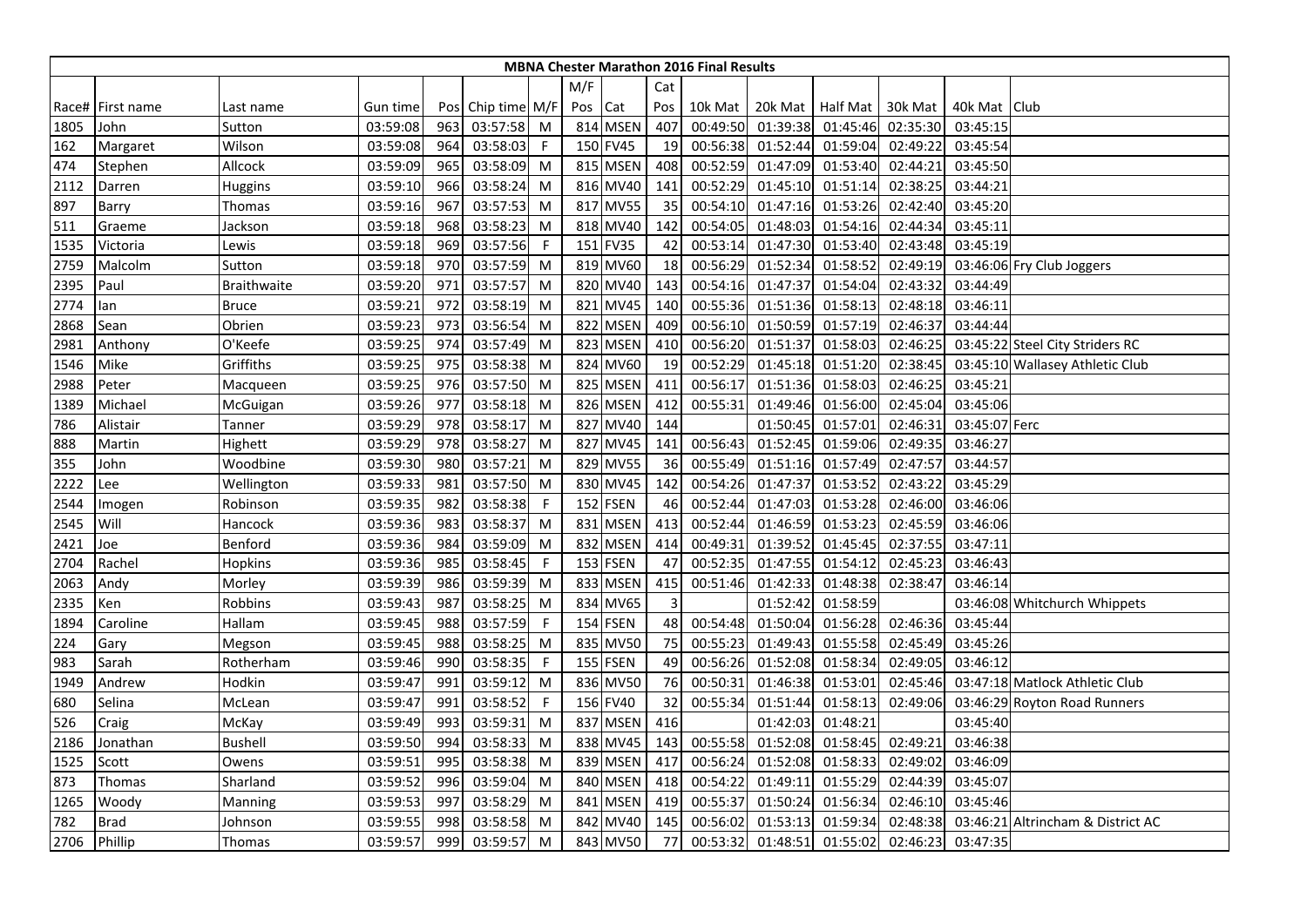|      |                  |                 |               |      |                   |              |         |          |     | <b>MBNA Chester Marathon 2016 Final Results</b> |                   |          |          |              |                                      |
|------|------------------|-----------------|---------------|------|-------------------|--------------|---------|----------|-----|-------------------------------------------------|-------------------|----------|----------|--------------|--------------------------------------|
|      |                  |                 |               |      |                   |              | M/F     |          | Cat |                                                 |                   |          |          |              |                                      |
|      | Race# First name | Last name       | Gun time      |      | Pos Chip time M/F |              | Pos Cat |          | Pos | 10k Mat                                         | 20k Mat Half Mat  |          | 30k Mat  | 40k Mat Club |                                      |
| 1431 | Mathew           | Jones           | 03:59:58 1000 |      | 03:58:26          | M            |         | 844 MV45 | 144 |                                                 | 00:54:34 01:47:07 | 01:53:15 | 02:42:46 | 03:45:31     |                                      |
| 2381 | James            | Freeston        | 03:59:58 1001 |      | 03:59:21          | M            |         | 845 MV40 | 146 | 00:53:13                                        | 01:46:40          | 01:53:05 | 02:43:25 | 03:45:49     |                                      |
| 370  | Laura            | Cooper          | 03:59:59      | 1002 | 03:58:56          | F            |         | 157 FSEN | 50  | 00:53:03                                        | 01:47:26          | 01:53:45 | 02:45:29 | 03:46:35     |                                      |
| 1657 | Ben              | Robinson        | 04:00:12      | 1003 | 03:58:57          | M            |         | 846 MV50 | 78  | 00:56:25                                        | 01:51:12          | 01:57:32 | 02:46:53 | 03:46:12     |                                      |
| 679  | Paul             | Anderson        | 04:00:12      | 1004 | 03:59:17          | M            |         | 847 MV45 | 145 | 00:55:39                                        | 01:51:45          | 01:58:13 | 02:49:06 |              | 03:46:31 Oldham & Royton H & AC      |
| 1383 | John             | Tierney         | 04:00:16      | 1005 | 03:59:03          | M            |         | 848 MV50 | 79  | 00:55:10                                        | 01:49:53          | 01:56:25 | 02:45:47 | 03:45:45     |                                      |
| 529  | Kristin          | Tanney          | 04:00:18      | 1006 | 03:59:03          | F            |         | 158 FV35 | 43  | 00:51:57                                        | 01:44:55          | 01:51:29 | 02:45:12 | 03:46:40     |                                      |
| 2344 | Helen            | Gordon          | 04:00:19      | 1007 | 03:59:02          | -F           |         | 159 FV35 | 44  | 00:53:42                                        | 01:47:48          | 01:54:16 | 02:45:37 | 03:45:52     |                                      |
| 666  | David            | Haworth         | 04:00:20 1008 |      | 03:59:16          | M            |         | 849 MV50 | 80  | 00:56:17                                        | 01:51:04          | 01:57:28 | 02:46:37 | 03:48:09     |                                      |
| 887  | Robert           | Goralski        | 04:00:26      | 1009 | 04:00:01          | M            |         | 850 MSEN | 420 | 00:49:23                                        | 01:38:19          | 01:44:31 | 02:35:32 | 03:46:28     |                                      |
| 101  | Stephen          | Semple          | 04:00:32      | 1010 | 04:00:03          | M            |         | 851 MSEN | 421 | 00:52:01                                        | 01:44:06          | 01:50:00 | 02:37:27 | 03:45:56     |                                      |
| 2748 | Edward           | Taylor          | 04:00:33      | 1011 | 03:58:02          | M            |         | 852 MSEN | 422 | 00:56:26                                        | 01:51:05          | 01:57:32 | 02:47:43 |              | 03:45:44 Southville Running Club     |
| 1743 | Rhianna          | Knowles         | 04:00:35 1012 |      | 03:59:26          | $\mathsf{F}$ |         | 160 FSEN | 51  | 00:52:51                                        | 01:45:31          | 01:51:51 | 02:43:29 | 03:46:59     |                                      |
| 1335 | Neil             | Davies          | 04:00:35 1012 |      | 03:59:31          | M            |         | 853 MV55 | 37  | 00:56:44                                        | 01:52:49          | 01:59:09 | 02:49:37 | 03:47:15     |                                      |
| 1819 | Jonathan         | Atkin           | 04:00:37      | 1014 | 03:58:06          | M            |         | 854 MV45 | 146 | 00:55:42                                        | 01:49:30          | 01:55:45 | 02:45:31 | 03:45:02     |                                      |
| 1846 | Paul             | Walker          | 04:00:37      | 1015 | 03:58:06          | M            |         | 855 MV45 | 147 | 00:55:43                                        | 01:49:31          | 01:55:43 | 02:45:30 | 03:45:00     |                                      |
| 749  | Steve            | Hill            | 04:00:38      | 1016 | 03:59:40          | M            |         | 856 MV40 | 147 | 00:53:26                                        | 01:47:42          | 01:54:09 | 02:45:38 | 03:47:04     |                                      |
| 1803 | James            | Donohue         | 04:00:39      | 1017 | 03:59:17          | M            |         | 857 MSEN | 423 | 00:56:27                                        | 01:51:23          | 01:57:45 | 02:47:29 | 03:46:21     |                                      |
| 1937 | Paul             | Walker          | 04:00:46      | 1018 | 03:59:38          | M            |         | 858 MV45 | 148 | 00:53:35                                        | 01:47:29          | 01:53:47 | 02:44:57 | 03:46:44     |                                      |
| 402  | Alan             | Barton          | 04:00:47 1019 |      | 03:58:46          | M            |         | 859 MV45 | 149 | 00:55:45                                        | 01:51:51          | 01:58:09 | 02:48:33 | 03:46:03     |                                      |
| 148  | Nicola           | Thomson         | 04:00:47      | 1020 | 03:59:58          | -F           |         | 161 FV45 | 20  | 00:55:58                                        | 01:52:24          | 01:59:06 | 02:49:49 | 03:47:19     |                                      |
| 59   | Wullie           | McGarrell       | 04:00:50 1021 |      | 03:59:48          | M            |         | 860 MV50 | 81  | 00:56:47                                        | 01:52:51          | 01:59:11 | 02:49:33 |              | 03:46:37 West Cheshire Athletic Club |
| 60   | Neil             | Webster         | 04:00:50 1022 |      | 03:59:47          | M            |         | 861 MV45 | 150 | 00:56:42                                        | 01:52:50          | 01:59:07 | 02:49:38 |              | 03:46:31 West Cheshire Athletic Club |
| 2333 | Holly            | <b>Bishton</b>  | 04:00:53 1023 |      | 03:59:45          | - F          |         | 162 FSEN | 52  | 00:57:01                                        | 01:54:10          | 02:01:00 | 02:53:52 | 03:48:59     |                                      |
| 2779 | Andrew           | Healey          | 04:00:54      | 1024 | 03:59:55          | M            |         | 862 MV40 | 148 | 00:56:06                                        | 01:52:07          | 01:58:46 | 02:49:07 | 03:47:09     |                                      |
| 1820 | Joanne           | White           | 04:00:55 1025 |      | 03:59:53          | F            |         | 163 FV35 | 45  | 00:55:47                                        | 01:52:19          | 01:59:06 | 02:49:33 |              | 03:47:40 Pudsey Pacers RC            |
| 676  | Peter            | Holliday        | 04:01:10 1026 |      | 04:00:08          | M            |         | 863 MV40 | 149 | 00:56:24                                        | 01:52:32          | 01:59:04 | 02:48:39 | 03:46:28     |                                      |
| 1060 | Stephen          | Price           | 04:01:12      | 1027 | 03:58:46          | M            |         | 864 MV55 | 38  | 00:58:47                                        | 01:57:56          | 02:04:47 | 02:55:31 |              | 03:47:34 Liverpool Running Club      |
| 248  | Rob              | <b>Branston</b> | 04:01:15 1028 |      | 04:00:11          | M            |         | 865 MV45 | 151 | 00:53:12                                        | 01:47:00          | 01:53:18 | 02:43:38 | 03:46:11     |                                      |
| 2975 | Gary             | Rowlands        | 04:01:22 1029 |      | 04:00:43          | M            |         | 866 MSEN | 424 | 00:48:05                                        | 01:35:08          | 01:40:48 | 02:29:43 | 03:45:48     |                                      |
| 1319 | David            | Morris          | 04:01:26 1030 |      | 04:00:42          | M            |         | 867 MV60 | 20  | 00:51:19                                        | 01:43:34          | 01:49:54 | 02:44:17 |              | 03:47:53 Deestriders Rc              |
| 706  | David            | Green           | 04:01:26      | 1031 | 04:00:31          | M            |         | 868 MV40 | 150 | 00:51:46                                        | 01:44:59          | 01:51:05 | 02:40:04 | 03:47:27     |                                      |
| 2257 | Pab (paul)       | Maddox          | 04:01:26 1032 |      | 04:00:53          | M            |         | 869 MV50 | 82  | 00:48:01                                        | 01:37:42          | 01:43:43 | 02:35:57 | 03:46:47     |                                      |
| 1170 | Craig            | Mason           | 04:01:28 1033 |      | 03:59:50          | M            |         | 870 MSEN | 425 | 00:53:43                                        | 01:44:42          | 01:50:37 | 02:39:54 | 03:46:04     |                                      |
| 2084 | Chris            | Bird            | 04:01:29 1034 |      | 04:00:51          | M            |         | 871 MSEN | 426 | 00:49:07                                        | 01:39:49          | 01:46:09 | 02:37:55 | 03:45:40     |                                      |
| 2970 | Andrew           | Hanks           | 04:01:31      | 1035 | 04:00:24          | M            |         | 872 MV45 | 152 | 00:53:15                                        | 01:46:51          | 01:53:09 | 02:41:56 | 03:46:11     |                                      |
| 1168 | Michael          | Rogers          | 04:01:32 1036 |      | 03:59:59          | M            |         | 873 MSEN | 427 | 00:55:13                                        | 01:50:03          | 01:56:25 | 02:46:05 | 03:46:55     |                                      |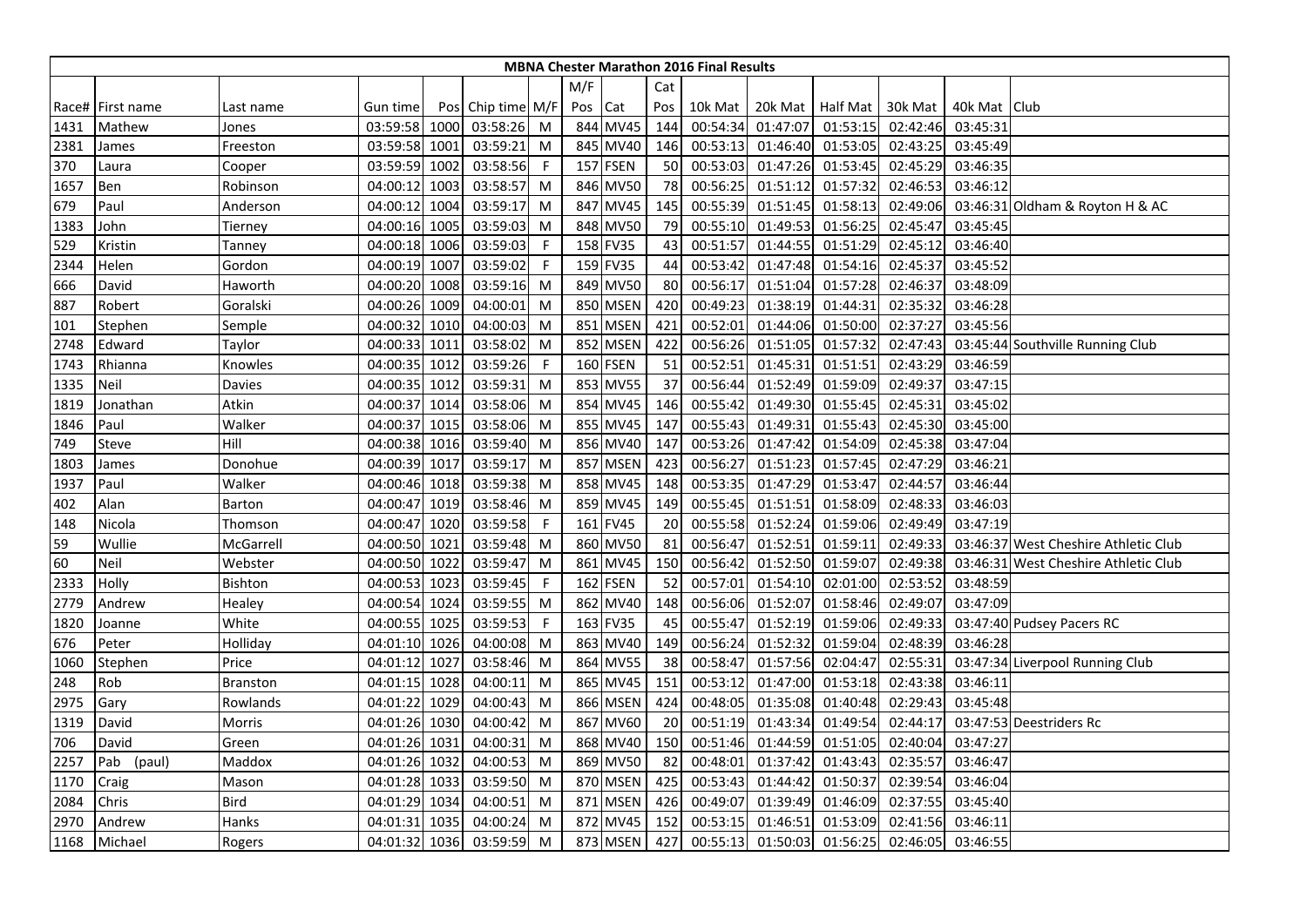|      |                  |                 |               |      |                   |              |     |          |                | <b>MBNA Chester Marathon 2016 Final Results</b> |          |                  |          |              |                                   |
|------|------------------|-----------------|---------------|------|-------------------|--------------|-----|----------|----------------|-------------------------------------------------|----------|------------------|----------|--------------|-----------------------------------|
|      |                  |                 |               |      |                   |              | M/F |          | Cat            |                                                 |          |                  |          |              |                                   |
|      | Race# First name | Last name       | Gun time      |      | Pos Chip time M/F |              | Pos | Cat      | Pos            | 10k Mat                                         |          | 20k Mat Half Mat | 30k Mat  | 40k Mat Club |                                   |
| 2792 | Paul             | Jenkins         | 04:01:32      | 1037 | 03:59:33          | M            |     | 874 MV40 | 151            | 00:56:53                                        | 01:52:07 | 01:58:30         | 02:48:42 |              | 03:47:24 Hardley Runners          |
| 1463 | Rhiannon         | Lewis           | 04:01:35      | 1038 | 04:00:12          | $\mathsf{F}$ |     | 164 FSEN | 53             | 00:56:32                                        | 01:52:39 | 01:59:06         | 02:49:50 | 03:47:55     |                                   |
| 183  | Eileen           | Telford         | 04:01:40      | 1039 | 04:00:13          | $\mathsf{F}$ |     | 165 FV50 | 8              | 00:55:31                                        | 01:50:42 | 01:57:15         | 02:48:36 |              | 03:48:00 Ellenborough AC          |
| 1766 | Margaret         | <b>Britton</b>  | 04:01:41      | 1040 | 04:00:26          | $\mathsf F$  |     | 166 FV60 |                | 00:56:32                                        | 01:52:34 | 01:58:57         | 02:49:23 |              | 03:47:26 Airecentre Pacers RC     |
| 192  | Pauline          | Tyson           | 04:01:55      | 1041 | 04:00:58          | -F           |     | 167 FV50 | 9              | 00:52:21                                        | 01:46:11 | 01:52:37         | 02:45:22 |              | 03:48:29 Howgill Harriers         |
| 2515 | Gill             | Holmes          | 04:02:07      | 1042 | 04:01:20          | -F           |     | 168 FV35 | 46             | 00:54:29                                        | 01:48:36 | 01:54:50         | 02:44:30 |              | 03:47:31 Sittingbourne Striders   |
| 2290 | Peter            | Thomas          | 04:02:09      | 1043 | 04:01:00          | M            |     | 875 MSEN | 428            | 00:56:03                                        | 01:52:03 | 01:58:33         | 02:49:41 | 03:47:50     |                                   |
| 1102 | Adam             | Tysoe           | 04:02:18 1044 |      | 04:01:22          | M            |     | 876 MSEN | 429            | 00:49:37                                        | 01:39:45 | 01:45:37         | 02:35:22 | 03:48:01     |                                   |
| 1004 | James            | Fisher          | 04:02:21      | 1045 | 04:00:59          | M            |     | 877 MV50 | 83             |                                                 | 01:52:11 | 01:58:45         | 02:49:17 | 03:48:10     |                                   |
| 857  | Gareth           | Kilshaw         | 04:02:22      | 1046 | 04:00:38          | M            |     | 878 MV40 | 152            | 00:53:34                                        | 01:45:33 | 01:51:54         | 02:42:07 | 03:46:24     |                                   |
| 350  | Tom              | Saunders        | 04:02:25      | 1047 | 04:01:32          | M            |     | 879 MSEN | 430            | 00:54:48                                        | 01:45:15 | 01:50:56         | 02:38:19 | 03:45:22     |                                   |
| 1585 | Rhys             | Lloyd           | 04:02:25      | 1048 | 03:59:48          | M            |     | 880 MSEN | 431            | 00:59:45                                        | 01:57:38 | 02:04:07         | 02:51:47 | 03:48:23     |                                   |
| 882  | Neil             | Neil            | 04:02:26 1049 |      | 04:01:29          | M            |     | 881 MV40 | 153            | 00:55:36                                        | 01:52:49 | 01:59:14         | 02:48:49 | 03:48:19     |                                   |
| 1154 | Michelle         | <b>Bennett</b>  | 04:02:28      | 1050 | 04:01:12          | $\mathsf{F}$ |     | 169 FV35 | 47             | 00:56:27                                        | 01:52:34 | 01:58:54         | 02:49:18 | 03:48:41     |                                   |
| 2707 | Sarah            | <b>Brooks</b>   | 04:02:29      | 1051 | 04:01:18          | -F           |     | 170 FSEN | 54             | 00:53:12                                        | 01:46:51 | 01:53:17         | 02:46:52 | 03:47:43     |                                   |
| 334  | Ken              | Lamb            | 04:02:30      | 1052 | 04:00:59          | M            |     | 882 MV50 | 84             | 00:56:20                                        | 01:52:25 | 01:58:45         | 02:49:15 |              | 03:48:56 Glaxo Hoad Hill Harriers |
| 407  | Julie            | Hunter          | 04:02:30      | 1053 | 04:01:00          | $\mathsf{F}$ |     | 171 FV40 | 33             | 00:56:22                                        | 01:52:22 | 01:58:44         | 02:49:10 |              | 03:48:59 Glaxo Hoad Hill Harriers |
| 194  | Graham           | Wilson          | 04:02:34 1054 |      | 04:01:17          | M            |     | 883 MV50 | 85             | 00:56:31                                        | 01:51:35 | 01:57:44         | 02:47:14 | 03:48:43     |                                   |
| 1118 | Colin            | Sinclair        | 04:02:39      | 1055 | 04:01:47          | M            |     | 884 MV50 | 86             | 00:52:34                                        | 01:47:28 | 01:53:53         | 02:45:48 |              | 03:47:51 Mersey Tri               |
| 1447 | Rachel           | Threadkell      | 04:02:49 1056 |      | 04:01:15          | -F           |     | 172 FV45 | 21             | 00:55:50                                        | 01:52:22 | 01:58:45         | 02:49:11 | 03:48:33     |                                   |
| 585  | Gordon           | Nicoll          | 04:03:03 1057 |      | 04:02:02          | M            |     | 885 MV50 | 87             | 00:56:00                                        | 01:53:05 | 01:59:32         | 02:48:32 |              | 03:48:15 Altrincham & District AC |
| 1077 | Kenny            | Worrall         | 04:03:06 1058 |      | 04:01:36          | M            |     | 886 MV40 | 154            | 00:56:26                                        | 01:52:24 | 01:58:47         | 02:49:12 |              | 03:48:22 Liverpool Running Club   |
| 2098 | Giles            | Blackburn       | 04:03:14 1059 |      | 04:02:21          | M            |     | 887 MV50 | 88             | 00:52:24                                        | 01:45:20 | 01:51:50         | 02:42:49 | 03:48:21     |                                   |
| 2056 | Gareth           | Havard          | 04:03:18      | 1060 | 04:02:11          | M            |     | 888 MSEN | 432            | 00:56:41                                        | 01:53:16 | 01:59:07         | 02:49:38 | 03:48:12     |                                   |
| 862  | Shirley          | Hammersley      | 04:03:37      | 1061 | 04:02:25          | $\mathsf{F}$ |     | 173 FV40 | 34             | 00:56:25                                        | 01:50:47 | 01:57:01         | 02:49:53 | 03:49:36     |                                   |
| 2137 | Tim              | Nash            | 04:03:40      | 1062 | 04:02:55          | M            |     | 889 MV45 | 153            | 00:52:33                                        | 01:45:14 | 01:51:19         | 02:38:25 |              | 03:44:10 Bridgnorth Running Club  |
| 2200 | Richard          | Guest           | 04:03:44 1063 |      | 04:02:52          | M            |     | 890 MV65 | $\overline{4}$ | 00:51:49                                        | 01:43:55 | 01:50:07         | 02:38:23 | 03:49:53     |                                   |
| 1921 | Amaris Alice     | Nerys           | 04:03:50      | 1064 | 04:02:57          | -F           |     | 174 FV35 | 48             | 00:52:44                                        | 01:46:04 | 01:52:48         | 02:45:31 |              | 03:49:45 Hatton Darts             |
| 694  | Hannah           | Edwards         | 04:03:58 1065 |      | 04:02:35          | $\mathsf F$  |     | 175 FSEN | 55             | 00:56:26                                        | 01:52:30 | 01:58:50         | 02:49:24 |              | 03:49:20 Bolton United Harriers   |
| 1841 | Andrew           | <b>Nicholls</b> | 04:04:05 1066 |      | 04:02:28          | M            |     | 891 MV55 | 39             | 00:54:28                                        | 01:47:37 | 01:54:01         | 02:45:26 | 03:49:59     |                                   |
| 2922 | Margaret         | Hammersley      | 04:04:08 1067 |      | 04:02:22          | $\mathsf{F}$ |     | 176 FV45 | 22             | 00:57:33                                        | 01:53:40 | 02:00:25         | 02:50:42 | 03:49:09     |                                   |
| 960  | david            | fenton          | 04:04:21      | 1068 | 04:02:55          | M            |     | 892 MSEN | 433            | 00:51:59                                        | 01:44:37 | 01:50:56         | 02:41:32 | 03:48:52     |                                   |
| 638  | Stephen          | Whittingham     | 04:04:23      | 1069 | 04:02:37          | M            |     | 893 MV55 | 40             | 00:54:50                                        | 01:50:24 | 01:56:47         | 02:47:06 | 03:48:46     |                                   |
| 2188 | Carl             | Morgan          | 04:04:24 1070 |      | 04:02:34          | M            |     | 894 MV40 | 155            | 00:54:51                                        | 01:48:59 | 01:55:23         | 02:47:07 | 03:49:26     |                                   |
| 1210 | Isaac            | Quintas         | 04:04:27      | 1071 | 04:03:34          | M            |     | 895 MSEN | 434            | 00:50:06                                        | 01:40:39 | 01:47:17         | 02:35:32 | 03:45:20     |                                   |
| 711  | Adam             | Farrell         | 04:04:37      | 1072 | 04:03:30          | M            |     | 896 MSEN | 435            | 00:55:40                                        | 01:52:18 | 01:58:50         | 02:49:15 | 03:49:43     |                                   |
| 1104 | Carl             | Brown           | 04:04:40 1073 |      | 04:02:27          | M            |     | 897 MSEN | 436            | 00:54:47                                        | 01:49:17 | 01:55:23         | 02:43:53 | 03:48:34     |                                   |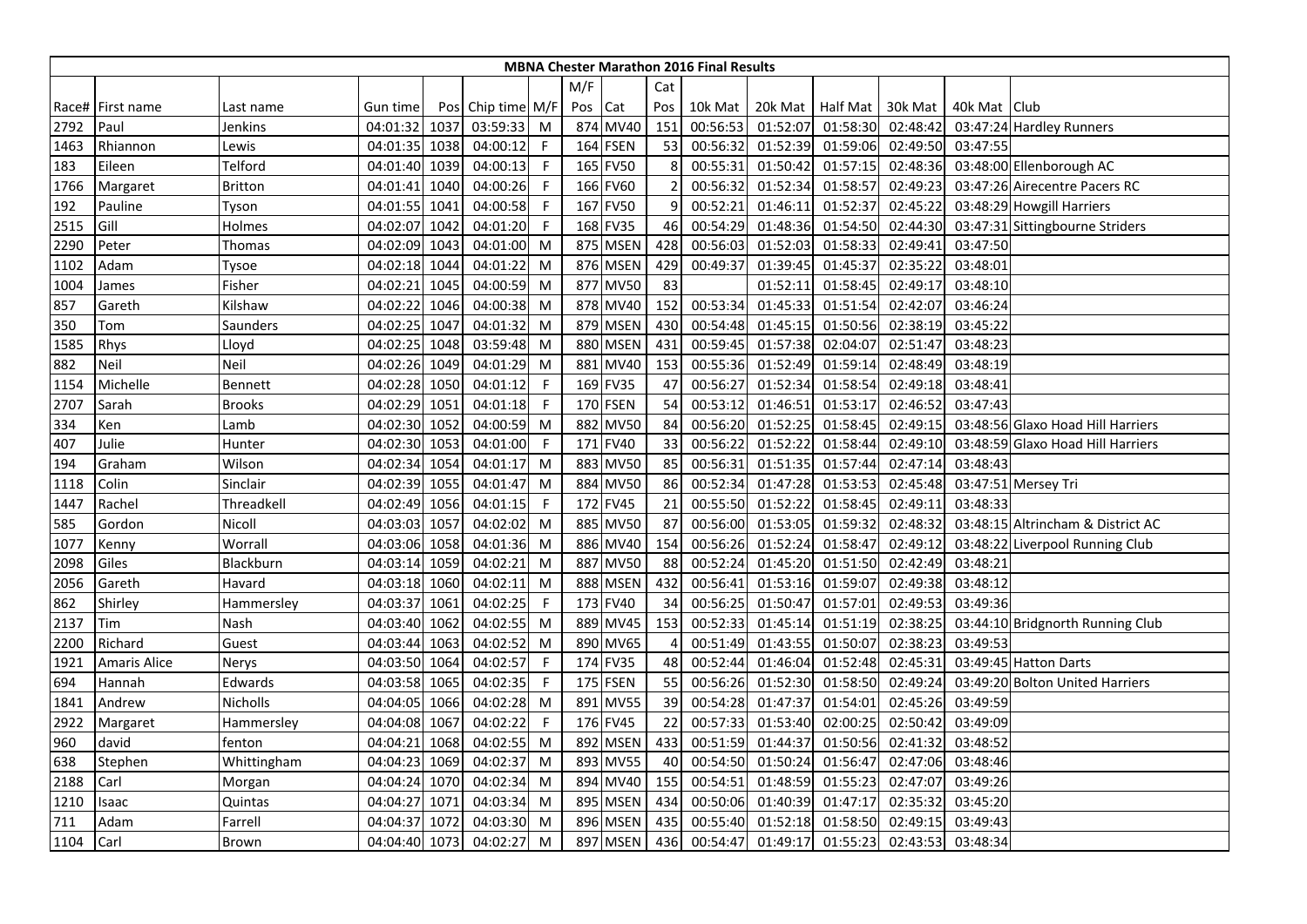|      |                  |                 |               |      |                   |              |         |          |     | <b>MBNA Chester Marathon 2016 Final Results</b> |                  |          |          |                |                                     |
|------|------------------|-----------------|---------------|------|-------------------|--------------|---------|----------|-----|-------------------------------------------------|------------------|----------|----------|----------------|-------------------------------------|
|      |                  |                 |               |      |                   |              | M/F     |          | Cat |                                                 |                  |          |          |                |                                     |
|      | Race# First name | Last name       | Gun time      |      | Pos Chip time M/F |              | Pos Cat |          | Pos | 10k Mat                                         | 20k Mat Half Mat |          | 30k Mat  | 40k Mat   Club |                                     |
| 2064 | Jack             | Willmott        | 04:04:42 1074 |      | 04:03:55          | M            |         | 898 MSEN | 437 | 00:50:01                                        | 01:39:22         | 01:45:15 | 02:40:12 | 03:51:03       |                                     |
| 1648 | Michael          | Hodgkiss        | 04:04:44 1075 |      | 04:03:41          | M            |         | 899 MSEN | 438 | 00:52:43                                        | 01:45:36         | 01:51:54 | 02:43:03 | 03:50:18       |                                     |
| 566  | Rosie            | <b>Trafford</b> | 04:05:05 1076 |      | 04:03:50          | $\mathsf{F}$ |         | 177 FSEN | 56  | 00:56:32                                        | 01:52:43         | 01:59:00 | 02:49:23 | 03:50:24       |                                     |
| 1376 | Jamie            | Williams        | 04:05:12      | 1077 | 04:04:17          | M            |         | 900 MV40 | 156 | 00:55:40                                        | 01:50:45         | 01:57:08 | 02:47:21 | 03:51:30       |                                     |
| 2517 | Kirstie          | Ashton          | 04:05:16 1078 |      | 04:04:14          | -F           |         | 178 FV45 | 23  | 00:54:37                                        | 01:49:36         | 01:56:02 | 02:47:53 | 03:50:19       |                                     |
| 314  | Aaron            | Wilson          | 04:05:18      | 1079 | 04:02:59          | M            |         | 901 MSEN | 439 | 00:52:28                                        | 01:44:14         | 01:50:47 | 02:45:16 | 03:50:00       |                                     |
| 1711 | Geraldine        | Roby            | 04:05:27      | 1080 | 04:04:19          | F            |         | 179 FV55 | 6   | 00:55:16                                        | 01:50:52         | 01:57:08 | 02:46:35 |                | 03:51:45 Halifax Harriers & AC      |
| 623  | Paul             | Whittaker       | 04:05:28 1081 |      | 04:04:39          | M            |         | 902 MV40 | 157 | 00:50:46                                        | 01:43:10         | 01:49:33 | 02:40:30 | 03:49:14       |                                     |
| 2801 | martyn           | ewers           | 04:05:33 1082 |      | 04:03:41          | M            |         | 903 MSEN | 440 | 00:58:23                                        | 01:56:55         | 02:03:45 | 02:56:12 |                | 03:53:00 Devon & Cornwall Police AC |
| 1642 | Alan             | Reynolds        | 04:05:35      | 1083 | 04:05:18          | M            |         | 904 MV45 | 154 | 00:45:58                                        | 01:32:10         | 01:37:37 | 02:29:51 | 03:51:25       |                                     |
| 2451 | Paul             | Harris          | 04:05:35 1084 |      | 04:04:48          | M            |         | 905 MV45 | 155 | 00:52:32                                        | 01:45:20         | 01:51:29 | 02:39:40 | 03:47:04       |                                     |
| 619  | Anne             | Williams        | 04:05:35      | 1085 | 04:04:48          | $\mathsf{F}$ |         | 180 FV45 | 24  | 00:52:32                                        | 01:45:20         | 01:51:28 | 02:39:38 | 03:47:07       |                                     |
| 2144 | Paul             | Dabbs           | 04:05:35      | 1086 | 04:05:00          | M            |         | 906 MV45 | 156 | 00:49:17                                        | 01:43:35         | 01:49:55 | 02:46:49 | 03:52:21       |                                     |
| 1507 | Alan             | Mellor          | 04:05:42      | 1087 | 04:04:38          | M            |         | 907 MSEN | 441 | 00:55:49                                        | 01:50:49         | 01:57:00 | 02:46:11 | 03:51:30       |                                     |
| 2997 | Andrew           | Murphy          | 04:05:44 1088 |      | 04:04:42          | M            |         | 908 MSEN | 442 | 00:54:55                                        | 01:50:03         | 01:56:31 | 02:46:58 | 03:50:35       |                                     |
| 1240 | Anwen            | Clissold        | 04:05:47 1089 |      | 04:04:38          | -F           |         | 181 FSEN | 57  | 00:56:35                                        | 01:52:37         | 01:59:02 | 02:51:10 | 03:52:06       |                                     |
| 1274 | Chris            | Rigby           | 04:05:50      | 1090 | 04:05:16          | M            |         | 909 MV45 | 157 | 00:50:07                                        | 01:42:10         | 01:48:37 | 02:40:23 | 03:51:45       |                                     |
| 838  | David            | Pugh            | 04:05:58 1091 |      | 04:04:47          | M            |         | 910 MV55 | 41  | 00:56:39                                        | 01:52:42         | 01:59:05 | 02:49:31 | 03:50:36       |                                     |
| 1367 | Simon            | Kirkby          | 04:06:03      | 1092 | 04:04:51          | M            |         | 911 MV50 | 89  | 00:56:01                                        | 01:51:45         | 01:58:20 | 02:49:02 | 03:50:53       |                                     |
| 2934 | Mark             | Wright          | 04:06:04 1093 |      | 04:05:16          | M            |         | 912 MV50 | 90  | 00:52:28                                        | 01:47:03         | 01:54:19 | 02:47:28 | 03:51:48       |                                     |
| 2296 | Ben              | Oakley          | 04:06:05 1094 |      | 04:05:05          | M            |         | 913 MSEN | 443 | 01:00:02                                        | 01:59:17         | 02:06:07 | 02:57:19 | 03:54:06       |                                     |
| 992  | Paul             | Charlson        | 04:06:12      | 1095 | 04:05:52          | M            |         | 914 MSEN | 444 | 00:47:20                                        | 01:36:29         | 01:43:10 | 02:37:45 | 03:51:33       |                                     |
| 1795 | John             | Kinvig          | 04:06:13 1096 |      | 04:04:38          | M            |         | 915 MV60 | 21  | 00:56:18                                        | 01:52:20         | 01:58:43 | 02:49:19 | 03:50:56       |                                     |
| 1158 | Stephen          | <b>Bellis</b>   | 04:06:17      | 1097 | 04:05:20          | M            |         | 916 MV45 | 158 | 00:48:22                                        | 01:37:17         | 01:43:09 | 02:33:44 | 03:51:07       |                                     |
| 2480 | Wayne            | O'Connor        | 04:06:18 1098 |      | 04:04:47          | M            |         | 917 MSEN | 445 | 00:54:39                                        | 01:49:09         | 01:55:34 | 02:45:23 | 03:51:28       |                                     |
| 1391 | David            | O'Hagan         | 04:06:19      | 1099 | 04:05:48          | M            |         | 918 MV45 | 159 |                                                 | 01:43:43         | 01:50:08 | 02:43:38 | 03:51:18       |                                     |
| 492  | Michael          | Hollinshead     | 04:06:20 1100 |      | 04:04:45          | M            |         | 919 MSEN | 446 | 00:51:54                                        | 01:44:28         | 01:50:36 | 02:42:41 | 03:50:15       |                                     |
| 2116 | Tim              | <b>Bunting</b>  | 04:06:35 1101 |      | 04:05:59          | M            |         | 920 MSEN | 447 | 00:51:25                                        | 01:44:47         | 01:50:48 | 02:43:07 | 03:52:21       |                                     |
| 196  | Angela           | Fisher          | 04:06:35 1102 |      | 04:04:48          | F.           |         | 182 FV35 | 49  | 00:56:06                                        | 01:52:19         | 01:58:46 | 02:50:46 | 03:52:04       |                                     |
| 2849 | Chris            | Callaghan       | 04:06:37 1103 |      | 04:06:37          | M            |         | 921 MSEN | 448 | 00:53:18                                        | 01:46:03         | 01:52:06 | 02:42:51 | 03:52:53       |                                     |
| 756  | Sam              | Hodgkiss        | 04:06:41 1104 |      | 04:04:59          | M            |         | 922 MSEN | 449 | 00:49:28                                        | 01:38:25         | 01:44:33 | 02:37:52 | 03:50:08       |                                     |
| 1313 | Jonathan         | Pratt           | 04:06:49      | 1105 | 04:05:45          | M            |         | 923 MSEN | 450 | 00:57:19                                        | 01:53:49         | 02:00:26 | 02:51:14 | 03:52:12       |                                     |
| 2183 | Adam             | Henderson       | 04:06:53 1106 |      | 04:05:25          | M            |         | 924 MSEN | 451 | 00:56:29                                        | 01:52:10         | 01:58:44 | 02:51:03 | 03:52:27       |                                     |
| 2180 | <b>Nick</b>      | Barley          | 04:06:53 1106 |      | 04:05:25          | M            |         | 924 MSEN | 451 | 00:56:29                                        | 01:52:02         | 01:58:45 | 02:51:05 | 03:52:28       |                                     |
| 770  | Gareth           | Roberts         | 04:06:54 1108 |      | 04:06:38          | M            |         | 926 MV40 | 158 | 00:45:32                                        | 01:32:23         | 01:38:19 | 02:31:54 |                | 03:47:57 Knutsford Tri Club         |
| 311  | Claire           | Hardy           | 04:06:54      | 1109 | 04:05:59          | F            |         | 183 FSEN | 58  | 00:52:57                                        | 01:48:01         | 01:54:59 | 02:47:51 |                | 03:52:37 Darwen Dashers RC          |
| 2280 | Diana            | Miller          | 04:06:56 1110 |      | 04:05:48          | F            |         | 184 FSEN | 59  | 00:52:36                                        | 01:46:04         | 01:52:39 | 02:46:04 | 03:51:17       |                                     |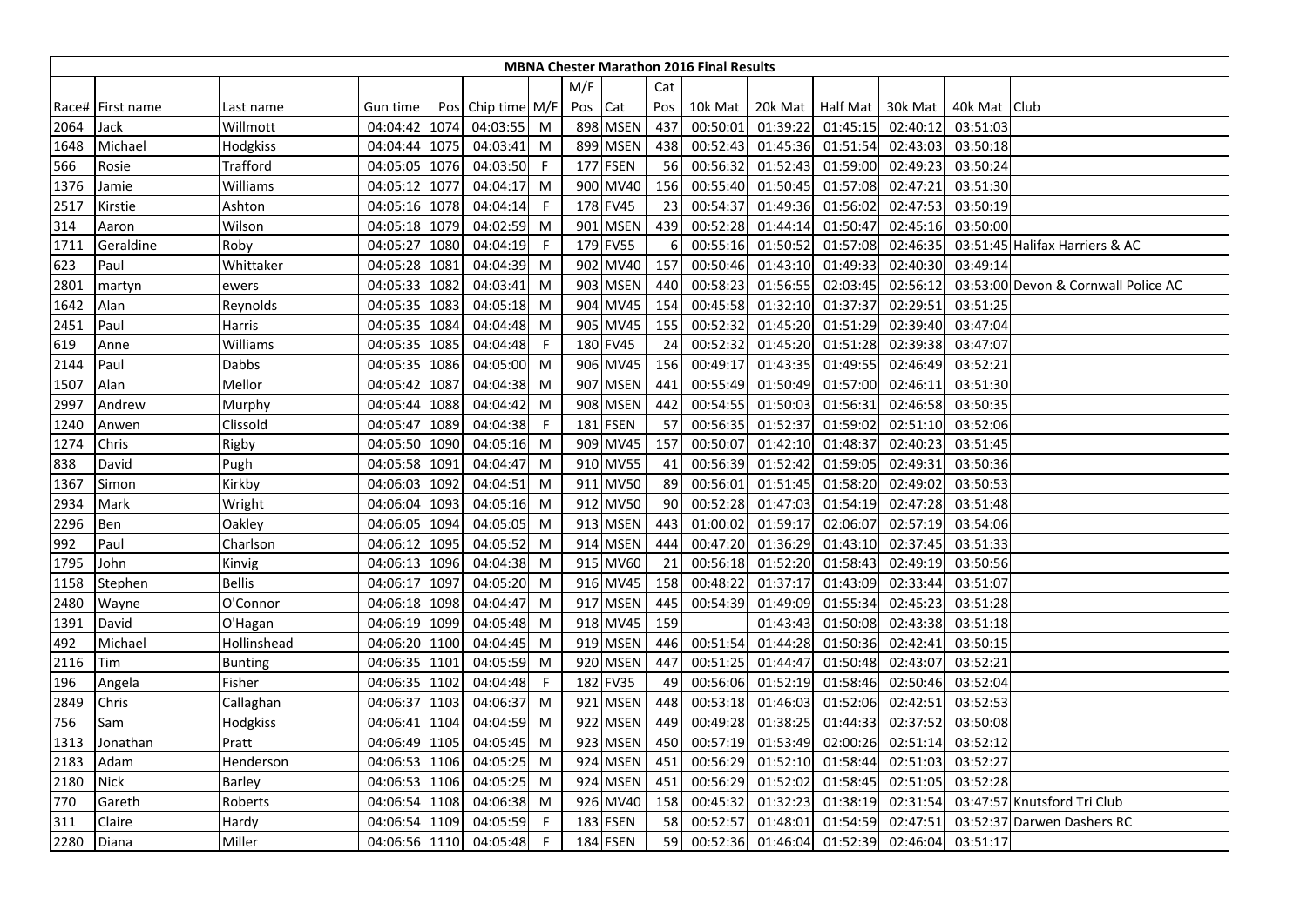|      |                  |              |               |      |                   |     |         |          |     | <b>MBNA Chester Marathon 2016 Final Results</b> |                  |          |          |                |                                 |
|------|------------------|--------------|---------------|------|-------------------|-----|---------|----------|-----|-------------------------------------------------|------------------|----------|----------|----------------|---------------------------------|
|      |                  |              |               |      |                   |     | M/F     |          | Cat |                                                 |                  |          |          |                |                                 |
|      | Race# First name | Last name    | Gun time      |      | Pos Chip time M/F |     | Pos Cat |          | Pos | 10k Mat                                         | 20k Mat Half Mat |          | 30k Mat  | 40k Mat   Club |                                 |
| 2700 | Ceri             | Davies       | 04:06:58 1111 |      | 04:05:47          | - F |         | 185 FSEN | 60  | 00:54:39                                        | 01:49:29         | 01:57:54 | 02:49:04 | 03:51:34       |                                 |
| 558  | Gunnar           | Menzel       | 04:06:59 1112 |      | 04:06:02          | M   |         | 927 MV45 | 160 | 00:53:03                                        | 01:46:24         | 01:52:44 | 02:45:54 | 03:53:07       |                                 |
| 1017 | Kay              | Fisher       | 04:07:04 1113 |      | 04:05:53          | -F  |         | 186 FV50 | 10  | 00:56:39                                        | 01:52:56         | 01:59:35 | 02:51:41 | 03:52:36       |                                 |
| 1712 | Ifan Owen        | Hughes       | 04:07:08 1114 |      | 04:06:42          | M   |         | 928 MSEN | 453 | 00:48:19                                        | 01:37:38         | 01:43:32 | 02:35:27 | 03:51:50       |                                 |
| 692  | Mary             | Cheung       | 04:07:11 1115 |      | 04:05:32          | -F  |         | 187 FV35 | 50  | 00:56:46                                        | 01:53:33         | 02:00:08 | 02:50:59 | 03:52:31       |                                 |
| 2609 | Ann              | Muggeridge   | 04:07:16 1116 |      | 04:06:18          | -F  |         | 188 FV50 | 11  | 00:57:31                                        | 01:54:28         | 02:01:15 | 02:53:55 | 03:54:07       |                                 |
| 1415 | lan              | <b>Ellis</b> | 04:07:18 1117 |      | 04:06:25          | M   |         | 929 MV40 | 159 | 00:54:12                                        | 01:48:25         | 01:54:36 | 02:43:52 |                | 03:51:52 Mersey Tri             |
| 74   | Jeremiah         | Mc Carthy    | 04:07:20 1118 |      | 04:07:20          | M   |         | 930 MV60 | 22  | 00:53:20                                        | 01:46:14         | 01:52:31 | 02:42:53 | 03:53:04       |                                 |
| 1491 | Dave             | Williams     | 04:07:26 1119 |      | 04:06:22          | M   |         | 931 MV40 | 160 | 00:56:44                                        | 01:52:49         | 01:59:09 | 02:49:44 | 03:52:11       |                                 |
| 2725 | Damo             | Smith        | 04:07:36 1120 |      | 04:06:33          | M   |         | 932 MV45 | 161 | 00:56:46                                        | 01:52:52         | 01:59:13 | 02:49:38 | 03:52:25       |                                 |
| 701  | Philip           | Newton       | 04:07:36 1121 |      | 04:06:31          | M   |         | 933 MSEN | 454 | 00:56:19                                        | 01:52:47         | 01:59:22 | 02:52:38 | 03:54:12       |                                 |
| 2735 | Nathan           | James        | 04:07:38 1122 |      | 04:06:32          | M   |         | 934 MV40 | 161 | 00:56:42                                        | 01:53:19         | 01:59:50 | 02:51:02 | 03:52:12       |                                 |
| 1075 | Carl             | Lowe         | 04:07:43 1123 |      | 04:07:15          | M   |         | 935 MSEN | 455 | 00:49:21                                        | 01:38:07         | 01:43:45 | 02:34:44 | 03:48:16       |                                 |
| 1289 | Benjamin         | Kapur        | 04:08:01      | 1124 | 04:06:50          | M   |         | 936 MSEN | 456 | 00:56:37                                        | 01:52:42         | 01:59:17 | 02:50:24 | 03:53:10       |                                 |
| 1042 | Jay              | Woodhouse    | 04:08:02 1125 |      | 04:05:52          | M   |         | 937 MSEN | 457 | 00:56:35                                        | 01:51:49         | 01:58:12 | 02:48:34 | 03:53:09       |                                 |
| 1517 | Paul             | White        | 04:08:12 1126 |      | 04:05:41          | M   |         | 938 MV40 | 162 |                                                 | 01:51:27         | 01:57:53 | 02:48:32 | 03:51:46       |                                 |
| 1361 | Graham           | Harvey       | 04:08:13      | 1127 | 04:06:44          | M   |         | 939 MV45 | 162 | 00:56:21                                        | 01:53:18         | 01:59:53 | 02:52:01 | 03:53:36       |                                 |
| 1593 | Caryl            | Anstead      | 04:08:22      | 1128 | 04:06:46          | -F  |         | 189 FV50 | 12  | 00:56:06                                        | 01:52:04         | 01:58:36 | 02:50:06 | 03:53:23       |                                 |
| 2906 | Linzi            | Pountney     | 04:08:22      | 1129 | 04:07:06          | -F  |         | 190 FV45 | 25  | 00:55:22                                        | 01:51:18         | 01:58:51 | 02:51:53 | 03:54:19       |                                 |
| 2150 | <b>Nick</b>      | Cockburn     | 04:08:23 1130 |      | 04:06:46          | M   |         | 940 MSEN | 458 | 00:58:33                                        | 01:56:51         | 02:03:49 | 02:55:50 |                | 03:54:49 100 Marathon Club      |
| 2035 | Dean             | Chambers     | 04:08:23      | 1131 | 04:06:47          | M   |         | 941 MV50 | 91  | 00:58:36                                        | 01:56:54         | 02:03:49 | 02:55:52 |                | 03:54:52 100 Marathon Club      |
| 994  | Andrew           | Ritchie      | 04:08:25      | 1132 | 04:07:10          | M   |         | 942 MSEN | 459 |                                                 | 01:53:57         | 02:00:30 | 02:51:36 | 03:54:09       |                                 |
| 732  | John Liam        | O'Connor     | 04:08:28 1133 |      | 04:07:10          | M   |         | 943 MV45 | 163 | 00:54:53                                        | 01:48:39         | 01:55:05 | 02:46:42 | 03:52:19       |                                 |
| 2695 | John             | Joseph       | 04:08:34 1134 |      | 04:07:21          | M   |         | 944 MSEN | 460 | 00:55:50                                        | 01:51:25         | 01:57:56 | 02:47:55 | 03:52:37       |                                 |
| 1305 | Mike             | Roberts      | 04:08:36 1135 |      | 04:07:28          | M   |         | 945 MV40 | 163 | 00:56:44                                        | 01:52:21         | 01:58:52 | 02:49:36 | 03:54:10       |                                 |
| 2913 | Nathan           | Smith        | 04:08:37 1136 |      | 04:07:22          | M   |         | 946 MSEN | 461 | 00:48:33                                        | 01:38:29         | 01:44:54 | 02:40:51 | 03:54:21       |                                 |
| 1504 | Catherine        | Lucadello    | 04:08:39 1137 |      | 04:06:41          | F   |         | 191 FV45 | 26  | 00:57:12                                        | 01:54:10         | 02:00:42 | 02:52:13 |                | 03:54:08 Wallasey Athletic Club |
| 286  | Gordon           | Smith        | 04:08:47 1138 |      | 04:08:04          | M   |         | 947 MV45 | 164 | 00:52:34                                        | 01:45:23         | 01:51:23 | 02:41:21 | 03:51:32       |                                 |
| 524  | Chris            | Hargreaves   | 04:08:48 1139 |      | 04:07:06          | M   |         | 948 MSEN | 462 | 00:56:40                                        | 01:53:24         | 02:00:01 | 02:49:45 | 03:52:28       |                                 |
| 1328 | Simon            | Howe         | 04:08:51 1140 |      | 04:07:30          | M   |         | 949 MV40 | 164 | 00:56:17                                        | 01:51:52         | 01:58:22 | 02:50:25 | 03:53:29       |                                 |
| 416  | Patrick          | Corbett      | 04:09:04 1141 |      | 04:07:31          | M   |         | 950 MSEN | 463 | 00:56:25                                        | 01:52:34         | 01:59:08 | 02:50:44 | 03:54:28       |                                 |
| 945  | Graham           | Donelan      | 04:09:04 1141 |      | 04:07:41          | M   |         | 950 MV50 | 92  | 00:55:59                                        | 01:51:55         | 01:58:33 | 02:49:18 | 03:53:34       |                                 |
| 2176 | Karen            | Doy          | 04:09:18      | 1143 | 04:08:40          | -F  |         | 192 FV40 | 35  | 00:51:57                                        | 01:45:37         | 01:52:03 | 02:45:09 |                | 03:53:11 Dudley Kingswinford RC |
| 369  | Anna             | Oakes        | 04:09:20 1144 |      | 04:07:49          | -F  |         | 193 FV45 | 27  | 00:55:39                                        | 01:52:10         | 01:58:43 | 02:50:08 | 03:53:54       |                                 |
| 1470 | Peter            | Hayes        | 04:09:23 1145 |      | 04:08:11          | M   |         | 952 MV45 | 165 | 00:57:55                                        | 01:54:41         | 02:01:18 | 02:54:14 | 03:54:28       |                                 |
| 2767 | Katrina          | Clifton      | 04:09:34 1146 |      | 04:08:23          | F   |         | 194 FSEN | 61  | 00:57:08                                        | 01:53:13         | 01:59:50 | 02:52:06 | 03:55:26       |                                 |
| 805  | Amy              | <b>Brock</b> | 04:10:03 1147 |      | 04:09:04          | F   |         | 195 FSEN | 62  | 00:52:59                                        | 01:46:08         | 01:52:27 | 02:44:23 | 03:55:04       |                                 |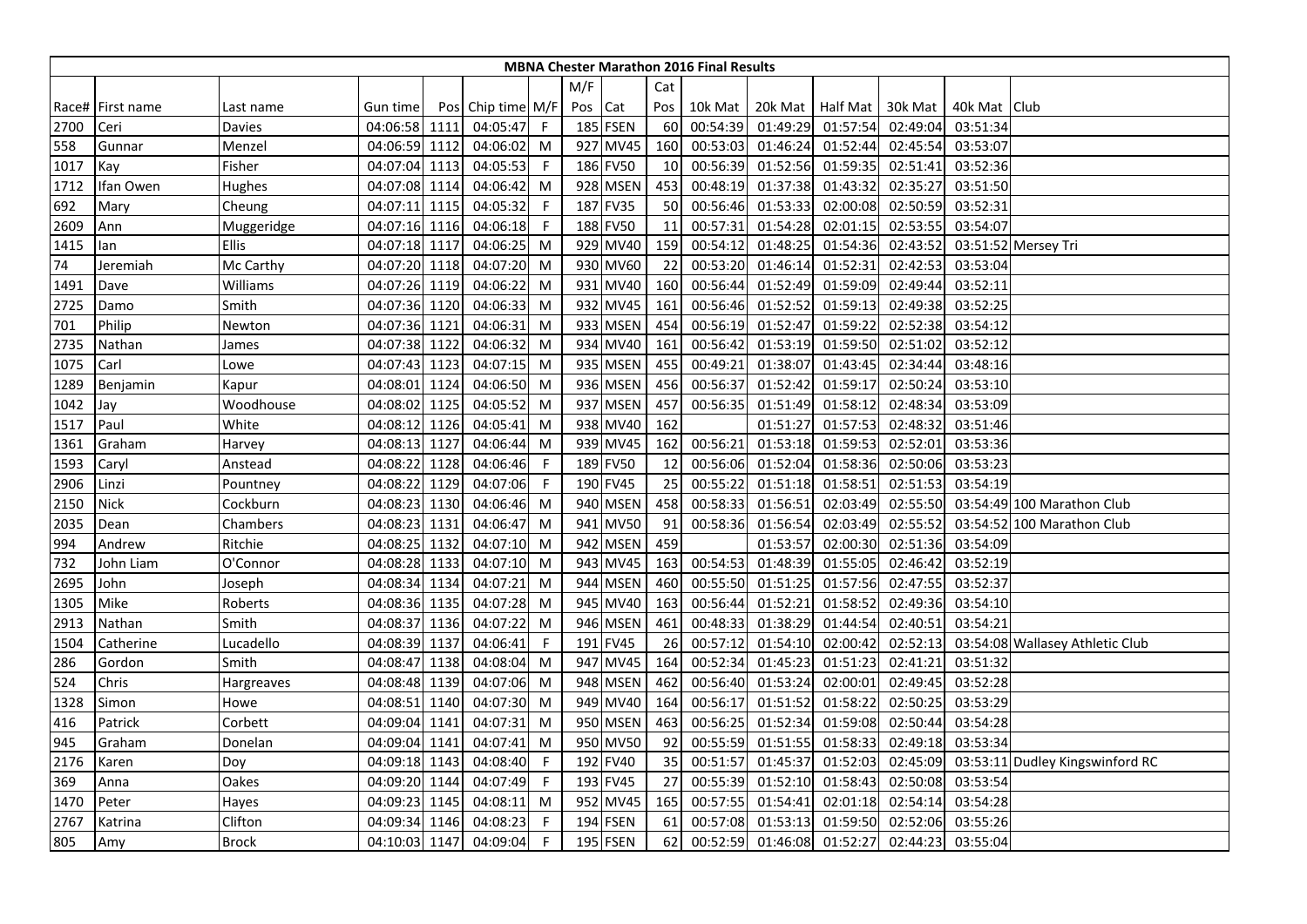|      |                  |               |               |      |                   |              |         |                 |     | <b>MBNA Chester Marathon 2016 Final Results</b> |                  |          |          |                   |                                          |
|------|------------------|---------------|---------------|------|-------------------|--------------|---------|-----------------|-----|-------------------------------------------------|------------------|----------|----------|-------------------|------------------------------------------|
|      |                  |               |               |      |                   |              | M/F     |                 | Cat |                                                 |                  |          |          |                   |                                          |
|      | Race# First name | Last name     | Gun time      |      | Pos Chip time M/F |              | Pos Cat |                 | Pos | 10k Mat                                         | 20k Mat Half Mat |          | 30k Mat  | 40k Mat   Club    |                                          |
| 3003 | Andrew           | Aldridge      | 04:10:04      | 1148 | 04:09:32          | M            |         | 953 MV40        | 165 | 00:48:57                                        | 01:39:18         | 01:45:31 | 02:44:37 | 03:55:26          |                                          |
| 2507 | Christian        | Martin        | 04:10:12      | 1149 | 04:09:42          | M            |         | 954 MV40        | 166 | 00:52:03                                        | 01:44:11         | 01:50:00 | 02:39:29 |                   | 03:54:49 Sittingbourne Striders          |
| 2059 | Stacey           | <b>Butler</b> | 04:10:21      | 1150 | 04:09:04          | F            |         | <b>196 FSEN</b> | 63  | 00:55:59                                        | 01:52:54         | 01:59:46 | 02:52:22 | 03:55:33          |                                          |
| 1576 | Francesca        | Done          | 04:10:22      | 1151 | 04:08:56          | $\mathsf F$  |         | 197 FSEN        | 64  | 00:56:16                                        | 01:52:18         | 01:58:48 | 02:51:40 |                   | 03:55:38 Chorlton Runners                |
| 1163 | Sean             | Gresty        | 04:10:31      | 1152 | 04:08:29          | M            |         | 955 MSEN        | 464 | 00:55:33                                        | 01:51:04         | 01:57:38 | 02:50:09 | 03:55:32          |                                          |
| 1026 | Allan            | Edwards       | 04:10:37      | 1153 | 04:09:51          | M            |         | 956 MSEN        | 465 | 00:51:18                                        | 01:45:37         | 01:51:52 | 02:46:11 | 03:55:13          |                                          |
| 2939 | Michael          | Pickavance    | 04:10:39      | 1154 | 04:08:57          | M            |         | 957 MSEN        | 466 | 00:58:03                                        | 01:53:37         | 02:00:09 | 02:50:56 | 03:54:42          |                                          |
| 2031 | Lorraine         | Parsons       | 04:10:41 1155 |      | 04:09:05          | F            |         | 198 FV35        | 51  | 01:00:00                                        | 01:59:44         | 02:06:31 | 02:58:50 |                   | 03:57:24 Spa Striders                    |
| 1155 | Martin           | Davies        | 04:10:50 1156 |      | 04:10:03          | M            |         | 958 MSEN        | 467 | 00:52:31                                        | 01:45:21         | 01:51:55 | 02:44:31 | 03:58:45          |                                          |
| 800  | James            | Love          | 04:10:50      | 1157 | 04:10:02          | M            |         | 959 MV45        | 166 | 00:52:28                                        | 01:43:34         | 01:49:31 | 02:39:48 |                   | 03:55:15 Astley & Tyldesley Road Runners |
| 2969 | Chris            | Pedlar        | 04:10:50      | 1158 | 04:10:02          | M            |         | 960 MSEN        | 468 | 00:52:23                                        | 01:45:05         | 01:51:55 | 02:44:25 | 03:55:15          |                                          |
| 2243 | Colin            | Gallop        | 04:10:50 1159 |      | 04:09:03          | M            |         | 961 MV45        | 167 | 00:57:02                                        | 01:53:51         | 02:00:28 | 02:51:23 | 03:56:00          |                                          |
| 1936 | Pamela           | Walker        | 04:10:52 1160 |      | 04:09:15          | F            |         | 199 FV40        | 36  | 00:57:28                                        | 01:54:33         | 02:01:04 | 02:53:30 | 03:56:51          |                                          |
| 2626 | Ildiko           | Scott-Wilson  | 04:10:59      | 1161 | 04:09:14          | -F           |         | 200 FV35        | 52  | 00:58:24                                        | 01:55:14         | 02:01:40 | 02:52:42 | 03:56:09          |                                          |
| 2825 | Huanghai         | Lu            | 04:11:04 1162 |      | 04:10:16          | M            |         | 962 MSEN        | 469 | 00:52:26                                        | 01:45:23         | 01:51:28 | 02:43:35 | 03:56:03          |                                          |
| 209  | Mark             | Nixon         | 04:11:14 1163 |      | 04:10:19          | M            |         | 963 MSEN        | 470 | 00:50:38                                        | 01:41:35         | 01:47:49 | 02:39:46 | 03:57:05          |                                          |
| 682  | Dwain            | Ritchie       | 04:11:14      | 1164 | 04:09:29          | M            |         | 964 MSEN        | 471 | 00:56:25                                        | 01:52:14         | 01:58:39 | 02:48:53 | 03:56:03          |                                          |
| 675  | Stewart          | Waudby        | 04:11:15      | 1165 | 04:10:05          | M            |         | 965 MV40        | 167 | 00:54:39                                        | 01:49:23         | 01:55:33 | 02:46:45 |                   | 03:55:44 Macclesfield Harriers & AC      |
| 1829 | Anna             | Milburn       | 04:11:19 1166 |      | 04:10:05          | F            |         | 201 FV35        | 53  | 00:56:02                                        | 01:51:41         | 01:58:13 | 02:49:14 |                   | 03:56:08 St Theresa's A.C.               |
| 2094 | Steve            | Pratt         | 04:11:25 1167 |      | 04:10:09          | M            |         | 966 MV50        | 93  | 00:55:42                                        | 01:52:35         | 01:59:04 | 02:49:34 | 03:55:18          |                                          |
| 1758 | Mike             | Holmes        | 04:11:27      | 1168 | 04:09:34          | M            |         | 967 MV40        | 168 | 00:56:48                                        | 01:53:29         | 02:00:24 | 02:55:38 | 03:55:51          |                                          |
| 686  | Rachel           | Fawcett       | 04:11:28      | 1169 | 04:10:20          | F            |         | 202 FV35        | 54  | 00:52:21                                        | 01:45:09         | 01:51:36 | 02:46:51 | 03:58:01          |                                          |
| 1835 | Donna            | Richardson    | 04:11:33 1170 |      | 04:09:20          | -F           |         | 203 FV35        | 55  | 00:58:06                                        | 01:57:04         | 02:03:46 | 02:56:17 |                   | 03:57:01 Ackworth Road Runners           |
| 1719 | Mary             | Abbott        | 04:11:40      | 1171 | 04:10:22          | F            |         | 204 FV55        | 7   | 00:55:57                                        | 01:52:21         | 01:58:54 | 02:51:54 | 03:55:57          |                                          |
| 1422 | Jenny            | Roberts       | 04:11:43      | 1172 | 04:09:48          | -F           |         | 205 FV35        | 56  | 00:57:26                                        | 01:54:57         | 02:01:47 | 02:55:04 | 03:57:21          |                                          |
| 1580 | Mark             | Keenan        | 04:11:44      | 1173 | 04:10:30          | M            |         | 968 MSEN        | 472 | 00:56:57                                        | 01:54:29         | 02:01:14 | 02:54:42 | 03:58:00          |                                          |
| 1433 | Dai              | Threlfall     | 04:11:55 1174 |      | 04:10:24          | M            |         | 969 MSEN        | 473 | 00:55:30                                        | 01:51:51         | 01:58:32 | 02:51:52 | 03:57:22          |                                          |
| 2316 | lan              | Richards      | 04:12:08 1175 |      | 04:11:23          | M            |         | 970 MV55        | 42  | 00:54:21                                        | 01:50:18         | 01:56:55 | 02:49:46 |                   | 03:57:59 Shropshire Shufflers            |
| 2293 | Helen            | Crook         | 04:12:08 1176 |      | 04:11:24          | -F           |         | 206 FV35        | 57  | 00:54:21                                        | 01:50:20         | 01:56:54 | 02:49:46 |                   | 03:57:59 Shropshire Shufflers            |
| 2343 | James            | Gordon        | 04:12:18 1177 |      | 04:10:59          | M            |         | 971 MSEN        | 474 | 00:55:12                                        | 01:50:23         | 01:56:55 | 02:49:46 | 03:56:28 Trismart |                                          |
| 615  | Joshua           | Adams         | 04:12:19 1178 |      | 04:09:50          | M            |         | 972 MSEN        | 475 | 00:53:49                                        | 01:49:28         | 01:55:56 | 02:47:47 | 03:56:02          |                                          |
| 496  | Emma             | May           | 04:12:20      | 1179 | 04:10:08          | -F           |         | <b>207 FSEN</b> | 65  | 00:55:44                                        | 01:51:14         | 01:57:51 | 02:50:43 | 03:57:09          |                                          |
| 1332 | Vincent          | Edwards       | 04:12:21      | 1180 | 04:11:03          | M            |         | 973 MV60        | 23  | 00:51:22                                        | 01:44:31         | 01:50:31 | 02:43:10 |                   | 03:55:41 Deestriders Rc                  |
| 2007 | Noel             | Jones         | 04:12:23 1181 |      | 04:10:09          | M            |         | 974 MV50        | 94  | 01:01:31                                        | 02:02:36         | 02:09:39 | 02:59:55 |                   | 03:58:34 Bedford Harriers AC             |
| 264  | Louise           | Clark         | 04:12:25      | 1182 | 04:10:29          | F.           |         | 208 FV35        | 58  | 00:57:14                                        | 01:54:20         | 02:00:57 | 02:53:57 | 03:57:07          |                                          |
| 1990 | Emma             | Cooper        | 04:12:31      | 1183 | 04:10:58          | $\mathsf{F}$ |         | 209 FSEN        | 66  | 00:56:20                                        | 01:52:57         | 01:59:45 | 02:53:49 | 03:57:47          |                                          |
| 237  | Jonathan         | Gore          | 04:12:33 1184 |      | 04:10:22          | M            |         | 975 MV40        | 169 | 00:59:34                                        | 01:58:04         | 02:04:40 |          |                   | 02:55:56 03:57:08 Fylde Coast Runners    |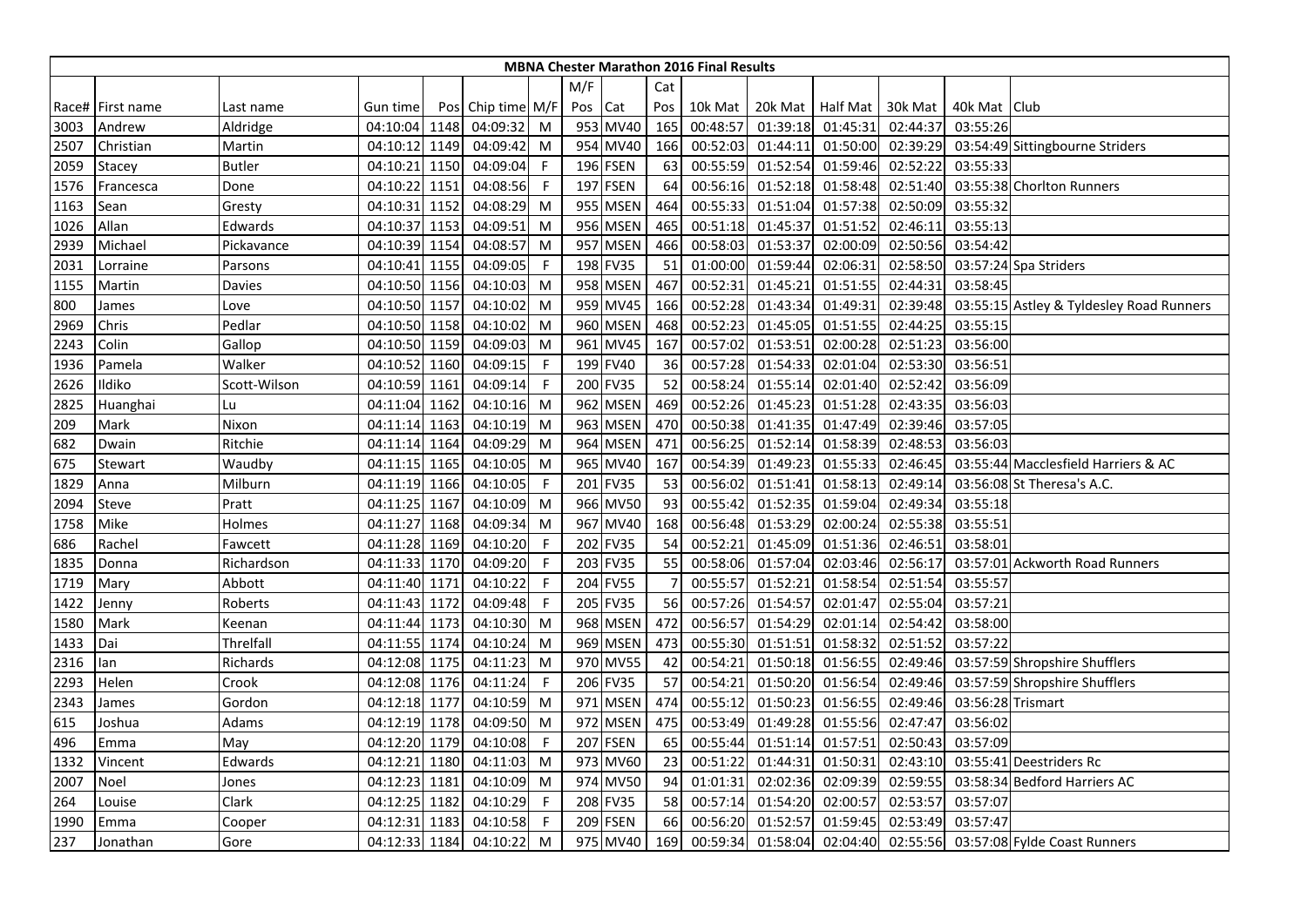|      |                  |            |               |      |                   |    |         |             |     | <b>MBNA Chester Marathon 2016 Final Results</b> |                  |          |          |                |                                     |
|------|------------------|------------|---------------|------|-------------------|----|---------|-------------|-----|-------------------------------------------------|------------------|----------|----------|----------------|-------------------------------------|
|      |                  |            |               |      |                   |    | M/F     |             | Cat |                                                 |                  |          |          |                |                                     |
|      | Race# First name | Last name  | Gun time      |      | Pos Chip time M/F |    | Pos Cat |             | Pos | 10k Mat                                         | 20k Mat Half Mat |          | 30k Mat  | 40k Mat   Club |                                     |
| 609  | Anthony          | Phillips   | 04:12:33 1185 |      | 04:10:47          | M  |         | 976 MV50    | 95  | 00:53:44                                        | 01:47:09         | 01:53:35 | 02:43:49 | 03:51:28       |                                     |
| 1817 | Vicky            | Webb       | 04:12:35 1186 |      | 04:11:04          | -F |         | 210 FV45    | 28  | 00:59:24                                        | 01:57:42         | 02:04:29 | 02:56:57 | 03:58:39       |                                     |
| 2078 | Mark             | Deakin     | 04:12:41      | 1187 | 04:12:17          | M  |         | 977 MV50    | 96  | 00:49:18                                        | 01:38:31         | 01:44:24 | 02:38:02 | 03:56:47       |                                     |
| 1659 | Anthony          | Timmiss    | 04:12:43      | 1188 | 04:11:45          | M  |         | 978 MSEN    | 476 | 00:55:37                                        | 01:50:26         | 01:56:54 | 02:48:25 | 03:56:08       |                                     |
| 213  | Andrew           | Dawson     | 04:12:44 1189 |      | 04:10:47          | M  |         | 979 MSEN    | 477 | 00:57:48                                        | 01:54:31         | 02:00:57 | 02:51:15 | 03:56:09       |                                     |
| 2691 | Paul             | Kerslake   | 04:12:45 1190 |      | 04:10:59          | M  |         | 980 MSEN    | 478 | 00:57:20                                        | 01:54:24         | 02:01:03 | 02:53:28 | 03:56:56       |                                     |
| 2980 | Tim              | Morgan     | 04:12:49 1191 |      | 04:11:42          | M  |         | 981 MV40    | 170 | 00:54:01                                        | 01:48:23         | 01:54:44 | 02:45:09 | 03:58:15       |                                     |
| 2159 | Chris            | Marsh      | 04:12:51 1192 |      | 04:10:59          | M  |         | 982 MSEN    | 479 | 00:55:56                                        | 01:52:08         | 01:58:36 | 02:50:24 | 03:57:24       |                                     |
| 2634 | Nicholas         | French     | 04:12:52 1193 |      | 04:12:52          | M  |         | 983 MV45    | 168 | 00:57:49                                        | 01:53:57         | 02:00:18 | 02:51:50 | 03:59:07       |                                     |
| 2038 | <b>Brian</b>     | Thurogood  | 04:12:59 1194 |      | 04:12:17          | M  |         | 984 MV50    | 97  | 00:53:04                                        | 01:47:22         | 01:53:58 | 02:48:11 |                | 03:56:57 Fetch Everyone             |
| 564  | Hannah           | Bruce      | 04:12:59 1195 |      | 04:12:10          | -F |         | 211 FSEN    | 67  | 00:52:26                                        | 01:45:12         | 01:51:15 | 02:44:23 | 03:56:39       |                                     |
| 1833 | Celia            | McRoyall   | 04:13:09 1196 |      | 04:11:45          | -F |         | 212 FV50    | 13  | 00:56:24                                        | 01:52:24         | 01:58:50 | 02:51:08 |                | 03:57:07 Tadcaster Harriers         |
| 2961 | Gemma            | Evans      | 04:13:22 1197 |      | 04:12:39          | -F |         | 213 FSEN    | 68  | 00:51:16                                        | 01:45:16         | 01:51:36 | 02:47:11 | 03:58:15       |                                     |
| 3037 | Daniel           | Thorpe     | 04:13:24 1198 |      | 04:12:41          | M  |         | 985 MV45    | 169 | 00:53:30                                        | 01:47:51         | 01:54:11 | 02:44:18 | 03:56:33       |                                     |
| 839  | Danielle         | Ryder      | 04:13:25 1199 |      | 04:12:16          | -F |         | 214 FSEN    | 69  | 00:58:56                                        | 01:58:27         | 02:05:17 | 02:58:33 | 03:59:26       |                                     |
| 165  | Martin           | Kay        | 04:13:28 1200 |      | 04:12:17          | M  |         | 986 MV40    | 171 | 00:56:34                                        | 01:52:52         | 01:59:20 | 02:52:26 |                | 03:58:34 Pitreavie AAC              |
| 697  | Hannah           | Seed       | 04:13:33      | 1201 | 04:12:19          | F  |         | 215 FSEN    | 70  | 00:55:13                                        | 01:50:54         | 01:57:29 | 02:50:45 | 03:57:43       |                                     |
| 1355 | Phillip          | Proctor    | 04:13:39      | 1202 | 04:11:02          | M  |         | 987 MV45    | 170 |                                                 | 01:56:51         | 02:03:23 | 02:54:22 |                | 03:56:54 Ellesmere Port RC          |
| 3028 | Przemyslaw       | Wilanowski | 04:13:44 1203 |      | 04:12:46          | M  |         | 988 MSEN    | 480 | 00:52:20                                        | 01:45:12         | 01:51:26 | 02:43:55 | 03:57:10       |                                     |
| 1807 | Neil             | Wilson     | 04:13:45 1204 |      | 04:12:21          | M  |         | 989 MV40    | 172 | 00:56:25                                        | 01:53:03         | 01:59:37 | 02:53:18 | 04:00:00       |                                     |
| 1578 | Rhian            | Williams   | 04:13:46 1205 |      | 04:11:59          | -F |         | 216 FV35    | 59  | 00:56:08                                        | 01:51:54         | 01:58:26 | 02:52:54 | 03:57:53       |                                     |
| 1554 | Helen            | Bainbridge | 04:13:49 1206 |      | 04:12:01          | F  |         | 217 FV35    | 60  | 00:56:08                                        | 01:51:54         | 01:58:22 | 02:52:56 | 03:57:49       |                                     |
| 188  | Rachel           | Marston    | 04:13:54 1207 |      | 04:12:56          | -F |         | 218 FV40    | 37  | 00:52:19                                        | 01:49:41         | 01:57:06 | 02:53:26 | 03:59:18       |                                     |
| 447  | Adam             | Wilson     | 04:13:55 1208 |      | 04:12:40          | M  |         | 990 MSEN    | 481 | 00:56:24                                        | 01:51:16         | 01:57:33 | 02:47:41 | 03:58:54       |                                     |
| 860  | Alex             | Clifford   | 04:13:57      | 1209 | 04:13:09          | M  | 991     | <b>MSEN</b> | 482 | 00:51:36                                        | 01:43:44         | 01:49:49 | 02:41:14 | 03:54:45       |                                     |
| 905  | Alan             | Lindsay    | 04:13:58      | 1210 | 04:12:49          | M  |         | 992 MV50    | 98  | 00:56:49                                        | 01:54:23         | 02:01:18 | 02:55:17 | 03:59:05       |                                     |
| 1249 | Gabor            | Monus      | 04:13:59 1211 |      | 04:12:12          | M  |         | 993 MSEN    | 483 | 00:59:02                                        | 01:55:49         | 02:02:24 | 02:52:50 | 03:58:35       |                                     |
| 419  | Jemma            | Evans      | 04:14:01 1212 |      | 04:12:52          | -F |         | 219 FV40    | 38  | 00:56:31                                        | 01:52:24         | 01:58:58 | 02:49:50 |                | 03:59:53 Lancaster & Morecambe AC   |
| 2034 | Patricia         | Poulton    | 04:14:04 1213 |      | 04:12:10          | -F |         | 220 FV50    | 14  | 00:59:55                                        | 01:58:13         | 02:05:33 | 02:58:56 |                | 03:59:13 Bermuda Striders           |
| 2458 | Alice            | Clilverd   | 04:14:07 1214 |      | 04:12:27          | -F |         | 221 FSEN    | 71  | 00:59:35                                        | 01:59:25         | 02:06:28 | 02:59:57 |                | 04:00:10 East End Road Runners      |
| 3015 | Adam             | Jones      | 04:14:07 1215 |      | 04:13:37          | M  |         | 994 MSEN    | 484 | 00:49:10                                        | 01:39:04         | 01:46:27 | 02:45:14 | 03:57:48       |                                     |
| 1312 | Andy             | Moreland   | 04:14:08 1216 |      | 04:13:29          | M  |         | 995 MSEN    | 485 | 00:50:29                                        | 01:41:41         | 01:49:10 | 02:45:03 | 03:57:40       |                                     |
| 1909 | Phil             | Davies     | 04:14:14      | 1217 | 04:12:13          | M  |         | 996 MV40    | 173 | 00:59:45                                        | 01:58:35         | 02:05:18 | 02:56:57 | 03:57:24       |                                     |
| 2272 | Henryk           | Zurawski   | 04:14:17 1218 |      | 04:13:03          | M  |         | 997 MV45    | 171 | 00:53:31                                        | 01:47:41         | 01:54:03 | 02:45:05 | 03:53:01       |                                     |
| 2769 | Jan              | McCabe     | 04:14:19 1219 |      | 04:13:14          | -F |         | 222 FV45    | 29  | 00:56:51                                        | 01:52:58         | 01:59:40 | 02:54:10 |                | 03:58:51 White Horse Harriers       |
| 2308 | _iam             | Maxfield   | 04:14:20      | 1220 | 04:13:18          | M  |         | 998 MSEN    | 486 | 00:49:09                                        | 01:37:18         | 01:43:01 | 02:35:20 | 03:54:25       |                                     |
| 1692 | <b>Alun</b>      | Griffiths  | 04:14:21 1221 |      | 04:12:38          | M  |         | 999 MV55    | 43  | 00:55:14                                        | 01:50:22         | 01:57:28 |          |                | 02:48:50 03:56:40 Saltaire Striders |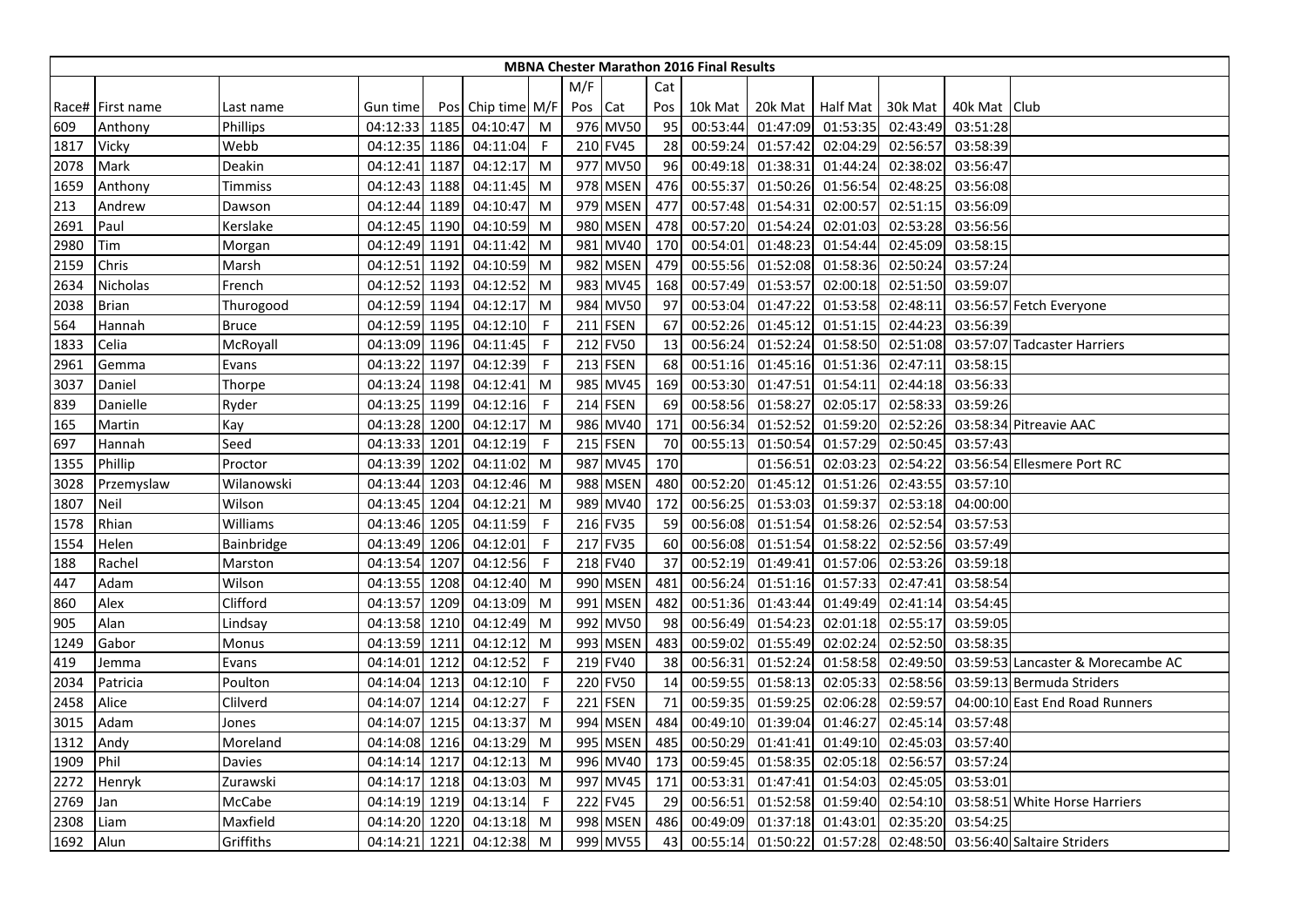|      |                  |                    |               |      |               |              |         |                 |                 | <b>MBNA Chester Marathon 2016 Final Results</b> |          |                    |          |                |                                             |
|------|------------------|--------------------|---------------|------|---------------|--------------|---------|-----------------|-----------------|-------------------------------------------------|----------|--------------------|----------|----------------|---------------------------------------------|
|      |                  |                    |               |      |               |              | M/F     |                 | Cat             |                                                 |          |                    |          |                |                                             |
|      | Race# First name | Last name          | Gun time      | Pos  | Chip time M/F |              | Pos Cat |                 | Pos             | 10k Mat                                         |          | 20k Mat   Half Mat | 30k Mat  | 40k Mat   Club |                                             |
| 1764 | Sarah            | Podesta            | 04:14:28 1222 |      | 04:12:48      | $\mathsf{F}$ |         | 223 FV40        | 39              | 00:59:19                                        | 01:59:01 | 02:05:58           | 02:59:01 |                | 03:59:46 Airecentre Pacers RC               |
| 2136 | Ruth             | Horton             | 04:14:34      | 1223 | 04:11:31      | $\mathsf F$  |         | 224 FV35        | 61              | 00:56:03                                        | 01:52:55 | 01:59:27           | 02:53:20 | 03:57:51       |                                             |
| 293  | Phil             | Davies             | 04:14:38      | 1224 | 04:13:33      | M            |         | 1000 MV45       | 172             | 00:55:29                                        | 01:51:38 | 01:58:31           | 02:52:04 |                | 04:00:17 Preston Harriers                   |
| 1066 | Andy             | Lee                | 04:14:40 1225 |      | 04:12:21      | M            |         | 1001 MV40       | 174             | 00:59:30                                        | 01:55:04 | 02:01:32           | 02:52:04 | 03:59:40       |                                             |
| 1615 | Vicky            | Rowson             | 04:14:41      | 1226 | 04:12:44      | -F           |         | 225 FV35        | 62              | 00:55:50                                        | 01:51:49 | 01:58:33           | 02:51:59 | 03:59:11       |                                             |
| 2629 | Sarah            | Cook               | 04:14:42      | 1227 | 04:13:13      | -F           |         | 226 FV35        | 63              | 00:56:22                                        | 01:52:24 | 02:00:36           | 02:53:41 | 03:58:42       |                                             |
| 1514 | Robert           | <b>Bell-Davies</b> | 04:14:47      | 1228 | 04:13:32      | M            |         | 1002 MSEN       | 487             | 00:52:13                                        | 01:43:58 | 01:50:08           | 02:42:42 | 03:57:28       |                                             |
| 2610 | Peter            | Hutchinson         | 04:14:48 1229 |      | 04:13:03      | M            |         | 1003 MSEN       | 488             | 00:58:57                                        | 01:57:12 | 02:03:58           | 02:59:31 | 03:59:29       |                                             |
| 1851 | Andy             | Wycherley          | 04:14:53 1230 |      | 04:13:46      | M            |         | 1004 MV50       | 99              | 00:56:36                                        | 01:52:11 | 01:58:40           | 02:49:29 | 03:55:36       |                                             |
| 1848 | Mike             | Rosedale           | 04:14:53      | 1231 | 04:13:48      | M            |         | 1005 MV40       | 175             | 00:56:36                                        | 01:52:12 | 01:58:41           | 02:49:28 | 03:55:35       |                                             |
| 2100 | Peter            | Rodgers            | 04:14:57      | 1232 | 04:14:33      | M            |         | 1006 MV50       | 100             | 00:48:51                                        | 01:43:33 | 01:50:15           | 02:49:24 | 04:01:52       |                                             |
| 2073 | Simeon           | Paine              | 04:15:07      | 1233 | 04:13:04      | M            |         | 1007 MV40       | 176             | 01:00:10                                        | 01:58:20 | 02:05:08           | 02:58:58 | 03:59:44       |                                             |
| 2250 | Graham           | McLachlan          | 04:15:09 1234 |      | 04:13:38      | M            |         | 1008 MV40       | 177             | 00:56:07                                        | 01:50:23 | 01:56:32           | 02:45:53 |                | 03:59:31 Michelin AC                        |
| 2621 | Helen            | Cordy              | 04:15:16 1235 |      | 04:14:01      | -F           |         | 227 FV35        | 64              | 00:52:02                                        | 01:45:16 | 01:51:41           | 02:47:25 | 03:56:31       |                                             |
| 1972 | Shaun            | Marriott           | 04:15:17 1236 |      | 04:13:38      | M            |         | 1009 MV45       | 173             | 00:56:31                                        | 01:53:55 | 02:00:41           | 02:54:42 | 03:59:40       |                                             |
| 747  | Suzie            | Connor             | 04:15:27 1237 |      | 04:13:45      | -F           |         | 228 FV40        | 40              | 00:56:16                                        | 01:52:26 | 01:59:07           | 02:52:31 | 03:59:47       |                                             |
| 2076 | Pete             | Bloxham            | 04:15:27      | 1238 | 04:13:56      | M            |         | 1010 MV50       | 101             | 00:56:19                                        | 01:52:24 | 01:59:16           | 02:53:02 | 04:00:48       |                                             |
| 2074 | Roy              | Bloxham            | 04:15:27      | 1239 | 04:13:56      | M            | 1011    | <b>MV55</b>     | 44              | 00:56:17                                        | 01:52:26 | 01:59:21           | 02:52:57 | 04:00:47       |                                             |
| 2672 | Pam              | Asson              | 04:15:29 1240 |      | 04:13:39      | F            |         | 229 FV40        | 41              | 00:58:28                                        | 01:56:55 | 02:03:40           | 02:56:25 | 03:59:34       |                                             |
| 2679 | David            | Allen              | 04:15:29 1241 |      | 04:13:41      | M            |         | 1012 MV50       | 102             | 00:58:32                                        | 01:56:58 | 02:03:44           | 02:56:28 | 03:59:34       |                                             |
| 2528 | Peter            | <b>Burgess</b>     | 04:15:29 1242 |      | 04:13:24      | M            |         | 1013 MSEN       | 489             | 00:59:02                                        | 01:57:09 | 02:04:06           | 02:58:54 | 04:00:40       |                                             |
| 2498 | Paul             | Brown              | 04:15:30 1243 |      | 04:14:17      | M            |         | 1014 MSEN       | 490             | 00:57:18                                        | 01:54:54 | 02:01:32           | 02:54:08 |                | 03:59:35 Harwich Runners                    |
| 2992 | <b>Steve</b>     | Chave              | 04:15:32 1244 |      | 04:13:43      | M            |         | 1015 MV55       | 45              | 00:58:50                                        | 01:56:55 | 02:03:34           | 02:57:41 | 04:01:50       |                                             |
| 2893 | Rory             | Dow                | 04:15:33 1245 |      | 04:13:59      | M            |         | 1016 MV40       | 178             | 00:58:26                                        | 01:55:37 | 02:02:12           | 02:55:25 | 04:00:23       |                                             |
| 1253 | Paul             | Jones              | 04:15:33 1246 |      | 04:14:11      | M            |         | 1017 MSEN       | 491             | 00:59:38                                        | 01:59:28 | 02:06:12           | 02:59:41 | 04:00:07       |                                             |
| 2627 | Hamish           | Scott-Wilson       | 04:15:35 1247 |      | 04:13:50      | M            |         | 1018 MSEN       | 492             | 00:58:23                                        | 01:55:17 | 02:01:40           | 02:53:44 | 04:00:20       |                                             |
| 63   | Jon              | Evans              | 04:15:40 1248 |      | 04:14:15      | M            |         | 1019 MV50       | 103             | 00:59:33                                        | 01:59:27 | 02:06:09           | 02:59:36 |                | 04:00:31 North Wales Road Running Club      |
| 1647 | Michael          | kavanagh           | 04:15:59 1249 |      | 04:15:07      | M            |         | 1020 MV55       | 46              | 00:52:23                                        | 01:45:25 | 01:51:56           | 02:46:34 |                | 03:58:14 Middlesbrough & Cleveland Harriers |
| 163  | Norrie           | Swan               | 04:15:59 1250 |      | 04:14:52      | M            | 1021    | <b>MV50</b>     | 104             | 00:50:25                                        | 01:41:50 | 01:48:47           | 02:46:54 | 03:59:53       |                                             |
| 1808 | Jennie           | Higgins            | 04:16:06      | 1251 | 04:14:20      | -F           |         | <b>230 FSEN</b> | 72              | 00:55:12                                        | 01:51:18 | 01:58:25           | 02:53:32 | 04:00:36       |                                             |
| 2447 | Mark             | McLoughlin         | 04:16:14 1252 |      | 04:14:13      | M            |         | 1022 MV50       | 105             |                                                 | 01:55:29 | 02:02:09           | 02:54:42 |                | 04:00:23 Leighton Fun Runners               |
| 61   | Martin           | Witty              | 04:16:18 1253 |      | 04:15:12      | M            |         | 1023 MV45       | 174             | 00:56:44                                        | 01:52:50 | 01:59:07           | 02:49:40 |                | 03:58:25 Deestriders Rc                     |
| 705  | Jacqueline       | Waite              | 04:16:22      | 1254 | 04:14:05      | $\mathsf{F}$ | 231     | <b>FV45</b>     | 30 <sup>1</sup> | 01:00:17                                        | 02:00:59 | 02:08:03           | 03:01:52 | 04:01:45       |                                             |
| 1964 | gregg            | brassett           | 04:16:23 1255 |      | 04:16:15      | M            |         | 1024 MSEN       | 493             | 00:46:38                                        | 01:34:04 | 01:39:39           | 02:29:27 | 03:57:30       |                                             |
| 934  | Peter            | <b>Bowles</b>      | 04:16:24 1256 |      | 04:15:33      | M            |         | 1025 MSEN       | 494             | 00:52:29                                        | 01:45:21 | 01:51:48           | 02:46:16 | 04:01:44       |                                             |
| 2652 | Gary             | Wood               | 04:16:28      | 1257 | 04:14:32      | M            |         | 1026 MV40       | 179             | 00:57:55                                        | 01:54:43 | 02:01:28           | 02:55:22 | 04:00:57       |                                             |
| 545  | Jacqueline       | <b>Butler</b>      | 04:16:50 1258 |      | 04:13:15      | $\mathsf{F}$ |         | 232 FV50        | 15              | 00:54:40                                        | 01:51:27 | 01:58:32           | 02:53:46 | 03:59:48       |                                             |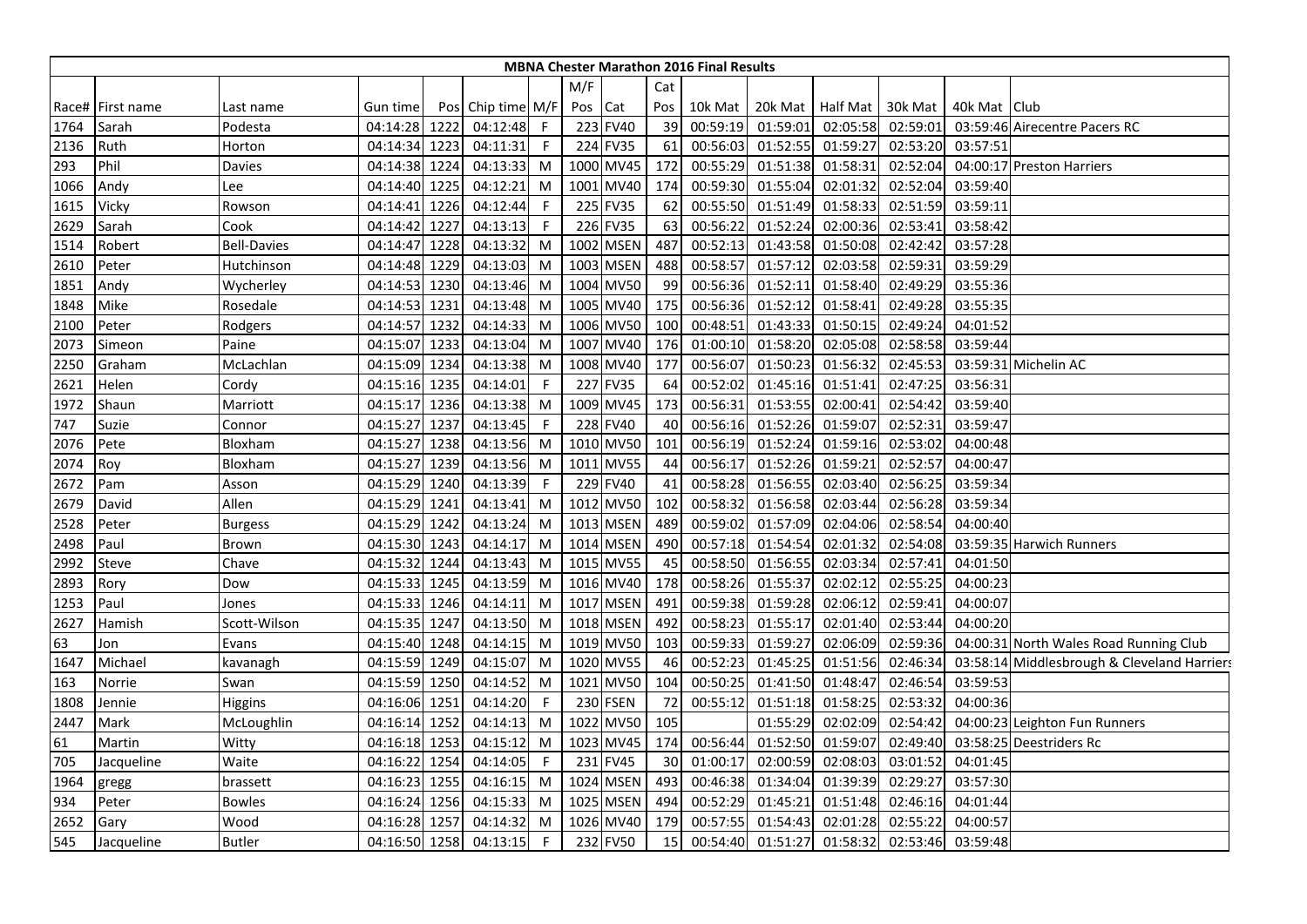|      | <b>MBNA Chester Marathon 2016 Final Results</b> |                 |               |      |                   |             |     |                 |     |          |                  |          |          |              |                                     |
|------|-------------------------------------------------|-----------------|---------------|------|-------------------|-------------|-----|-----------------|-----|----------|------------------|----------|----------|--------------|-------------------------------------|
|      |                                                 |                 |               |      |                   |             | M/F |                 | Cat |          |                  |          |          |              |                                     |
|      | Race# First name                                | Last name       | Gun time      |      | Pos Chip time M/F |             | Pos | Cat             | Pos | 10k Mat  | 20k Mat Half Mat |          | 30k Mat  | 40k Mat Club |                                     |
| 335  | Mike                                            | Cubin           | 04:16:53 1259 |      | 04:16:41          | M           |     | 1027 MV45       | 175 | 00:44:08 | 01:29:25         | 01:34:50 | 02:30:38 |              | 03:58:36 Glaxo Hoad Hill Harriers   |
| 2743 | Jamie                                           | Davies          | 04:16:54      | 1260 | 04:15:41          | M           |     | 1028 MSEN       | 495 | 00:57:23 | 01:54:36         | 02:01:17 | 02:52:49 | 04:02:17     |                                     |
| 816  | Clifford                                        | Berry           | 04:16:57      | 1261 | 04:16:15          | M           |     | 1029 MV45       | 176 | 00:52:48 | 01:46:48         | 01:53:19 | 02:47:07 | 04:01:05     |                                     |
| 716  | Rick                                            | Hill            | 04:16:58      | 1262 | 04:16:31          | M           |     | 1030 MSEN       | 496 | 00:49:20 | 01:41:46         | 01:49:42 | 02:50:45 | 04:03:26     |                                     |
| 2079 | Daniel                                          | Harvey          | 04:16:59      | 1263 | 04:15:03          | M           |     | 1031 MV40       | 180 | 00:57:55 | 01:56:58         | 02:03:51 | 02:57:27 |              | 04:01:04 Bournville Harriers        |
| 1521 | Nikki                                           | Jones           | 04:17:01      | 1264 | 04:14:25          | F           |     | 233 FV35        | 65  | 00:58:17 | 01:55:45         | 02:02:31 | 02:55:58 | 04:00:25     |                                     |
| 2598 | Richard                                         | Dickens         | 04:17:07      | 1265 | 04:15:18          | M           |     | 1032 MV40       | 181 | 00:57:30 | 01:55:58         | 02:03:10 | 02:56:04 | 04:02:28     |                                     |
| 301  | Lee                                             | Lawrenson       | 04:17:11 1266 |      | 04:15:26          | M           |     | 1033 MSEN       | 497 | 00:58:20 | 01:57:58         | 02:05:03 | 02:58:53 |              | 04:03:18 Tri Preston                |
| 2232 | <b>Neil</b>                                     | Eisenhauer      | 04:17:13      | 1267 | 04:15:36          | M           |     | 1034 MV45       | 177 | 00:52:31 | 01:43:25         | 01:50:11 | 02:49:00 |              | 04:01:50 Stafford Harriers          |
| 867  | Geor                                            | Heler           | 04:17:18      | 1268 | 04:16:10          | M           |     | 1035 MSEN       | 498 | 00:56:58 | 01:52:11         | 01:58:53 | 02:52:25 | 04:02:04     |                                     |
| 769  | Adam                                            | Dooley          | 04:17:18      | 1269 | 04:16:12          | M           |     | 1036 MSEN       | 499 | 00:56:58 | 01:52:18         | 01:58:54 | 02:52:25 | 04:02:08     |                                     |
| 653  | Robert                                          | Heeley          | 04:17:19      | 1270 | 04:14:50          | M           |     | 1037 MV60       | 24  | 01:00:07 | 02:01:02         | 02:07:53 | 03:01:26 |              | 04:02:40 HYDE VILLAGE STRIDERS      |
| 610  | Stephen                                         | McHugh          | 04:17:21      | 1271 | 04:16:10          | M           |     | 1038 MV40       | 182 | 00:56:56 | 01:55:09         | 02:02:05 | 02:57:17 | 04:02:32     |                                     |
| 1564 | Chris                                           | Chang           | 04:17:22      | 1272 | 04:16:22          | M           |     | 1039 MSEN       | 500 | 00:54:08 | 01:47:54         | 01:54:25 | 02:48:00 | 04:03:17     |                                     |
| 427  | Anna                                            | Campbell        | 04:17:25      | 1273 | 04:16:05          | F           |     | 234 FSEN        | 73  | 01:00:55 | 02:01:46         | 02:08:49 | 03:03:13 | 04:03:13     |                                     |
| 1379 | Dewi                                            | Jones           | 04:17:37 1274 |      | 04:15:36          | M           |     | 1040 MSEN       | 501 | 00:59:49 | 01:58:14         | 02:04:56 | 02:57:16 | 04:02:18     |                                     |
| 964  | Stella                                          | Reynolds        | 04:17:38      | 1275 | 04:15:50          | F           |     | 235 FV45        | 31  | 00:58:29 | 01:56:13         | 02:03:01 | 02:57:29 |              | 04:02:31 Warrington Running Club    |
| 2312 | Marie                                           | Hotchkiss       | 04:17:38 1276 |      | 04:16:06          | F           |     | 236 FSEN        | 74  | 00:57:11 | 01:55:33         | 02:02:43 | 02:57:47 | 04:03:17     |                                     |
| 1180 | Asif                                            | Dar             | 04:17:42      | 1277 | 04:17:03          | M           |     | 1041 MSEN       | 502 | 00:52:49 | 01:44:07         | 01:50:29 | 02:38:25 | 03:55:26     |                                     |
| 2284 | Holly                                           | Morgan          | 04:17:48 1278 |      | 04:15:45          | -F          |     | 237 FSEN        | 75  | 00:57:43 | 01:54:56         | 02:02:00 | 02:56:52 |              | 04:01:47 Aberystwyth AC             |
| 2282 | Lindsay                                         | Pursall         | 04:17:48      | 1278 | 04:15:47          | F           |     | 237 FSEN        | 75  | 00:57:44 | 01:54:58         | 02:02:00 | 02:56:49 | 04:01:48     |                                     |
| 1549 | Dave                                            | Edwards         | 04:17:49      | 1280 | 04:16:47          | M           |     | 1042 MV45       | 178 | 00:56:40 | 01:53:12         | 02:00:29 | 02:55:42 | 04:03:16     |                                     |
| 1920 | Helen                                           | Ridgwick        | 04:17:52 1281 |      | 04:15:54          | -F          |     | 239 FV45        | 32  | 00:59:17 | 01:58:13         | 02:05:12 | 03:00:01 | 04:03:14     |                                     |
| 2494 | Lucy                                            | Willis          | 04:17:54 1282 |      | 04:16:15          | $\mathsf F$ |     | <b>240 FSEN</b> | 77  | 00:58:16 | 01:57:33         | 02:04:32 | 02:59:17 | 04:03:30     |                                     |
| 431  | Mark                                            | Whittaker       | 04:17:55      | 1283 | 04:16:28          | M           |     | 1043 MV45       | 179 | 00:56:19 | 01:52:26         | 01:58:51 | 02:51:32 | 03:59:58     |                                     |
| 2283 | Ceris                                           | <b>Williams</b> | 04:17:58 1284 |      | 04:15:56          | F           |     | 241 FV45        | 33  | 00:57:48 | 01:54:58         | 02:02:02 | 02:56:49 |              | 04:01:50 Aberystwyth AC             |
| 2786 | Jason                                           | Law             | 04:17:58 1285 |      | 04:15:23          | M           |     | 1044 MV40       | 183 | 00:53:29 | 01:46:21         | 01:52:40 | 02:49:19 | 04:01:37     |                                     |
| 854  | Andrew                                          | Billinge        | 04:18:01      | 1286 | 04:17:10          | M           |     | 1045 MV45       | 180 | 00:54:15 | 01:48:52         | 01:55:12 | 02:50:09 | 04:02:36     |                                     |
| 2818 | Alasdair                                        | MacLeod         | 04:18:02      | 1287 | 04:16:46          | M           |     | 1046 MV45       | 181 | 00:53:04 | 01:48:23         | 01:55:16 | 02:51:12 | 04:02:47     |                                     |
| 975  | Rebecca                                         | Sogbetun        | 04:18:04 1288 |      | 04:16:17          | F           |     | 242 FV45        | 34  | 00:58:29 | 01:56:13         | 02:03:00 | 02:57:58 |              | 04:02:52 Warrington Running Club    |
| 2442 | Jacqueline                                      | Reid            | 04:18:05 1289 |      | 04:16:31          | F           |     | 243 FV50        | 16  | 00:58:49 | 01:59:11         | 02:06:19 | 03:01:08 |              | 04:04:02 Metropolitan Police AC     |
| 631  | CATHARINE                                       | CROSSLEY        | 04:18:06      | 1290 | 04:16:55          | F           |     | <b>244 FSEN</b> | 78  | 00:56:38 | 01:53:23         | 02:00:14 | 02:57:16 |              | 04:03:30 Macclesfield Harriers & AC |
| 3005 | Robert                                          | Brown           | 04:18:08      | 1291 | 04:16:57          | M           |     | 1047 MV60       | 25  | 00:55:55 | 01:52:21         | 01:58:56 | 02:52:02 | 04:03:40     |                                     |
| 2623 | Jonathan                                        | Tennison        | 04:18:10      | 1292 | 04:16:59          | M           |     | 1048 MV50       | 106 | 00:56:36 | 01:52:49         | 01:59:17 | 02:52:32 | 04:02:14     |                                     |
| 1983 | Kevan                                           | Howarth         | 04:18:16 1293 |      | 04:16:50          | M           |     | 1049 MV55       | 47  | 00:57:11 | 01:53:53         | 02:00:49 | 02:55:58 | 04:03:26     |                                     |
| 1690 | Nazam                                           | Ramzan          | 04:18:24      | 1294 | 04:17:29          | M           |     | 1050 MV40       | 184 | 00:52:23 | 01:45:46         | 01:52:10 | 02:43:13 | 04:00:02     |                                     |
| 754  | Martin                                          | Chappell        | 04:18:27      | 1295 | 04:17:22          | M           |     | 1051 MV45       | 182 | 00:54:12 | 01:49:42         | 01:56:12 | 02:49:36 | 04:02:03     |                                     |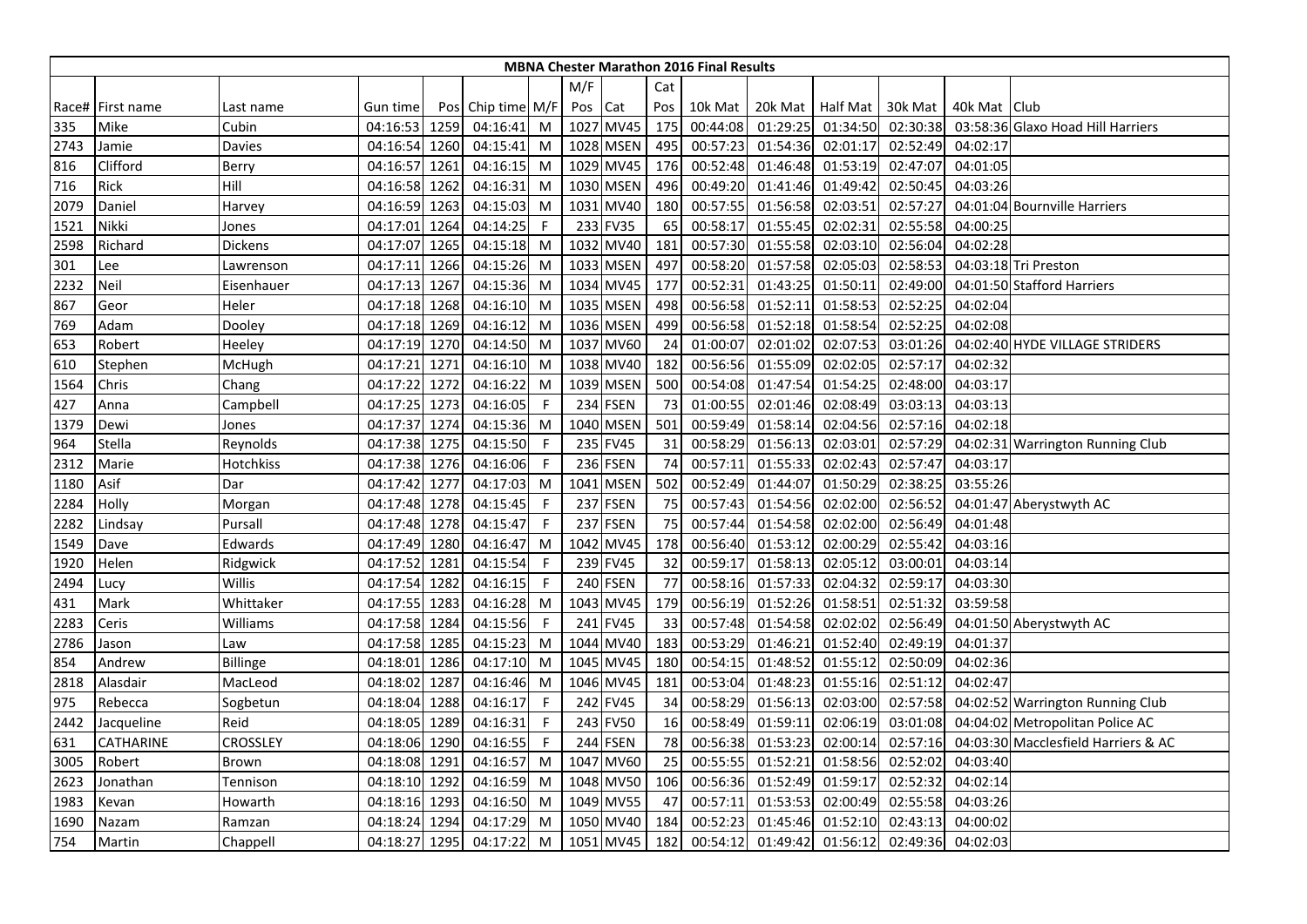|      |                    |                |               |      |                   |              |      |             |     | <b>MBNA Chester Marathon 2016 Final Results</b> |                  |          |          |              |                                              |
|------|--------------------|----------------|---------------|------|-------------------|--------------|------|-------------|-----|-------------------------------------------------|------------------|----------|----------|--------------|----------------------------------------------|
|      |                    |                |               |      |                   |              | M/F  |             | Cat |                                                 |                  |          |          |              |                                              |
|      | Race#   First name | Last name      | Gun time      |      | Pos Chip time M/F |              | Pos  | Cat         | Pos | 10k Mat                                         | 20k Mat Half Mat |          | 30k Mat  | 40k Mat Club |                                              |
| 1150 | Stephen            | Kinsella       | 04:18:27      | 1296 | 04:16:30          | M            |      | 1052 MSEN   | 503 | 00:54:33                                        | 01:49:10         | 01:55:34 | 02:49:14 | 04:01:46     |                                              |
| 1812 | Paul               | Tranter        | 04:18:28 1297 |      | 04:17:22          | M            | 1053 | <b>MV50</b> | 107 | 00:52:29                                        | 01:44:56         | 01:50:57 | 02:38:09 |              | 03:52:01 RSPB Staff Association RC           |
| 1600 | Joanne             | Schade         | 04:18:32      | 1298 | 04:16:44          | $\mathsf{F}$ | 245  | <b>FV45</b> | 35  | 00:56:05                                        | 01:52:08         | 01:58:35 | 02:51:38 |              | 04:02:16 Western Athletic Club (Isle of Man) |
| 147  | Katherine          | Rendall        | 04:18:33      | 1299 | 04:17:01          | $\mathsf{F}$ |      | 246 FV55    | 8   | 00:56:25                                        | 01:53:58         | 02:00:52 | 02:56:46 | 04:02:34     |                                              |
| 1105 | Anne               | Oxbrough       | 04:18:34 1300 |      | 04:17:02          | -F           |      | 247 FV35    | 66  | 00:59:38                                        | 01:59:09         | 02:06:10 | 02:59:40 |              | 04:03:28 Penny Lane Striders                 |
| 2353 | Lance              | Ball           | 04:18:37      | 1301 | 04:17:07          | M            |      | 1054 MV45   | 183 | 00:56:15                                        | 01:51:53         | 01:58:22 | 02:58:01 |              | 04:03:39 Wrecsam Tri                         |
| 1473 | lain               | Arnison        | 04:18:51      | 1302 | 04:17:30          | M            |      | 1055 MV40   | 185 | 00:52:37                                        | 01:45:10         | 01:51:25 | 02:44:22 |              | 04:00:20 Pensby Runners                      |
| 1573 | Edward             | Leach          | 04:18:53 1303 |      | 04:17:49          | M            |      | 1056 MV40   | 186 | 00:56:39                                        | 01:52:46         | 01:59:02 | 02:49:51 | 04:04:07     |                                              |
| 2814 | Michala            | Donal          | 04:18:56 1304 |      | 04:17:08          | $\mathsf{F}$ |      | 248 FV35    | 67  | 00:58:25                                        | 01:56:09         | 02:03:04 | 02:57:55 |              | 04:03:06 Warrington Running Club             |
| 848  | David              | Stevenson      | 04:18:59 1305 |      | 04:17:27          | M            | 1057 | <b>MV45</b> | 184 | 00:56:38                                        | 01:53:22         | 01:59:54 | 02:54:07 | 04:02:10     |                                              |
| 2236 | Henry              | Birtley        | 04:19:09 1306 |      | 04:17:34          | M            |      | 1058 MV50   | 108 | 00:58:42                                        | 01:56:09         | 02:02:54 | 02:55:20 | 04:02:30     |                                              |
| 1826 | Andrew             | Kenworthy      | 04:19:11      | 1307 | 04:18:08          | M            |      | 1059 MV50   | 109 | 00:56:05                                        | 01:51:59         | 01:58:39 | 02:53:51 | 04:04:01     |                                              |
| 2657 | Linda              | Edwards        | 04:19:12 1308 |      | 04:17:21          | $\mathsf{F}$ |      | 249 FV50    | 17  | 00:56:51                                        | 01:55:28         | 02:02:22 | 02:58:04 |              | 04:03:29 Bourton roadrunners club            |
| 1462 | Mike               | Randall        | 04:19:18 1309 |      | 04:18:40          | M            |      | 1060 MSEN   | 504 | 00:50:42                                        | 01:43:24         | 01:49:51 | 02:48:55 | 04:03:58     |                                              |
| 2866 | Sam                | <b>Brookes</b> | 04:19:22 1310 |      | 04:17:33          | F            |      | 250 FV40    | 42  | 00:57:46                                        | 01:57:18         | 02:04:21 | 02:58:16 |              | 04:04:21 South Cheshire Harriers             |
| 2873 | Barry              | Thain          | 04:19:27 1311 |      | 04:18:10          | M            | 1061 | <b>MV60</b> | 26  | 00:56:29                                        | 01:52:29         | 01:58:51 | 02:51:05 | 04:02:16     |                                              |
| 2006 | Terry              | Crocombe       | 04:19:39      | 1312 | 04:18:14          | M            | 1062 | <b>MV55</b> | 48  | 00:53:56                                        | 01:48:51         | 01:55:27 | 02:50:35 | 04:02:34     |                                              |
| 2659 | Lorna              | Shawcross      | 04:19:40 1313 |      | 04:18:11          | $\mathsf{F}$ | 251  | <b>FV50</b> | 18  | 00:58:26                                        | 01:57:10         | 02:04:13 | 03:00:17 | 04:04:43     |                                              |
| 1882 | Sally              | Lee            | 04:19:42 1314 |      | 04:18:11          | F            |      | 252 FV45    | 36  | 00:58:09                                        | 01:56:34         | 02:03:22 | 02:58:02 | 04:03:51     |                                              |
| 1226 | Connor             | Weston         | 04:19:46 1315 |      | 04:18:00          | M            |      | 1063 MSEN   | 505 | 00:55:19                                        | 01:47:43         | 01:54:09 | 02:48:15 | 04:04:27     |                                              |
| 1010 | Tom                | Robinson       | 04:19:57 1316 |      | 04:19:42          | M            | 1064 | <b>MSEN</b> | 506 | 00:45:32                                        | 01:36:17         | 01:42:52 | 02:41:16 | 04:03:21     |                                              |
| 1869 | Ronan              | Sharkey        | 04:20:02      | 1317 | 04:18:46          | M            |      | 1065 MV40   | 187 | 00:58:00                                        | 01:54:57         | 02:01:36 | 02:55:23 | 04:03:28     |                                              |
| 2550 | Adriana            | MontesDeOca    | 04:20:03 1318 |      | 04:17:58          | -F           |      | 253 FSEN    | 79  | 01:01:45                                        | 02:02:02         | 02:08:53 | 03:01:46 | 04:04:41     |                                              |
| 2149 | Alison             | Whitehouse     | 04:20:07      | 1319 | 04:18:18          | $\mathsf{F}$ | 254  | <b>FV45</b> | 37  | 00:56:15                                        | 01:53:07         | 02:00:15 | 02:56:37 |              | 04:04:13 Dudley Kingswinford RC              |
| 1919 | Sian               | Hamilton       | 04:20:07 1320 |      | 04:18:48          | $\mathsf{F}$ |      | 255 FV45    | 38  | 00:56:56                                        | 01:55:25         | 02:02:36 | 02:58:14 |              | 04:05:03 Washlands Women Runners             |
| 1611 | Andy               | Thompson       | 04:20:07      | 1321 | 04:18:23          | M            |      | 1066 MV40   | 188 | 00:56:03                                        | 01:52:13         | 01:58:49 | 02:52:26 | 04:05:20     |                                              |
| 1072 | Ffion              | Hughes         | 04:20:14 1322 |      | 04:18:37          | -F           |      | 256 FSEN    | 80  | 00:52:19                                        | 01:47:12         | 01:54:04 | 02:51:08 | 04:00:25     |                                              |
| 1073 | Lowri              | Hughes         | 04:20:14 1323 |      | 04:18:37          | -F           |      | 257 FSEN    | 81  | 00:52:19                                        | 01:47:12         | 01:54:04 | 02:51:12 | 04:00:24     |                                              |
| 2687 | sharon             | trotman        | 04:20:18 1324 |      | 04:18:19          | -F           |      | 258 FV45    | 39  | 00:58:51                                        | 01:58:53         | 02:05:47 | 03:00:46 |              | 04:05:08 3m Gorseinon RR                     |
| 2214 | Cris               | Wood           | 04:20:23 1325 |      | 04:18:13          | M            |      | 1067 MV40   | 189 | 00:57:26                                        | 01:56:56         | 02:03:57 | 03:00:07 | 04:04:52     |                                              |
| 1545 | Craig              | Lister         | 04:20:28 1326 |      | 04:18:18          | M            |      | 1068 MSEN   | 507 | 01:01:43                                        | 02:02:45         | 02:10:08 | 03:02:22 | 04:04:59     |                                              |
| 150  | Lynsey             | Davidson       | 04:20:30 1327 |      | 04:18:38          | F            | 259  | <b>FV35</b> | 68  | 00:59:35                                        | 01:58:19         | 02:05:10 | 02:59:20 | 04:06:51     |                                              |
| 1092 | Thom               | Kirwan         | 04:20:31      | 1328 | 04:19:05          | M            |      | 1069 MSEN   | 508 | 00:56:15                                        | 01:52:20         | 01:58:42 | 02:50:19 | 04:04:10     |                                              |
| 2337 | Graeme             | Foster         | 04:20:35 1329 |      | 04:18:39          | M            |      | 1070 MV50   | 110 | 00:57:05                                        | 01:53:17         | 01:59:51 | 02:51:27 | 04:04:23     |                                              |
| 2389 | Danny              | Richards       | 04:20:35      | 1330 | 04:18:43          | M            | 1071 | <b>MSEN</b> | 509 | 01:00:55                                        | 02:00:49         | 02:07:39 | 03:01:07 |              | 04:04:32 Newport and District RC             |
| 1750 | Anthony            | Detoeuf        | 04:20:36 1331 |      | 04:18:15          | M            | 1072 | <b>MSEN</b> | 510 | 00:53:33                                        | 01:45:01         | 01:51:18 | 02:48:48 | 04:03:16     |                                              |
| 1746 | Oliver             | Hudson         | 04:20:44 1332 |      | 04:18:19          | M            |      | 1073 MSEN   | 511 | 00:59:38                                        | 01:58:33         | 02:05:34 | 02:59:04 | 04:04:32     |                                              |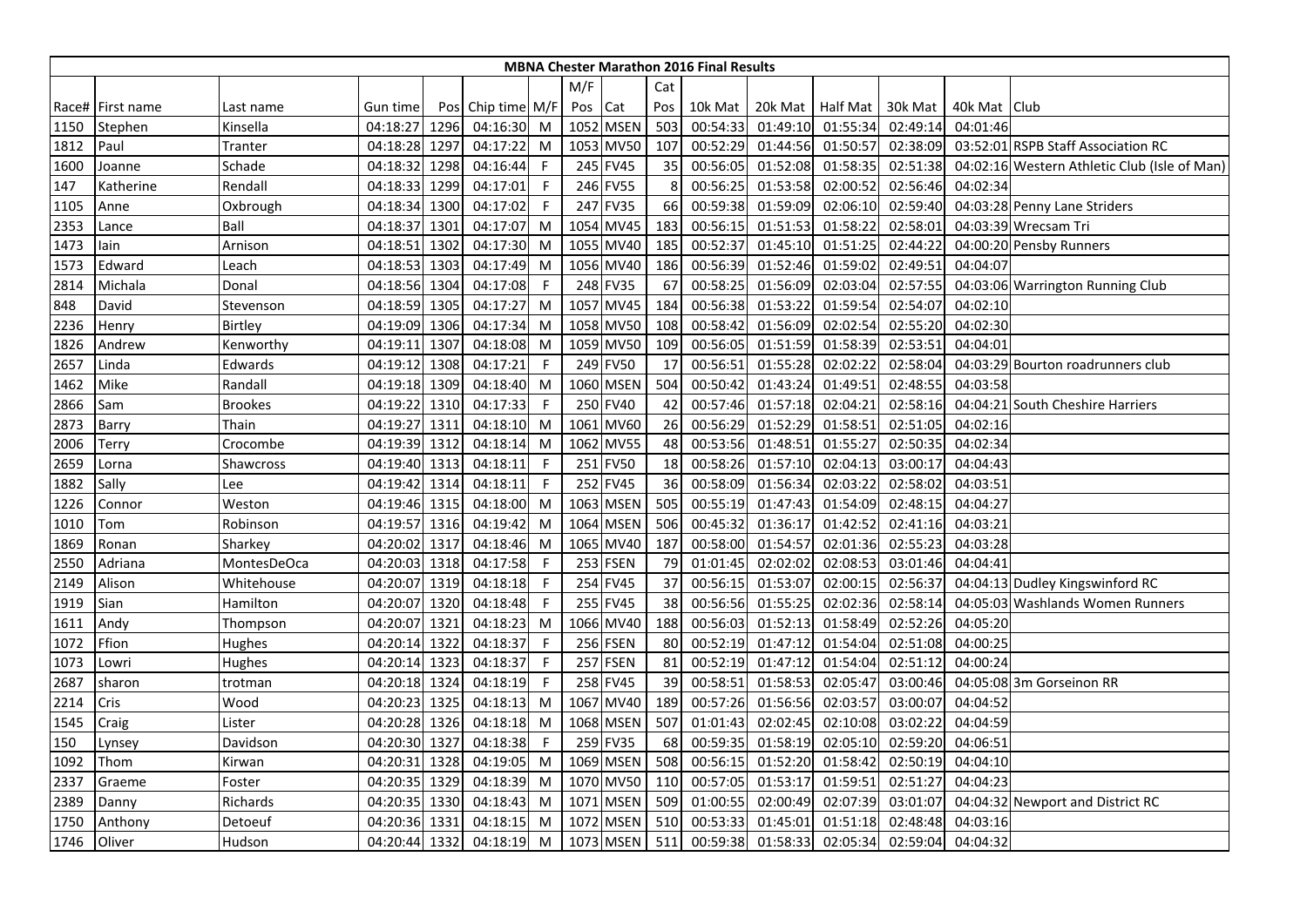|      | <b>MBNA Chester Marathon 2016 Final Results</b> |                     |               |      |                   |              |         |                 |     |          |          |                    |          |              |                               |
|------|-------------------------------------------------|---------------------|---------------|------|-------------------|--------------|---------|-----------------|-----|----------|----------|--------------------|----------|--------------|-------------------------------|
|      |                                                 |                     |               |      |                   |              |         |                 |     |          |          |                    |          |              |                               |
|      |                                                 |                     |               |      |                   |              | M/F     |                 | Cat |          |          |                    |          |              |                               |
|      | Race# First name                                | Last name           | Gun time      |      | Pos Chip time M/F |              | Pos Cat |                 | Pos | 10k Mat  |          | 20k Mat   Half Mat | 30k Mat  | 40k Mat Club |                               |
| 185  | Andrea                                          | Southwell           | 04:20:48 1333 |      | 04:19:20          | $\mathsf{F}$ |         | 260 FV45        | 40  | 00:56:54 | 01:53:48 | 02:00:38           | 02:57:38 | 04:05:44     |                               |
| 182  | Sandra                                          | Sedgwick            | 04:20:48 1333 |      | 04:19:21          | -F           |         | 260 FV45        | 40  | 00:56:59 | 01:53:55 | 02:00:43           | 02:57:45 | 04:05:48     |                               |
| 218  | Diane                                           | Kerr                | 04:20:48 1335 |      | 04:19:21          | F            |         | 262 FV45        | 42  | 00:56:58 | 01:53:54 | 02:00:43           | 02:57:44 | 04:05:46     |                               |
| 190  | Lynsey                                          | Millican            | 04:20:49 1336 |      | 04:19:21          | F            |         | 263 FSEN        | 82  | 00:57:00 | 01:53:52 | 02:00:44           | 02:57:48 | 04:05:46     |                               |
| 1252 | Shun                                            | Sato                | 04:20:51 1337 |      | 04:20:15          | M            |         | 1074 MSEN       | 512 | 00:50:07 | 01:42:57 | 01:50:29           | 02:51:58 | 04:07:07     |                               |
| 1015 | Daniel                                          | <b>Birchall</b>     | 04:21:00 1338 |      | 04:19:29          | M            |         | 1075 MSEN       | 513 | 00:57:40 | 01:55:09 | 02:01:52           | 02:55:54 | 04:04:14     |                               |
| 875  | Gary                                            | Prescott            | 04:21:02 1339 |      | 04:19:56          | M            |         | 1076 MSEN       | 514 | 00:53:06 | 01:48:55 | 01:55:32           | 02:51:14 | 04:04:10     |                               |
| 1853 | Paul                                            | Willis              | 04:21:04 1340 |      | 04:15:24          | M            |         | 1077 MV40       | 190 | 00:56:19 | 01:52:22 | 01:58:59           | 02:51:55 | 04:01:04     |                               |
| 336  | Lee                                             | Warren              | 04:21:05 1341 |      | 04:20:15          | M            |         | 1078 MSEN       | 515 |          | 01:43:38 | 01:50:07           | 02:44:47 | 04:03:53     |                               |
| 2724 | <b>Nick</b>                                     | Saunders            | 04:21:07      | 1342 | 04:19:58          | M            |         | 1079 MSEN       | 516 | 00:55:25 | 01:51:32 | 01:58:18           | 02:51:26 | 04:04:25     |                               |
| 1866 | Andrea                                          | Williams            | 04:21:08 1343 |      | 04:19:17          | F            |         | 264 FV40        | 43  | 01:00:28 | 02:00:23 | 02:07:24           | 03:01:40 | 04:06:24     |                               |
| 1479 | Chris                                           | Hickey              | 04:21:12 1344 |      | 04:19:50          | M            |         | 1080 MSEN       | 517 | 00:55:39 | 01:51:02 | 01:57:34           | 02:53:59 | 04:05:01     |                               |
| 1700 | Sarah                                           | Temple              | 04:21:16 1345 |      | 04:19:50          | -F           |         | 265 FV35        | 69  | 00:58:35 | 01:57:35 | 02:04:32           | 03:00:07 | 04:06:10     |                               |
| 2753 | Lesley                                          | Bowskill            | 04:21:21      | 1346 | 04:19:40          | F            |         | 266 FV45        | 43  | 01:00:30 | 02:01:18 | 02:08:16           | 03:03:14 |              | 04:06:00 Weston Athletic Club |
| 2751 | Laura                                           | <b>Broderick</b>    | 04:21:22      | 1347 | 04:19:41          | F            |         | <b>267 FSEN</b> | 83  | 01:00:26 | 02:01:18 | 02:08:15           | 03:03:03 | 04:05:57     |                               |
| 827  | Mike                                            | Womack              | 04:21:24 1348 |      | 04:20:25          | M            |         | 1081 MSEN       | 518 | 00:52:17 | 01:45:11 | 01:51:21           | 02:44:19 |              | 04:05:24 Lymm Runners         |
| 479  | Michael                                         | Kane                | 04:21:27      | 1349 | 04:20:15          | M            |         | 1082 MV45       | 185 | 00:57:26 | 01:56:08 | 02:02:54           | 02:57:00 | 04:06:36     |                               |
| 2933 | Lisa                                            | Wright              | 04:21:33 1350 |      | 04:20:22          | F            |         | 268 FV45        | 44  |          | 01:53:57 | 02:01:03           | 02:58:46 | 04:06:44     |                               |
| 2732 | Graeme                                          | Snell               | 04:21:47 1351 |      | 04:19:53          | M            |         | 1083 MSEN       | 519 | 00:57:05 | 01:54:55 | 02:01:47           | 02:55:13 | 04:04:59     |                               |
| 1126 | Mark                                            | Thompson            | 04:21:51 1352 |      | 04:20:34          | M            |         | 1084 MV50       | 111 | 00:53:37 | 01:47:20 | 01:53:34           | 02:47:11 | 04:03:45     |                               |
| 1709 | Christopher                                     | Hillam              | 04:21:54 1353 |      | 04:20:05          | M            |         | 1085 MV40       | 191 | 00:55:56 | 01:50:26 | 01:56:42           | 02:50:22 | 04:05:57     |                               |
| 1093 | <b>Billy</b>                                    | Sergeson            | 04:22:00 1354 |      | 04:20:29          | M            |         | 1086 MV45       | 186 | 00:59:36 | 01:59:10 | 02:06:10           | 02:59:37 |              | 04:05:48 Penny Lane Striders  |
| 1429 | Iwan                                            | Brown               | 04:22:02 1355 |      | 04:21:10          | M            |         | 1087 MSEN       | 520 | 00:53:24 | 01:47:36 | 01:54:40           | 02:52:08 | 04:06:05     |                               |
| 1103 | Andrew                                          | Jones               | 04:22:02 1355 |      | 04:21:31          | M            |         | 1087 MSEN       | 520 | 00:49:21 | 01:44:14 | 01:50:24           | 02:48:53 | 04:05:04     |                               |
| 1354 | Mark                                            | Cunningham          | 04:22:10      | 1357 | 04:20:37          | M            |         | 1089 MV45       | 187 | 00:56:17 | 01:52:38 | 01:59:23           | 02:56:59 | 04:06:06     |                               |
| 2653 | Jennie                                          | Boyd                | 04:22:11 1358 |      | 04:19:58          | F            |         | 269 FV35        | 70  | 01:00:04 | 01:59:35 | 02:06:32           | 03:01:22 | 04:06:55     |                               |
| 2882 | Geraldine                                       | Jones               | 04:22:18 1359 |      | 04:20:32          | -F           |         | 270 FV50        | 19  | 00:56:30 | 01:54:30 | 02:01:04           | 02:56:02 | 04:06:01     |                               |
| 2024 | Mairi                                           | Macintyre           | 04:22:25      | 1360 | 04:20:56          | F            |         | 271 FV45        | 45  | 00:58:27 | 01:56:38 | 02:03:41           | 03:00:12 | 04:06:43     |                               |
| 2020 | <b>Brian</b>                                    | Thomas              | 04:22:26 1361 |      | 04:20:56          | M            |         | 1090 MV45       | 188 | 00:58:27 | 01:56:38 | 02:03:41           | 03:00:13 | 04:06:41     |                               |
| 1748 | Paul                                            | Phillips            | 04:22:55 1362 |      | 04:21:10          | M            |         | 1091 MV40       | 192 | 01:01:00 | 02:00:43 | 02:08:18           | 03:02:45 | 04:09:04     |                               |
| 803  | Martyn                                          | Chevalier-Godber    | 04:22:57 1363 |      | 04:21:19          | M            |         | 1092 MSEN       | 522 | 00:59:37 | 01:59:19 | 02:06:07           | 02:59:30 | 04:08:01     |                               |
| 1373 | Matthew                                         | Houghton            | 04:23:02      | 1364 | 04:21:25          | M            |         | 1093 MSEN       | 523 | 00:56:04 | 01:51:10 | 01:57:50           | 02:50:03 | 04:07:27     |                               |
| 2888 | Hannah                                          | Andrews             | 04:23:11      | 1365 | 04:20:46          | F            |         | 272 FSEN        | 84  | 01:03:08 | 02:06:04 | 02:13:21           | 03:10:02 |              | 04:09:15 Meltham AC           |
| 817  | Helen                                           | <b>Myers</b>        | 04:23:13 1366 |      | 04:20:17          | -F           |         | 273 FV45        | 46  | 00:59:16 | 01:59:16 | 02:06:12           | 03:00:59 | 04:05:48     |                               |
| 743  | Miezyl                                          | Ransom              | 04:23:16 1367 |      | 04:22:09          | -F           |         | 274 FSEN        | 85  | 00:56:20 | 01:55:13 | 02:02:21           | 02:59:45 | 04:08:34     |                               |
| 1000 | Karl                                            | <b>Brocklehurst</b> | 04:23:19      | 1368 | 04:21:40          | M            |         | 1094 MV40       | 193 | 00:58:37 | 01:57:24 | 02:04:17           | 02:59:26 | 04:07:23     |                               |
| 2698 | Simon                                           | McRae               | 04:23:26 1369 |      | 04:21:18          | M            |         | 1095 MSEN       | 524 | 01:02:56 | 02:04:14 | 02:11:15           | 03:06:05 | 04:08:36     |                               |
|      |                                                 |                     |               |      |                   |              |         |                 |     |          |          |                    |          |              |                               |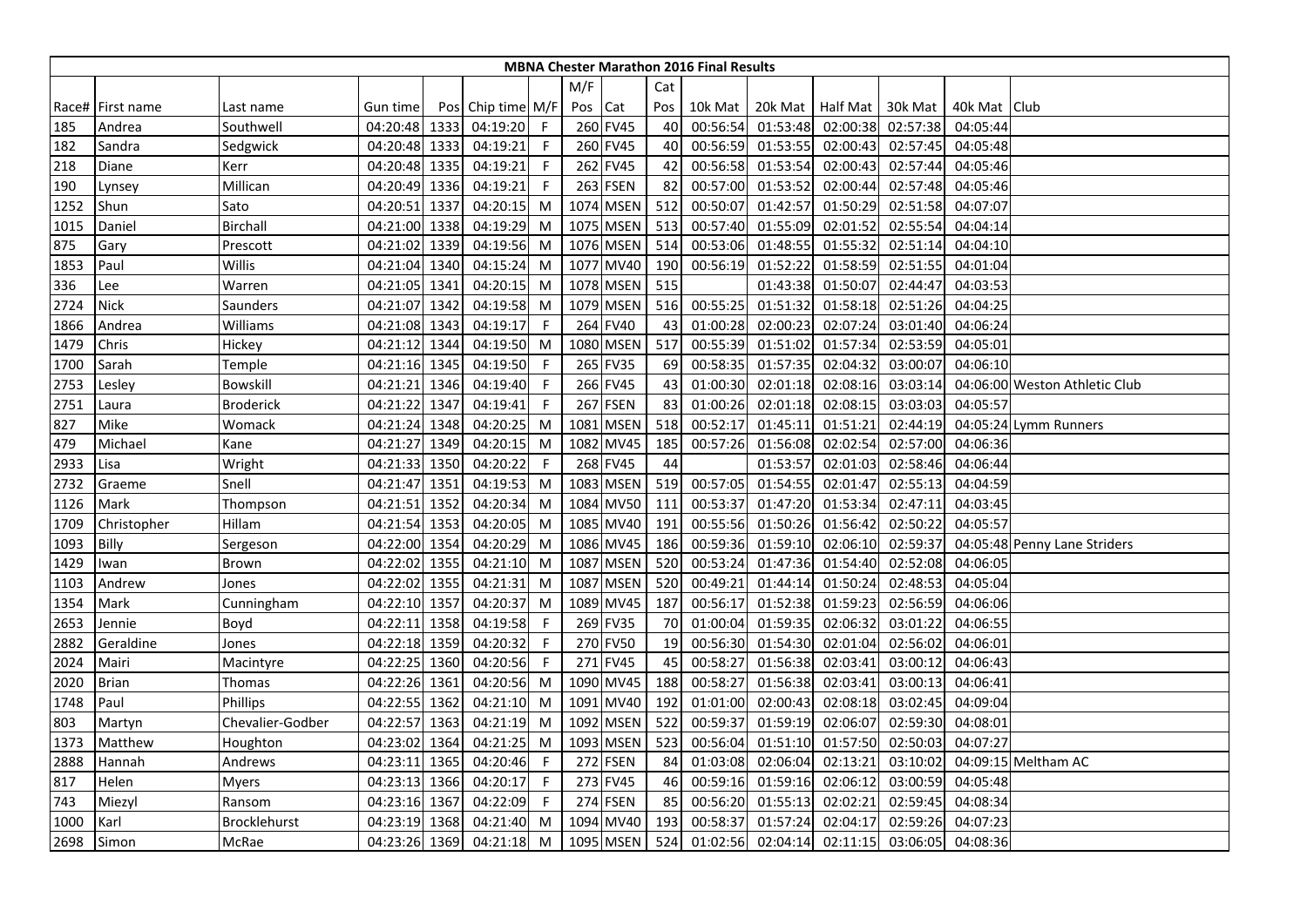|      |                    |                |               |      |                   |              |      |                 |     | <b>MBNA Chester Marathon 2016 Final Results</b> |          |                    |          |                |                                              |
|------|--------------------|----------------|---------------|------|-------------------|--------------|------|-----------------|-----|-------------------------------------------------|----------|--------------------|----------|----------------|----------------------------------------------|
|      |                    |                |               |      |                   |              | M/F  |                 | Cat |                                                 |          |                    |          |                |                                              |
|      | Race#   First name | Last name      | Gun time      |      | Pos Chip time M/F |              | Pos  | Cat             | Pos | 10k Mat                                         |          | 20k Mat   Half Mat | 30k Mat  | 40k Mat   Club |                                              |
| 1601 | Aaron              | Schade         | 04:23:28 1370 |      | 04:21:40          | M            |      | 1096 MSEN       | 525 | 00:56:05                                        | 01:52:08 | 01:58:35           | 02:51:36 |                | 04:07:52 Western Athletic Club (Isle of Man) |
| 1870 | Dan                | Sherwin        | 04:23:33 1371 |      | 04:22:49          | M            | 1097 | <b>MSEN</b>     | 526 | 00:52:24                                        | 01:47:58 | 01:54:59           | 02:55:50 |                | 04:07:34 Chester Road Runners                |
| 1002 | Mark               | Caldwell       | 04:23:36 1372 |      | 04:21:57          | M            | 1098 | <b>MV45</b>     | 189 | 00:58:41                                        | 01:57:24 | 02:04:17           | 02:59:25 | 04:07:23       |                                              |
| 1966 | Amanda             | Tucker         | 04:23:39 1373 |      | 04:21:52          | $\mathsf{F}$ |      | 275 FV50        | 20  | 01:00:26                                        | 02:01:21 | 02:08:26           | 03:04:47 | 04:09:44       |                                              |
| 2867 | Steve              | Ruane          | 04:23:41 1374 |      | 04:21:37          | M            |      | 1099 MV45       | 190 | 01:01:35                                        | 02:01:44 | 02:08:38           | 03:01:00 | 04:07:04       |                                              |
| 2392 | Rhys               | Williams       | 04:23:48 1375 |      | 04:22:01          | M            |      | 1100 MV45       | 191 | 00:57:02                                        | 01:53:50 | 02:00:27           | 02:54:25 | 04:07:57       |                                              |
| 433  | Nicola             | Barrett        | 04:23:52 1376 |      | 04:21:42          | -F           |      | 276 FV40        | 44  | 00:59:06                                        | 01:58:51 | 02:06:03           | 03:01:01 | 04:07:52       |                                              |
| 434  | Lisa               | Stansfield     | 04:23:52 1377 |      | 04:21:43          | -F           |      | 277 FV40        | 45  | 00:59:09                                        | 01:58:52 | 02:06:03           | 03:01:00 |                | 04:07:52 Rossendale Harriers & AC            |
| 1062 | Elspeth            | Anwar          | 04:23:53 1378 |      | 04:22:14          | $\mathsf F$  |      | 278 FSEN        | 86  | 00:59:29                                        | 01:59:19 | 02:06:19           | 03:01:02 | 04:08:22       |                                              |
| 2285 | Andrew             | Moon           | 04:24:04 1379 |      | 04:22:51          | M            | 1101 | <b>MV50</b>     | 112 | 00:56:34                                        | 01:52:28 | 01:58:54           | 02:52:43 | 04:04:55       |                                              |
| 685  | Adrian             | Kendrick       | 04:24:06 1380 |      | 04:22:19          | M            | 1102 | <b>MV50</b>     | 113 | 01:00:23                                        | 02:01:22 | 02:08:25           | 03:03:14 | 04:07:30       |                                              |
| 2196 | Chris              | Smallman Gough | 04:24:08 1381 |      | 04:22:36          | M            |      | 1103 MV45       | 192 | 00:59:27                                        | 01:59:21 | 02:06:09           | 03:00:05 | 04:08:23       |                                              |
| 2931 | Amena              | Madden         | 04:24:09 1382 |      | 04:22:36          | -F           |      | 279 FV40        | 46  | 00:59:44                                        | 01:58:48 | 02:05:43           | 03:00:05 |                | 04:07:49 Liverpool Running Club              |
| 639  | lan                | Humphreys      | 04:24:09 1383 |      | 04:22:20          | M            |      | 1104 MV50       | 114 | 00:56:32                                        | 01:52:09 | 01:58:43           | 02:54:19 | 04:07:06       |                                              |
| 1080 | Edward             | <b>Beattie</b> | 04:24:09 1383 |      | 04:22:37          | M            |      | 1104 MV45       | 193 | 00:59:42                                        | 01:58:47 | 02:05:41           | 02:59:59 | 04:07:47       |                                              |
| 1767 | Carole             | Keighley       | 04:24:10 1385 |      | 04:22:30          | -F           |      | 280 FV55        | 9   | 00:58:39                                        | 01:59:02 | 02:06:01           | 03:01:01 |                | 04:08:20 Airecentre Pacers RC                |
| 798  | Chris              | Evans          | 04:24:19 1386 |      | 04:22:13          | M            |      | 1106 MSEN       | 527 | 01:03:37                                        | 02:00:41 | 02:07:28           | 03:03:16 | 04:07:37       |                                              |
| 1656 | Jim                | Wright         | 04:24:23 1387 |      | 04:23:08          | M            | 1107 | <b>MV45</b>     | 194 | 00:56:29                                        | 01:51:58 | 01:58:25           | 02:49:24 | 04:08:55       |                                              |
| 2908 | Paul               | King           | 04:24:23 1388 |      | 04:22:37          | M            |      | 1108 MSEN       | 528 | 01:01:41                                        | 02:04:33 | 02:11:55           | 03:07:42 | 04:10:22       |                                              |
| 2606 | Mark               | Millington     | 04:24:24 1389 |      | 04:23:37          | M            |      | 1109 MSEN       | 529 | 00:55:52                                        | 01:51:05 | 01:57:38           | 02:56:37 | 04:09:24       |                                              |
| 2822 | Patrick            | Hannon         | 04:24:26 1390 |      | 04:22:41          | M            |      | 1110 MV65       | 5   | 00:59:20                                        | 02:00:01 | 02:07:11           | 03:03:45 | 04:08:38       |                                              |
| 1553 | Rob                | Davies         | 04:24:27 1391 |      | 04:23:14          | M            |      | 1111 MSEN       | 530 | 00:56:25                                        | 01:52:13 | 01:58:53           | 02:56:57 | 04:08:51       |                                              |
| 536  | Kayleigh           | Torpey         | 04:24:28 1392 |      | 04:22:22          | -F           |      | 281 FSEN        | 87  | 01:03:12                                        | 02:04:17 | 02:11:12           | 03:04:11 | 04:09:03       |                                              |
| 993  | PAUL               | TAYLOR         | 04:24:39 1393 |      | 04:23:50          | M            | 1112 | <b>MSEN</b>     | 531 | 00:55:55                                        | 01:54:18 | 02:01:21           | 02:58:22 | 04:08:50       |                                              |
| 1008 | Stuart             | Gibson         | 04:24:47 1394 |      | 04:24:02          | M            | 1113 | <b>MSEN</b>     | 532 | 00:52:28                                        | 01:45:13 | 01:51:14           | 02:44:18 | 04:11:06       |                                              |
| 965  | Nicola             | Jha            | 04:24:48 1395 |      | 04:23:00          | -F           | 282  | <b>FV35</b>     | 71  | 00:58:30                                        | 01:56:14 | 02:03:04           | 02:59:19 |                | 04:08:57 Warrington Running Club             |
| 801  | Gemma              | Ackerley       | 04:24:48 1396 |      | 04:22:59          | -F           |      | 283 FSEN        | 88  | 00:58:28                                        | 01:56:09 | 02:02:59           | 02:59:15 |                | 04:08:56 Warrington Running Club             |
| 2524 | John               | Cooper         | 04:24:54 1397 |      | 04:22:55          | M            |      | 1114 MV55       | 49  | 01:00:35                                        | 01:59:18 | 02:05:59           | 02:59:05 |                | 04:08:29 Canterbury Harriers                 |
| 2746 | Dan                | Dawson         | 04:24:57 1398 |      | 04:24:01          | M            |      | 1115 MV40       | 194 | 00:52:19                                        | 01:45:00 | 01:51:13           | 02:50:34 |                | 04:09:27 Portishead R C                      |
| 1202 | Daniel             | Parsons        | 04:24:58 1399 |      | 04:23:04          | M            |      | 1116 MSEN       | 533 | 00:59:03                                        | 01:56:08 | 02:02:54           | 02:57:38 | 04:08:07       |                                              |
| 2042 | Holly              | Hewett         | 04:25:02 1400 |      | 04:23:12          | $\mathsf{F}$ |      | <b>284 FSEN</b> | 89  | 01:00:23                                        | 02:02:41 | 02:14:02           | 03:11:18 | 04:12:30       |                                              |
| 2209 | Neil               | Stewart        | 04:25:06 1401 |      | 04:22:56          | M            | 1117 | <b>MV45</b>     | 195 | 01:01:19                                        | 02:01:46 | 02:08:57           | 03:04:36 | 04:09:56       |                                              |
| 2469 | Niki               | Mullin         | 04:25:11      | 1402 | 04:24:54          | $\mathsf{F}$ | 285  | <b>FSEN</b>     | 90  | 00:47:55                                        | 01:38:34 | 01:44:55           | 02:41:01 | 04:12:41       |                                              |
| 239  | Sarah              | Walton         | 04:25:17 1403 |      | 04:23:47          | -F           |      | 286 FV35        | 72  | 00:59:20                                        | 01:58:50 | 02:06:08           | 03:02:05 | 04:09:36       |                                              |
| 1969 | Brayden            | Alexander      | 04:25:22 1404 |      | 04:24:53          | M            |      | 1118 MV40       | 195 | 00:49:21                                        | 01:42:12 | 01:49:12           | 02:48:58 | 04:11:34       |                                              |
| 2045 | Bethany            | Harris         | 04:25:24 1405 |      | 04:23:49          | F            |      | <b>287 FSEN</b> | 91  | 00:59:53                                        | 01:59:11 | 02:06:11           | 03:02:22 | 04:10:18       |                                              |
| 257  | Sue                | Hawitt         | 04:25:34 1406 |      | 04:23:35          | $\mathsf{F}$ |      | 288 FV50        | 21  | 01:00:36                                        | 02:03:06 | 02:10:19           | 03:06:15 |                | 04:10:34 Lytham St Annes RR Club             |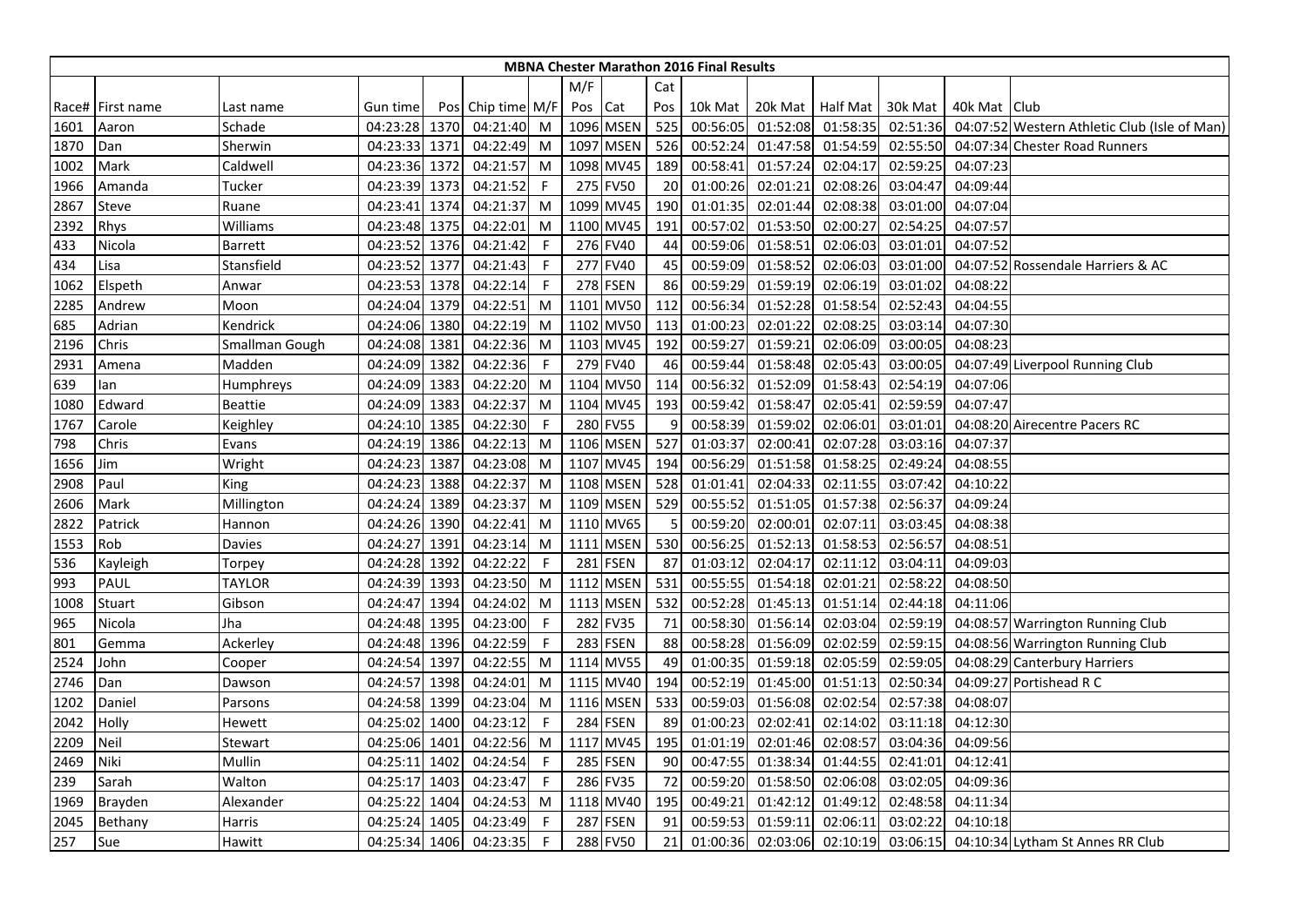|      |                  |                |               |      |                   |              |      |             |     | <b>MBNA Chester Marathon 2016 Final Results</b> |          |                    |          |                |                                       |
|------|------------------|----------------|---------------|------|-------------------|--------------|------|-------------|-----|-------------------------------------------------|----------|--------------------|----------|----------------|---------------------------------------|
|      |                  |                |               |      |                   |              | M/F  |             | Cat |                                                 |          |                    |          |                |                                       |
|      | Race# First name | Last name      | Gun time      |      | Pos Chip time M/F |              | Pos  | Cat         | Pos | 10k Mat                                         |          | 20k Mat   Half Mat | 30k Mat  | 40k Mat   Club |                                       |
| 337  | Joanna           | Barnard        | 04:25:46 1407 |      | 04:24:33          | -F           |      | 289 FV40    | 47  | 00:54:58                                        | 01:53:36 | 02:00:41           | 02:58:21 | 04:11:01       |                                       |
| 1083 | David            | Lawton         | 04:25:51 1408 |      | 04:24:33          | M            |      | 1119 MSEN   | 534 | 00:58:32                                        | 01:57:33 | 02:04:50           | 03:01:32 | 04:09:56       |                                       |
| 2065 | Nicki            | Davies         | 04:26:00      | 1409 | 04:24:34          | -F           |      | 290 FV50    | 22  | 00:58:53                                        | 01:59:20 | 02:06:02           | 03:00:50 |                | 04:10:08 Cobra RC                     |
| 625  | Jane             | Marshall       | 04:26:02 1410 |      | 04:24:22          | -F           |      | 291 FV50    | 23  | 00:58:01                                        | 01:58:25 | 02:06:16           | 03:04:20 | 04:10:25       |                                       |
| 2558 | Benjamin         | Brundell       | 04:26:03 1411 |      | 04:25:08          | M            |      | 1120 MSEN   | 535 | 00:53:53                                        | 01:47:07 | 01:53:33           | 02:55:59 | 04:11:55       |                                       |
| 535  | James            | Philpot        | 04:26:03 1412 |      | 04:24:29          | M            | 1121 | <b>MSEN</b> | 536 | 00:59:00                                        | 01:58:55 | 02:06:02           | 03:00:34 | 04:09:59       |                                       |
| 2843 | Robert           | Sullivan       | 04:26:04 1413 |      | 04:24:31          | M            |      | 1122 MV45   | 196 | 00:56:41                                        | 01:52:26 | 01:58:5            | 02:54:22 | 04:09:57       |                                       |
| 2936 | Richard          | Edwardson      | 04:26:07      | 1414 | 04:23:04          | M            |      | 1123 MSEN   | 537 | 01:00:49                                        | 01:58:07 | 02:05:01           | 02:58:33 | 04:06:45       |                                       |
| 1816 | Craig            | Roberts        | 04:26:13 1415 |      | 04:25:10          | M            |      | 1124 MSEN   | 538 | 00:59:01                                        | 01:59:22 | 02:06:33           | 03:02:34 | 04:08:59       |                                       |
| 925  | Yoichi           | Sawada         | 04:26:15      | 1416 | 04:24:58          | M            |      | 1125 MV55   | 50  | 00:56:29                                        | 01:53:04 | 02:00:04           | 02:54:26 | 04:08:53       |                                       |
| 825  | Stephen          | Moxley         | 04:26:29      | 1417 | 04:25:07          | M            |      | 1126 MSEN   | 539 | 00:55:42                                        | 01:51:38 | 01:58:08           | 02:52:59 | 04:09:48       |                                       |
| 2607 | Stefan           | Klincewicz     | 04:26:33 1418 |      | 04:25:33          | M            |      | 1127 MV45   | 197 | 00:54:22                                        | 01:50:06 | 01:56:40           | 02:51:32 |                | 04:09:40 100 Marathon Club            |
| 1455 | Chris            | Cooper         | 04:26:40 1419 |      | 04:25:20          | M            |      | 1128 MSEN   | 540 | 00:59:39                                        | 01:59:32 | 02:06:15           | 02:59:44 | 04:11:13       |                                       |
| 1779 | Chris            | Aldred         | 04:27:04 1420 |      | 04:25:55          | M            |      | 1129 MV55   | 51  |                                                 | 01:51:35 | 01:58:56           | 03:02:18 | 04:11:48       |                                       |
| 2445 | Claire           | Amos           | 04:27:15 1421 |      | 04:25:14          | -F           |      | 292 FV45    | 47  | 00:59:15                                        | 01:57:12 | 02:05:27           | 03:01:32 |                | 04:11:42 Leighton Fun Runners         |
| 2192 | Richard          | James          | 04:27:16 1422 |      | 04:25:00          | M            |      | 1130 MSEN   | 541 | 01:07:11                                        | 02:11:48 | 02:19:26           | 03:14:01 | 04:13:06       |                                       |
| 2364 | Emma             | Addison        | 04:27:16 1422 |      | 04:25:22          | -F           |      | 293 FV35    | 73  | 00:55:54                                        | 01:54:10 | 02:00:59           | 02:58:04 | 04:11:07       |                                       |
| 471  | Stephen          | Ruffley        | 04:27:17      | 1424 | 04:24:05          | M            |      | 1131 MV55   | 52  | 00:54:52                                        | 01:49:56 | 01:58:11           | 02:54:04 |                | 04:09:39 Leigh Harriers & AC          |
| 3010 | Martin           | Kemp           | 04:27:19 1425 |      | 04:26:36          | M            |      | 1132 MV55   | 53  | 00:52:38                                        | 01:48:12 | 01:55:21           | 02:54:54 | 04:11:40       |                                       |
| 421  | <b>Nick</b>      | Armstrong      | 04:27:22 1426 |      | 04:25:39          | M            |      | 1133 MSEN   | 542 | 00:54:56                                        | 01:52:56 | 02:02:05           | 02:55:58 |                | 04:11:17 Bentham Beagles Running Club |
| 1571 | Martin           | Jones          | 04:27:24 1427 |      | 04:26:55          | M            |      | 1134 MV45   | 198 | 00:53:28                                        | 01:50:26 | 01:57:25           | 02:54:04 | 04:10:26       |                                       |
| 1728 | Philip           | Dore           | 04:27:28 1428 |      | 04:26:25          | M            |      | 1135 MSEN   | 543 | 00:56:50                                        | 01:52:55 | 01:59:29           | 02:54:38 |                | 04:12:11 Holmfirth Harriers           |
| 1815 | Violet           | Gill           | 04:27:29 1429 |      | 04:25:24          | -F           |      | 294 FV55    | 10  | 00:59:35                                        | 02:00:07 | 02:07:13           | 03:02:53 |                | 04:11:04 St Theresa's A.C.            |
| 2055 | Jennifer         | Morrison-Jones | 04:27:30 1430 |      | 04:25:21          | -F           |      | 295 FV40    | 48  | 01:02:20                                        | 02:04:31 | 02:11:50           | 03:08:37 | 04:12:22       |                                       |
| 1699 | Kate             | Limbert        | 04:27:31 1431 |      | 04:26:05          | $\mathsf{F}$ |      | 296 FV40    | 49  | 00:58:37                                        | 01:57:36 | 02:04:32           | 03:00:09 | 04:10:07       |                                       |
| 2614 | Gina             | Little         | 04:27:35 1432 |      | 04:25:52          | -F           |      | 297 FV70    |     | 00:59:31                                        | 01:59:41 | 02:06:40           | 03:03:08 |                | 04:12:01 100 Marathon Club            |
| 1890 | Sarah            | Bannister      | 04:27:37 1433 |      | 04:25:39          | -F           |      | 298 FV35    | 74  | 01:00:38                                        | 02:01:38 | 02:08:56           | 03:05:06 | 04:11:23       |                                       |
| 1321 | Louise           | Davies         | 04:28:00 1434 |      | 04:26:20          | $\mathsf{F}$ |      | 299 FV40    | 50  | 00:56:06                                        | 01:53:22 | 02:01:13           | 02:57:09 | 04:10:43       |                                       |
| 834  | David            | Madders        | 04:28:14 1435 |      | 04:26:13          | M            |      | 1136 MV40   | 196 | 00:59:04                                        | 01:56:35 | 02:03:20           | 02:57:11 |                | 04:10:50 Helsby Running Club          |
| 2680 | David            | Poole          | 04:28:17 1436 |      | 04:27:16          | M            |      | 1137 MV40   | 197 | 00:53:33                                        | 01:51:48 | 01:59:12           | 03:01:06 | 04:12:50       |                                       |
| 724  | Dave             | Carroll        | 04:28:19 1437 |      | 04:27:05          | M            |      | 1138 MV45   | 199 | 00:55:25                                        | 01:53:14 | 01:59:51           | 03:00:32 |                | 04:13:25 Bury Athletic Club           |
| 1141 | Mark             | Mcmillan       | 04:28:22      | 1438 | 04:26:34          | M            |      | 1139 MSEN   | 544 | 00:59:11                                        | 01:55:16 | 02:02:08           | 02:57:49 | 04:12:38       |                                       |
| 2161 | Kelly            | Masters        | 04:28:24      | 1439 | 04:27:16          | -F           |      | 300 FV35    | 75  | 00:54:45                                        | 01:53:46 | 02:01:07           | 03:00:08 | 04:13:45       |                                       |
| 2204 | <b>Barbara</b>   | Fenton         | 04:28:27      | 1440 | 04:25:57          | -F           |      | 301 FV40    | 51  | 01:03:24                                        | 02:06:17 | 02:13:40           | 03:10:23 |                | 04:12:58 Stoke F.I.T                  |
| 501  | Andrew           | Smith          | 04:28:40 1441 |      | 04:28:17          | M            |      | 1140 MV40   | 198 | 00:56:34                                        | 01:56:16 | 02:03:22           | 03:01:48 |                | 04:12:59 Swinton Running Club         |
| 1224 | lames            | Hodgkinson     | 04:28:40 1442 |      | 04:26:54          | M            |      | 1141 MSEN   | 545 | 00:55:15                                        | 01:47:39 | 01:54:05           | 02:49:12 | 04:14:20       |                                       |
| 200  | Kirsty           | Ash            | 04:28:43 1443 |      | 04:27:04          | F            |      | 302 FV40    | 52  | 00:59:10                                        | 01:58:49 | 02:05:37           | 03:02:12 | 04:11:47       |                                       |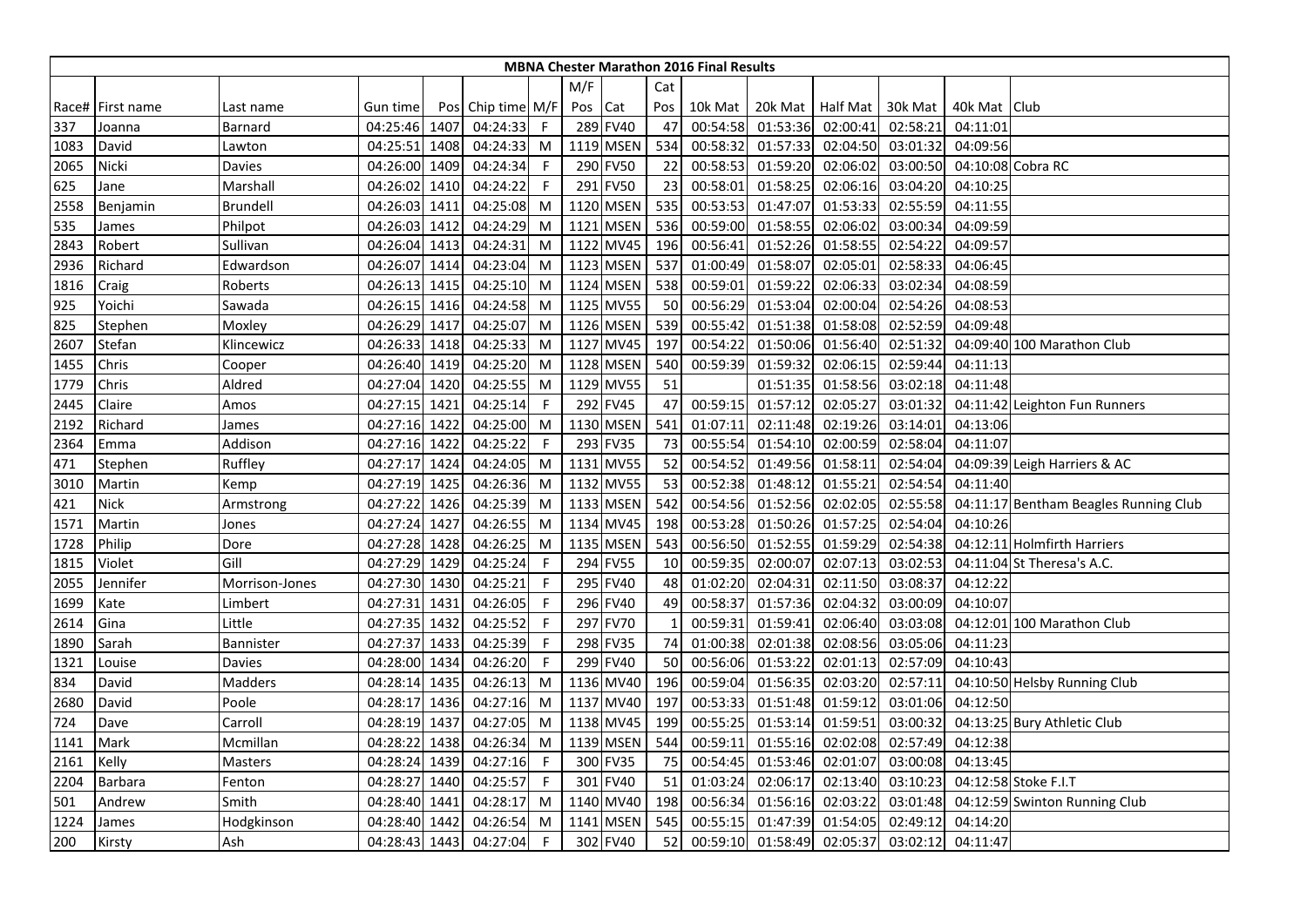|      |                   |               |               |      |                   |             |         |                 |     | <b>MBNA Chester Marathon 2016 Final Results</b> |                  |          |          |                |                                      |
|------|-------------------|---------------|---------------|------|-------------------|-------------|---------|-----------------|-----|-------------------------------------------------|------------------|----------|----------|----------------|--------------------------------------|
|      |                   |               |               |      |                   |             | M/F     |                 | Cat |                                                 |                  |          |          |                |                                      |
|      | Race# First name  | Last name     | Gun time      |      | Pos Chip time M/F |             | Pos Cat |                 | Pos | 10k Mat                                         | 20k Mat Half Mat |          | 30k Mat  | 40k Mat   Club |                                      |
| 1541 | Helen             | Sweeney       | 04:28:44      | 1444 | 04:27:18          | $\mathsf F$ |         | 303 FV55        | 11  | 00:56:20                                        | 01:52:20         | 01:58:52 | 02:54:31 | 04:10:55       |                                      |
| 2477 | Hannah            | Sweeney       | 04:28:45      | 1445 | 04:27:18          | -F          |         | 304 FSEN        | 92  | 00:56:20                                        | 01:52:20         | 01:58:51 | 02:54:36 | 04:10:55       |                                      |
| 1874 | Chris             | Greenwood     | 04:28:47      | 1446 | 04:27:04          | M           |         | 1142 MV50       | 115 | 00:57:46                                        | 01:54:50         | 02:01:40 | 02:59:04 | 04:13:16       |                                      |
| 2096 | Emre              | Orun          | 04:28:48      | 1447 | 04:28:35          | M           |         | 1143 MSEN       | 546 | 00:49:24                                        | 01:47:44         | 01:55:25 | 02:52:47 | 04:14:08       |                                      |
| 2993 | Joseph            | Shirley       | 04:28:49      | 1448 | 04:26:35          | M           |         | 1144 MSEN       | 547 | 00:56:04                                        | 01:51:11         | 01:57:40 | 02:54:12 | 04:11:41       |                                      |
| 2005 | Simon             | Goodwin       | 04:28:52      | 1449 | 04:27:56          | M           |         | 1145 MSEN       | 548 | 00:55:32                                        | 01:52:50         | 01:59:15 | 02:56:13 | 04:12:05       |                                      |
| 2158 | Liz               | Hettle        | 04:28:57      | 1450 | 04:28:18          | F           |         | 305 FV50        | 24  | 00:56:11                                        | 01:55:21         | 02:02:37 | 03:00:08 |                | 04:13:16 Dudley Kingswinford RC      |
| 1864 | Rachel            | Wylde         | 04:28:59 1451 |      | 04:27:09          | F           |         | 306 FV40        | 53  | 01:01:15                                        | 02:01:53         | 02:09:01 | 03:05:07 | 04:12:25       |                                      |
| 1287 | Katharine         | <b>Burton</b> | 04:29:09 1452 |      | 04:27:40          | F           |         | 307 FV35        | 76  | 00:56:45                                        | 01:53:34         | 02:00:46 | 02:59:26 | 04:13:58       |                                      |
| 884  | Cathy             | Samsudin      | 04:29:13      | 1453 | 04:27:46          | F           |         | 308 FV40        | 54  | 00:56:31                                        | 01:52:24         | 02:00:37 | 02:59:38 | 04:13:41       |                                      |
| 452  | Graham            | Roy           | 04:29:15      | 1454 | 04:28:04          | M           |         | 1146 MV45       | 200 | 00:54:17                                        | 01:50:35         | 01:57:25 | 02:56:04 | 04:13:52       |                                      |
| 367  | David             | Spowart       | 04:29:15      | 1455 | 04:27:34          | M           |         | 1147 MV40       | 199 | 01:00:30                                        | 02:02:39         | 02:09:45 | 03:04:19 | 04:13:54       |                                      |
| 1228 | Robert            | Agnew         | 04:29:21      | 1456 | 04:27:42          | M           |         | 1148 MSEN       | 549 | 01:03:15                                        | 02:04:57         | 02:12:09 | 03:07:25 | 04:14:30       |                                      |
| 2711 | David             | Sanders       | 04:29:23      | 1457 | 04:27:41          | M           |         | 1149 MV40       | 200 | 00:57:12                                        | 01:55:30         | 02:02:2  | 02:58:13 | 04:10:47       |                                      |
| 3043 | Gareth            | Williams      | 04:29:23      | 1457 | 04:27:43          | M           |         | 1149 MV50       | 116 | 00:57:11                                        | 01:55:30         | 02:02:26 | 02:58:12 | 04:10:46       |                                      |
| 2681 | Tracey            | Thomas        | 04:29:31 1459 |      | 04:27:28          | -F          |         | 309 FV40        | 55  | 00:59:12                                        | 01:59:19         | 02:06:17 | 03:03:11 | 04:13:12       |                                      |
| 1082 | Jodie             | Williamson    | 04:29:32      | 1460 | 04:28:14          | F           |         | <b>310 FSEN</b> | 93  | 00:58:34                                        | 01:57:35         | 02:04:51 | 03:04:36 | 04:14:27       |                                      |
| 2768 | Nicky             | Tanner        | 04:29:34      | 1461 | 04:28:01          | F           |         | 311 FV45        | 48  | 01:03:57                                        | 02:07:23         | 02:14:42 | 03:11:02 | 04:14:31       |                                      |
| 2172 | Louise            | Croton        | 04:29:40      | 1462 | 04:27:59          | F           |         | 312 FSEN        | 94  | 00:59:40                                        | 02:01:36         | 02:09:07 | 03:07:03 |                | 04:13:57 Rugeley Runners             |
| 2862 | Paul              | Bousfield     | 04:29:45      | 1463 | 04:27:39          | M           |         | 1151 MV45       | 201 | 00:59:58                                        | 02:01:07         | 02:09:33 | 03:06:18 | 04:13:34       |                                      |
| 612  | Jack              | Miller        | 04:29:54      | 1464 | 04:28:00          | M           |         | 1152 MSEN       | 550 | 00:57:30                                        | 01:55:02         | 02:03:21 | 03:04:49 | 04:14:26       |                                      |
| 1441 | Jonathan          | Costello      | 04:29:55      | 1465 | 04:28:33          | M           |         | 1153 MSEN       | 551 | 00:56:09                                        | 01:53:32         | 02:00:49 | 03:00:39 | 04:15:51       |                                      |
| 376  | Sophia            | Gibbons       | 04:29:55 1466 |      | 04:28:10          | -F          |         | 313 FSEN        | 95  | 01:03:18                                        | 02:04:34         | 02:11:37 | 03:07:50 | 04:13:57       |                                      |
| 1484 | Dan               | Bentley       | 04:29:58      | 1467 | 04:28:39          | M           |         | 1154 MSEN       | 552 | 00:58:33                                        | 01:57:34         | 02:04:51 | 03:04:41 | 04:14:27       |                                      |
| 2994 | Matt              | Goode         | 04:30:02      | 1468 | 04:27:48          | M           |         | 1155 MSEN       | 553 | 00:56:04                                        | 01:51:22         | 01:59:47 | 02:58:11 | 04:12:42       |                                      |
| 2954 | Deborah           | Tremayne      | 04:30:03      | 1469 | 04:27:48          | F           |         | 314 FV55        | 12  | 00:56:03                                        | 01:51:55         | 01:59:35 | 02:58:09 |                | 04:12:45 Daventry Road Runners       |
| 3024 | <b>Tracy Jane</b> | Ball          | 04:30:03 1470 |      | 04:28:22          | -F          |         | 315 FV50        | 25  | 00:59:40                                        | 02:01:33         | 02:09:07 | 03:07:02 |                | 04:14:04 Rugeley Runners             |
| 1147 | Chris             | Crawford      | 04:30:09 1471 |      | 04:27:00          | M           |         | 1156 MSEN       | 554 | 01:04:56                                        | 02:07:52         | 02:15:26 | 03:11:42 | 04:14:51       |                                      |
| 1832 | Phil              | Hammond       | 04:30:14 1472 |      | 04:28:46          | M           |         | 1157 MV55       | 54  | 00:59:46                                        | 02:00:59         | 02:08:05 | 03:05:27 |                | 04:14:07 Hyde Park Harriers          |
| 824  | David             | Harvey        | 04:30:14 1473 |      | 04:28:03          | M           |         | 1158 MSEN       | 555 | 00:57:48                                        | 01:57:43         | 02:04:57 | 03:02:57 | 04:14:36       |                                      |
| 953  | Adam              | Cox           | 04:30:14 1474 |      | 04:28:15          | M           |         | 1159 MSEN       | 556 | 01:01:18                                        | 02:02:07         | 02:09:25 | 03:06:00 | 04:13:48       |                                      |
| 765  | Andrew            | Harding       | 04:30:17      | 1475 | 04:28:53          | M           |         | 1160 MV45       | 202 | 01:01:57                                        | 02:04:28         | 02:11:51 | 03:10:16 | 04:16:02       |                                      |
| 766  | Caroline          | Harding       | 04:30:17      | 1476 | 04:28:53          | F           |         | 316 FV40        | 56  | 01:01:56                                        | 02:04:29         | 02:11:46 | 03:09:50 | 04:16:01       |                                      |
| 568  | Julie             | Parkes        | 04:30:20      | 1477 | 04:28:44          | -F          |         | 317 FV45        | 49  | 01:03:09                                        | 02:07:24         | 02:14:39 | 03:11:19 | 04:15:01       |                                      |
| 2208 | Peter             | Panacek       | 04:30:23      | 1478 | 04:29:44          | M           |         | 1161 MSEN       | 557 | 00:50:58                                        | 01:46:07         | 01:52:58 | 02:56:01 |                | 04:14:31 Newcastle (Staffs) Tri Club |
| 2011 | David             | Berry         | 04:30:26      | 1479 | 04:28:36          | M           |         | 1162 MSEN       | 558 | 00:56:04                                        | 01:51:49         | 01:58:16 | 02:49:26 | 04:13:10       |                                      |
| 1682 | Alan              | Pollock       | 04:30:26 1480 |      | 04:28:36          | M           |         | 1163 MSEN       | 559 | 00:56:00                                        | 01:51:52         | 01:58:16 | 02:55:52 |                | 04:13:14 Thirsk & Sowerby Harriers   |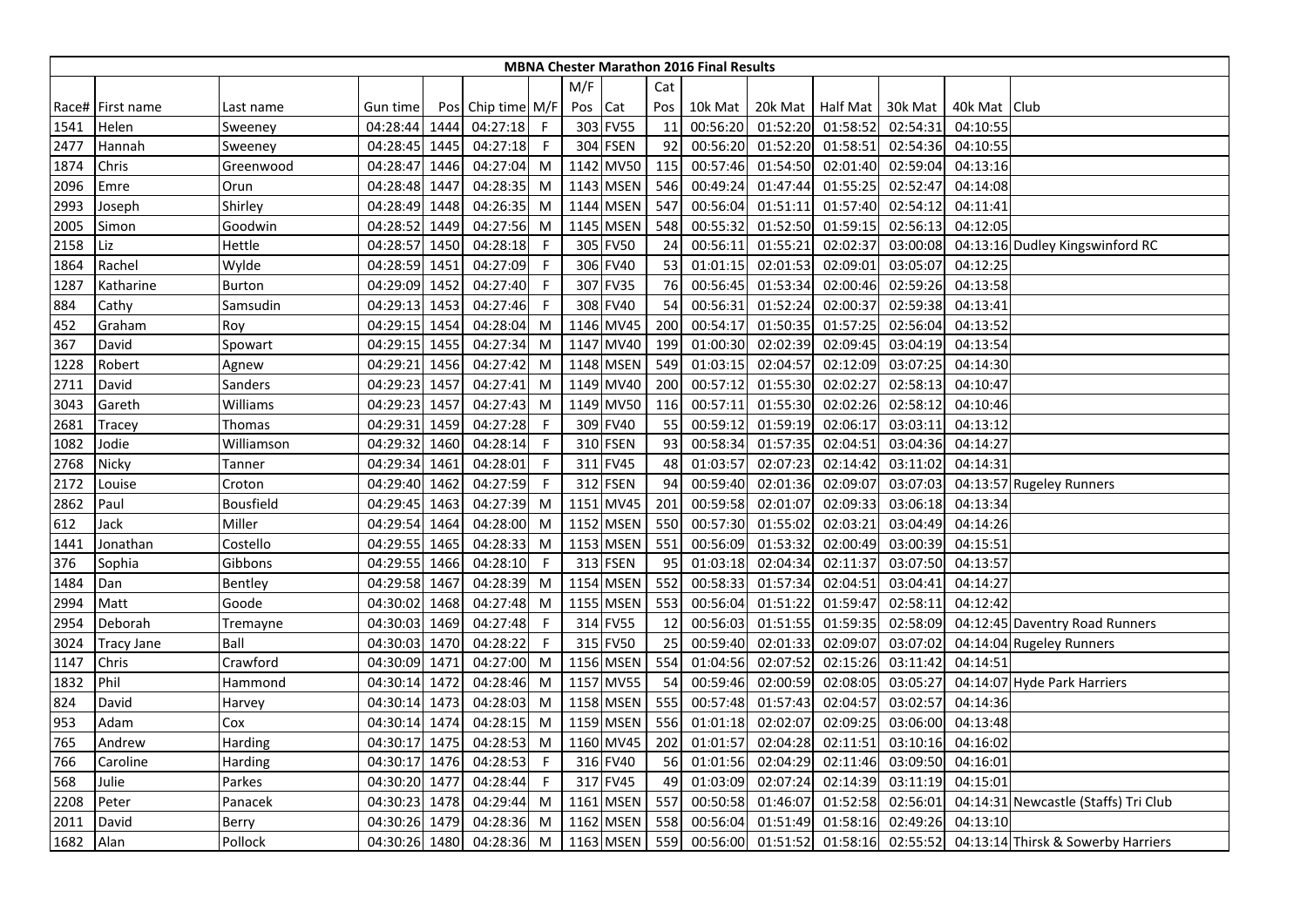|      |                      |               |               |      |                   |              |         |             |     | <b>MBNA Chester Marathon 2016 Final Results</b> |          |                  |          |                  |                                 |
|------|----------------------|---------------|---------------|------|-------------------|--------------|---------|-------------|-----|-------------------------------------------------|----------|------------------|----------|------------------|---------------------------------|
|      |                      |               |               |      |                   |              | M/F     |             | Cat |                                                 |          |                  |          |                  |                                 |
|      | Race# First name     | Last name     | Gun time      |      | Pos Chip time M/F |              | Pos Cat |             | Pos | 10k Mat                                         |          | 20k Mat Half Mat | 30k Mat  | 40k Mat Club     |                                 |
| 550  | Dawn                 | Rogers        | 04:30:27      | 1481 | 04:28:13          | F.           |         | 318 FV45    | 50  | 01:03:33                                        | 02:07:05 | 02:14:18         | 03:11:15 | 04:14:57         |                                 |
| 210  | Dave                 | Green         | 04:30:37      | 1482 | 04:29:22          | M            |         | 1164 MV55   | 55  | 00:58:54                                        | 02:01:45 | 02:10:46         | 03:09:07 |                  | 04:15:18 100 Marathon Club      |
| 2897 | Robert               | Smith         | 04:30:39      | 1483 | 04:29:00          | M            |         | 1165 MSEN   | 560 | 00:55:26                                        | 01:58:31 |                  | 02:48:43 | 04:14:29         |                                 |
| 2684 | John                 | Rothery       | 04:30:39      | 1484 | 04:28:25          | M            |         | 1166 MV45   | 203 | 00:52:15                                        | 01:46:00 | 01:53:08         | 02:50:41 |                  | 04:11:44 Halifax Harriers & AC  |
| 1887 | Helen                | Rickards      | 04:30:41 1485 |      | 04:28:35          | -F           |         | 319 FV50    | 26  | 01:03:52                                        | 02:07:30 | 02:14:57         | 03:10:58 | 04:15:08         |                                 |
| 844  | Simon                | Wells         | 04:30:47      | 1486 | 04:29:12          | M            |         | 1167 MSEN   | 561 | 00:58:32                                        | 01:58:59 | 02:05:59         | 03:02:04 | 04:15:25         |                                 |
| 3027 | Peter                | Hykin         | 04:30:47      | 1486 | 04:29:17          | M            |         | 1167 MSEN   | 561 | 01:01:49                                        | 02:03:04 | 02:10:17         | 03:06:08 | 04:15:18         |                                 |
| 1481 | Kay                  | Maxwell       | 04:30:49 1488 |      | 04:29:00          | -F           |         | 320 FV35    | 77  | 00:57:38                                        | 01:56:05 | 02:03:52         | 03:02:15 | 04:14:02         |                                 |
| 795  | Thomas               | Wilbourn      | 04:30:53 1489 |      | 04:28:51          | M            |         | 1169 MSEN   | 563 | 01:01:03                                        | 02:02:59 | 02:11:18         | 03:08:02 | 04:15:02         |                                 |
| 1931 | Clare                | Snape         | 04:30:56      | 1490 | 04:29:06          | $\mathsf{F}$ | 321     | <b>FV40</b> | 57  | 01:03:02                                        | 02:04:30 | 02:11:32         | 03:07:48 | 04:14:55         |                                 |
| 2860 | Andrew               | Crompton      | 04:30:56 1490 |      | 04:29:37          | M            |         | 1170 MV40   | 201 | 00:53:31                                        | 01:47:29 | 01:54:33         | 03:05:26 | 04:16:00         |                                 |
| 424  | Damien               | Quinn         | 04:30:59 1492 |      | 04:28:18          | M            |         | 1171 MSEN   | 564 | 00:54:39                                        | 01:50:08 | 01:56:46         | 02:52:40 | 04:14:34         |                                 |
| 504  | Christopher          | Morley        | 04:31:02      | 1493 | 04:30:01          | M            |         | 1172 MV40   | 202 | 00:55:26                                        | 01:53:02 | 01:59:42         | 02:56:14 | 04:14:18         |                                 |
| 2489 | Steve                | Owen          | 04:31:02      | 1494 | 04:29:47          | M            |         | 1173 MV50   | 117 | 00:56:38                                        | 01:52:53 | 01:59:35         | 02:55:56 | 04:14:02         |                                 |
| 877  | Paul                 | Eaves         | 04:31:06 1495 |      | 04:28:53          | M            |         | 1174 MSEN   | 565 | 01:02:52                                        | 02:07:59 | 02:15:29         | 03:11:12 | 04:15:10         |                                 |
| 1258 | Simon                | Gelder        | 04:31:10 1496 |      | 04:29:26          | M            |         | 1175 MV50   | 118 | 01:01:18                                        | 02:04:12 | 02:11:34         | 03:09:19 | 04:15:55         |                                 |
| 1122 | Jay                  | Smith         | 04:31:11      | 1497 | 04:29:33          | -F           | 322 l   | <b>FV35</b> | 78  | 01:02:01                                        | 02:05:11 | 02:12:31         | 03:08:38 |                  | 04:15:41 Liverpool Running Club |
| 235  | Karen                | Lee           | 04:31:11      | 1497 | 04:29:33          | -F           |         | 322 FV45    | 51  | 01:02:02                                        | 02:05:08 | 02:12:32         | 03:08:55 | 04:15:37         |                                 |
| 1749 | Rob                  | Carling       | 04:31:15 1499 |      | 04:28:55          | M            |         | 1176 MV50   | 119 | 01:03:27                                        | 02:06:23 | 02:14:00         | 03:11:00 | 04:14:57         |                                 |
| 131  | Rebecca              | Wright        | 04:31:24 1500 |      | 04:30:19          | -F           |         | 324 FV35    | 79  | 00:55:57                                        | 01:52:58 | 01:59:55         | 02:56:02 | 04:16:44         |                                 |
| 132  | William              | Wright        | 04:31:24 1500 |      | 04:30:20          | M            |         | 1177 MSEN   | 566 | 00:55:55                                        | 01:53:01 | 01:59:56         | 02:55:44 | 04:16:44         |                                 |
| 1592 | Hayley               | Reynolds      | 04:31:24 1502 |      | 04:30:17          | -F           |         | 325 FV35    | 80  | 00:53:40                                        | 01:49:11 | 01:57:33         | 02:55:47 | 04:16:42         |                                 |
| 2399 | Simon                | Marvel        | 04:31:31 1503 |      | 04:30:06          | M            |         | 1178 MV50   | 120 | 00:59:16                                        | 01:57:33 | 02:04:19         | 02:59:51 | 04:15:26         |                                 |
| 1284 | Paul                 | Jones         | 04:31:32      | 1504 | 04:30:41          | M            |         | 1179 MV40   | 203 | 00:52:45                                        | 01:48:45 | 01:56:48         | 03:00:11 |                  | 04:14:44 Chester Road Runners   |
| 207  | Lynne                | Aitken        | 04:31:33 1505 |      | 04:29:35          | -F           |         | 326 FV35    | 81  | 01:00:54                                        | 02:05:42 | 02:13:59         | 03:11:22 | 04:15:53         |                                 |
| 1157 | Mara                 | Gomes         | 04:31:35 1506 |      | 04:29:20          | -F           |         | 327 FV35    | 82  | 01:01:06                                        | 02:02:53 | 02:10:25         | 03:08:20 | 04:16:38         |                                 |
| 1131 | Andrew               | Ford          | 04:31:37 1507 |      | 04:29:24          | M            |         | 1180 MSEN   | 567 | 00:54:45                                        | 01:49:40 | 01:56:12         | 02:53:52 | 04:14:34         |                                 |
| 90   | Chee Ping            | <b>Ng</b>     | 04:31:38 1508 |      | 04:29:36          | M            |         | 1181 MV40   | 204 | 01:00:55                                        | 02:02:19 | 02:09:27         | 03:06:20 | 04:14:12         |                                 |
| 3016 | Jonathan             | Detoeuf       | 04:31:42 1509 |      | 04:29:21          | M            |         | 1182 MSEN   | 568 | 00:53:50                                        | 01:46:41 | 01:53:40         | 02:52:35 | 04:13:49         |                                 |
| 151  | Ruth                 | Farquharson   | 04:31:44 1510 |      | 04:29:17          | -F           |         | 328 FSEN    | 96  | 00:59:42                                        | 02:00:34 | 02:07:41         | 03:03:46 | 04:16:10         |                                 |
| 65   | Michael              | Clucas        | 04:31:45 1511 |      | 04:30:00          | M            |         | 1183 MSEN   | 569 | 01:03:50                                        | 02:07:28 | 02:14:35         | 03:11:46 |                  | 04:15:52 Blackburn Road Runners |
| 64   | Michael              | Goodliffe     | 04:31:45      | 1512 | 04:30:01          | M            |         | 1184 MV40   | 205 | 01:03:50                                        | 02:07:25 | 02:14:35         | 03:11:38 |                  | 04:15:49 Blackburn Road Runners |
| 2889 | Hazel                | Hughes        | 04:31:46 1513 |      | 04:29:25          | F            |         | 329 FV40    | 58  | 01:05:01                                        | 02:12:22 | 02:19:33         | 03:14:18 | 04:17:14         |                                 |
| 1120 | Lai Wah              | Po            | 04:31:50 1514 |      | 04:30:25          | -F           |         | 330 FV45    | 52  | 00:59:31                                        | 01:59:34 | 02:06:40         | 03:05:40 | 04:16:09         |                                 |
| 2388 | <b>Philip Rawson</b> | Howarth       | 04:31:52 1515 |      | 04:30:33          | M            |         | 1185 MV60   | 27  | 00:56:31                                        | 01:52:35 | 01:58:54         | 02:49:18 |                  | 04:08:08 Wrekin Road Runners    |
| 819  | Sarah                | Mills         | 04:31:52      | 1516 | 04:29:46          | F            |         | 331 FSEN    | 97  | 00:58:01                                        | 01:58:21 | 02:05:28         | 03:02:39 |                  | 04:14:53 Chester Road Runners   |
| 62   | Stephen              | <b>Bellis</b> | 04:31:53 1517 |      | 04:30:28          | M            |         | 1186 MV60   | 28  | 00:59:32                                        | 01:59:22 | 02:06:04         | 02:59:33 | 04:09:53 Buckley |                                 |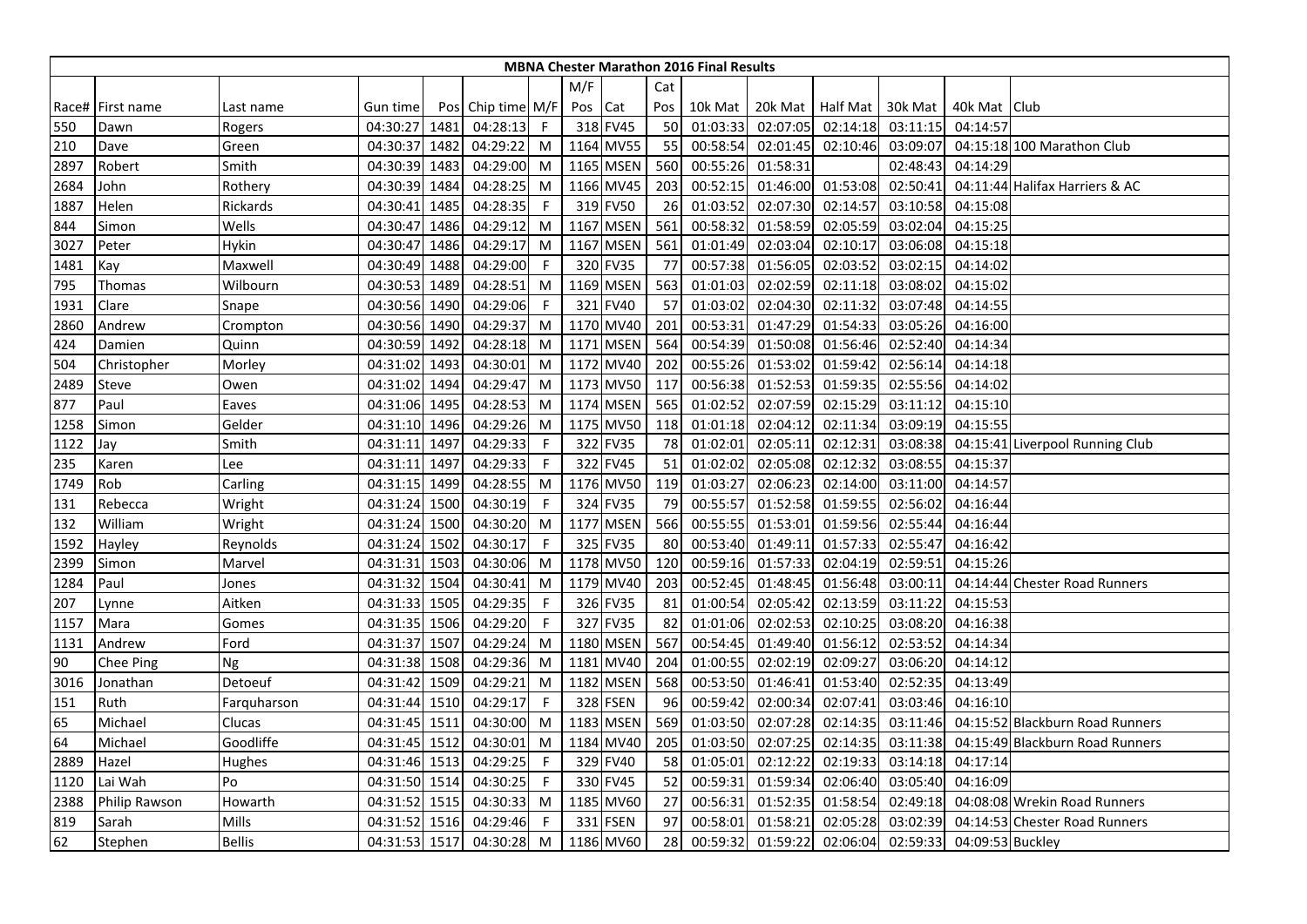|      |                  |                 |               |      |                   |    |         |           |     | <b>MBNA Chester Marathon 2016 Final Results</b> |                  |          |          |                |                                   |
|------|------------------|-----------------|---------------|------|-------------------|----|---------|-----------|-----|-------------------------------------------------|------------------|----------|----------|----------------|-----------------------------------|
|      |                  |                 |               |      |                   |    | M/F     |           | Cat |                                                 |                  |          |          |                |                                   |
|      | Race# First name | Last name       | Gun time      |      | Pos Chip time M/F |    | Pos Cat |           | Pos | 10k Mat                                         | 20k Mat Half Mat |          | 30k Mat  | 40k Mat   Club |                                   |
| 322  | Robert           | McBretney       | 04:31:56 1518 |      | 04:30:21          | M  |         | 1187 MV40 | 206 | 00:58:19                                        | 01:58:25         | 02:05:17 | 03:02:04 | 04:15:52       |                                   |
| 2417 | Sam              | Dhaliwal        | 04:31:58 1519 |      | 04:30:37          | M  |         | 1188 MV45 | 204 | 00:56:33                                        | 01:52:27         | 01:59:09 | 02:55:10 | 04:14:39       |                                   |
| 460  | Johanna          | Slavin          | 04:32:00      | 1520 | 04:29:10          | F  |         | 332 FSEN  | 98  | 01:02:49                                        | 02:05:59         | 02:12:45 | 03:06:57 | 04:15:11       |                                   |
| 2142 | Chris            | Downing         | 04:32:00      | 1521 | 04:29:25          | M  |         | 1189 MV45 | 205 | 00:59:39                                        | 01:57:41         | 02:04:26 | 03:01:53 | 04:14:57       |                                   |
| 79   | Bernardo         | Caballero       | 04:32:02 1522 |      | 04:30:40          | M  |         | 1190 MSEN | 570 | 00:57:39                                        | 01:54:42         | 02:01:45 | 02:58:21 | 04:14:28       |                                   |
| 645  | Richard          | Gilmartin       | 04:32:22      | 1523 | 04:31:02          | M  |         | 1191 MV40 | 207 | 00:55:42                                        | 01:51:10         | 01:57:42 | 02:56:35 | 04:15:01       |                                   |
| 475  | Andrea           | Harrop          | 04:32:31      | 1524 | 04:30:50          | F  |         | 333 FV40  | 59  | 00:56:16                                        | 01:52:18         | 01:58:44 | 02:53:34 | 04:16:36       |                                   |
| 403  | Heather          | Gregson         | 04:32:37      | 1525 | 04:30:32          | F  |         | 334 FSEN  | 99  | 01:03:30                                        | 02:06:54         | 02:14:09 | 03:10:46 |                | 04:16:10 Glaxo Hoad Hill Harriers |
| 1011 | Ryan             | <b>Braddock</b> | 04:32:40 1526 |      | 04:31:06          | M  |         | 1192 MSEN | 571 | 00:57:50                                        | 01:58:19         | 02:05:56 | 03:06:45 | 04:16:37       |                                   |
| 2944 | Tony             | Green           | 04:32:48      | 1527 | 04:30:37          | M  |         | 1193 MV55 | 56  | 00:59:29                                        | 01:59:28         | 02:06:42 | 03:04:55 |                | 04:15:42 Penny Lane Striders      |
| 464  | Gary             | Sale            | 04:32:51      | 1528 | 04:30:53          | M  |         | 1194 MV50 | 121 | 00:57:53                                        | 01:57:27         | 02:04:56 | 03:02:49 | 04:16:51       |                                   |
| 1169 | Stuart           | Hughes          | 04:32:54 1529 |      | 04:29:13          | M  |         | 1195 MSEN | 572 | 00:54:09                                        | 01:50:13         | 01:57:01 | 02:58:03 |                | 04:14:27 Run England              |
| 702  | Greg             | French          | 04:32:56 1530 |      | 04:31:40          | M  |         | 1196 MV40 | 208 | 00:56:26                                        | 01:51:49         | 01:58:18 | 02:53:54 | 04:16:04       |                                   |
| 688  | Andrzej          | Wieckowski      | 04:32:58 1531 |      | 04:31:37          | M  |         | 1197 MV45 | 206 | 00:56:27                                        | 01:52:44         | 01:59:15 | 02:54:58 | 04:13:32       |                                   |
| 657  | Paul             | Barreto         | 04:33:01 1532 |      | 04:31:47          | M  |         | 1198 MSEN | 573 | 01:02:42                                        | 02:06:48         | 02:14:21 | 03:12:16 | 04:18:55       |                                   |
| 296  | Gemma            | Lodge           | 04:33:03 1533 |      | 04:30:51          | -F |         | 335 FSEN  | 100 | 01:01:27                                        | 02:06:07         | 02:13:51 | 03:12:06 |                | 04:18:20 Red Rose Road Runners    |
| 1883 | John             | Boardman        | 04:33:07      | 1534 | 04:31:15          | M  |         | 1199 MV45 | 207 | 01:03:46                                        | 02:07:22         | 02:14:27 | 03:11:34 | 04:18:18       |                                   |
| 2726 | Julie            | Cowdroy         | 04:33:14      | 1535 | 04:31:28          | F  |         | 336 FV50  | 27  | 00:58:12                                        | 01:58:38         | 02:05:49 | 03:03:11 |                | 04:16:32 Burnham On Sea Harriers  |
| 2410 | Ben              | Kendall         | 04:33:14      | 1536 | 04:31:55          | M  |         | 1200 MSEN | 574 | 00:56:40                                        | 01:55:29         | 02:02:32 | 03:01:10 | 04:17:03       |                                   |
| 413  | Katie            | <b>Braid</b>    | 04:33:15 1537 |      | 04:31:11          | -F |         | 337 FSEN  | 101 | 01:03:31                                        | 02:06:57         | 02:14:11 | 03:10:52 |                | 04:16:11 Glaxo Hoad Hill Harriers |
| 3021 | Paul             | Henty           | 04:33:16 1538 |      | 04:31:03          | M  |         | 1201 MV40 | 209 | 00:59:04                                        | 01:59:08         | 02:06:28 | 03:05:01 | 04:15:46       |                                   |
| 928  | Andrew           | Topping         | 04:33:19 1539 |      | 04:30:50          | M  |         | 1202 MSEN | 575 | 01:00:36                                        | 01:58:53         | 02:05:26 | 03:01:42 | 04:16:09       |                                   |
| 361  | antony           | taylor          | 04:33:36 1540 |      | 04:31:55          | M  |         | 1203 MV40 | 210 | 01:00:31                                        | 02:02:37         | 02:09:44 | 03:04:22 | 04:16:34       |                                   |
| 2506 | Tony             | Woodbridge      | 04:33:39 1541 |      | 04:31:18          | M  |         | 1204 MSEN | 576 | 01:00:42                                        | 02:00:50         | 02:08:06 | 03:05:43 | 04:16:55       |                                   |
| 2393 | Andy             | Hughes          | 04:33:49 1542 |      | 04:31:44          | M  |         | 1205 MSEN | 577 | 00:57:07                                        | 01:54:59         | 02:02:04 | 03:05:45 |                | 04:16:56 Lawley Running Club      |
| 895  | Darren           | Tweats          | 04:33:57 1543 |      | 04:32:34          | M  |         | 1206 MSEN | 578 | 00:56:22                                        | 01:52:32         | 01:59:08 | 03:00:05 | 04:17:32       |                                   |
| 1453 | Ben              | Rowlands        | 04:34:00 1544 |      | 04:32:07          | M  |         | 1207 MSEN | 579 | 00:56:37                                        | 01:53:30         | 02:00:39 | 03:00:33 | 04:19:31       |                                   |
| 276  | Mike             | Thomason        | 04:34:01 1545 |      | 04:31:57          | M  |         | 1208 MV65 | 6   | 01:03:31                                        | 02:07:13         | 02:14:29 | 03:11:18 | 04:17:49       |                                   |
| 1751 | Gareth           | Harrison        | 04:34:06 1546 |      | 04:31:37          | M  |         | 1209 MSEN | 580 | 01:03:09                                        | 02:06:07         | 02:13:28 | 03:10:08 | 04:17:48       |                                   |
| 1652 | Cheryl           | Hepples         | 04:34:23 1547 |      | 04:32:28          | F  |         | 338 FV35  | 83  | 01:02:16                                        | 02:03:45         | 02:10:47 | 03:08:48 |                | 04:17:47 New Marske Harriers Club |
| 252  | Gareth           | Fairey          | 04:34:27 1548 |      | 04:32:21          | M  |         | 1210 MV40 | 211 | 00:59:41                                        | 02:03:58         | 02:11:05 | 03:07:39 |                | 04:18:58 Red Rose Road Runners    |
| 1988 | Rebecca          | Cousins         | 04:34:27      | 1549 | 04:32:20          | F  |         | 339 FV40  | 60  | 01:00:29                                        | 02:01:13         | 02:08:35 | 03:06:10 | 04:19:39       |                                   |
| 2971 | Kirsty           | Clegg           | 04:34:45      | 1550 | 04:33:16          | F  |         | 340 FSEN  | 102 | 00:56:17                                        | 01:53:52         | 02:01:52 | 03:05:10 | 04:18:55       |                                   |
| 1540 | Peter            | Barham          | 04:34:58 1551 |      | 04:33:38          | M  |         | 1211 MV45 | 208 | 00:59:56                                        | 02:00:06         | 02:07:10 | 03:05:40 | 04:18:54       |                                   |
| 1684 | Joni             | Southall        | 04:35:05 1552 |      | 04:34:02          | -F |         | 341 FV35  | 84  | 00:56:31                                        | 01:55:22         | 02:02:36 | 03:02:33 | 04:17:46       |                                   |
| 876  | David            | Limb            | 04:35:25      | 1553 | 04:33:09          | M  |         | 1212 MSEN | 581 | 00:58:49                                        | 01:56:36         | 02:03:38 | 03:03:03 | 04:18:11       |                                   |
| 510  | Matthew          | Hill            | 04:35:28 1554 |      | 04:34:00          | M  |         | 1213 MSEN | 582 | 00:59:34                                        | 01:59:01         | 02:05:54 | 02:59:39 | 04:19:26       |                                   |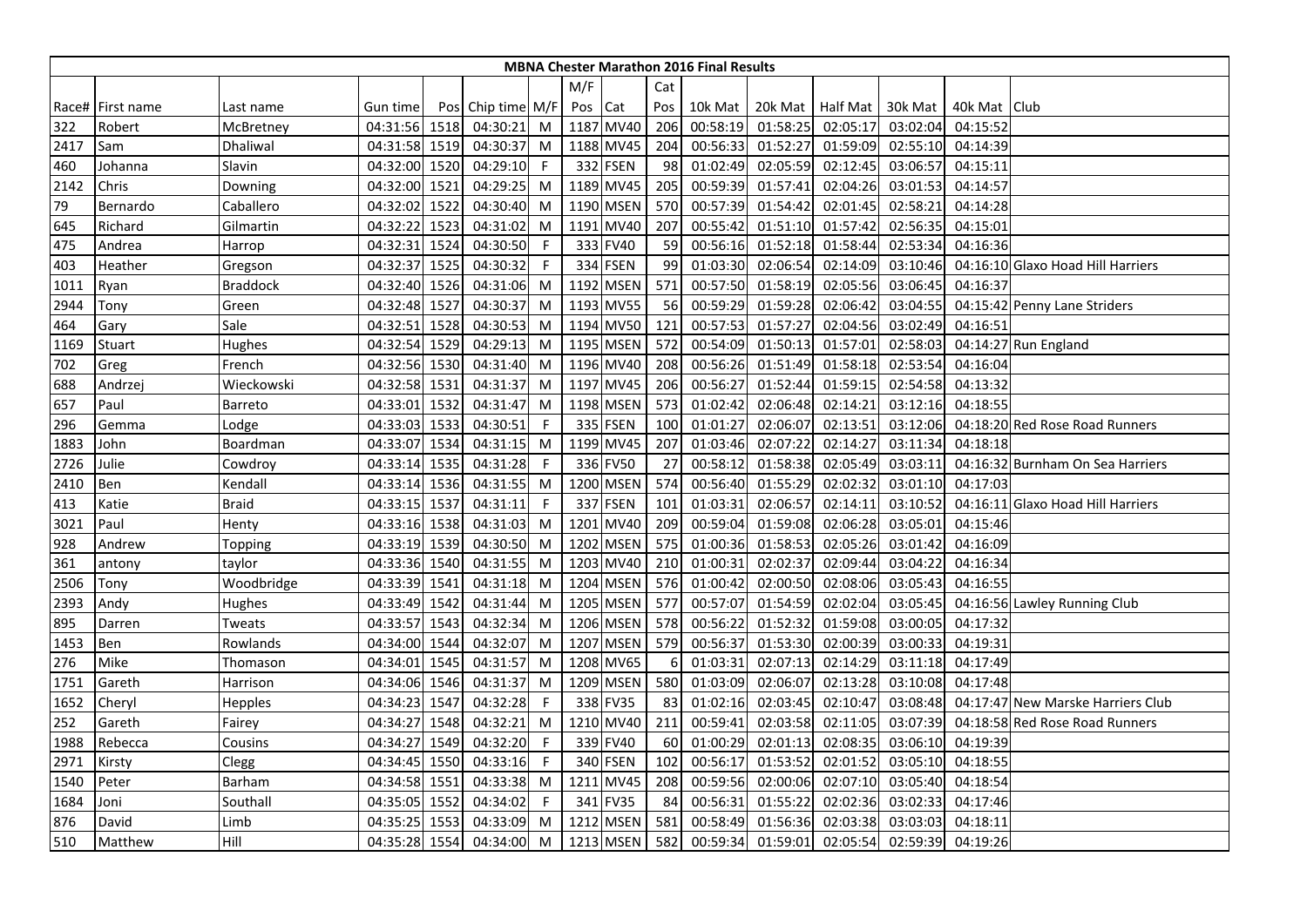|      |                  |               |               |      |                   |    |     |           |                | <b>MBNA Chester Marathon 2016 Final Results</b> |          |          |          |              |                                      |
|------|------------------|---------------|---------------|------|-------------------|----|-----|-----------|----------------|-------------------------------------------------|----------|----------|----------|--------------|--------------------------------------|
|      |                  |               |               |      |                   |    | M/F |           | Cat            |                                                 |          |          |          |              |                                      |
|      | Race# First name | Last name     | Gun time      |      | Pos Chip time M/F |    | Pos | Cat       | Pos            | 10k Mat                                         | 20k Mat  | Half Mat | 30k Mat  | 40k Mat Club |                                      |
| 2182 | lan              | Whyatt        | 04:35:32      | 1555 | 04:33:43          | M  |     | 1214 MV40 | 212            | 00:59:12                                        | 01:59:23 | 02:06:22 | 03:04:09 |              | 04:17:44 Stourbridge RC              |
| 1771 | David            | Hartley       | 04:35:42      | 1556 | 04:34:21          | M  |     | 1215 MV40 | 213            | 01:00:28                                        | 02:02:06 | 02:09:32 | 03:10:54 | 04:20:07     |                                      |
| 907  | Peter            | Smith         | 04:35:45      | 1557 | 04:33:53          | M  |     | 1216 MV40 | 214            | 00:56:10                                        | 01:52:49 | 01:59:30 | 02:57:32 | 04:19:25     |                                      |
| 894  | Sam              | Self          | 04:35:46      | 1558 | 04:34:27          | M  |     | 1217 MSEN | 583            | 00:55:01                                        | 01:52:03 | 02:00:50 | 02:59:46 | 04:20:07     |                                      |
| 1892 | Andrew           | Kirwan        | 04:36:02      | 1559 | 04:34:03          | M  |     | 1218 MV50 | 122            | 01:00:25                                        | 01:59:02 | 02:05:57 | 03:02:05 | 04:16:58     |                                      |
| 2705 | Mandy            | Terry         | 04:36:08 1560 |      | 04:34:36          | -F |     | 342 FV50  | 28             | 01:04:04                                        | 02:07:22 | 02:14:38 | 03:11:00 | 04:19:36     |                                      |
| 2237 | Karen            | Murray        | 04:36:08 1561 |      | 04:34:20          | F  |     | 343 FV50  | 29             | 00:57:45                                        | 01:57:42 | 02:05:20 | 03:06:39 |              | 04:18:59 Stafford Harriers           |
| 1560 | Claire           | Alman         | 04:36:14 1562 |      | 04:33:57          | -F |     | 344 FSEN  | 103            | 01:00:02                                        | 01:58:39 | 02:05:35 | 03:04:56 | 04:21:17     |                                      |
| 974  | Karen            | Hadland-Ellis | 04:36:16      | 1563 | 04:34:04          | -F |     | 345 FV45  | 53             | 01:01:43                                        | 02:03:33 | 02:10:55 | 03:09:41 | 04:19:12     |                                      |
| 703  | Sarah            | Woodiwiss     | 04:36:20 1564 |      | 04:34:31          | -F |     | 346 FV45  | 54             | 01:03:10                                        | 02:04:21 | 02:11:29 | 03:07:20 | 04:18:19     |                                      |
| 2884 | lan              | Yallop        | 04:36:23      | 1565 | 04:33:47          | M  |     | 1219 MV55 | 57             | 01:00:03                                        | 01:59:03 | 02:06:23 | 03:05:37 | 04:18:15     |                                      |
| 2361 | Mel              | Lilley        | 04:36:25      | 1566 | 04:35:18          | M  |     | 1220 MV55 | 58             | 00:56:46                                        | 01:58:23 | 02:07:27 | 03:10:51 | 04:21:36     |                                      |
| 212  | Simon            | Woodrow       | 04:36:26      | 1567 | 04:34:55          | M  |     | 1221 MV60 | 29             | 00:56:20                                        | 01:52:30 | 01:58:54 | 02:52:33 | 04:14:30     |                                      |
| 850  | Lucan            | Manfredi      | 04:36:42      | 1568 | 04:35:04          | M  |     | 1222 MSEN | 584            | 00:59:22                                        | 02:00:13 | 02:07:18 | 03:07:36 | 04:21:32     |                                      |
| 561  | Jason            | Cundick       | 04:36:45      | 1569 | 04:35:19          | M  |     | 1223 MV45 | 209            | 00:58:19                                        | 02:00:17 | 02:08:12 | 03:10:12 |              | 04:20:41 Dragons Running Club (sale) |
| 1406 | Sarah            | Rylance       | 04:36:48 1570 |      | 04:35:06          | -F |     | 347 FV35  | 85             | 01:00:47                                        | 02:02:13 | 02:11:40 | 03:08:52 | 04:18:59     |                                      |
| 1410 | Sarah            | Shirley       | 04:36:48      | 1571 | 04:35:06          | F  |     | 348 FV35  | 86             | 01:00:49                                        | 02:02:12 | 02:11:42 | 03:08:58 | 04:18:59     |                                      |
| 1310 | Richard          | Parry         | 04:36:50      | 1572 | 04:35:06          | M  |     | 1224 MV40 | 215            | 01:03:37                                        | 02:06:35 | 02:13:55 | 03:10:32 |              | 04:19:02 Chester Road Runners        |
| 2871 | Martin           | <b>Bailey</b> | 04:37:01      | 1573 | 04:35:58          | M  |     | 1225 MV40 | 216            | 00:55:01                                        | 01:50:32 | 01:57:17 | 02:54:19 |              | 04:19:28 Newcastle Staffs AC         |
| 635  | Paul             | Wakefield     | 04:37:02      | 1574 | 04:35:59          | M  |     | 1226 MV40 | 217            | 00:55:05                                        | 01:50:34 | 01:57:15 | 02:54:28 |              | 04:19:32 Newcastle Staffs AC         |
| 753  | Christian        | Shepherd      | 04:37:17      | 1575 | 04:35:54          | M  |     | 1227 MSEN | 585            | 00:55:09                                        | 01:53:16 | 02:01:06 | 03:03:45 | 04:21:18     |                                      |
| 1968 | Natalie          | Harding       | 04:37:19      | 1576 | 04:35:02          | F  |     | 349 FV40  | 61             | 01:02:09                                        | 02:04:36 | 02:11:47 | 03:08:50 | 04:19:37     |                                      |
| 729  | Sam              | Nicholson     | 04:37:28 1577 |      | 04:35:46          | M  |     | 1228 MV40 | 218            | 00:56:17                                        | 01:53:29 | 02:00:46 | 03:01:51 | 04:19:48     |                                      |
| 168  | Isla             | Mitchell      | 04:37:37      | 1578 | 04:35:46          | -F |     | 350 FSEN  | 104            | 00:57:23                                        | 01:57:48 | 02:09:28 | 03:11:11 | 04:21:32     |                                      |
| 1967 | Keith            | Dunn          | 04:37:39      | 1579 | 04:35:22          | M  |     | 1229 MV50 | 123            | 01:02:12                                        | 02:04:37 | 02:11:46 | 03:06:43 | 04:19:41     |                                      |
| 1262 | Christopher      | Taylor        | 04:37:40      | 1580 | 04:35:47          | M  |     | 1230 MSEN | 586            | 01:03:32                                        | 02:07:03 | 02:14:21 | 03:11:16 | 04:20:23     |                                      |
| 2918 | Paul             | Hughes        | 04:37:43 1581 |      | 04:35:53          | M  |     | 1231 MV45 | 210            | 00:55:19                                        | 01:54:42 | 02:02:42 | 03:07:00 | 04:20:08     |                                      |
| 2153 | Deb              | Sault         | 04:37:43 1582 |      | 04:35:53          | -F |     | 351 FV45  | 55             | 00:55:23                                        | 01:54:48 | 02:02:45 | 03:07:07 | 04:20:10     |                                      |
| 626  | Alistair         | Cartwright    | 04:37:47 1583 |      | 04:36:36          | M  |     | 1232 MSEN | 587            | 00:56:41                                        | 01:52:51 | 01:59:30 | 03:03:02 | 04:21:59     |                                      |
| 1467 | Rachael          | Graham        | 04:38:02 1584 |      | 04:36:19          | F. |     | 352 FSEN  | 105            | 01:01:25                                        | 02:06:22 | 02:13:36 | 03:12:56 |              | 04:22:27 Wallasey Athletic Club      |
| 1388 | Michael          | Rimmer        | 04:38:02      | 1584 | 04:36:07          | M  |     | 1233 MV40 | 219            | 01:03:28                                        | 02:06:32 | 02:13:48 | 03:09:35 | 04:21:53     |                                      |
| 2391 | Stephanie        | Teece         | 04:38:05      | 1586 | 04:35:48          | F  |     | 353 FSEN  | 106            | 01:00:13                                        | 02:01:50 | 02:09:12 | 03:07:29 | 04:22:09     |                                      |
| 1220 | Robin            | Nash          | 04:38:06      | 1587 | 04:36:45          | M  |     | 1234 MSEN | 588            | 00:56:03                                        | 01:52:44 | 01:59:37 | 02:59:55 | 04:20:09     |                                      |
| 2194 | Gillian          | Mitchell      | 04:38:07      | 1588 | 04:35:49          | -F |     | 354 FV45  | 56             | 01:02:46                                        | 02:04:09 | 02:11:24 | 03:10:23 |              | 04:21:34 Wolverhampton & Bilston     |
| 1269 | Josh             | Eaton         | 04:38:10      | 1589 | 04:37:20          | M  |     | 1235 MSEN | 589            | 00:52:27                                        | 01:45:15 | 01:51:26 | 02:46:12 | 04:20:06     |                                      |
| 2247 | Karen Denise     | Murray        | 04:38:14      | 1590 | 04:36:26          | F  |     | 355 FV55  | 13             | 00:56:36                                        | 01:57:21 | 02:05:23 | 03:08:39 |              | 04:22:00 Stafford Harriers           |
| 73   | Peter            | Holland       | 04:38:17 1591 |      | 04:36:26          | M  |     | 1236 MV70 | $\overline{2}$ | 01:00:35                                        | 02:01:52 | 02:09:09 | 03:06:01 | 04:18:08     |                                      |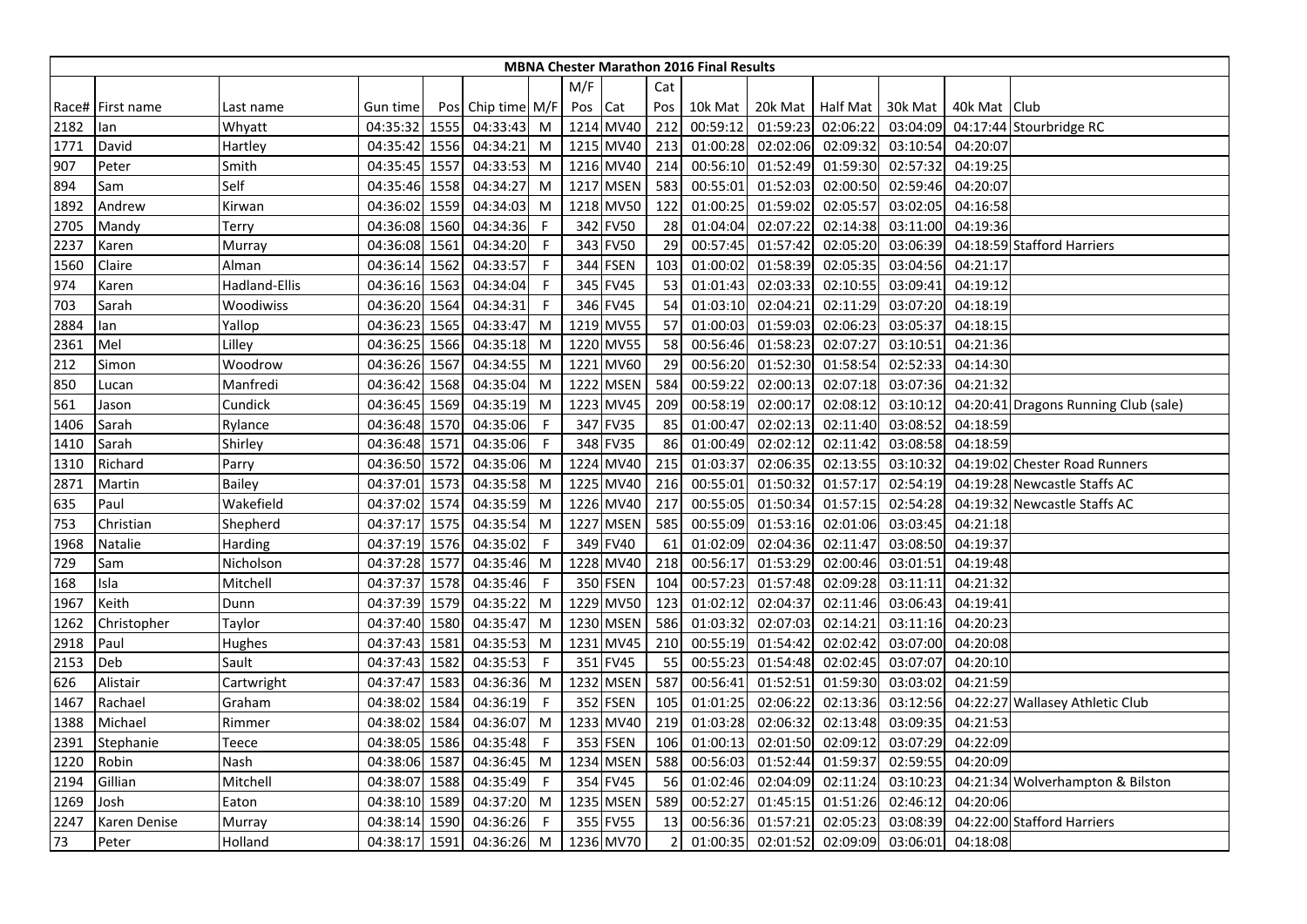|      |                  |              |               |      |                   |              |      |                 |     | <b>MBNA Chester Marathon 2016 Final Results</b> |          |                  |          |                |                                          |
|------|------------------|--------------|---------------|------|-------------------|--------------|------|-----------------|-----|-------------------------------------------------|----------|------------------|----------|----------------|------------------------------------------|
|      |                  |              |               |      |                   |              | M/F  |                 | Cat |                                                 |          |                  |          |                |                                          |
|      | Race# First name | Last name    | Gun time      |      | Pos Chip time M/F |              | Pos  | Cat             | Pos | 10k Mat                                         |          | 20k Mat Half Mat | 30k Mat  | 40k Mat   Club |                                          |
| 164  | Karyn            | Queen        | 04:38:18 1592 |      | 04:36:26          | $\mathsf{F}$ |      | 356 FV35        | 87  | 00:57:19                                        | 01:57:41 | 02:09:24         | 03:11:09 | 04:23:01       |                                          |
| 1084 | Mark             | Finch        | 04:38:19      | 1593 | 04:37:09          | M            |      | 1237 MV50       | 124 | 00:56:38                                        | 01:52:27 | 01:59:07         | 03:03:00 | 04:23:23       |                                          |
| 1175 | Richard          | Lock         | 04:38:19      | 1594 | 04:36:18          | M            |      | 1238 MSEN       | 590 | 00:59:26                                        | 01:58:12 | 02:05:14         | 03:03:45 | 04:20:12       |                                          |
| 842  | Christopher      | Jordan       | 04:38:22 1595 |      | 04:35:55          | M            |      | 1239 MSEN       | 591 | 01:07:33                                        | 02:12:59 | 02:20:21         | 03:16:16 | 04:22:17       |                                          |
| 2279 | Lina             | Verseckaite  | 04:38:24 1596 |      | 04:37:27          | -F           |      | <b>357 FSEN</b> | 107 |                                                 | 01:59:05 | 02:06:18         | 03:07:09 |                | 04:22:30 Aberystwyth AC                  |
| 86   | Isabelle         | Gautier      | 04:38:28      | 1597 | 04:36:46          | -F           |      | 358 FV50        | 30  | 00:59:15                                        | 02:00:15 | 02:07:33         | 03:08:57 | 04:22:13       |                                          |
| 473  | Per              | Nielsen      | 04:38:30 1598 |      | 04:36:33          | M            |      | 1240 MV55       | 59  | 01:03:32                                        | 02:06:16 | 02:13:36         | 03:10:16 | 04:21:55       |                                          |
| 2470 | Tony             | Copeman      | 04:38:32 1599 |      | 04:35:57          | M            |      | 1241 MV45       | 211 | 00:57:48                                        | 01:56:11 | 02:03:32         | 03:04:52 | 04:20:15       |                                          |
| 241  | Gary             | Parkinson    | 04:38:36 1600 |      | 04:37:23          | M            |      | 1242 MV40       | 220 | 00:58:26                                        | 01:59:44 | 02:06:41         | 03:02:48 |                | 04:23:16 Thornton Cleveleys Running Club |
| 2044 | Abbi             | Sewell       | 04:38:36      | 1601 | 04:36:45          | -F           |      | 359 FV35        | 88  | 01:00:22                                        | 02:06:17 | 02:14:02         | 03:11:20 | 04:21:43       |                                          |
| 1730 | Rachel           | Tomlinson    | 04:38:43      | 1602 | 04:36:18          | -F           |      | 360 FV35        | 89  | 01:03:07                                        | 02:06:05 | 02:13:21         | 03:10:03 |                | 04:21:11 Meltham AC                      |
| 869  | Jason            | Wilkinson    | 04:38:49      | 1603 | 04:37:12          | M            |      | 1243 MV45       | 212 | 00:58:50                                        | 01:58:39 | 02:06:01         | 03:06:44 | 04:21:10       |                                          |
| 2376 | Louise           | Bromley      | 04:38:50 1604 |      | 04:36:55          | -F           |      | 361 FSEN        | 108 | 01:00:37                                        | 02:01:51 | 02:09:19         | 03:08:52 | 04:21:47       |                                          |
| 2185 | Lucas            | Marcou       | 04:38:51      | 1605 | 04:35:55          | M            |      | 1244 MV40       | 221 | 00:59:23                                        | 02:00:55 | 02:08:27         | 03:07:57 | 04:20:49       |                                          |
| 1426 | Emma             | Adamson      | 04:38:54 1606 |      | 04:36:43          | F            |      | 362 FSEN        | 109 | 01:03:13                                        | 02:06:49 | 02:14:03         | 03:11:16 | 04:22:55       |                                          |
| 1550 | Joanne           | Jones        | 04:38:54 1607 |      | 04:36:45          | -F           |      | 363 FV40        | 62  | 01:03:18                                        | 02:06:54 | 02:14:09         | 03:11:23 | 04:22:58       |                                          |
| 2878 | Francis          | Roberts      | 04:38:56      | 1608 | 04:38:04          | M            |      | 1245 MSEN       | 592 | 00:59:21                                        | 01:57:38 | 02:04:33         | 03:04:41 | 04:22:38       |                                          |
| 1124 | Daniel           | McNulty      | 04:38:58      | 1609 | 04:36:54          | M            | 1246 | <b>MSEN</b>     | 593 | 00:59:09                                        | 01:59:03 | 02:06:14         | 03:05:42 | 04:22:29       |                                          |
| 794  | Martin           | Keogh        | 04:38:58 1610 |      | 04:37:49          | M            |      | 1247 MSEN       | 594 | 00:53:53                                        | 01:48:06 | 01:54:30         | 03:00:30 | 04:22:48       |                                          |
| 2433 | Vanessa          | Carver       | 04:39:14 1611 |      | 04:37:35          | -F           |      | 364 FV45        | 57  | 01:04:04                                        | 02:07:59 | 02:15:24         | 03:12:56 | 04:23:00       |                                          |
| 2837 | Margaret         | Heaton       | 04:39:17      | 1612 | 04:37:44          | -F           |      | 365 FV35        | 90  | 00:56:10                                        | 01:55:01 | 02:03:18         | 03:06:58 | 04:22:33       |                                          |
| 1401 | Sue              | Jones        | 04:39:22      | 1613 | 04:37:54          | F            |      | 366 FV55        | 14  | 00:58:29                                        | 01:59:48 | 02:06:52         | 03:06:02 | 04:21:55       |                                          |
| 417  | Sheila           | Gillie       | 04:39:23 1614 |      | 04:36:56          | -F           |      | 367 FV60        | 3   | 01:04:15                                        | 02:08:45 | 02:16:29         | 03:16:11 | 04:22:40       |                                          |
| 584  | Lee              | Potts        | 04:39:23 1615 |      | 04:38:04          | M            |      | 1248 MV40       | 222 | 00:56:31                                        | 01:53:09 | 01:59:17         | 02:56:10 | 04:20:31       |                                          |
| 2459 | Ross             | Williams     | 04:39:29      | 1616 | 04:38:23          | M            |      | 1249 MSEN       | 595 | 00:57:00                                        | 01:52:13 | 01:58:57         | 02:52:37 | 04:21:34       |                                          |
| 1552 | Andy             | Hickman      | 04:39:32 1617 |      | 04:37:16          | M            |      | 1250 MSEN       | 596 | 01:00:02                                        | 01:58:32 | 02:05:38         | 03:04:59 | 04:22:29       |                                          |
| 1086 | Reece            | Atkinson     | 04:39:33 1618 |      | 04:38:10          | M            |      | 1251 MSEN       | 597 | 00:51:41                                        | 01:44:38 | 01:51:07         | 02:48:54 | 04:23:04       |                                          |
| 2437 | Richard          | Cooper       | 04:39:34 1619 |      | 04:36:58          | M            |      | 1252 MV50       | 125 |                                                 | 01:55:09 | 02:02:16         | 03:04:03 | 04:22:59       |                                          |
| 2965 | Andrew           | Holroyd      | 04:39:39 1620 |      | 04:38:51          | M            |      | 1253 MSEN       | 598 | 00:52:27                                        | 01:45:31 | 01:51:53         | 03:00:14 |                | 04:22:53 UKnetrunner.co.UK               |
| 2259 | Deborah          | Houghton     | 04:39:44 1621 |      | 04:38:03          | -F           |      | 368 FV45        | 58  | 01:01:04                                        | 02:01:14 | 02:08:25         | 03:04:29 |                | 04:19:53 Newcastle Staffs AC             |
| 1268 | Tim              | Manning      | 04:39:50 1622 |      | 04:37:44          | M            |      | 1254 MV45       | 213 | 01:00:50                                        | 02:01:50 | 02:09:21         | 03:10:32 | 04:21:50       |                                          |
| 1152 | Michelle         | Bird         | 04:39:54 1623 |      | 04:37:05          | -F           |      | 369 FV40        | 63  | 01:00:09                                        | 02:00:00 | 02:07:14         | 03:07:41 |                | 04:22:44 Liverpool Running Club          |
| 1878 | Lindsey          | King         | 04:40:00 1624 |      | 04:37:56          | -F           |      | 370 FSEN        | 110 | 01:03:43                                        | 02:07:30 | 02:14:57         | 03:13:15 | 04:23:08       |                                          |
| 1893 | Kelly            | <b>Brown</b> | 04:40:00 1625 |      | 04:37:56          | -F           |      | 371 FSEN        | 111 | 01:03:47                                        | 02:07:31 | 02:15:01         | 03:13:18 | 04:23:10       |                                          |
| 611  | Paul             | Kirman       | 04:40:01 1626 |      | 04:38:44          | M            |      | 1255 MV45       | 214 | 00:58:52                                        | 01:58:00 | 02:04:54         | 03:01:32 | 04:21:32       |                                          |
| 1859 | Clare            | Wright       | 04:40:04      | 1627 | 04:37:52          | -F           |      | 372 FV35        | 91  | 01:01:14                                        | 02:04:00 | 02:11:23         | 03:09:49 | 04:21:49       |                                          |
| 2935 | Helen            | Moon         | 04:40:18 1628 |      | 04:38:31          | -F           |      | 373 FV45        | 59  | 00:59:15                                        | 01:59:08 | 02:06:09         | 03:06:05 | 04:22:53       |                                          |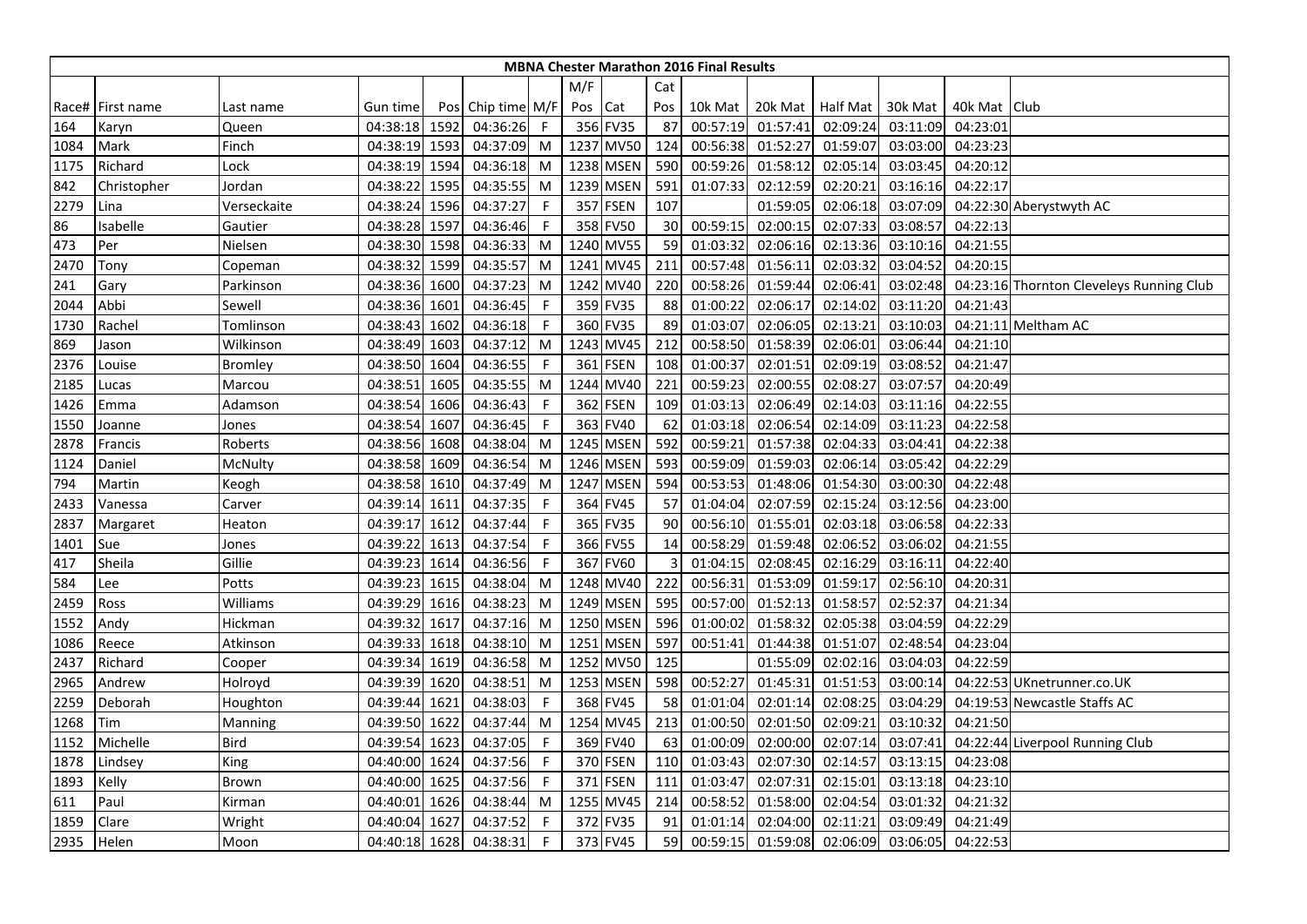|      |                  |                 |               |      |                   |              |         |           |     | <b>MBNA Chester Marathon 2016 Final Results</b> |                  |          |          |                |                                 |
|------|------------------|-----------------|---------------|------|-------------------|--------------|---------|-----------|-----|-------------------------------------------------|------------------|----------|----------|----------------|---------------------------------|
|      |                  |                 |               |      |                   |              | M/F     |           | Cat |                                                 |                  |          |          |                |                                 |
|      | Race# First name | Last name       | Gun time      |      | Pos Chip time M/F |              | Pos Cat |           | Pos | 10k Mat                                         | 20k Mat Half Mat |          | 30k Mat  | 40k Mat   Club |                                 |
| 1200 | Teresa           | Fajardo         | 04:40:18 1629 |      | 04:38:30          | $\mathsf{F}$ |         | 374 FV50  | 31  | 00:59:12                                        | 01:59:09         | 02:06:29 | 03:08:24 |                | 04:22:54 Chester Road Runners   |
| 298  | Margaret         | Lupton          | 04:40:21      | 1630 | 04:38:09          | -F           |         | 375 FV45  | 60  | 01:01:26                                        | 02:06:00         | 02:13:33 | 03:11:04 |                | 04:22:29 Red Rose Road Runners  |
| 1074 | Catrin           | Owen            | 04:40:22      | 1631 | 04:39:03          | F            |         | 376 FSEN  | 112 | 00:59:51                                        | 02:01:32         | 02:09:10 | 03:11:12 | 04:24:05       |                                 |
| 1134 | Alan             | Griffin         | 04:40:22      | 1632 | 04:40:22          | M            |         | 1256 MV40 | 223 | 01:03:27                                        |                  | 02:13:01 | 03:12:12 | 04:25:45       |                                 |
| 1044 | David            | Todd            | 04:40:27      | 1633 | 04:39:08          | M            |         | 1257 MV40 | 224 | 00:59:45                                        | 02:01:28         | 02:09:07 | 03:11:10 | 04:24:20       |                                 |
| 128  | Bobby            | Wotherspoon     | 04:40:29      | 1634 | 04:40:05          | M            |         | 1258 MV40 | 225 | 00:49:29                                        | 01:37:31         | 01:43:00 | 02:29:09 | 04:21:25       |                                 |
| 117  | Stan             | Dacre           | 04:40:30      | 1635 | 04:40:05          | M            |         | 1259 MV45 | 215 | 00:52:52                                        | 01:50:42         | 01:58:26 | 02:59:23 | 04:21:25       |                                 |
| 331  | John             | MacHolc         | 04:40:38 1636 |      | 04:38:13          | M            |         | 1260 MV55 | 60  | 00:51:18                                        | 01:46:12         | 01:52:53 | 02:56:32 | 04:20:00       |                                 |
| 516  | Adrian           | Morley          | 04:40:40 1637 |      | 04:39:40          | M            |         | 1261 MSEN | 599 | 00:55:31                                        | 01:54:18         | 02:03:58 | 03:08:08 | 04:24:12       |                                 |
| 232  | Rebecca          | Lyon            | 04:40:50      | 1638 | 04:38:32          | F            |         | 377 FSEN  | 113 | 01:06:49                                        | 02:13:30         | 02:21:01 | 03:18:59 | 04:25:00       |                                 |
| 864  | Chris            | <b>Buso</b>     | 04:40:52      | 1639 | 04:38:29          | M            |         | 1262 MSEN | 600 | 00:55:50                                        | 01:50:27         | 01:57:00 | 02:55:07 | 04:23:06       |                                 |
| 948  | Tania            | Wild            | 04:40:59      | 1640 | 04:38:56          | F            |         | 378 FSEN  | 114 | 01:03:36                                        | 02:07:30         | 02:14:45 | 03:13:26 |                | 04:24:49 Lymm Runners           |
| 3048 | Mark             | Daniels         | 04:41:00 1641 |      | 04:39:12          | M            |         | 1263 MV40 | 226 | 00:58:30                                        | 01:58:47         | 02:06:37 | 03:09:28 | 04:24:10       |                                 |
| 1304 | Rich             | Davies          | 04:41:04 1642 |      | 04:38:34          | M            |         | 1264 MV40 | 227 | 01:03:06                                        | 02:06:04         | 02:13:23 | 03:10:06 | 04:22:43       |                                 |
| 2978 | Peter            | Wilson          | 04:41:04 1642 |      | 04:38:51          | M            |         | 1264 MV45 | 216 | 01:03:26                                        | 02:07:03         | 02:14:09 | 03:11:10 | 04:22:24       |                                 |
| 731  | Phillip          | Donnelly        | 04:41:04 1644 |      | 04:39:00          | M            |         | 1266 MSEN | 601 | 00:59:29                                        | 02:00:26         | 02:08:04 | 03:09:22 | 04:23:19       |                                 |
| 2678 | Poppy            | Potter          | 04:41:05 1645 |      | 04:39:08          | F            |         | 379 FSEN  | 115 | 00:59:08                                        | 02:00:41         | 02:08:33 | 03:09:09 | 04:23:25       |                                 |
| 214  | Paul             | <b>Boustead</b> | 04:41:10 1646 |      | 04:39:28          | M            |         | 1267 MV40 | 228 | 00:52:58                                        | 01:47:07         | 01:54:21 | 03:01:17 | 04:24:58       |                                 |
| 2370 | Mark             | Evans           | 04:41:15      | 1647 | 04:40:03          | M            |         | 1268 MV50 | 126 | 00:56:41                                        | 01:56:07         | 02:03:17 | 03:07:56 |                | 04:24:46 Wrekin Road Runners    |
| 2859 | Louise           | Curry           | 04:41:15 1648 |      | 04:39:21          | F            |         | 380 FV50  | 32  | 01:01:44                                        | 02:04:36         | 02:12:01 | 03:11:27 | 04:25:19       |                                 |
| 2191 | Daniel           | Rakic           | 04:41:22      | 1649 | 04:39:23          | M            |         | 1269 MSEN | 602 | 01:00:05                                        | 02:01:17         | 02:08:38 | 03:09:01 | 04:24:55       |                                 |
| 2580 | Jack             | Punter          | 04:41:22      | 1650 | 04:39:21          | M            |         | 1270 MSEN | 603 | 01:00:07                                        | 02:01:16         | 02:08:37 | 03:08:59 | 04:24:54       |                                 |
| 2683 | Alison           | Sullivan        | 04:41:27 1651 |      | 04:39:38          | F            |         | 381 FV45  | 61  | 00:59:11                                        | 01:59:04         | 02:05:58 | 03:10:13 | 04:24:37       |                                 |
| 2682 | Karen            | Evans           | 04:41:27      | 1652 | 04:39:38          | -F           |         | 382 FV45  | 62  | 00:59:11                                        | 01:58:54         | 02:07:20 | 03:10:19 | 04:24:42       |                                 |
| 1466 | Paul             | Ehlen           | 04:41:41      | 1653 | 04:38:17          | M            |         | 1271 MSEN | 604 | 01:10:29                                        | 02:17:08         | 02:24:48 | 03:19:14 | 04:25:07       |                                 |
| 1761 | Andrea           | Lawton hyde     | 04:41:45 1654 |      | 04:40:01          | F            |         | 383 FV35  | 92  | 00:59:22                                        | 02:00:16         | 02:07:34 | 03:07:52 |                | 04:25:15 Stadium Runners        |
| 1763 | Elliot           | <b>Burnley</b>  | 04:41:54 1655 |      | 04:39:31          | M            |         | 1272 MSEN | 605 | 01:10:24                                        | 02:13:27         | 02:20:48 | 03:16:48 | 04:25:03       |                                 |
| 2500 | Paula            | Hurd            | 04:41:55 1656 |      | 04:40:40          | F            |         | 384 FV45  | 63  | 00:56:09                                        | 01:52:27         | 01:58:58 | 02:52:06 | 04:19:48       |                                 |
| 231  | Louise           | Satherley       | 04:41:57 1657 |      | 04:40:03          | F            |         | 385 FV35  | 93  | 01:01:05                                        | 02:01:37         | 02:10:19 | 03:11:28 | 04:25:24       |                                 |
| 1486 | John             | Trantom         | 04:42:11 1658 |      | 04:40:26          | M            |         | 1273 MV40 | 229 | 01:03:39                                        | 02:07:14         | 02:14:31 | 03:11:48 | 04:25:44       |                                 |
| 822  | Clare            | Roberts         | 04:42:13 1659 |      | 04:40:58          | F            |         | 386 FV35  | 94  | 00:56:36                                        | 01:55:44         | 02:04:35 | 03:07:48 | 04:26:13       |                                 |
| 1209 | Paul             | Folly           | 04:42:14      | 1660 | 04:40:06          | M            |         | 1274 MSEN | 606 | 00:57:35                                        | 01:58:10         | 02:05:31 | 03:07:07 | 04:24:40       |                                 |
| 2295 | Shaun            | Harrison        | 04:42:15 1661 |      | 04:42:15          | M            |         | 1275 MSEN | 607 | 01:01:14                                        | 02:00:57         | 02:08:39 | 03:10:54 | 04:26:56       |                                 |
| 377  | Margaret         | Morley          | 04:42:18 1662 |      | 04:41:45          | F            |         | 387 FV45  | 64  | 00:50:42                                        | 01:42:37         | 01:48:54 | 02:39:53 |                | 04:24:18 Blackburn Road Runners |
| 2957 | Peter            | Gale            | 04:42:19 1663 |      | 04:41:33          | M            |         | 1276 MSEN | 608 | 00:56:34                                        | 01:56:30         | 02:03:28 | 03:02:47 | 04:28:14       |                                 |
| 574  | Clare            | Unsworth        | 04:42:25      | 1664 | 04:40:30          | F            |         | 388 FV40  | 64  | 01:03:43                                        | 02:07:12         | 02:14:24 | 03:13:05 | 04:25:56       |                                 |
| 2728 | Faith            | Foote           | 04:42:33 1665 |      | 04:40:24          | F            |         | 389 FV55  | 15  | 01:00:12                                        | 02:00:09         | 02:07:10 | 03:06:05 | 04:22:59       |                                 |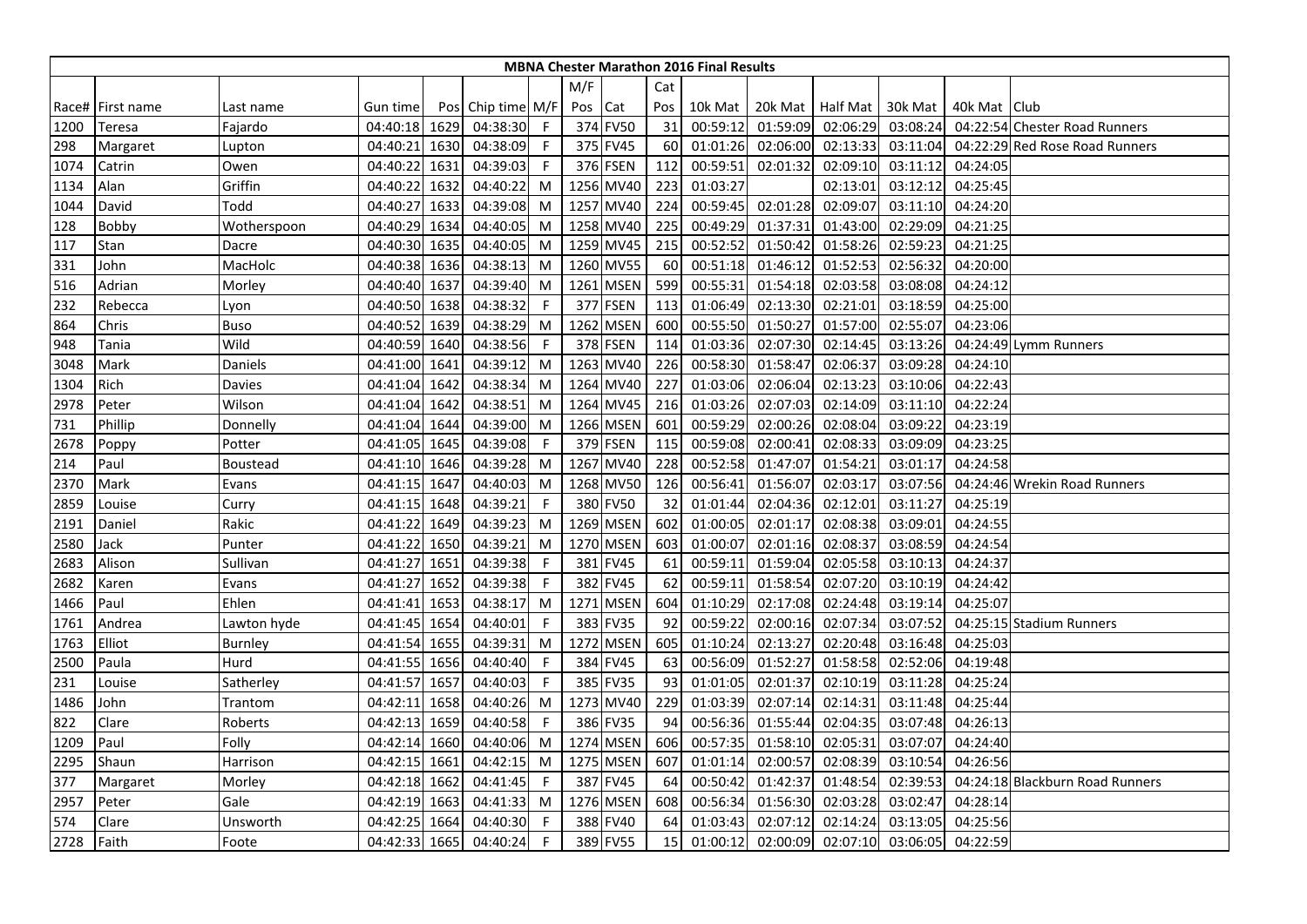|      |                  |                |               |      |                   |             |         |           |     | <b>MBNA Chester Marathon 2016 Final Results</b> |                  |          |          |                |                                   |
|------|------------------|----------------|---------------|------|-------------------|-------------|---------|-----------|-----|-------------------------------------------------|------------------|----------|----------|----------------|-----------------------------------|
|      |                  |                |               |      |                   |             | M/F     |           | Cat |                                                 |                  |          |          |                |                                   |
|      | Race# First name | Last name      | Gun time      |      | Pos Chip time M/F |             | Pos Cat |           | Pos | 10k Mat                                         | 20k Mat Half Mat |          | 30k Mat  | 40k Mat   Club |                                   |
| 2727 | Peter            | Boot           | 04:42:33 1666 |      | 04:40:24          | M           |         | 1277 MSEN | 609 | 01:00:08                                        | 02:00:08         | 02:07:10 | 03:06:06 | 04:22:57       |                                   |
| 462  | David            | <b>Buckley</b> | 04:42:36 1667 |      | 04:40:32          | M           |         | 1278 MV50 | 127 | 01:03:54                                        | 02:07:41         | 02:15:06 | 03:13:29 | 04:25:25       |                                   |
| 3051 | Gary             | <b>Duckers</b> | 04:42:44      | 1668 | 04:40:07          | M           |         | 1279 MSEN | 610 | 01:01:51                                        | 02:03:14         | 02:10:38 | 03:10:00 |                | 04:23:05 Chester Road Runners     |
| 1516 | Darren           | Rhodes         | 04:42:48 1669 |      | 04:40:12          | M           |         | 1280 MV40 | 230 | 01:02:18                                        | 02:04:01         | 02:12:31 | 03:11:41 | 04:27:22       |                                   |
| 1130 | Rob              | Quinn          | 04:42:51      | 1670 | 04:40:41          | M           |         | 1281 MSEN | 611 | 01:03:29                                        | 02:07:03         | 02:14:09 | 03:11:18 | 04:26:05       |                                   |
| 219  | Claire           | Casson         | 04:42:54 1671 |      | 04:41:27          | $\mathsf F$ |         | 390 FV40  | 65  | 00:59:48                                        | 01:59:51         | 02:06:57 | 03:05:42 | 04:24:08       |                                   |
| 2742 | Kate             | Griffiths      | 04:42:59 1672 |      | 04:41:07          | F           |         | 391 FV35  | 95  | 00:58:33                                        | 01:58:35         | 02:05:47 | 03:08:36 | 04:25:56       |                                   |
| 1330 | Ryan             | Simes          | 04:42:59 1672 |      | 04:41:59          | M           |         | 1282 MSEN | 612 | 00:56:48                                        | 01:52:48         | 01:59:13 | 02:59:04 | 04:23:16       |                                   |
| 1735 | Setian           | Coulibaly      | 04:43:27 1674 |      | 04:41:45          | M           |         | 1283 MV45 | 217 | 01:01:17                                        | 02:02:01         | 02:09:48 | 03:10:12 | 04:24:44       |                                   |
| 1651 | Michelle         | O'Grady        | 04:43:28      | 1675 | 04:41:32          | F           |         | 392 FV35  | 96  | 01:02:16                                        | 02:03:44         | 02:10:49 | 03:10:48 |                | 04:26:28 New Marske Harriers Club |
| 1279 | Katie            | Willis         | 04:43:37      | 1676 | 04:41:46          | F           |         | 393 FSEN  | 116 | 01:01:22                                        | 02:05:41         | 02:13:22 | 03:15:03 | 04:28:11       |                                   |
| 1136 | Helen            | Smith - kearns | 04:43:43      | 1677 | 04:43:43          | -F          |         | 394 FV45  | 65  | 01:03:02                                        | 02:06:08         | 02:14:01 | 03:13:56 | 04:28:50       |                                   |
| 2351 | Sian             | Danford        | 04:43:45 1678 |      | 04:41:33          | -F          |         | 395 FSEN  | 117 | 01:03:25                                        | 02:07:09         | 02:14:37 | 03:12:55 | 04:26:56       |                                   |
| 2466 | Joanna           | Peel           | 04:43:49 1679 |      | 04:41:49          | -F          |         | 396 FSEN  | 118 | 00:59:21                                        | 02:01:27         | 02:09:10 | 03:09:37 | 04:25:55       |                                   |
| 2270 | Gary             | Williams       | 04:43:56 1680 |      | 04:41:57          | M           |         | 1284 MV50 | 128 | 01:00:26                                        | 02:03:32         | 02:11:10 | 03:10:44 | 04:26:58       |                                   |
| 2911 | Sam              | Bellotti       | 04:44:05 1681 |      | 04:42:24          | M           |         | 1285 MSEN | 613 | 01:00:41                                        | 02:02:13         | 02:09:10 | 03:05:15 | 04:24:23       |                                   |
| 1774 | lan              | Sommerville    | 04:44:07      | 1682 | 04:41:29          | M           |         | 1286 MSEN | 614 | 00:57:14                                        | 01:55:39         | 02:02:44 | 03:05:07 | 04:25:13       |                                   |
| 514  | Philip           | Waterhouse     | 04:44:09      | 1683 | 04:42:44          | M           |         | 1287 MSEN | 615 | 00:55:58                                        | 01:51:20         | 01:57:40 | 02:47:57 |                | 04:25:43 Chorlton Runners         |
| 297  | Richard          | Lodge          | 04:44:17      | 1684 | 04:42:04          | M           |         | 1288 MV55 | 61  | 01:01:07                                        | 02:06:03         | 02:13:33 | 03:12:08 |                | 04:25:30 Red Rose Road Runners    |
| 578  | Adrian           | Roberts        | 04:44:18 1685 |      | 04:42:23          | M           |         | 1289 MV45 | 218 | 01:03:44                                        | 02:08:29         | 02:15:54 | 03:15:51 | 04:28:00       |                                   |
| 937  | Michael          | Farrington     | 04:44:19      | 1686 | 04:42:32          | M           |         | 1290 MV50 | 129 | 01:03:47                                        | 02:07:22         | 02:14:30 | 03:12:56 | 04:26:57       |                                   |
| 780  | Martin           | Pearn          | 04:44:21      | 1687 | 04:42:20          | M           |         | 1291 MV45 | 219 | 00:56:12                                        | 01:55:22         | 02:02:52 | 03:06:42 |                | 04:26:54 Vegan Runners UK         |
| 986  | Nicola           | Pulford        | 04:44:39 1688 |      | 04:42:12          | F           |         | 397 FV40  | 66  | 01:07:41                                        | 02:13:15         | 02:21:07 | 03:20:19 | 04:28:22       |                                   |
| 1037 | Adam             | Yates          | 04:44:41      | 1689 | 04:42:44          | M           |         | 1292 MSEN | 616 | 01:02:15                                        | 02:03:25         | 02:12:18 | 03:09:56 | 04:25:46       |                                   |
| 1185 | Andrew           | Phillips       | 04:44:42      | 1690 | 04:42:20          | M           |         | 1293 MSEN | 617 | 01:00:15                                        | 01:58:37         | 02:05:37 | 02:59:11 | 04:22:51       |                                   |
| 940  | Paul             | Howarth        | 04:44:45      | 1691 | 04:41:42          | M           |         | 1294 MSEN | 618 | 01:03:41                                        | 02:09:05         | 02:16:42 | 03:18:03 |                | 04:29:07 Warrington Running Club  |
| 2482 | John             | Stoneman       | 04:44:45 1692 |      | 04:42:39          | M           |         | 1295 MV40 | 231 | 01:03:18                                        | 02:06:41         | 02:14:00 | 03:12:04 |                | 04:27:08 Serpentine RC            |
| 616  | Phil             | Sigley         | 04:44:45      | 1692 | 04:43:24          | M           |         | 1295 MSEN | 619 | 00:56:27                                        | 01:52:30         | 01:58:52 | 02:52:57 | 04:27:28       |                                   |
| 2548 | Dan              | Wilson         | 04:44:45 1694 |      | 04:42:38          | M           |         | 1297 MV40 | 232 | 01:03:19                                        | 02:06:43         | 02:14:03 | 03:12:09 | 04:27:07       |                                   |
| 2145 | Peter            | Stanton        | 04:44:49 1695 |      | 04:43:07          | M           |         | 1298 MV45 | 220 | 00:59:30                                        | 02:00:34         | 02:08:12 | 03:08:45 | 04:27:10       |                                   |
| 291  | Paul             | Carter         | 04:44:53 1696 |      | 04:43:46          | M           |         | 1299 MV45 | 221 | 00:59:43                                        | 01:58:18         | 02:05:31 | 03:07:31 |                | 04:28:53 Wesham Road Runners & AC |
| 2352 | Nicola           | Williams       | 04:44:58      | 1697 | 04:42:54          | F           |         | 398 FV35  | 97  | 01:03:35                                        | 02:07:19         | 02:16:58 | 03:19:31 | 04:29:36       |                                   |
| 2549 | Ben              | Dixon          | 04:45:03 1698 |      | 04:43:33          | M           |         | 1300 MSEN | 620 | 00:59:32                                        | 01:59:23         | 02:06:16 | 03:06:10 | 04:26:44       |                                   |
| 1487 | Harry            | Dutton         | 04:45:04 1699 |      | 04:42:51          | M           |         | 1301 MSEN | 621 | 01:07:23                                        | 02:13:13         | 02:20:53 | 03:20:01 | 04:30:03       |                                   |
| 845  | Yvette           | <b>Brindle</b> | 04:45:17 1700 |      | 04:44:12          | -F          |         | 399 FSEN  | 119 | 00:59:34                                        | 02:03:13         | 02:11:35 | 03:14:12 | 04:29:08       |                                   |
| 1058 | Che              | Heard          | 04:45:26      | 1701 | 04:44:03          | M           |         | 1302 MSEN | 622 | 00:52:45                                        | 01:51:06         | 02:00:05 | 03:10:12 | 04:31:00       |                                   |
| 3019 | Nicky            | Carney         | 04:45:34 1702 |      | 04:44:42          | F           |         | 400 FSEN  | 120 | 01:04:59                                        | 02:13:22         | 02:21:00 | 03:22:24 | 04:31:26       |                                   |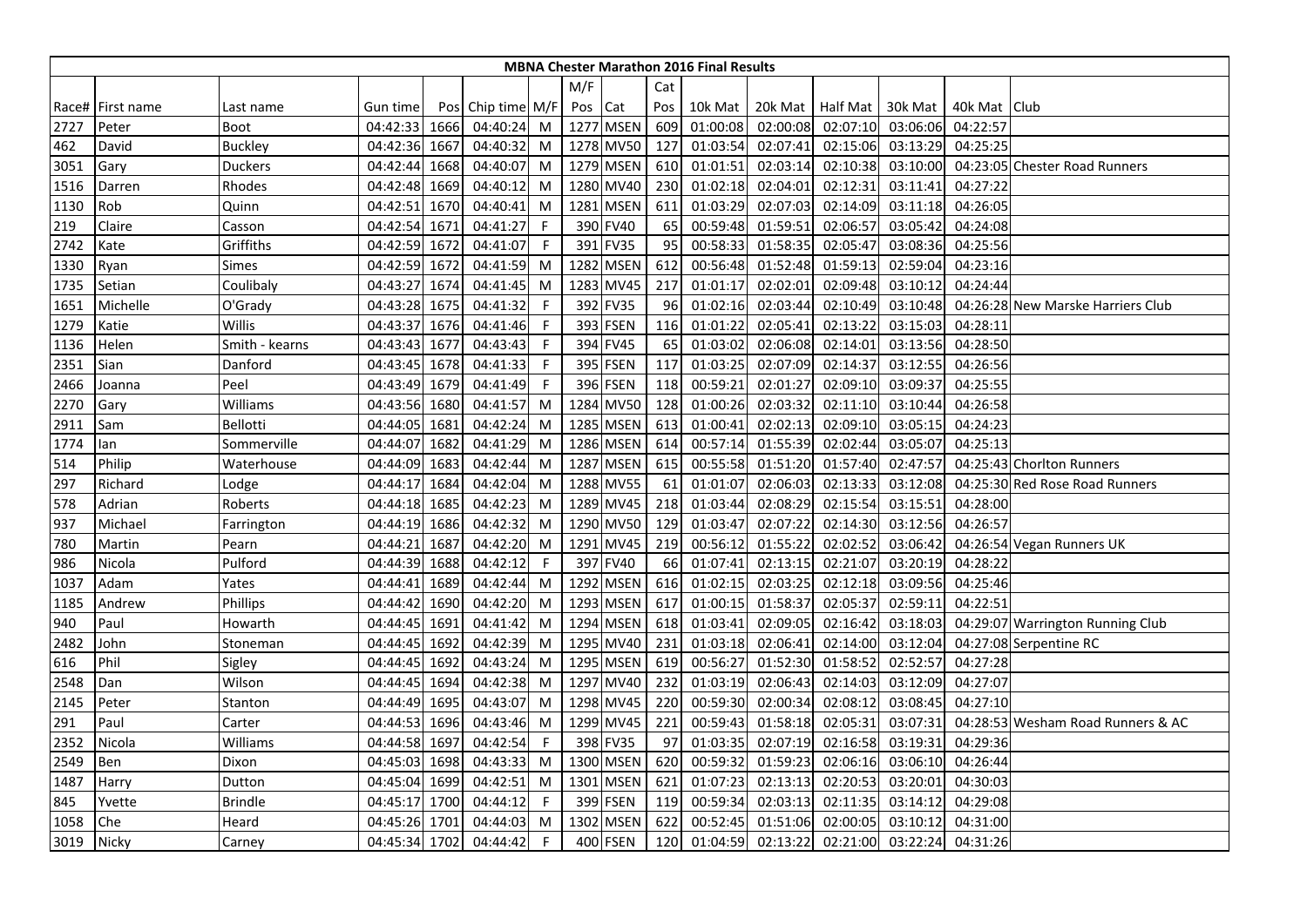|      |                  |                |               |      |                   |              |         |             |     | <b>MBNA Chester Marathon 2016 Final Results</b> |                  |          |          |                |                                  |
|------|------------------|----------------|---------------|------|-------------------|--------------|---------|-------------|-----|-------------------------------------------------|------------------|----------|----------|----------------|----------------------------------|
|      |                  |                |               |      |                   |              | M/F     |             | Cat |                                                 |                  |          |          |                |                                  |
|      | Race# First name | Last name      | Gun time      |      | Pos Chip time M/F |              | Pos Cat |             | Pos | 10k Mat                                         | 20k Mat Half Mat |          | 30k Mat  | 40k Mat   Club |                                  |
| 2729 | Paul             | James          | 04:45:42      | 1703 | 04:44:13          | M            |         | 1303 MV60   | 30  | 00:59:20                                        | 01:59:18         | 02:06:33 | 03:05:43 | 04:26:28       |                                  |
| 2815 | Robert           | Donovan        | 04:45:44      | 1704 | 04:43:12          | M            |         | 1304 MV70   | 3   | 01:07:36                                        | 02:13:45         | 02:21:26 | 03:20:30 |                | 04:28:52 Peel Road Runners       |
| 2714 | Julie            | Davies         | 04:46:12      | 1705 | 04:44:09          | F            | 401     | <b>FV50</b> | 33  | 01:03:33                                        | 02:07:20         | 02:15:02 | 03:16:10 |                | 04:29:01 Lliswerry Runners       |
| 2709 | Andrew           | Barry          | 04:46:12      | 1706 | 04:44:09          | M            |         | 1305 MV50   | 130 | 01:03:30                                        | 02:07:20         | 02:14:58 | 03:16:00 |                | 04:29:02 Lliswerry Runners       |
| 411  | Julia            | <b>Byrne</b>   | 04:46:16      | 1707 | 04:43:57          | -F           |         | 402 FV35    | 98  | 01:00:05                                        | 02:00:30         | 02:07:16 | 03:04:31 | 04:29:45       |                                  |
| 2146 | Susan            | Medley         | 04:46:35      | 1708 | 04:44:38          | F.           |         | 403 FV40    | 67  | 01:00:23                                        | 02:03:33         | 02:11:11 | 03:10:43 | 04:29:15       |                                  |
| 2139 | Kate             | Boot           | 04:46:36      | 1709 | 04:44:39          | -F           |         | 404 FV45    | 66  | 01:00:24                                        | 02:03:34         | 02:11:12 | 03:10:47 |                | 04:29:15 Stafford Tri Club       |
| 2697 | Rhodd            | Hughes         | 04:46:46      | 1710 | 04:44:31          | F            |         | 405 FSEN    | 121 | 01:02:31                                        | 02:05:24         | 02:13:04 | 03:18:10 | 04:30:38       |                                  |
| 1099 | Tim              | Byrne          | 04:46:46 1711 |      | 04:44:41          | M            |         | 1306 MV45   | 222 | 01:03:29                                        | 02:07:04         | 02:14:13 | 03:11:30 | 04:28:29       |                                  |
| 2755 | Eddie            | <b>Stevens</b> | 04:46:54      | 1712 | 04:45:49          | M            | 1307    | <b>MSEN</b> | 623 | 00:56:50                                        | 01:53:37         | 02:00:37 | 03:04:59 | 04:29:39       |                                  |
| 2749 | Gaynor           | Bryan          | 04:47:01      | 1713 | 04:44:54          | F            | 406     | <b>FV50</b> | 34  | 01:06:41                                        | 02:11:58         | 02:19:43 | 03:19:34 | 04:30:41       |                                  |
| 202  | Garry            | Dodd           | 04:47:02 1714 |      | 04:45:12          | M            |         | 1308 MV45   | 223 | 01:00:21                                        | 02:01:50         | 02:09:20 | 03:12:12 | 04:30:33       |                                  |
| 124  | Karen            | Dunbar         | 04:47:03 1715 |      | 04:45:12          | -F           |         | 407 FV50    | 35  | 01:00:21                                        | 02:01:50         | 02:09:19 | 03:12:09 | 04:30:32       |                                  |
| 2824 | Kirstie          | Whyatt         | 04:47:04 1716 |      | 04:44:44          | -F           |         | 408 FV40    | 68  | 01:03:51                                        | 02:06:23         | 02:13:35 | 03:10:51 | 04:30:24       |                                  |
| 778  | Gareth           | Franklin       | 04:47:05      | 1717 | 04:45:05          | M            |         | 1309 MSEN   | 624 | 01:03:44                                        | 02:06:23         | 02:13:37 | 03:12:04 | 04:30:26       |                                  |
| 399  | Laura            | Fiske          | 04:47:13 1718 |      | 04:45:28          | -F           |         | 409 FSEN    | 122 | 01:03:48                                        | 02:07:29         | 02:15:10 | 03:19:00 | 04:32:01       |                                  |
| 1694 | Sarah            | Warren         | 04:47:15      | 1719 | 04:45:02          | F            |         | 410 FSEN    | 123 | 00:59:23                                        | 02:03:48         | 02:11:26 | 03:13:44 | 04:29:23       |                                  |
| 1475 | Samantha         | Cox            | 04:47:18      | 1720 | 04:45:36          | $\mathsf{F}$ |         | 411 FSEN    | 124 | 01:01:19                                        | 02:04:24         | 02:11:56 | 03:13:22 | 04:30:46       |                                  |
| 66   | Dave             | Fawkner        | 04:47:19      | 1721 | 04:45:00          | M            |         | 1310 MV40   | 233 | 01:07:27                                        | 02:13:12         | 02:20:50 | 03:21:31 |                | 04:30:31 Massey Ferguson RC      |
| 1631 | Carolyn          | Gale           | 04:47:20 1722 |      | 04:45:21          | -F           |         | 412 FV65    |     | 01:03:41                                        | 02:07:21         | 02:14:38 | 03:12:37 | 04:30:27       |                                  |
| 1233 | Andrew           | Van Schaick    | 04:47:24      | 1723 | 04:45:48          | M            |         | 1311 MSEN   | 625 | 00:59:33                                        | 02:01:00         | 02:08:41 | 03:11:59 | 04:31:10       |                                  |
| 310  | Anthony          | Hughes         | 04:47:31      | 1724 | 04:45:05          | M            |         | 1312 MSEN   | 626 | 01:07:05                                        | 02:12:45         | 02:20:26 | 03:24:01 |                | 04:32:52 Red Rose Road Runners   |
| 745  | Susan            | <b>Birch</b>   | 04:47:51 1725 |      | 04:45:25          | F            |         | 413 FV40    | 69  | 01:03:22                                        | 02:08:38         | 02:16:34 | 03:15:04 | 04:30:53       |                                  |
| 2143 | Donna            | Jones          | 04:47:51      | 1726 | 04:45:35          | -F           |         | 414 FV40    | 70  | 01:06:27                                        | 02:13:00         | 02:20:26 | 03:19:22 | 04:31:03       |                                  |
| 683  | Julie            | Felton         | 04:47:51      | 1727 | 04:45:24          | F            |         | 415 FV45    | 67  | 01:03:16                                        | 02:08:38         | 02:16:31 | 03:15:06 |                | 04:30:53 Oldham & Royton H & AC  |
| 748  | Nikki            | Mellor         | 04:47:51      | 1728 | 04:45:25          | F            |         | 416 FV45    | 68  | 01:03:19                                        | 02:08:36         | 02:16:31 | 03:15:08 |                | 04:30:53 Oldham & Royton H & AC  |
| 999  | Paul             | Bowden         | 04:47:57 1729 |      | 04:46:17          | M            |         | 1313 MV50   | 131 | 00:58:53                                        | 02:01:22         | 02:09:50 | 03:15:43 | 04:31:53       |                                  |
| 987  | Sam              | Blakeman       | 04:48:00 1730 |      | 04:46:06          | M            |         | 1314 MSEN   | 627 | 01:02:14                                        | 02:04:40         | 02:11:47 | 03:12:03 |                | 04:30:22 Wigan & District H & AC |
| 2077 | Katie            | Thomas         | 04:48:03      | 1731 | 04:45:29          | -F           |         | 417 FSEN    | 125 | 01:08:18                                        | 02:15:12         | 02:23:21 | 03:24:14 |                | 04:33:05 Bournville Harriers     |
| 67   | Graham           | <b>Driver</b>  | 04:48:05      | 1732 | 04:45:45          | M            |         | 1315 MV45   | 224 | 01:07:48                                        | 02:14:01         | 02:21:40 | 03:22:08 |                | 04:31:00 Spectrum Striders       |
| 3017 | Alex             | Gidge          | 04:48:08 1733 |      | 04:46:13          | M            |         | 1316 MSEN   | 628 | 00:59:23                                        | 01:58:58         | 02:06:13 | 03:05:21 | 04:30:58       |                                  |
| 2924 | Louise           | Potts          | 04:48:13      | 1734 | 04:45:57          | F            |         | 418 FV45    | 69  | 01:03:02                                        | 02:06:52         | 02:14:23 | 03:17:52 | 04:31:50       |                                  |
| 2903 | Edward           | Tyson          | 04:48:18      | 1735 | 04:46:13          | M            |         | 1317 MSEN   | 629 | 01:01:35                                        | 02:01:45         | 02:09:02 | 03:12:00 | 04:31:42       |                                  |
| 2848 | Rav              | Johal          | 04:48:33      | 1736 | 04:46:15          | M            |         | 1318 MV55   | 62  | 00:57:12                                        | 01:57:31         | 02:04:59 | 03:08:27 | 04:30:42       |                                  |
| 2570 | Alice            | Stockton       | 04:48:34 1737 |      | 04:46:17          | -F           |         | 419 FSEN    | 126 | 01:03:49                                        | 02:08:21         | 02:16:16 | 03:19:29 | 04:32:30       |                                  |
| 1067 | Gemma            | Aldcroft       | 04:48:37      | 1738 | 04:46:10          | -F           |         | 420 FV40    | 71  | 01:02:32                                        | 02:09:33         | 02:17:07 | 03:17:41 | 04:32:30       |                                  |
| 1399 | Gemma            | Spence         | 04:48:37 1739 |      | 04:46:52          | F            |         | 421 FSEN    | 127 | 01:03:13                                        | 02:10:17         | 02:17:47 | 03:18:26 | 04:33:13       |                                  |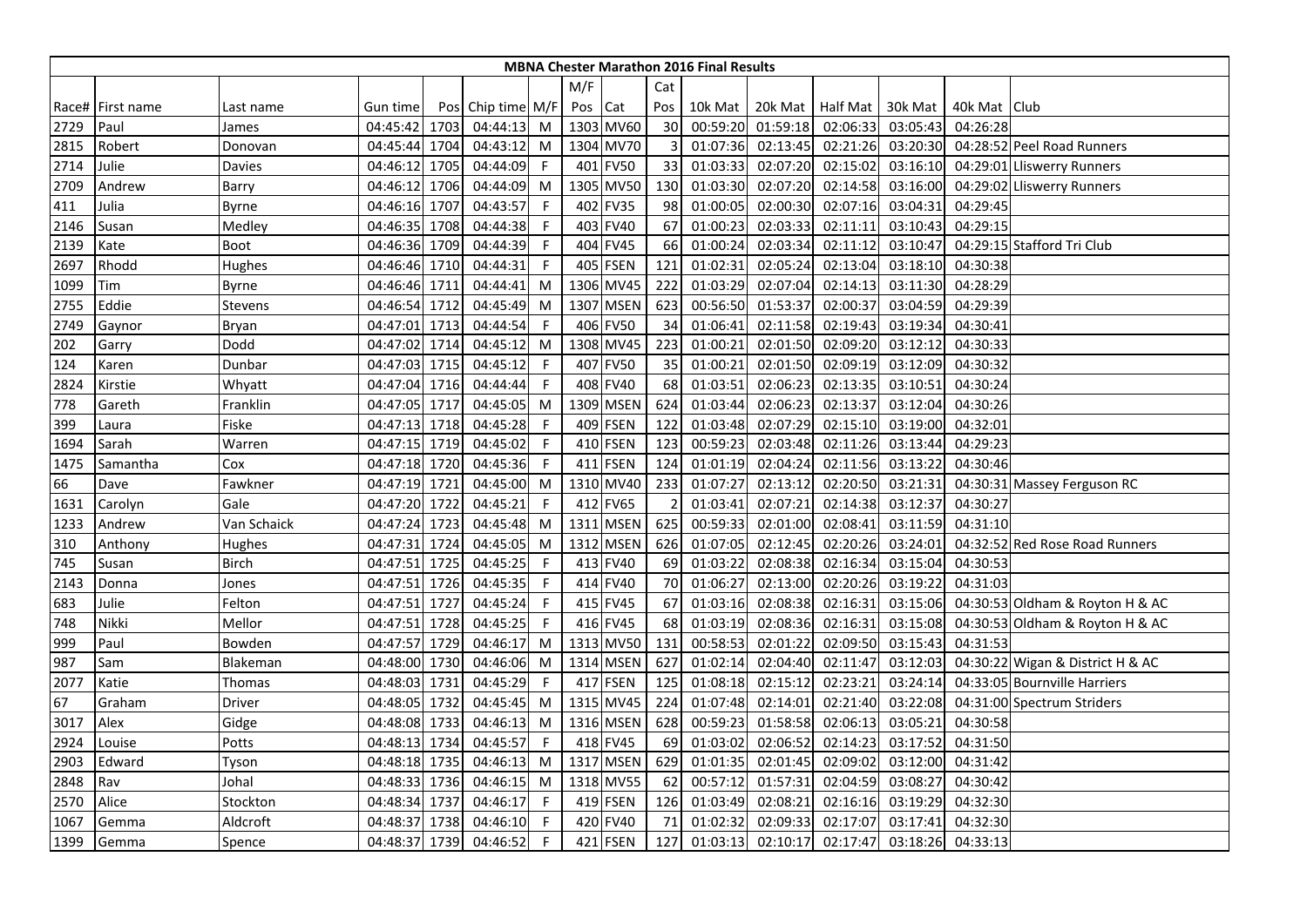|      |                  |                |               |      |                   |              |         |             |     | <b>MBNA Chester Marathon 2016 Final Results</b> |          |                 |          |                |                                   |
|------|------------------|----------------|---------------|------|-------------------|--------------|---------|-------------|-----|-------------------------------------------------|----------|-----------------|----------|----------------|-----------------------------------|
|      |                  |                |               |      |                   |              | M/F     |             | Cat |                                                 |          |                 |          |                |                                   |
|      | Race# First name | Last name      | Gun time      |      | Pos Chip time M/F |              | Pos Cat |             | Pos | 10k Mat                                         | 20k Mat  | <b>Half Mat</b> | 30k Mat  | 40k Mat   Club |                                   |
| 2493 | Zoe              | Willis         | 04:48:46 1740 |      | 04:46:30          | $\mathsf{F}$ |         | 422 FSEN    | 128 | 01:03:41                                        | 02:08:15 | 02:16:04        | 03:16:36 | 04:31:05       |                                   |
| 2850 | Clair            | Leaver         | 04:48:46      | 1740 | 04:46:31          | F            |         | 422 FV40    | 72  | 01:03:44                                        | 02:08:15 | 02:16:06        | 03:16:37 | 04:31:05       |                                   |
| 1349 | Alexander        | Hughes         | 04:48:47      | 1742 | 04:47:19          | M            |         | 1319 MSEN   | 630 | 00:55:33                                        | 01:51:18 | 01:58:03        | 03:04:28 | 04:34:59       |                                   |
| 2118 | Jane             | Carter         | 04:48:56      | 1743 | 04:46:28          | F            |         | 424 FV50    | 36  | 01:04:22                                        | 02:09:45 | 02:17:38        | 03:21:22 | 04:32:10       |                                   |
| 1954 | Tatyana          | Spiers         | 04:49:01      | 1744 | 04:47:03          | -F           |         | 425 FV50    | 37  | 00:56:25                                        | 01:57:18 | 02:05:03        | 03:12:39 |                | 04:32:04 Holme Pierrepont RC      |
| 978  | Jennifer         | <b>Bennett</b> | 04:49:03      | 1745 | 04:46:34          | F.           |         | 426 FSEN    | 129 | 01:00:02                                        | 02:01:41 | 02:09:27        | 03:12:19 | 04:31:36       |                                   |
| 249  | Paul             | Kennedy        | 04:49:15      | 1746 | 04:46:16          | M            |         | 1320 MSEN   | 631 | 01:07:08                                        | 02:12:18 | 02:19:32        | 03:20:23 | 04:30:56       |                                   |
| 806  | Lynette          | van Der Berg   | 04:49:26      | 1747 | 04:47:09          | F            |         | 427 FV35    | 99  | 01:05:05                                        | 02:11:31 | 02:19:22        | 03:22:04 |                | 04:32:40 Sevenoaks AC             |
| 738  | Rebecca          | Sutton         | 04:49:28 1748 |      | 04:46:50          | -F           |         | 428 FV45    | 70  | 01:08:27                                        | 02:15:37 | 02:23:16        | 03:22:31 | 04:33:00       |                                   |
| 77   | Evan             | Randall        | 04:49:39      | 1749 | 04:47:04          | M            | 1321    | <b>MV45</b> | 225 | 01:07:31                                        | 02:13:34 | 02:23:47        | 03:21:17 | 04:31:38       |                                   |
| 2543 | Ana              | Gonzalez       | 04:49:43      | 1750 | 04:47:23          | F            | 429     | <b>FV40</b> | 73  | 01:07:43                                        | 02:13:56 | 02:21:39        | 03:22:00 | 04:32:59       |                                   |
| 1326 | Sean             | Matthews       | 04:49:48      | 1751 | 04:48:02          | M            |         | 1322 MSEN   | 632 | 01:04:00                                        | 02:07:24 | 02:14:33        | 03:12:22 | 04:32:22       |                                   |
| 1338 | Julie            | Lewis          | 04:50:08 1752 |      | 04:47:53          | -F           |         | 430 FV35    | 100 | 01:05:29                                        | 02:10:45 | 02:18:21        | 03:21:31 |                | 04:33:31 Ellesmere Port RC        |
| 2151 | Gina             | Collins        | 04:50:27      | 1753 | 04:48:04          | $\mathsf{F}$ |         | 431 FV40    | 74  | 01:06:28                                        | 02:11:42 | 02:19:28        | 03:19:49 |                | 04:33:47 Dudley Kingswinford RC   |
| 789  | Mike             | Duncombe       | 04:50:33      | 1754 | 04:48:42          | M            |         | 1323 MV60   | 31  | 01:03:42                                        | 02:07:21 | 02:14:29        | 03:11:33 | 04:30:57       |                                   |
| 2081 | Joanna           | Shakespeare    | 04:50:37      | 1755 | 04:48:34          | F            |         | 432 FV50    | 38  | 01:03:32                                        | 02:07:07 | 02:14:15        | 03:14:15 | 04:32:48       |                                   |
| 1793 | Alun             | Williams       | 04:50:39      | 1756 | 04:48:33          | M            |         | 1324 MV45   | 226 | 01:00:03                                        | 02:01:11 | 02:09:36        | 03:11:29 | 04:32:47       |                                   |
| 493  | Mark             | Gaffney        | 04:50:41      | 1757 | 04:47:53          | M            |         | 1325 MSEN   | 633 | 01:06:30                                        | 02:08:20 | 02:16:27        | 03:18:14 | 04:32:45       |                                   |
| 988  | lan              | Patterson      | 04:50:43      | 1758 | 04:48:36          | M            |         | 1326 MSEN   | 634 | 01:06:38                                        | 02:12:11 | 02:19:46        | 03:20:46 | 04:32:39       |                                   |
| 121  | edward           | carlin         | 04:50:45      | 1759 | 04:48:53          | M            |         | 1327 MV40   | 234 |                                                 | 02:06:36 | 02:14:04        | 03:16:06 | 04:32:47       |                                   |
| 2762 | Michel           | Filippi        | 04:50:47      | 1760 | 04:49:13          | M            |         | 1328 MV50   | 132 | 00:58:45                                        | 01:59:21 | 02:06:33        | 03:12:22 |                | 04:33:44 Vegan Runners UK         |
| 2974 | Richard          | Beckwith       | 04:50:50      | 1761 | 04:48:04          | M            |         | 1329 MV45   | 227 | 01:05:53                                        | 02:13:48 | 02:21:18        | 03:21:35 | 04:33:18       |                                   |
| 2890 | Joanne           | Powell         | 04:50:51 1762 |      | 04:48:06          | -F           |         | 433 FV40    | 75  | 01:05:50                                        | 02:13:47 | 02:21:18        | 03:21:35 | 04:33:19       |                                   |
| 2892 | Kelly            | Madden         | 04:50:51      | 1763 | 04:48:06          | -F           |         | 434 FV40    | 76  | 01:05:56                                        | 02:13:51 | 02:21:16        | 03:21:46 | 04:33:19       |                                   |
| 967  | Stephen          | Hunter         | 04:50:55      | 1764 | 04:48:17          | M            |         | 1330 MSEN   | 635 | 01:03:59                                        | 02:08:23 | 02:16:03        | 03:17:15 | 04:32:22       |                                   |
| 120  | Paul             | King           | 04:50:57      | 1765 | 04:49:04          | M            |         | 1331 MV45   | 228 | 01:01:10                                        | 02:06:34 | 02:14:01        | 03:16:02 | 04:32:49       |                                   |
| 553  | Mark             | Anderson       | 04:50:59 1766 |      | 04:48:54          | M            |         | 1332 MV40   | 235 | 00:57:31                                        | 01:55:36 | 02:03:38        | 03:13:24 |                | 04:33:55 Sale Harriers Manchester |
| 2534 | Laura            | Young          | 04:51:00      | 1767 | 04:48:37          | F            |         | 435 FSEN    | 130 | 01:08:39                                        | 02:14:59 | 02:22:45        | 03:24:06 | 04:33:58       |                                   |
| 2533 | Patrick          | Hickey         | 04:51:00 1768 |      | 04:48:36          | M            |         | 1333 MSEN   | 636 | 01:08:36                                        | 02:14:55 | 02:22:41        | 03:24:05 | 04:33:54       |                                   |
| 348  | Michelle         | sears-Hardy    | 04:51:04 1769 |      | 04:48:30          | F            |         | 436 FSEN    | 131 | 01:07:33                                        | 02:16:01 | 02:23:49        | 03:24:24 |                | 04:32:44 Blackburn Road Runners   |
| 1215 | Darryl           | Heaton         | 04:51:11 1770 |      | 04:49:05          | M            |         | 1334 MV40   | 236 | 01:03:18                                        | 02:06:13 | 02:13:35        | 03:12:37 | 04:33:11       |                                   |
| 797  | Christopher      | Weems          | 04:51:37      | 1771 | 04:49:30          | M            |         | 1335 MSEN   | 637 | 01:03:43                                        | 02:05:56 | 02:13:29        | 03:11:20 | 04:33:32       |                                   |
| 2125 | David            | Bridgewater    | 04:51:44      | 1772 | 04:49:46          | M            |         | 1336 MSEN   | 638 |                                                 | 01:56:12 | 02:03:00        | 03:03:09 | 04:31:16       |                                   |
| 1813 | Tony             | Pfeiffer       | 04:51:45      | 1773 | 04:50:34          | M            |         | 1337 MV60   | 32  | 00:54:27                                        | 01:50:46 | 01:58:04        | 02:58:56 |                | 04:31:54 Airecentre Pacers RC     |
| 971  | Nick             | Gregg          | 04:51:47 1774 |      | 04:49:07          | M            |         | 1338 MV55   | 63  | 01:07:26                                        | 02:14:17 | 02:21:54        | 03:23:04 | 04:34:04       |                                   |
| 672  | Emily            | <b>Shiers</b>  | 04:51:49      | 1775 | 04:51:35          | F            |         | 437 FV35    | 101 | 01:02:50                                        | 02:09:52 | 02:18:24        | 03:24:36 | 04:37:27       |                                   |
| 843  | Kay              | Woodburn       | 04:51:55      | 1776 | 04:49:40          | F            |         | 438 FSEN    | 132 | 01:01:10                                        | 02:07:14 | 02:15:22        | 03:21:00 | 04:34:51       |                                   |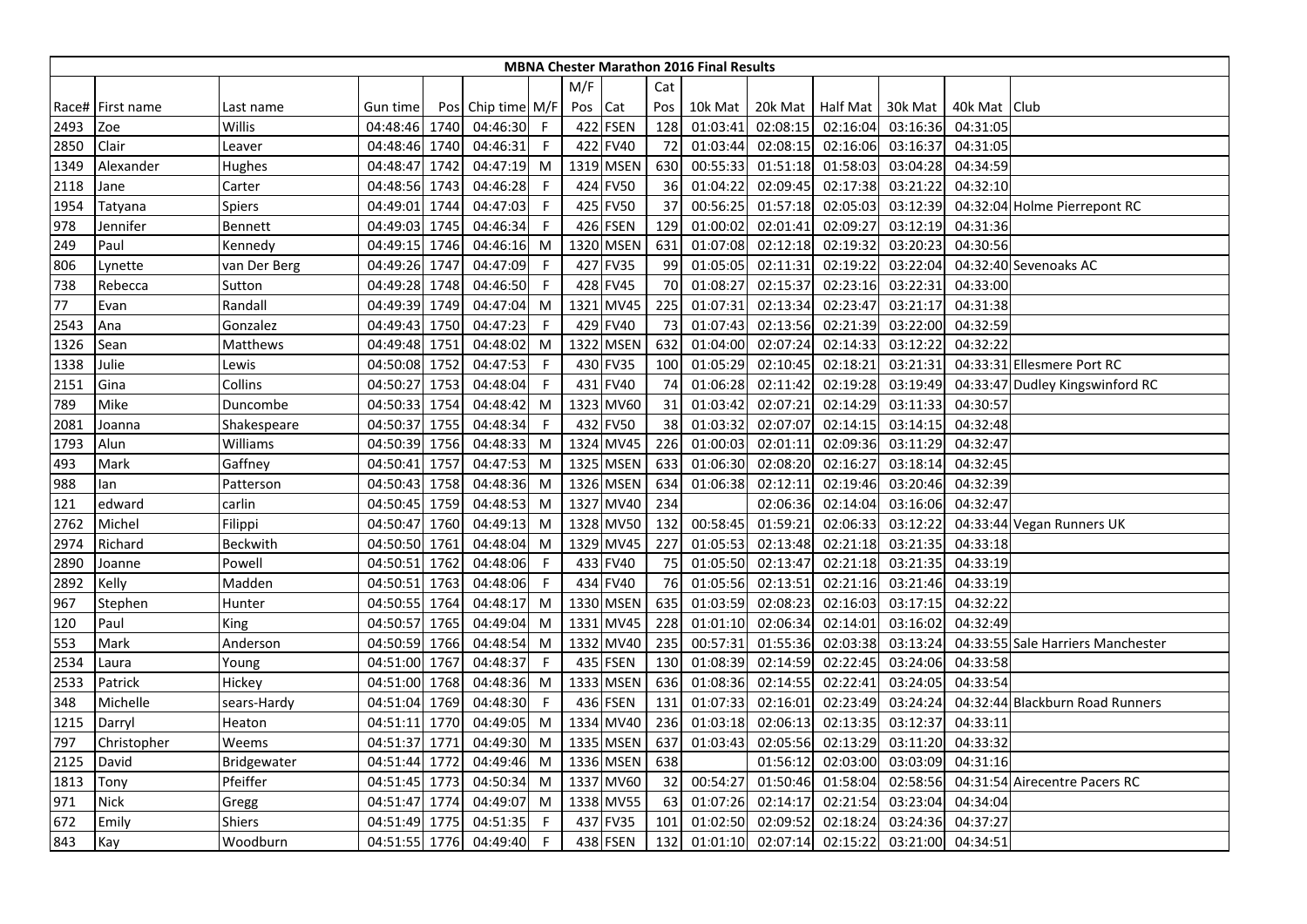|      | <b>MBNA Chester Marathon 2016 Final Results</b><br>M/F<br>Cat |               |               |      |                   |              |         |             |                |          |          |                  |          |                |                                  |
|------|---------------------------------------------------------------|---------------|---------------|------|-------------------|--------------|---------|-------------|----------------|----------|----------|------------------|----------|----------------|----------------------------------|
|      |                                                               |               |               |      |                   |              |         |             |                |          |          |                  |          |                |                                  |
|      | Race# First name                                              | Last name     | Gun time      |      | Pos Chip time M/F |              | Pos Cat |             | Pos            | 10k Mat  |          | 20k Mat Half Mat | 30k Mat  | 40k Mat   Club |                                  |
| 1217 | Nigel                                                         | McEwen        | 04:51:57 1777 |      | 04:49:18          | M            |         | 1339 MV65   | $\overline{7}$ | 01:00:27 | 02:00:22 | 02:07:51         | 03:13:28 |                | 04:33:24 Tattenhall Runners      |
| 1372 | Lee                                                           | Hughes        | 04:52:04 1778 |      | 04:50:36          | M            |         | 1340 MSEN   | 639            | 00:56:19 | 01:53:40 | 02:01:56         | 03:11:32 | 04:35:20       |                                  |
| 1566 | lan                                                           | Grimshaw      | 04:52:22      | 1779 | 04:50:29          | M            | 1341    | <b>MV40</b> | 237            | 01:00:40 | 02:02:00 | 02:09:18         | 03:11:37 | 04:32:43       |                                  |
| 1125 | Christopher                                                   | Wong          | 04:52:30      | 1780 | 04:50:29          | M            |         | 1342 MV45   | 229            | 01:03:32 | 02:07:11 | 02:14:21         | 03:13:45 | 04:34:35       |                                  |
| 1243 | lan                                                           | Wade          | 04:52:32      | 1781 | 04:46:47          | M            |         | 1343 MV50   | 133            | 00:59:30 | 01:59:09 | 02:06:20         | 03:06:20 | 04:31:25       |                                  |
| 1050 | Juliette                                                      | McMahon       | 04:52:41      | 1782 | 04:51:04          | -F           |         | 439 FV35    | 102            | 00:59:29 | 02:02:13 | 02:09:49         | 03:13:05 | 04:33:34       |                                  |
| 191  | Judith                                                        | Neri          | 04:52:42      | 1783 | 04:51:13          | F            |         | 440 FV50    | 39             | 00:59:50 | 02:03:04 | 02:10:59         | 03:14:14 | 04:34:38       |                                  |
| 2066 | Jim                                                           | Goudie        | 04:52:46      | 1784 | 04:50:45          | M            |         | 1344 MV40   | 238            | 01:00:21 | 02:02:54 | 02:10:38         | 03:13:15 | 04:34:33       |                                  |
| 802  | Mathieu                                                       | Evans         | 04:52:54 1785 |      | 04:50:33          | M            |         | 1345 MSEN   | 640            | 01:03:49 | 02:07:19 | 02:14:49         | 03:16:29 | 04:35:18       |                                  |
| 375  | Philip                                                        | Grace         | 04:53:05      | 1786 | 04:51:30          | M            |         | 1346 MV45   | 230            | 01:00:27 | 02:02:05 | 02:09:08         | 03:10:46 | 04:34:59       |                                  |
| 930  | Bernard                                                       | Brown         | 04:53:06      | 1787 | 04:50:21          | M            |         | 1347 MV50   | 134            | 01:00:32 | 02:03:38 | 02:12:58         | 03:14:46 | 04:35:32       |                                  |
| 560  | Stephen                                                       | Ridgway       | 04:53:11      | 1788 | 04:50:58          | M            |         | 1348 MV45   | 231            | 00:56:52 | 01:56:07 | 02:05:13         | 03:11:18 | 04:35:32       |                                  |
| 449  | Sophie                                                        | Nixon         | 04:53:25      | 1789 | 04:51:31          | -F           |         | 441 FSEN    | 133            | 01:04:02 | 02:08:54 | 02:17:02         | 03:20:18 | 04:36:42       |                                  |
| 742  | Nicola                                                        | Rudman        | 04:53:26      | 1790 | 04:51:27          | $\mathsf{F}$ |         | 442 FV40    | 77             | 01:02:28 | 02:11:28 | 02:19:05         | 03:18:53 | 04:34:40       |                                  |
| 244  | Judi                                                          | Ingham        | 04:53:32      | 1791 | 04:51:07          | F            |         | 443 FV45    | 71             | 01:06:01 | 02:12:13 | 02:19:56         | 03:24:30 |                | 04:36:35 Red Rose Road Runners   |
| 245  | Emily                                                         | Ingham        | 04:53:32 1792 |      | 04:51:07          | -F           |         | 444 FSEN    | 134            | 01:06:01 | 02:12:14 | 02:19:57         | 03:24:36 |                | 04:36:35 Red Rose Road Runners   |
| 2958 | Denise                                                        | Benvin        | 04:53:34      | 1793 | 04:51:57          | F            |         | 445 FV45    | 72             | 00:59:33 | 02:04:08 | 02:11:50         | 03:16:35 |                | 04:34:52 Elvet Striders          |
| 2763 | Heidi                                                         | Filippi       | 04:53:53      | 1794 | 04:52:19          | F            |         | 446 FV55    | 16             | 00:58:45 | 01:59:19 | 02:06:33         | 03:12:36 |                | 04:36:30 Vegan Runners UK        |
| 2095 | Mark                                                          | Witheridge    | 04:53:56      | 1795 | 04:52:00          | M            |         | 1349 MV50   | 135            | 01:03:27 | 02:07:10 | 02:14:22         | 03:15:03 |                | 04:34:12 Bournville Harriers     |
| 1531 | John                                                          | Hughes        | 04:53:57 1796 |      | 04:52:29          | M            |         | 1350 MV45   | 232            | 00:52:50 | 01:51:21 | 01:59:15         | 03:05:47 | 04:35:23       |                                  |
| 972  | Stacey                                                        | Clark         | 04:54:11      | 1797 | 04:51:25          | -F           |         | 447 FSEN    | 135            | 01:05:30 | 02:09:56 | 02:17:52         | 03:22:30 |                | 04:37:15 Widnes Wasps Ladies R C |
| 579  | Niall                                                         | <b>Breeze</b> | 04:54:11      | 1798 | 04:52:49          | M            |         | 1351 MSEN   | 641            | 00:50:42 | 01:42:30 | 01:50:42         | 03:05:16 | 04:36:07       |                                  |
| 2206 | Dawn                                                          | Simcoe        | 04:54:12      | 1799 | 04:51:34          | -F           |         | 448 FV35    | 103            | 01:07:30 | 02:18:04 | 02:26:45         | 03:29:40 |                | 04:38:38 Stoke F.I.T             |
| 2229 | Gail                                                          | Weaver        | 04:54:15      | 1800 | 04:51:30          | -F           |         | 449 FV45    | 73             | 01:05:26 | 02:09:56 | 02:17:54         | 03:22:24 |                | 04:37:50 Stoke F.I.T             |
| 1024 | Elizabeth                                                     | Holmes        | 04:54:17      | 1801 | 04:51:56          | -F           |         | 450 FSEN    | 136            | 01:07:33 | 02:17:00 | 02:25:19         | 03:28:15 | 04:37:30       |                                  |
| 942  | Steven                                                        | Millard       | 04:54:28      | 1802 | 04:51:53          | M            |         | 1352 MSEN   | 642            | 01:03:04 | 02:06:41 | 02:13:49         |          | 04:35:52       |                                  |
| 351  | Jennifer                                                      | Allen         | 04:54:40      | 1803 | 04:52:06          | -F           |         | 451 FV40    | 78             | 01:07:31 | 02:14:56 | 02:22:38         | 03:23:33 |                | 04:37:53 Blackburn Road Runners  |
| 1781 | <b>Barbara</b>                                                | Swan          | 04:54:43      | 1804 | 04:52:19          | F            |         | 452 FV35    | 104            | 01:05:53 | 02:12:40 | 02:20:29         | 03:21:55 | 04:36:18       |                                  |
| 1903 | Elissa                                                        | Thompson      | 04:54:44      | 1805 | 04:52:06          | F            |         | 453 FSEN    | 137            | 01:06:54 | 02:12:09 | 02:23:36         | 03:23:03 | 04:37:52       |                                  |
| 1132 | Jon                                                           | Windle        | 04:54:48 1806 |      | 04:52:37          | M            |         | 1353 MV40   | 239            | 01:03:38 | 02:05:58 | 02:13:20         | 03:17:45 |                | 04:37:30 Penny Lane Striders     |
| 2156 | Vicki                                                         | Hulme         | 04:54:53 1807 |      | 04:53:13          | -F           |         | 454 FV40    | 79             | 01:01:20 | 02:08:59 | 02:17:39         | 03:22:55 |                | 04:39:04 Fountain fun runners    |
| 2891 | James                                                         | Cole          | 04:55:04      | 1808 | 04:53:12          | M            |         | 1354 MV40   | 240            | 01:03:48 | 02:07:29 | 02:16:49         | 03:17:49 | 04:37:39       |                                  |
| 1822 | Kim                                                           | Holden        | 04:55:15      | 1809 | 04:54:07          | F            |         | 455 FV55    | 17             | 00:56:35 | 02:00:01 | 02:08:20         | 03:13:50 |                | 04:36:49 Ripon Runners           |
| 371  | Alex                                                          | Cooper        | 04:55:34      | 1810 | 04:54:32          | M            |         | 1355 MV40   | 241            | 00:56:51 | 01:55:53 | 02:03:28         | 03:08:19 | 04:37:24       |                                  |
| 1081 | Kevin                                                         | Byrne         | 04:55:35 1811 |      | 04:53:19          | M            |         | 1356 MSEN   | 643            | 00:59:13 | 01:58:38 | 02:05:27         | 03:10:08 | 04:35:37       |                                  |
| 2311 | Kate                                                          | Millard       | 04:55:37      | 1812 | 04:53:29          | -F           |         | 456 FV45    | 74             | 00:59:02 | 01:59:31 | 02:07:49         | 03:13:33 | 04:36:21       |                                  |
| 2310 | Wayne                                                         | Millard       | 04:55:37      | 1813 | 04:53:29          | M            |         | 1357 MV55   | 64             | 00:59:05 | 01:59:26 | 02:08:11         | 03:13:14 | 04:36:23       |                                  |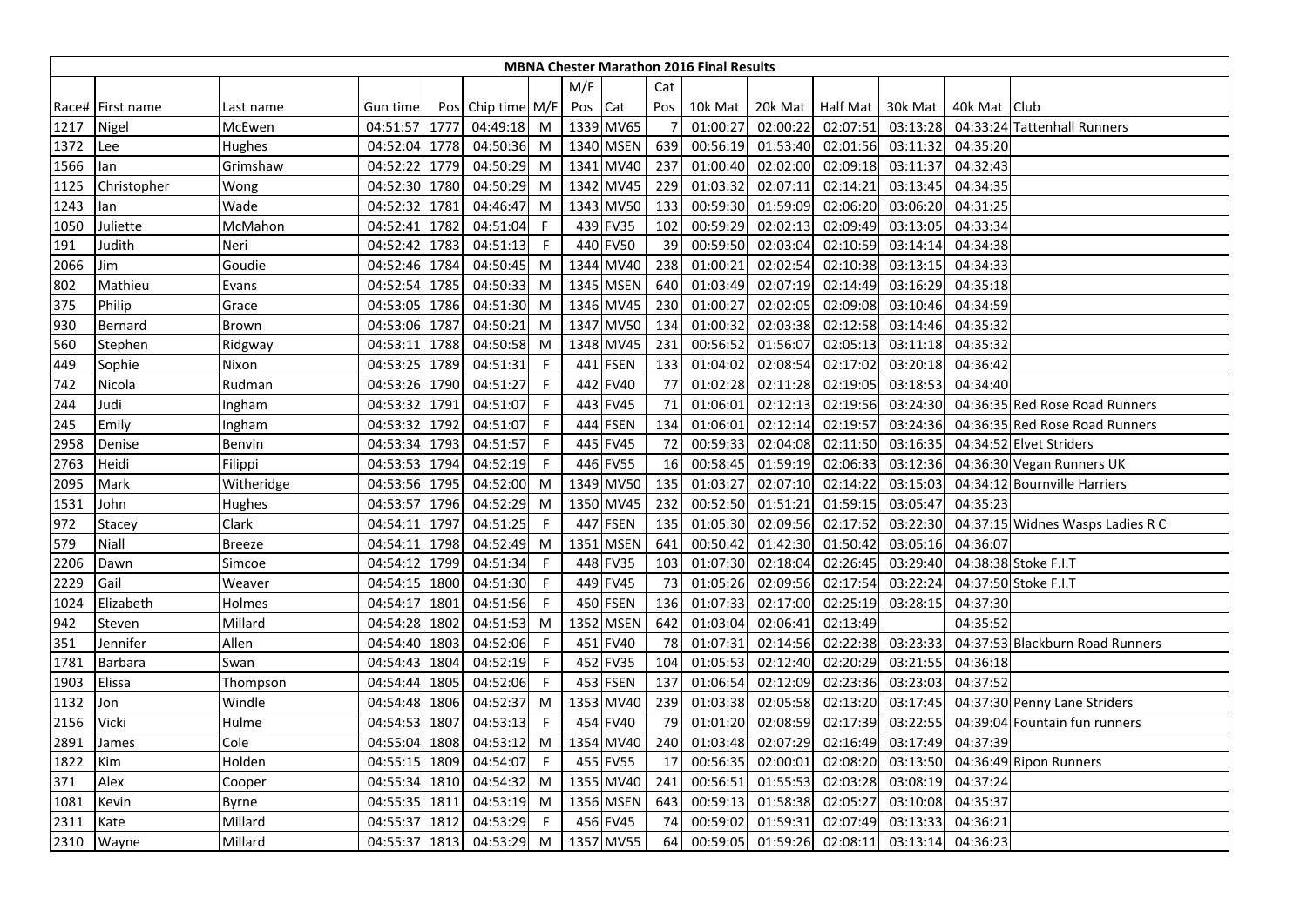|      | <b>MBNA Chester Marathon 2016 Final Results</b><br>M/F<br>Cat |                  |               |      |                   |              |     |                 |     |          |                  |          |          |              |                                  |
|------|---------------------------------------------------------------|------------------|---------------|------|-------------------|--------------|-----|-----------------|-----|----------|------------------|----------|----------|--------------|----------------------------------|
|      |                                                               |                  |               |      |                   |              |     |                 |     |          |                  |          |          |              |                                  |
|      | Race# First name                                              | Last name        | Gun time      |      | Pos Chip time M/F |              | Pos | Cat             | Pos | 10k Mat  | 20k Mat Half Mat |          | 30k Mat  | 40k Mat Club |                                  |
| 3036 | Mike                                                          | Keating          | 04:55:42      | 1814 | 04:54:34          | M            |     | 1358 MV45       | 233 | 01:04:16 | 02:09:26         | 02:17:22 | 03:21:34 | 04:38:24     |                                  |
| 1271 | Dermot                                                        | Enright          | 04:55:56      | 1815 | 04:53:53          | M            |     | 1359 MSEN       | 644 | 01:07:55 | 02:14:06         | 02:21:42 | 03:23:46 |              | 04:38:50 Chester Road Runners    |
| 2674 | Amber                                                         | Scott            | 04:56:03      | 1816 | 04:54:19          | $\mathsf{F}$ |     | 457 FSEN        | 138 | 00:59:04 | 02:02:04         | 02:10:05 | 03:15:13 | 04:37:51     |                                  |
| 2165 | Bex                                                           | Fieldmouse       | 04:56:14      | 1817 | 04:53:44          | F            |     | 458 FSEN        | 139 | 01:09:12 | 02:19:38         | 02:27:20 | 03:30:52 |              | 04:39:44 Hatton Darts            |
| 2397 | Samantha                                                      | George           | 04:56:17 1818 |      | 04:53:50          | -F           |     | 459 FV40        | 80  | 01:06:45 | 02:12:47         | 02:20:17 | 03:24:40 | 04:38:09     |                                  |
| 2093 | Luke                                                          | Valente          | 04:56:23      | 1819 | 04:53:21          | M            |     | 1360 MSEN       | 645 | 01:03:44 | 02:04:57         | 02:11:56 | 03:10:29 | 04:35:38     |                                  |
| 2235 | Jennifer                                                      | Chapman          | 04:56:25      | 1820 | 04:54:02          | F            |     | <b>460 FSEN</b> | 140 | 01:05:57 | 02:12:48         | 02:20:33 | 03:21:56 | 04:38:17     |                                  |
| 1191 | Henry                                                         | Powles           | 04:56:29      | 1821 | 04:54:00          | M            |     | 1361 MSEN       | 646 | 01:06:20 | 02:09:59         | 02:17:27 | 03:20:12 | 04:38:20     |                                  |
| 266  | Johnny                                                        | Wild             | 04:56:31      | 1822 | 04:54:18          | M            |     | 1362 MV55       | 65  | 01:07:56 | 02:14:00         | 02:21:40 | 03:22:55 |              | 04:37:59 Lytham St Annes RR Club |
| 885  | Nasser                                                        | Hyder            | 04:56:50      | 1823 | 04:54:37          | M            |     | 1363 MV55       | 66  | 00:59:09 | 01:58:12         | 02:05:28 | 03:03:49 | 04:34:30     |                                  |
| 1924 | Pete                                                          | Doughty          | 04:56:59      | 1824 | 04:55:25          | M            |     | 1364 MV45       | 234 | 00:59:26 | 01:59:20         | 02:06:08 | 03:09:36 | 04:35:25     |                                  |
| 1583 | Amy                                                           | Gossling         | 04:56:59      | 1825 | 04:54:42          | F            |     | 461 FSEN        | 141 | 01:03:54 | 02:08:41         | 02:16:58 | 03:21:15 | 04:38:53     |                                  |
| 2454 | Tom                                                           | Campbell         | 04:57:02 1826 |      | 04:54:07          | M            |     | 1365 MV60       | 33  | 01:05:47 | 02:09:56         | 02:17:14 | 03:17:01 | 04:36:23     |                                  |
| 1416 | Liz                                                           | Montgomery       | 04:57:24      | 1827 | 04:55:01          | F            |     | 462 FV35        | 105 | 01:03:11 | 02:10:39         | 02:19:19 | 03:23:58 | 04:39:46     |                                  |
| 1018 | Helen                                                         | <b>Broderick</b> | 04:57:25      | 1828 | 04:55:06          | F            |     | 463 FV45        | 75  | 01:06:58 | 02:13:37         | 02:21:34 | 03:21:56 | 04:36:59     |                                  |
| 1451 | Rob                                                           | Davies           | 04:57:27 1829 |      | 04:56:02          | M            |     | 1366 MV55       | 67  | 00:58:32 | 01:59:28         | 02:06:16 | 03:13:25 |              | 04:38:30 Buckley Runners         |
| 2876 | Sam                                                           | Dawe             | 04:57:35      | 1830 | 04:55:25          | M            |     | 1367 MSEN       | 647 | 01:06:39 | 02:12:18         | 02:20:23 | 03:22:08 | 04:42:13     |                                  |
| 2877 | Tom                                                           | Osborn           | 04:57:35      | 1831 | 04:55:24          | M            |     | 1368 MSEN       | 648 | 01:06:44 | 02:12:19         | 02:20:24 | 03:22:13 | 04:42:16     |                                  |
| 684  | Victoria                                                      | Carter           | 04:57:53      | 1832 | 04:55:32          | F            |     | 464 FSEN        | 142 | 01:01:48 | 02:06:09         | 02:13:39 | 03:14:52 | 04:35:37     |                                  |
| 1001 | Gregg                                                         | Turner           | 04:57:56 1833 |      | 04:56:18          | M            |     | 1369 MSEN       | 649 | 00:58:54 | 02:01:24         | 02:09:50 | 03:18:40 | 04:40:10     |                                  |
| 1359 | Gemma                                                         | Edwards          | 04:58:01      | 1834 | 04:55:46          | F            |     | 465 FSEN        | 143 | 01:05:34 | 02:11:03         | 02:19:08 | 03:22:04 |              | 04:39:18 Ellesmere Port RC       |
| 2372 | Vilma                                                         | Vayrynen         | 04:58:04      | 1835 | 04:56:24          | F            |     | 466 FSEN        | 144 | 00:59:46 | 02:05:36         | 02:13:37 | 03:21:26 | 04:41:39     |                                  |
| 695  | James                                                         | Flett            | 04:58:25      | 1836 | 04:56:18          | M            |     | 1370 MSEN       | 650 | 01:03:30 | 02:07:07         | 02:14:15 | 03:14:49 | 04:39:45     |                                  |
| 1300 | Jayden                                                        | Kate             | 04:58:27      | 1837 | 04:55:14          | -F           |     | 467 FSEN        | 145 | 01:05:22 | 02:12:20         | 02:19:54 | 03:23:31 | 04:39:28     |                                  |
| 388  | David                                                         | Short            | 04:58:28      | 1838 | 04:55:53          | M            |     | 1371 MV45       | 235 | 01:07:27 | 02:15:58         | 02:23:43 | 03:25:14 |              | 04:41:48 Blackburn Road Runners  |
| 959  | Emmett                                                        | Graham           | 04:58:29      | 1839 | 04:55:19          | M            |     | 1372 MV55       | 68  | 01:05:29 | 02:12:22         | 02:20:12 | 03:24:12 |              | 04:39:34 100 Marathon Club       |
| 1049 | Andrew                                                        | Hull             | 04:58:33 1840 |      | 04:56:57          | M            |     | 1373 MV55       | 69  | 00:58:15 | 02:00:59         | 02:09:06 | 03:20:46 | 04:42:18     |                                  |
| 2943 | Owen                                                          | Crispin          | 04:58:35      | 1841 | 04:55:41          | M            |     | 1374 MV40       | 242 | 01:04:33 | 02:11:20         | 02:22:29 | 03:23:13 | 04:39:46     |                                  |
| 1107 | Tricia                                                        | Dodd             | 04:58:36 1842 |      | 04:55:41          | F            |     | 468 FV35        | 106 | 01:04:34 | 02:11:20         | 02:22:30 | 03:23:16 | 04:39:47     |                                  |
| 2267 | Sarah                                                         | Nutter           | 04:58:40      | 1843 | 04:56:48          | F            |     | 469 FV35        | 107 | 01:03:09 | 02:07:07         | 02:15:59 | 03:22:01 |              | 04:41:49 Cheadle Running Club    |
| 2205 | Lucy                                                          | Ruscoe           | 04:58:40      | 1844 | 04:56:47          | -F           |     | 470 FSEN        | 146 | 01:03:09 | 02:08:22         | 02:15:59 | 03:22:06 | 04:41:49     |                                  |
| 1471 | lan                                                           | Unsworth         | 04:58:40      | 1845 | 04:56:05          | M            |     | 1375 MV45       | 236 | 01:09:01 | 02:19:24         | 02:27:10 | 03:31:38 | 04:41:40     |                                  |
| 1369 | Rachel                                                        | <b>Beddows</b>   | 04:58:41      | 1846 | 04:56:06          | F            | 471 | <b>FV40</b>     | 81  | 01:09:02 | 02:19:27         | 02:27:08 | 03:30:45 |              | 04:41:44 Ellesmere Port RC       |
| 1370 | Sharon                                                        | Fraser           | 04:58:41      | 1846 | 04:56:06          | F            |     | 471 FV45        | 76  | 01:09:04 | 02:19:27         | 02:27:09 | 03:29:44 |              | 04:41:43 Ellesmere Port RC       |
| 1342 | Katie                                                         | Horswill         | 04:58:41      | 1848 | 04:56:06          | -F           |     | 473 FV35        | 108 | 01:09:07 | 02:19:24         | 02:27:08 | 03:29:44 |              | 04:41:44 Ellesmere Port RC       |
| 1503 | John                                                          | Hetherington     | 04:58:48      | 1849 | 04:56:13          | M            |     | 1376 MV50       | 136 | 01:09:06 | 02:18:46         | 02:27:04 | 03:30:11 | 04:41:22     |                                  |
| 559  | Lisa                                                          | Godwin           | 04:58:48      | 1850 | 04:56:35          | F            |     | 474 FV45        | 77  | 01:00:50 | 02:03:47         | 02:11:17 | 03:15:49 | 04:41:12     |                                  |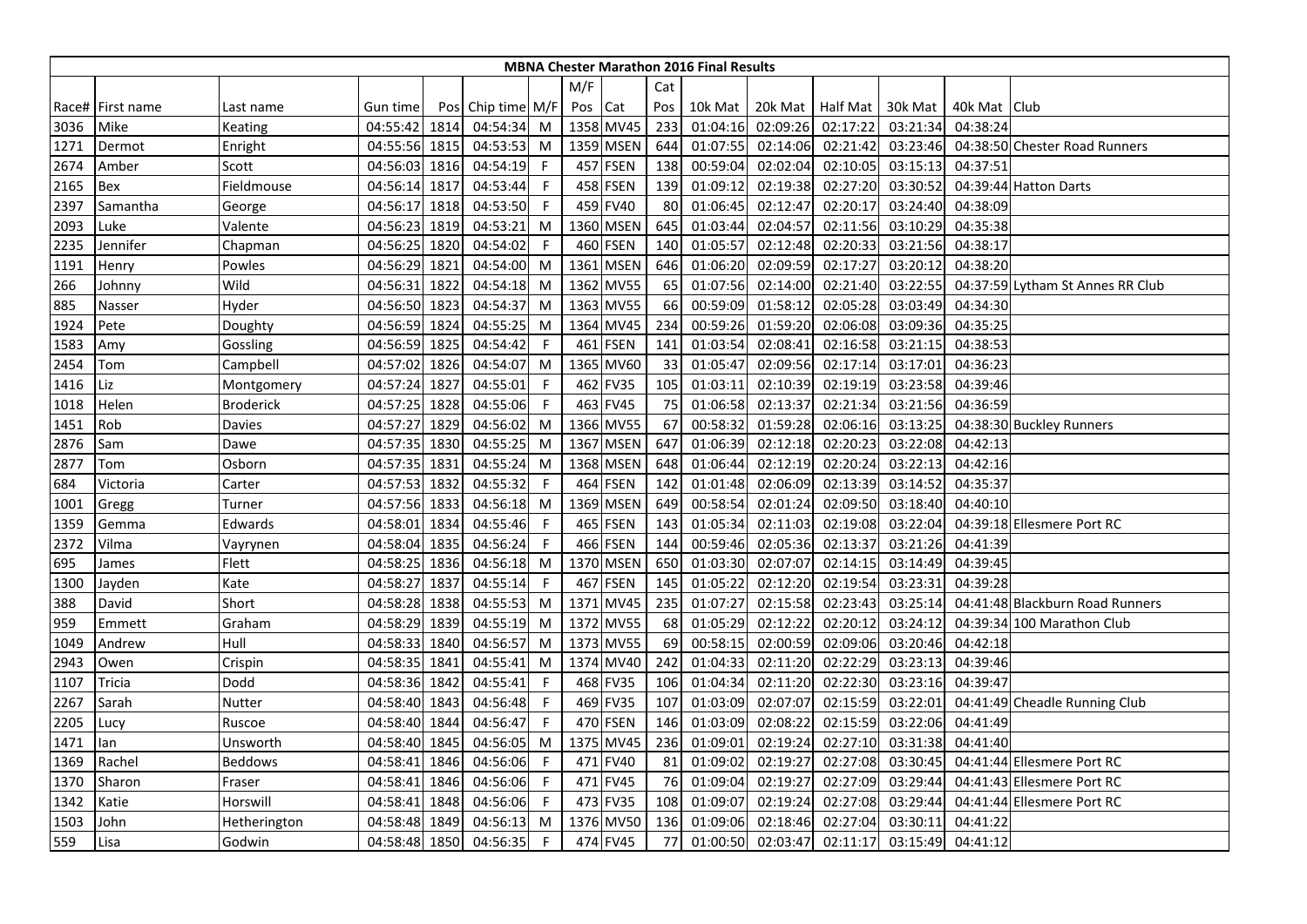|      | <b>MBNA Chester Marathon 2016 Final Results</b><br>M/F<br>Cat |            |               |      |                   |              |     |             |     |          |                    |          |          |                |                                      |
|------|---------------------------------------------------------------|------------|---------------|------|-------------------|--------------|-----|-------------|-----|----------|--------------------|----------|----------|----------------|--------------------------------------|
|      |                                                               |            |               |      |                   |              |     |             |     |          |                    |          |          |                |                                      |
|      | Race# First name                                              | Last name  | Gun time      |      | Pos Chip time M/F |              | Pos | Cat         | Pos | 10k Mat  | 20k Mat   Half Mat |          | 30k Mat  | 40k Mat   Club |                                      |
| 277  | Craig                                                         | Keenan     | 04:58:51      | 1851 | 04:57:24          | M            |     | 1377 MV45   | 237 | 00:54:26 | 01:54:01           | 02:01:58 | 03:19:59 | 04:43:20       |                                      |
| 1857 | Heather                                                       | Weeks      | 04:58:51      | 1852 | 04:57:41          | $\mathsf{F}$ |     | 475 FV35    | 109 | 00:56:03 | 01:52:21           | 01:58:57 | 03:20:25 | 04:43:39       |                                      |
| 950  | Andrea                                                        | Dawson     | 04:58:54 1853 |      | 04:56:26          | F            |     | 476 FV45    | 78  | 01:00:10 | 02:06:37           | 02:14:52 | 03:22:47 | 04:41:15       |                                      |
| 1569 | Laura                                                         | Edwardson  | 04:59:06 1854 |      | 04:56:03          | -F           |     | 477 FSEN    | 147 | 01:05:30 | 02:11:25           | 02:19:28 | 03:26:27 | 04:41:23       |                                      |
| 300  | Andrea                                                        | Davison    | 04:59:13 1855 |      | 04:56:48          | $\mathsf F$  |     | 478 FV35    | 110 | 01:07:03 | 02:12:45           | 02:20:26 | 03:23:59 |                | 04:43:17 Red Rose Road Runners       |
| 2121 | Mark                                                          | Coulter    | 04:59:21      | 1856 | 04:58:17          | M            |     | 1378 MV40   | 243 | 00:56:45 | 01:55:31           | 02:03:11 | 03:09:49 | 04:42:06       |                                      |
| 1713 | Gordon                                                        | Akroyd     | 04:59:32      | 1857 | 04:57:57          | M            |     | 1379 MV60   | 34  | 00:56:21 | 01:58:58           | 02:09:58 | 03:12:07 | 04:41:02       |                                      |
| 3025 | Pauline                                                       | Salomons   | 04:59:34 1858 |      | 04:57:30          | -F           |     | 479 FV35    | 111 | 00:58:47 | 02:04:34           | 02:12:57 | 03:17:44 | 04:40:35       |                                      |
| 2402 | Julie                                                         | Tebb       | 04:59:43 1859 |      | 04:57:22          | F.           | 480 | <b>FV45</b> | 79  | 01:05:24 | 02:12:26           | 02:20:12 | 03:22:31 |                | 04:41:59 Bushfield Joggers           |
| 1911 | Matt                                                          | Hennell    | 04:59:44 1860 |      | 04:57:54          | M            |     | 1380 MSEN   | 651 | 01:02:43 | 02:07:03           | 02:14:28 | 03:22:16 | 04:43:34       |                                      |
| 2367 | Samantha                                                      | Jones      | 04:59:49 1861 |      | 04:57:02          | F            | 481 | <b>FSEN</b> | 148 | 01:07:18 | 02:15:01           | 02:22:54 | 03:25:42 |                | 04:41:05 Wrekin Road Runners         |
| 1868 | Lisa                                                          | Stoppard   | 04:59:53 1862 |      | 04:58:02          | -F           | 482 | <b>FV40</b> | 82  | 01:01:10 | 02:06:58           | 02:16:54 | 03:23:16 | 04:42:47       |                                      |
| 2982 | Jan                                                           | Kamieniarz | 05:00:00 1863 |      | 04:57:12          | M            |     | 1381 MV60   | 35  | 01:08:52 | 02:18:59           | 02:27:01 | 03:30:40 | 04:42:19       |                                      |
| 1681 | Sharron                                                       | Anderson   | 05:00:02 1864 |      | 04:57:37          | $\mathsf{F}$ |     | 483 FV45    | 80  | 01:07:20 | 02:13:42           | 02:21:17 | 03:26:31 |                | 04:43:02 Pocklington Runners         |
| 1873 | Jason                                                         | Holmes     | 05:00:11      | 1865 | 04:58:11          | M            |     | 1382 MV45   | 238 | 01:03:28 | 02:09:25           | 02:18:03 | 03:25:06 | 04:42:13       |                                      |
| 435  | Julie                                                         | Adams      | 05:00:12 1866 |      | 04:58:12          | F            | 484 | <b>FV40</b> | 83  | 01:03:31 | 02:09:24           | 02:18:04 | 03:25:04 | 04:42:17       |                                      |
| 1582 | Kaye                                                          | Dodd       | 05:00:22      | 1867 | 04:57:56          | $\mathsf{F}$ | 485 | <b>FV40</b> | 84  | 01:07:39 | 02:13:57           | 02:21:33 | 03:23:20 | 04:41:33       |                                      |
| 1490 | Matthew                                                       | Harvey     | 05:00:22      | 1868 | 04:58:02          | M            |     | 1383 MSEN   | 652 | 01:07:04 | 02:13:31           | 02:21:41 | 03:25:33 | 04:42:10       |                                      |
| 2916 | Neil                                                          | Pickles    | 05:00:22 1868 |      | 04:58:02          | M            |     | 1383 MSEN   | 652 | 01:06:59 | 02:13:30           | 02:21:38 | 03:25:34 | 04:42:09       |                                      |
| 1477 | Debs                                                          | Mcquair    | 05:00:39 1870 |      | 04:57:59          | $\mathsf F$  |     | 486 FV45    | 81  | 01:09:00 | 02:19:25           | 02:27:11 | 03:30:58 |                | 04:44:11 Chester Triathlon Club      |
| 2318 | Joanne                                                        | Parsons    | 05:00:40 1871 |      | 04:58:19          | F            |     | 487 FV40    | 85  | 01:07:25 | 02:15:58           | 02:28:31 | 03:35:54 | 04:44:01       |                                      |
| 2147 | Kelly                                                         | Hubble     | 05:00:48 1872 |      | 04:58:32          | F            |     | 488 FV35    | 112 | 01:06:25 | 02:13:03           | 02:20:49 | 03:22:28 | 04:42:06       |                                      |
| 2083 | Louise                                                        | Whelan     | 05:00:49 1873 |      | 04:58:24          | $\mathsf F$  |     | 489 FV35    | 113 | 01:07:31 | 02:15:07           | 02:26:49 | 03:30:54 | 04:44:04       |                                      |
| 2088 | Hollie                                                        | Heffernan  | 05:00:49      | 1874 | 04:58:26          | F            |     | 490 FV35    | 114 | 01:07:33 | 02:15:05           | 02:26:51 | 03:30:57 | 04:44:07       |                                      |
| 1581 | Callum                                                        | Bagnall    | 05:00:52 1875 |      | 04:58:15          | M            |     | 1385 MSEN   | 654 | 00:59:43 | 02:06:32           | 02:15:30 | 03:21:12 | 04:44:18       |                                      |
| 1502 | Michelle                                                      | Kilian     | 05:00:59 1876 |      | 04:58:30          | F            | 491 | <b>FSEN</b> | 149 | 01:03:03 | 02:07:26           | 02:15:16 | 03:16:15 | 04:40:11       |                                      |
| 119  | Fiona                                                         | Barr       | 05:01:11      | 1877 | 04:59:22          | -F           |     | 492 FV35    | 115 | 01:02:26 | 02:06:42           | 02:14:04 | 03:22:57 | 04:41:54       |                                      |
| 126  | Grant                                                         | Quigg      | 05:01:11      | 1878 | 04:59:21          | M            |     | 1386 MV40   | 244 | 01:02:24 | 02:06:38           | 02:14:00 | 03:22:57 | 04:41:52       |                                      |
| 129  | Scott                                                         | Ohara      | 05:01:12      | 1879 | 04:59:18          | M            |     | 1387 MV45   | 239 | 01:02:25 | 02:06:42           | 02:14:01 | 03:16:07 | 04:41:54       |                                      |
| 796  | Joshua                                                        | Wilbourn   | 05:01:13 1880 |      | 04:59:10          | M            |     | 1388 MSEN   | 655 | 01:01:07 | 02:02:59           | 02:11:18 | 03:24:24 | 04:47:09       |                                      |
| 1166 | Bryn                                                          | Williams   | 05:01:13 1881 |      | 04:58:51          | M            |     | 1389 MSEN   | 656 | 01:03:32 | 02:08:10           | 02:15:39 | 03:19:48 | 04:43:13       |                                      |
| 1526 | Gemma                                                         | Cloney     | 05:01:13      | 1882 | 04:58:50          | F            | 493 | <b>FSEN</b> | 150 | 01:07:46 | 02:14:16           | 02:25:03 | 03:27:53 |                | 04:43:50 Pensby Runners              |
| 736  | Vicky                                                         | Heyes      | 05:01:18 1883 |      | 04:58:41          | F            | 494 | <b>FV40</b> | 86  | 01:08:59 | 02:19:23           | 02:27:06 | 03:30:46 | 04:44:05       |                                      |
| 629  | David                                                         | Frith      | 05:01:18 1884 |      | 04:58:34          | M            |     | 1390 MV50   | 137 | 01:08:55 | 02:19:35           | 02:27:05 | 03:30:46 | 04:44:00       |                                      |
| 709  | Kerry                                                         | Humphreys  | 05:01:26 1885 |      | 04:58:37          | -F           |     | 495 FV45    | 82  | 01:02:50 | 02:06:55           | 02:14:55 | 03:20:39 | 04:41:08       |                                      |
| 562  | Claire                                                        | Harding    | 05:01:30      | 1886 | 04:58:52          | $\mathsf F$  |     | 496 FV35    | 116 | 01:05:48 | 02:12:52           | 02:20:54 | 03:26:25 |                | 04:42:59 Dragons Running Club (sale) |
| 1828 | Annie                                                         | Roddy      | 05:01:39 1887 |      | 05:00:27          | F.           |     | 497 FV35    | 117 | 00:51:49 | 01:43:51           | 01:50:18 |          |                | 02:59:40 04:46:45 St Theresa's A.C.  |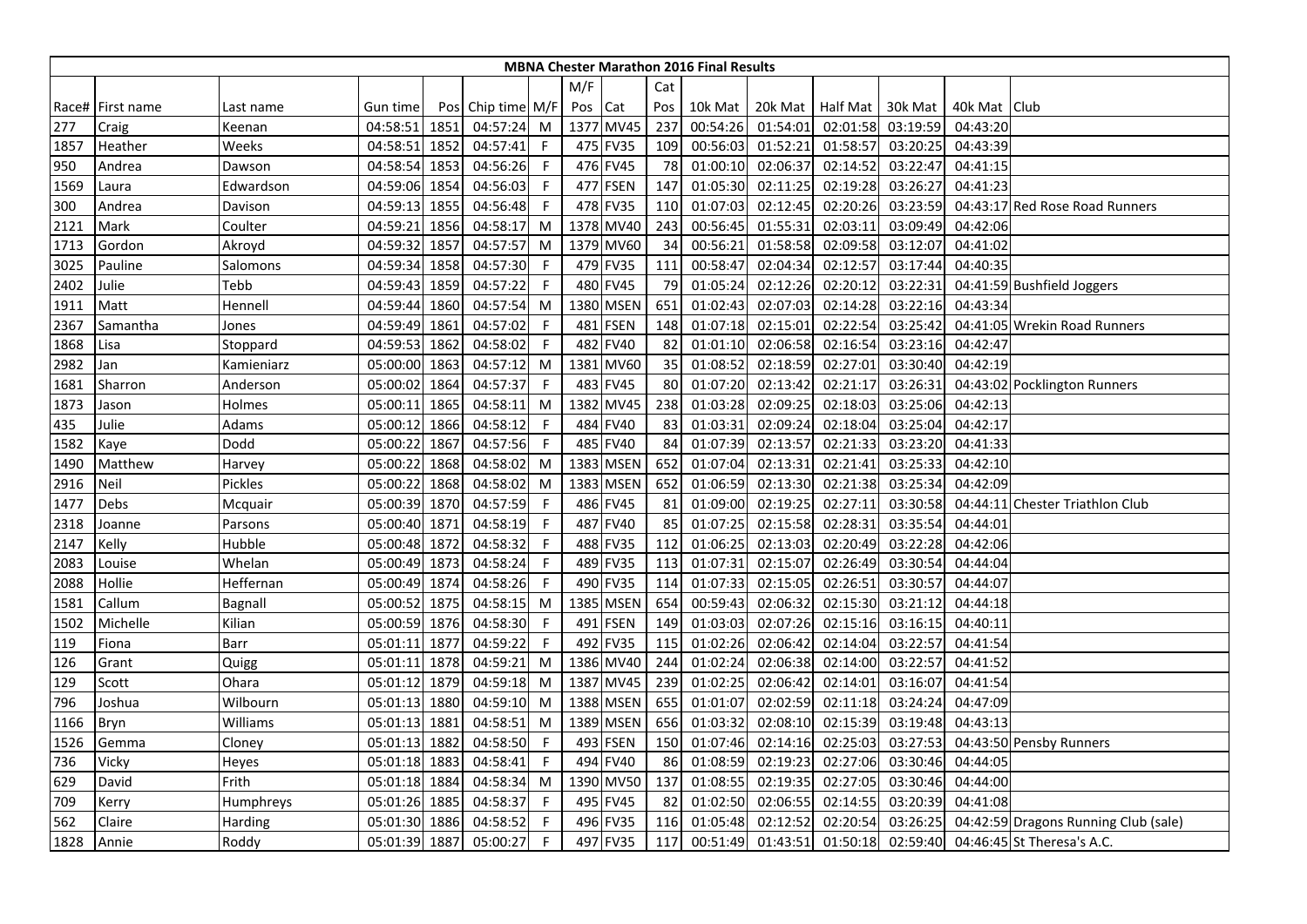|      | <b>MBNA Chester Marathon 2016 Final Results</b><br>M/F<br>Cat |               |               |      |                   |              |      |             |                |          |                  |          |          |              |                                  |
|------|---------------------------------------------------------------|---------------|---------------|------|-------------------|--------------|------|-------------|----------------|----------|------------------|----------|----------|--------------|----------------------------------|
|      |                                                               |               |               |      |                   |              |      |             |                |          |                  |          |          |              |                                  |
|      | Race# First name                                              | Last name     | Gun time      |      | Pos Chip time M/F |              | Pos  | Cat         | Pos            | 10k Mat  | 20k Mat Half Mat |          | 30k Mat  | 40k Mat Club |                                  |
| 2791 | Stephen                                                       | Fox           | 05:01:41      | 1888 | 04:59:42          | M            |      | 1391 MV45   | 240            | 01:02:54 | 02:16:10         | 02:25:26 | 03:36:47 |              | 04:47:15 Poole Runners           |
| 3006 | Robert                                                        | Farley        | 05:01:47      | 1889 | 04:59:07          | M            |      | 1392 MSEN   | 657            | 01:05:29 | 02:11:17         | 02:19:09 | 03:22:09 |              | 04:45:15 Penny Lane Striders     |
| 3007 | Natalie                                                       | Bavis         | 05:01:47      | 1890 | 04:59:07          | F            |      | 498 FSEN    | 151            | 01:05:24 | 02:11:16         | 02:19:06 | 03:21:56 | 04:45:10     |                                  |
| 2085 | Pauline                                                       | Mogg          | 05:01:48      | 1891 | 04:59:39          | F            |      | 499 FV60    | $\overline{A}$ | 01:08:10 | 02:16:40         | 02:24:36 | 03:27:25 |              | 04:44:30 Kingfisher Harriers     |
| 2087 | Carina                                                        | Maunder       | 05:01:48      | 1892 | 04:59:40          | -F           |      | 500 FV35    | 118            | 01:06:41 | 02:12:12         | 02:20:10 | 03:27:25 |              | 04:44:30 Kingfisher Harriers     |
| 2091 | Phillipa                                                      | Stokes        | 05:01:49      | 1893 | 04:59:40          | F            |      | 501 FV45    | 83             | 01:08:05 | 02:16:38         | 02:24:30 | 03:27:19 | 04:44:25     |                                  |
| 292  | Kirk                                                          | Weyer         | 05:01:51      | 1894 | 05:00:07          | M            |      | 1393 MSEN   | 658            | 00:58:23 | 01:57:58         | 02:05:03 | 03:12:10 | 04:42:34     |                                  |
| 2386 | David                                                         | Berry         | 05:01:55      | 1895 | 05:00:30          | M            |      | 1394 MSEN   | 659            | 00:59:27 | 01:59:35         | 02:06:45 | 03:11:23 | 04:45:19     |                                  |
| 1039 | Daniel                                                        | Ashdown       | 05:01:56 1896 |      | 05:00:03          | M            |      | 1395 MSEN   | 660            | 00:58:31 | 02:01:04         | 02:09:32 | 03:17:22 | 04:44:54     |                                  |
| 2557 | Ruth                                                          | Perry         | 05:01:57      | 1897 | 04:59:47          | F            |      | 502 FSEN    | 152            | 01:03:33 | 02:12:57         | 02:21:02 | 03:28:21 | 04:44:19     |                                  |
| 2384 | Kirstie                                                       | Jones         | 05:02:00      | 1898 | 05:00:06          | F            |      | 503 FV45    | 84             | 01:03:43 | 02:07:36         | 02:17:49 | 03:28:10 | 04:45:01     |                                  |
| 687  | Samantha                                                      | Lafferty      | 05:02:04      | 1899 | 04:59:48          | F            |      | 504 FV35    | 119            | 01:00:23 | 02:04:18         | 02:13:29 | 03:23:38 | 04:44:19     |                                  |
| 1341 | Lisa                                                          | Jenkins       | 05:02:06 1900 |      | 05:00:12          | F            |      | 505 FV45    | 85             | 01:03:32 | 02:09:18         | 02:18:45 | 03:25:59 |              | 04:45:10 Ellesmere Port RC       |
| 69   | Sue                                                           | Ledsom        | 05:02:18      | 1901 | 04:59:43          | F            |      | 506 FV45    | 86             | 01:09:06 | 02:19:28         | 02:27:16 | 03:31:03 |              | 04:44:29 Ellesmere Port RC       |
| 68   | Gary                                                          | Dixon         | 05:02:19 1902 |      | 04:59:45          | M            |      | 1396 MV55   | 70             | 01:09:02 | 02:19:25         | 02:27:10 | 03:30:50 |              | 04:44:25 100 Marathon Club       |
| 1368 | Rachel                                                        | Roberts       | 05:02:21      | 1903 | 04:59:47          | $\mathsf{F}$ |      | 507 FV45    | 87             | 01:09:04 | 02:19:30         | 02:27:20 | 03:30:54 |              | 04:44:39 Ellesmere Port RC       |
| 1162 | David                                                         | Hughes        | 05:02:32      | 1904 | 04:59:35          | M            |      | 1397 MSEN   | 661            | 01:07:06 | 02:16:40         | 02:25:18 | 03:30:36 | 04:44:05     |                                  |
| 1116 | Robert                                                        | Wilson        | 05:02:33      | 1905 | 05:00:21          | M            |      | 1398 MV45   | 241            | 01:07:57 | 02:14:01         | 02:21:41 | 03:22:57 | 04:44:40     |                                  |
| 2369 | Andrew                                                        | Benning       | 05:03:05      | 1906 | 05:00:07          | M            |      | 1399 MSEN   | 662            | 01:06:31 | 02:15:15         | 02:22:57 | 03:28:21 | 04:46:04     |                                  |
| 1603 | Bernie                                                        | James         | 05:03:13 1907 |      | 05:00:33          | F            |      | 508 FV40    | 87             | 01:02:51 | 02:08:40         | 02:18:58 | 03:25:40 |              | 04:44:45 Blaydon Harriers & AC   |
| 1607 | Victoria                                                      | Holliday      | 05:03:14      | 1908 | 05:00:33          | F            |      | 509 FV40    | 88             | 01:02:53 | 02:07:58         | 02:18:54 | 03:25:36 | 04:44:46     |                                  |
| 1697 | sue                                                           | gregson       | 05:03:27      | 1909 | 05:00:48          | F            |      | 510 FV50    | 40             | 01:07:25 | 02:12:03         | 02:20:32 | 03:21:12 |              | 04:41:34 Eccleshill Road Runners |
| 316  | Paul                                                          | Culshaw       | 05:03:27 1909 |      | 05:00:40          | M            |      | 1400 MV45   | 242            | 01:07:02 | 02:12:36         | 02:20:20 | 03:20:59 | 04:41:27     |                                  |
| 652  | James                                                         | Horner        | 05:03:55      | 1911 | 05:01:08          | M            | 1401 | <b>MSEN</b> | 663            | 01:06:06 | 02:13:04         | 02:21:05 | 03:26:27 | 04:46:15     |                                  |
| 2986 | Louise                                                        | Finney        | 05:04:19      | 1912 | 05:02:28          | F            | 511  | <b>FV40</b> | 89             | 01:02:05 | 02:04:40         | 02:12:03 | 03:16:36 |              | 04:45:11 Mow cop runners         |
| 618  | Jack                                                          | Adams         | 05:04:19      | 1913 | 05:01:50          | M            |      | 1402 MSEN   | 664            | 01:07:18 | 02:13:33         | 02:21:24 | 03:30:52 | 04:49:23     |                                  |
| 2720 | Sian                                                          | Matthews      | 05:04:22 1914 |      | 05:01:41          | F            |      | 512 FSEN    | 153            | 01:08:20 | 02:18:19         | 02:26:33 | 03:30:26 | 04:44:40     |                                  |
| 2721 | Sam                                                           | Murcutt       | 05:04:22 1914 |      | 05:01:42          | F            |      | 512 FSEN    | 153            | 01:08:23 | 02:18:20         | 02:26:33 | 03:30:28 | 04:44:39     |                                  |
| 1286 | Wendy                                                         | Hayes         | 05:04:38 1916 |      | 05:02:20          | F            |      | 514 FV40    | 90             | 01:03:53 | 02:08:41         | 02:16:58 | 03:29:22 | 04:46:38     |                                  |
| 1506 | Andy                                                          | Bush          | 05:05:27 1917 |      | 05:03:13          | M            |      | 1403 MV50   | 138            | 00:57:54 | 02:02:35         | 02:10:48 | 03:21:59 |              | 04:47:11 Road Runners Club       |
| 3034 | Jo                                                            | Stevens       | 05:05:45 1918 |      | 05:03:15          | -F           |      | 515 FV40    | 91             | 01:09:13 | 02:19:36         | 02:27:22 | 03:30:58 |              | 04:46:39 Hatton Darts            |
| 1558 | Paul                                                          | Jones         | 05:05:48      | 1919 | 05:03:22          | M            |      | 1404 MV45   | 243            | 01:04:36 | 02:10:40         | 02:18:25 | 03:24:20 | 04:47:13     |                                  |
| 1309 | David                                                         | Morris        | 05:06:05      | 1920 | 05:03:57          | M            |      | 1405 MSEN   | 665            | 00:59:43 | 02:02:07         | 02:10:28 | 03:19:57 | 04:46:43     |                                  |
| 3042 | Jade                                                          | <b>Bamber</b> | 05:06:47 1921 |      | 05:01:20          | -F           |      | 516 FSEN    | 155            | 01:05:00 | 02:13:19         | 02:22:03 | 03:28:23 | 04:47:40     |                                  |
| 2531 | Ioanne                                                        | Lanham        | 05:07:03 1922 |      | 05:05:02          | F            |      | 517 FV35    | 120            | 01:07:20 | 02:17:02         | 02:25:03 | 03:29:11 | 04:48:28     |                                  |
| 1138 | Dewi                                                          | Williams      | 05:07:08 1923 |      | 05:05:50          | M            |      | 1406 MV45   | 244            | 00:56:11 | 01:52:51         | 01:59:45 | 03:04:28 | 04:47:22     |                                  |
| 240  | Richard                                                       | MacSymons     | 05:07:31 1924 |      | 05:04:58          | M            |      | 1407 MSEN   | 666            | 01:06:46 | 02:15:16         | 02:24:35 | 03:29:19 | 04:49:43     |                                  |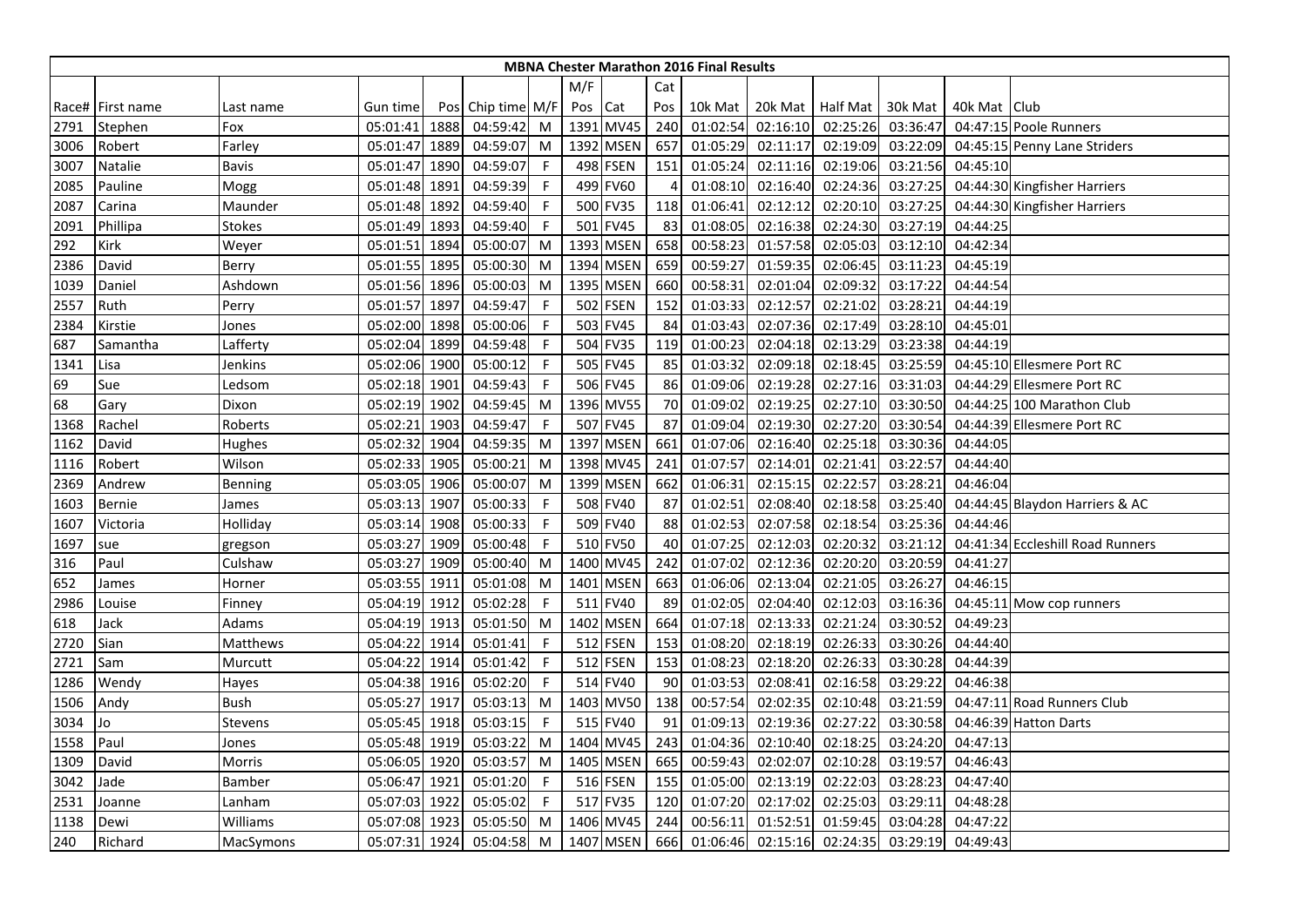|      | <b>MBNA Chester Marathon 2016 Final Results</b><br>M/F<br>Cat |                |               |      |                   |              |         |           |     |          |                  |          |          |                |                                           |
|------|---------------------------------------------------------------|----------------|---------------|------|-------------------|--------------|---------|-----------|-----|----------|------------------|----------|----------|----------------|-------------------------------------------|
|      |                                                               |                |               |      |                   |              |         |           |     |          |                  |          |          |                |                                           |
|      | Race# First name                                              | Last name      | Gun time      |      | Pos Chip time M/F |              | Pos Cat |           | Pos | 10k Mat  | 20k Mat Half Mat |          | 30k Mat  | 40k Mat   Club |                                           |
| 242  | Rachael                                                       | Swales         | 05:07:31 1925 |      | 05:04:58          | $\mathsf{F}$ |         | 518 FSEN  | 156 | 01:06:52 | 02:15:19         | 02:24:35 | 03:29:27 | 04:49:48       |                                           |
| 2960 | Mark                                                          | Duffy          | 05:07:41      | 1926 | 05:05:27          | M            |         | 1408 MSEN | 667 | 01:04:16 | 02:06:51         | 02:18:51 | 03:23:07 | 04:48:29       |                                           |
| 730  | Danielle                                                      | Sellars        | 05:07:52      | 1927 | 05:05:32          | F            |         | 519 FSEN  | 157 | 01:06:03 | 02:13:07         | 02:21:06 | 03:29:59 | 04:52:07       |                                           |
| 2261 | Lisa                                                          | Ho             | 05:07:57      | 1928 | 05:06:12          | F            |         | 520 FSEN  | 158 | 01:01:42 | 02:09:44         | 02:19:49 | 03:28:30 | 04:52:44       |                                           |
| 1718 | Charles                                                       | Southern       | 05:08:01      | 1929 | 05:06:41          | M            |         | 1409 MV50 | 139 | 00:56:09 | 01:54:02         | 02:02:12 | 03:16:10 | 04:46:49       |                                           |
| 3029 | David                                                         | Stanhope       | 05:08:04      | 1930 | 05:05:33          | M            |         | 1410 MV40 | 245 | 01:08:24 | 02:15:42         | 02:23:22 | 03:25:49 | 04:47:24       |                                           |
| 458  | Charley                                                       | <b>Brankin</b> | 05:08:12      | 1931 | 05:06:12          | F            |         | 521 FSEN  | 159 | 00:59:20 | 02:02:11         | 02:09:43 | 03:18:39 | 04:50:08       |                                           |
| 230  | Wesley                                                        | Jennings       | 05:08:20      | 1932 | 05:06:12          | M            |         | 1411 MSEN | 668 | 00:59:52 | 02:04:45         | 02:12:52 | 03:19:46 | 04:47:39       |                                           |
| 500  | Terry                                                         | Swann          | 05:08:32      | 1933 | 05:06:03          | M            |         | 1412 MSEN | 669 | 01:01:00 | 02:06:29         | 02:15:16 | 03:29:46 | 04:51:04       |                                           |
| 1778 | peter                                                         | weatherhead    | 05:08:37      | 1934 | 05:06:51          | M            |         | 1413 MV55 | 71  | 01:02:46 | 02:09:49         | 02:17:48 | 03:23:34 | 04:49:02       |                                           |
| 2434 | Mark                                                          | Sanders        | 05:08:43      | 1935 | 05:06:07          | M            |         | 1414 MV50 | 140 | 01:07:13 | 02:13:51         | 02:22:35 | 03:31:24 |                | 04:50:00 100 Marathon Club                |
| 2717 | Darren                                                        | Williams       | 05:09:27      | 1936 | 05:07:24          | M            |         | 1415 MV40 | 246 | 01:03:32 | 02:07:24         | 02:16:58 | 03:19:32 |                | 04:48:10 Lliswerry Runners                |
| 2495 | Emma                                                          | Hollis         | 05:09:40      | 1937 | 05:08:37          | F            |         | 522 FSEN  | 160 | 00:58:57 | 02:02:24         | 02:10:35 | 03:20:32 | 04:53:23       |                                           |
| 422  | Diane                                                         | Armstrong      | 05:09:42      | 1938 | 05:06:50          | -F           |         | 523 FV35  | 121 | 01:16:57 | 02:35:05         | 02:42:31 | 03:40:49 |                | 04:51:43 Bentham Beagles Running Club     |
| 2846 | Ashley                                                        | Williams       | 05:09:49      | 1939 | 05:09:12          | M            |         | 1416 MSEN | 670 | 00:49:05 | 01:39:25         | 01:45:44 | 02:40:26 | 04:38:45       |                                           |
| 1016 | Deb                                                           | Newberry       | 05:10:16 1940 |      | 05:07:55          | -F           |         | 524 FV40  | 92  | 01:05:01 | 02:14:46         | 02:23:18 | 03:31:31 | 04:53:11       |                                           |
| 1731 | Suzie                                                         | Dore           | 05:10:20      | 1941 | 05:08:08          | F            |         | 525 FV35  | 122 | 01:06:35 | 02:16:44         | 02:24:53 | 03:32:55 |                | 04:52:15 Holmfirth Harriers               |
| 2058 | Vivien                                                        | Bedford        | 05:10:23      | 1942 | 05:08:26          | F            |         | 526 FV50  | 41  | 01:07:41 | 02:14:20         | 02:22:34 | 03:29:47 | 04:52:35       |                                           |
| 1836 | lan                                                           | Parsons        | 05:10:26 1943 |      | 05:07:43          | M            |         | 1417 MV50 | 141 |          | 02:17:56         | 02:26:05 | 03:34:27 | 04:52:45       |                                           |
| 1736 | Claire                                                        | Folan          | 05:10:26 1944 |      | 05:07:43          | -F           |         | 527 FV35  | 123 | 01:07:29 | 02:19:13         | 02:26:59 | 03:34:25 | 04:52:46       |                                           |
| 2522 | Andrew                                                        | Goodman        | 05:10:39 1945 |      | 05:08:48          | M            |         | 1418 MSEN | 671 |          | 02:07:19         | 02:15:06 | 03:24:55 | 04:52:03       |                                           |
| 698  | David                                                         | HUDDLESTON     | 05:11:01 1946 |      | 05:08:14          | M            |         | 1419 MV40 | 247 | 01:03:33 | 02:06:18         | 02:18:41 | 03:24:33 |                | 04:52:38 Astley & Tyldsesley Road Runners |
| 91   | Andrew                                                        | Seddon         | 05:11:11      | 1947 | 05:08:24          | M            |         | 1420 MV55 | 72  | 01:04:17 | 02:11:22         | 02:19:34 | 03:26:42 | 04:50:53       |                                           |
| 898  | Corey                                                         | Edwardson      | 05:11:21      | 1948 | 05:10:07          | M            |         | 1421 MSEN | 672 | 00:58:06 | 02:03:49         | 02:12:23 | 03:27:31 | 04:54:53       |                                           |
| 2463 | Charlotte                                                     | Jones          | 05:12:01      | 1949 | 05:09:15          | -F           |         | 528 FV35  | 124 | 01:09:16 | 02:18:53         | 02:26:53 | 03:30:45 |                | 04:54:27 Garden City Runners              |
| 400  | Gareth                                                        | Taylor         | 05:12:08 1950 |      | 05:10:02          | M            |         | 1422 MSEN | 673 | 01:03:52 | 02:12:16         | 02:20:47 | 03:32:33 | 04:55:49       |                                           |
| 2710 | Carolyn                                                       | Wallace        | 05:12:17 1951 |      | 05:09:32          | -F           |         | 529 FV50  | 42  | 01:06:40 | 02:13:57         | 02:22:13 | 03:30:42 | 04:53:14       |                                           |
| 1045 | Angela                                                        | Joyce          | 05:12:39 1952 |      | 05:10:15          | -F           |         | 530 FV60  | 5   | 01:03:03 | 02:04:09         | 02:11:48 | 03:18:36 | 04:51:12       |                                           |
| 346  | Joanne                                                        | Coulthard      | 05:13:12      | 1953 | 05:10:47          | F            |         | 531 FV40  | 93  | 01:05:46 | 02:13:36         | 02:21:38 | 03:32:07 |                | 04:53:56 Blackburn Road Runners           |
| 2043 | Neil                                                          | Sewell         | 05:13:18 1954 |      | 05:11:27          | M            |         | 1423 MSEN | 674 | 01:00:24 | 02:06:18         | 02:14:12 | 03:23:22 | 04:53:26       |                                           |
| 1428 | Steven                                                        | Kell           | 05:13:19 1955 |      | 05:11:02          | M            |         | 1424 MSEN | 675 | 00:59:24 | 02:02:29         | 02:10:33 | 03:20:03 | 04:53:01       |                                           |
| 2275 | Colin                                                         | Gill           | 05:13:54      | 1956 | 05:11:53          | M            |         | 1425 MV65 | 8   | 01:08:08 | 02:18:01         | 02:26:34 | 03:32:54 |                | 04:54:44 Team Coco                        |
| 659  | Joanne                                                        | Love           | 05:13:57 1957 |      | 05:11:31          | F            |         | 532 FV35  | 125 | 01:08:34 | 02:17:42         | 02:26:10 | 03:34:17 | 04:55:20       |                                           |
| 1636 | Gemma                                                         | Scott          | 05:14:06 1958 |      | 05:11:24          | F            |         | 533 FSEN  | 161 | 01:08:29 | 02:20:05         | 02:28:19 | 03:35:30 | 04:55:48       |                                           |
| 1604 | <b>Tracy</b>                                                  | <b>Bowers</b>  | 05:14:06 1959 |      | 05:11:25          | -F           |         | 534 FV45  | 88  | 01:08:30 | 02:20:06         | 02:28:19 | 03:35:32 |                | 04:55:50 Blaydon Harriers & AC            |
| 1250 | <b>Nick</b>                                                   | High           | 05:14:28      | 1960 | 05:12:24          | M            |         | 1426 MSEN | 676 | 01:03:36 | 02:08:24         | 02:16:25 | 03:30:39 | 04:55:35       |                                           |
| 2875 | Jemma                                                         | Coburn         | 05:14:31 1961 |      | 05:12:35          | F            |         | 535 FSEN  | 162 | 01:03:50 | 02:08:57         | 02:19:13 | 03:34:31 | 04:57:52       |                                           |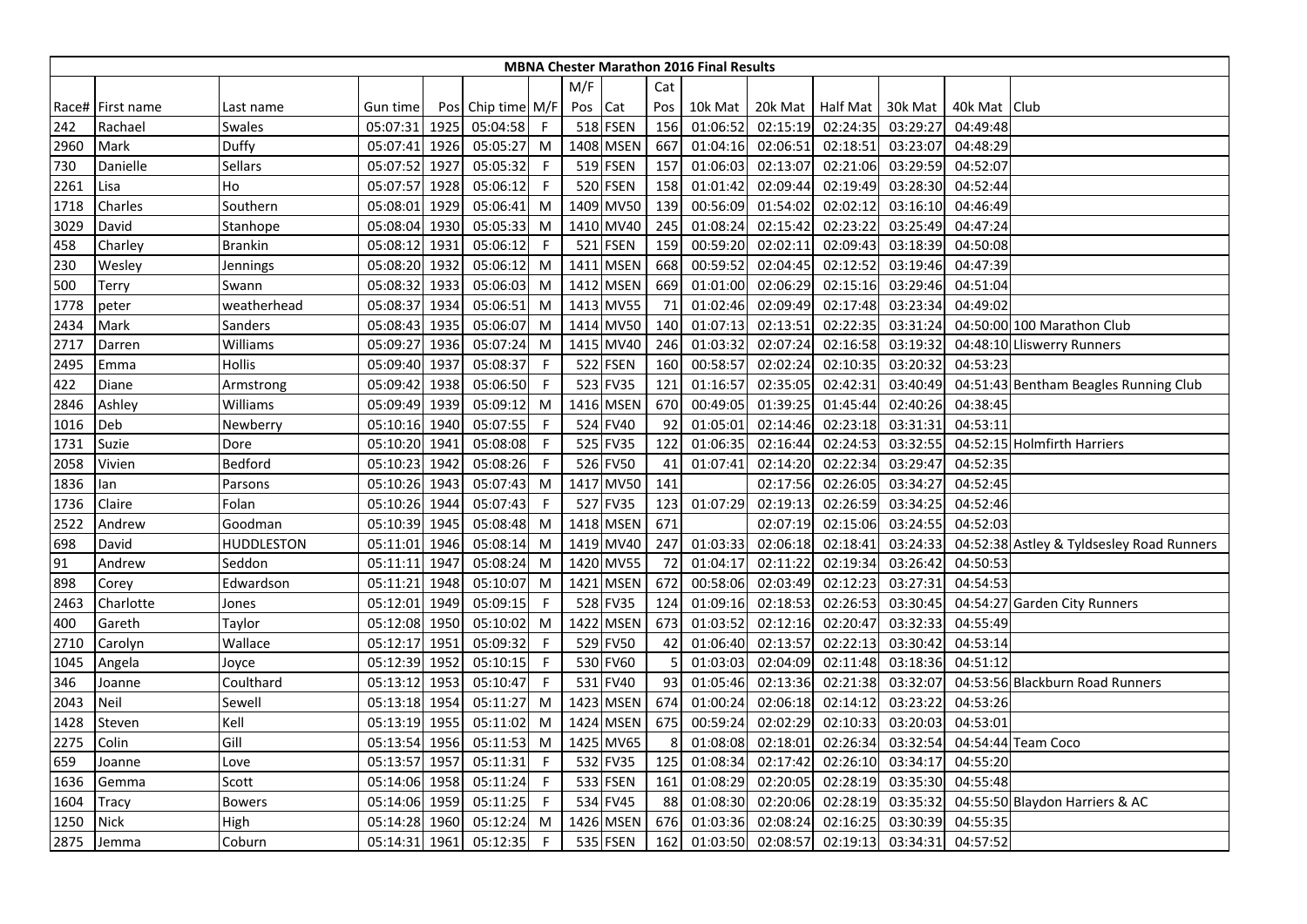|      | <b>MBNA Chester Marathon 2016 Final Results</b><br>M/F<br>Cat |               |               |      |                   |              |         |                 |     |          |          |                 |          |                |                                             |
|------|---------------------------------------------------------------|---------------|---------------|------|-------------------|--------------|---------|-----------------|-----|----------|----------|-----------------|----------|----------------|---------------------------------------------|
|      |                                                               |               |               |      |                   |              |         |                 |     |          |          |                 |          |                |                                             |
|      | Race# First name                                              | Last name     | Gun time      |      | Pos Chip time M/F |              | Pos Cat |                 | Pos | 10k Mat  | 20k Mat  | <b>Half Mat</b> | 30k Mat  | 40k Mat   Club |                                             |
| 2874 | Emma                                                          | Sharpe        | 05:14:31 1961 |      | 05:12:35          | $\mathsf F$  |         | 535 FV40        | 94  | 01:03:50 | 02:09:02 | 02:19:15        | 03:34:36 | 04:57:52       |                                             |
| 2464 | Edward                                                        | Chaloner      | 05:14:34      | 1963 | 05:11:59          | M            |         | 1427 MSEN       | 677 | 01:07:12 | 02:13:11 | 02:20:53        | 03:27:42 |                | 04:54:51 St. Albans Striders                |
| 577  | Sunil                                                         | Kumar         | 05:14:43      | 1964 | 05:11:58          | M            |         | 1428 MV45       | 245 | 01:09:58 | 02:21:05 | 02:29:09        | 03:37:29 | 04:56:04       |                                             |
| 323  | Vicky                                                         | Simpson       | 05:15:04      | 1965 | 05:13:31          | F            |         | 537 FSEN        | 163 | 01:01:50 | 02:13:55 | 02:21:41        | 03:33:20 | 04:56:50       |                                             |
| 586  | Sally                                                         | Moston        | 05:15:09      | 1966 | 05:12:21          | $\mathsf{F}$ |         | 538 FV45        | 89  | 01:10:33 | 02:21:33 | 02:29:53        | 03:38:03 |                | 04:56:06 Bramhall Runners                   |
| 607  | Cath                                                          | Jones         | 05:15:10      | 1967 | 05:12:21          | F            |         | 539 FV55        | 18  | 01:10:38 | 02:21:34 | 02:29:55        | 03:38:05 |                | 04:56:07 Bramhall Runners                   |
| 1739 | Paul                                                          | Kulyn         | 05:15:11      | 1968 | 05:12:24          | M            |         | 1429 MV45       | 246 | 01:08:58 | 02:20:02 | 02:28:27        | 03:36:16 | 04:57:21       |                                             |
| 1563 | Richard                                                       | Ainsley       | 05:15:30      | 1969 | 05:14:05          | M            |         | 1430 MSEN       | 678 | 00:55:50 | 01:55:23 | 02:04:28        | 03:16:06 | 04:56:16       |                                             |
| 383  | Viki                                                          | Walsh         | 05:15:31      | 1970 | 05:12:44          | -F           |         | 540 FV35        | 126 | 01:08:57 | 02:19:38 | 02:28:01        | 03:34:32 |                | 04:55:08 Darwen Dashers RC                  |
| 384  | Philip                                                        | Seddon        | 05:15:31      | 1970 | 05:12:43          | M            | 1431    | <b>MV55</b>     | 73  | 01:08:56 | 02:19:33 | 02:27:58        | 03:34:33 |                | 04:54:54 Skye and Localsh Running Club      |
| 382  | David                                                         | Coulson       | 05:15:31      | 1972 | 05:12:44          | M            |         | 1432 MV45       | 247 | 01:08:57 | 02:19:36 | 02:27:57        | 03:35:21 |                | 04:54:53 Darwen Dashers RC                  |
| 381  | Sharon                                                        | Cocker        | 05:15:31 1972 |      | 05:12:45          | $\mathsf{F}$ |         | 541 FV45        | 90  | 01:08:56 | 02:19:39 | 02:27:55        | 03:35:27 |                | 04:55:06 Darwen Dashers RC                  |
| 2790 | Angela                                                        | Fox           | 05:15:44 1974 |      | 05:13:45          | -F           |         | 542 FV45        | 91  | 01:02:55 | 02:16:29 | 02:25:27        | 03:36:52 | 04:57:56       |                                             |
| 1680 | Di                                                            | Thompson      | 05:15:55      | 1975 | 05:13:30          | -F           |         | 543 FV50        | 43  | 01:07:22 | 02:16:22 | 02:24:40        | 03:32:24 |                | 04:55:37 Pocklington Runners                |
| 1363 | Mark                                                          | <b>Bergin</b> | 05:15:56 1976 |      | 05:13:18          | M            |         | 1433 MV45       | 248 | 01:07:31 | 02:16:46 | 02:25:07        | 03:36:19 | 04:56:34       |                                             |
| 2811 | Tim                                                           | Cox           | 05:15:56 1977 |      | 05:13:26          | M            |         | 1434 MV40       | 248 | 01:06:49 | 02:15:19 | 02:24:44        | 03:34:11 | 04:57:38       |                                             |
| 2713 | Alan                                                          | Legge         | 05:15:58 1978 |      | 05:13:51          | M            |         | 1435 MSEN       | 679 | 00:57:38 | 01:54:10 | 02:01:12        | 03:29:40 | 04:59:19       |                                             |
| 180  | Judith                                                        | Ashburner     | 05:16:14      | 1979 | 05:13:47          | $\mathsf{F}$ |         | <b>544 FSEN</b> | 164 | 01:09:46 | 02:19:56 | 02:27:58        | 03:37:33 | 04:57:22       |                                             |
| 1181 | Katie                                                         | Firth         | 05:16:35      | 1980 | 05:13:42          | F            |         | 545 FSEN        | 165 | 01:07:17 | 02:17:56 | 02:26:28        | 03:37:01 | 05:00:33       |                                             |
| 3045 | Estelle                                                       | Graham        | 05:16:45      | 1981 | 05:14:37          | -F           |         | 546 FV45        | 92  | 01:04:42 | 02:11:10 | 02:19:09        | 03:25:35 |                | 04:56:40 Running4Cancer                     |
| 970  | Angela                                                        | Powers        | 05:16:46      | 1982 | 05:14:38          | F            |         | 547 FV45        | 93  | 01:04:39 | 02:11:13 | 02:19:07        | 03:26:16 | 04:56:45       |                                             |
| 1027 | Joanne                                                        | Fillingham    | 05:16:47      | 1983 | 05:14:07          | $\mathsf{F}$ |         | 548 FV40        | 95  | 01:09:56 | 02:22:39 | 02:31:04        | 03:38:35 | 04:56:55       |                                             |
| 902  | Thomas                                                        | Hampton       | 05:17:06      | 1984 | 05:15:29          | M            |         | 1436 MV55       | 74  | 01:06:45 | 02:15:53 | 02:24:17        | 03:35:25 | 04:57:51       |                                             |
| 3035 | Maria                                                         | Kardel        | 05:17:07 1985 |      | 05:14:48          | -F           |         | 549 FSEN        | 166 | 01:07:33 | 02:14:03 | 02:22:33        | 03:33:26 | 04:59:33       |                                             |
| 2805 | Jenni                                                         | Baker         | 05:17:19      | 1986 | 05:14:52          | $\mathsf{F}$ |         | 550 FV50        | 44  | 01:07:32 | 02:17:32 | 02:25:59        | 03:34:03 |                | 04:59:10 Crediton Running Network           |
| 2806 | Keith                                                         | <b>Baker</b>  | 05:17:19      | 1987 | 05:14:53          | M            |         | 1437 MV45       | 249 | 01:07:32 | 02:17:38 | 02:26:00        | 03:34:04 |                | 04:59:11 Crediton Running Network           |
| 2179 | Susan                                                         | Barley        | 05:17:25      | 1988 | 05:14:35          | -F           |         | 551 FV35        | 127 | 01:08:49 | 02:20:54 | 02:29:37        | 03:38:19 |                | 04:58:49 3m Gorseinon RR                    |
| 2731 | Daniel                                                        | Smith         | 05:17:41      | 1989 | 05:15:07          | M            |         | 1438 MV40       | 249 | 01:08:06 | 02:19:36 | 02:27:28        | 03:32:02 |                | 04:59:02 Emersons Green Running Club        |
| 739  | Sarah                                                         | Oxley         | 05:18:04      | 1990 | 05:15:38          | -F           |         | 552 FV40        | 96  | 01:09:12 | 02:19:40 | 02:27:33        | 03:36:24 |                | 04:59:19 Prestwich AC                       |
| 627  | Robert                                                        | Greaves       | 05:18:05      | 1991 | 05:16:49          | M            |         | 1439 MSEN       | 680 | 01:01:37 | 02:09:56 | 02:27:24        | 03:38:56 | 05:00:33       |                                             |
| 1801 | Jacqueline                                                    | Elmer         | 05:18:09      | 1992 | 05:15:29          | -F           |         | 553 FV40        | 97  | 01:06:26 | 02:12:45 | 02:22:07        | 03:34:04 |                | 04:57:25 Kirkstall Harriers                 |
| 924  | Naomi                                                         | Riley         | 05:18:18      | 1993 | 05:16:07          | F            |         | 554 FSEN        | 167 | 01:02:19 | 02:06:10 | 02:13:59        | 03:26:15 | 04:59:19       |                                             |
| 2733 | Ben                                                           | <b>Ellis</b>  | 05:18:31      | 1994 | 05:16:12          | M            |         | 1440 MSEN       | 681 | 01:03:42 | 02:10:28 | 02:19:57        | 03:30:10 | 04:59:26       |                                             |
| 1599 | Sue                                                           | Furner        | 05:19:09      | 1995 | 05:16:50          | -F           |         | 555 FV55        | 19  | 01:05:13 | 02:14:28 | 02:23:13        | 03:33:58 |                | 04:59:02 Isle of Man Veteran Athletics Club |
| 278  | Dave                                                          | Horton        | 05:19:21      | 1996 | 05:16:45          | M            |         | 1441 MV40       | 250 | 01:09:03 | 02:19:25 | 02:27:14        | 03:30:57 | 04:57:29       |                                             |
| 378  | Katie                                                         | Robinson      | 05:19:22      | 1997 | 05:16:58          | -F           |         | 556 FV35        | 128 | 01:07:26 | 02:17:16 | 02:30:38        | 03:38:56 | 05:00:41       |                                             |
| 900  | <b>Keith William</b>                                          | Smith         | 05:19:25 1998 |      | 05:16:39          | M            |         | 1442 MSEN       | 682 | 01:02:24 | 02:13:56 | 02:23:12        | 03:35:37 | 05:00:29       |                                             |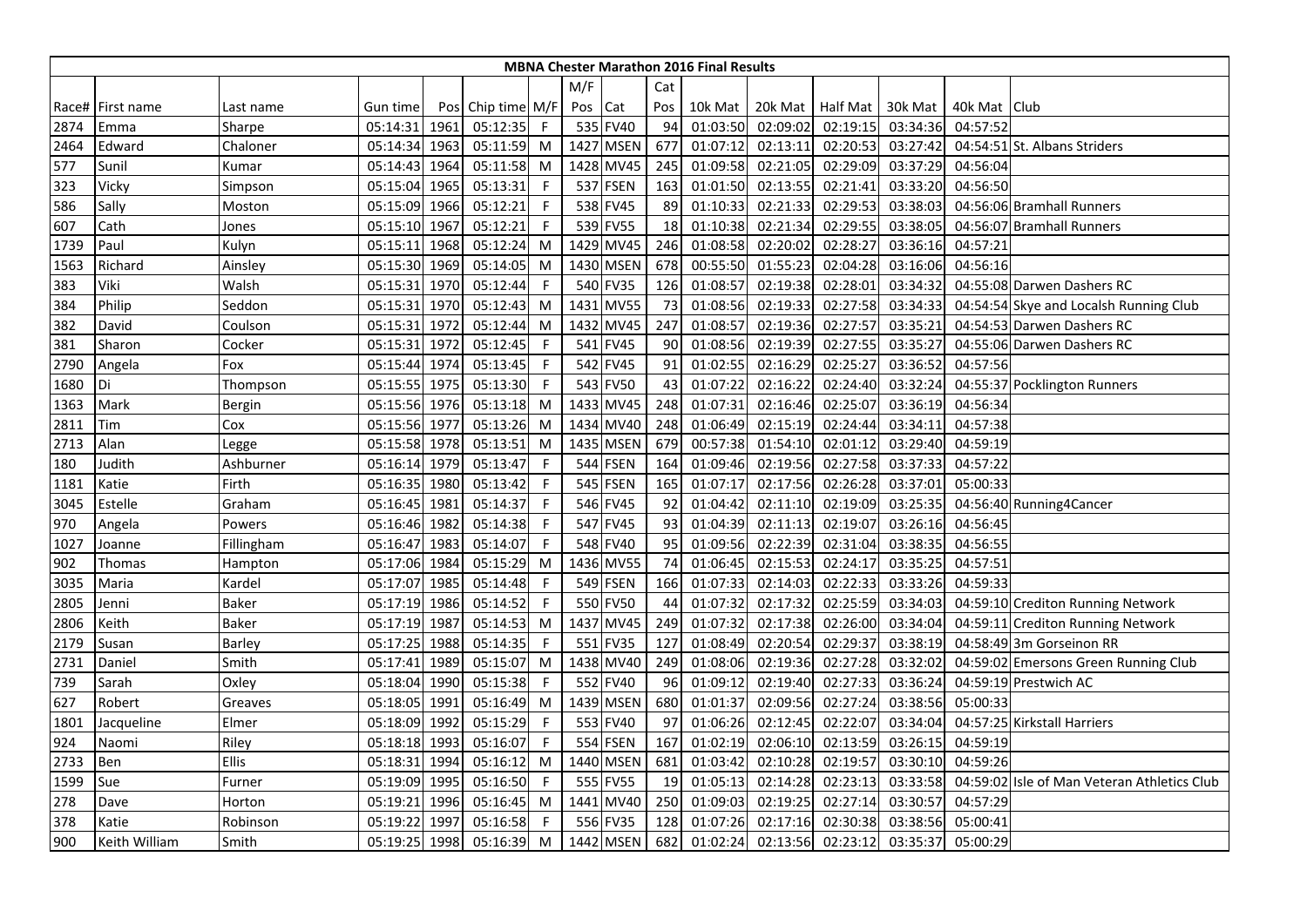|      | <b>MBNA Chester Marathon 2016 Final Results</b><br>M/F<br>Cat |                     |               |      |                   |              |         |                 |     |          |                   |          |          |              |                                  |
|------|---------------------------------------------------------------|---------------------|---------------|------|-------------------|--------------|---------|-----------------|-----|----------|-------------------|----------|----------|--------------|----------------------------------|
|      |                                                               |                     |               |      |                   |              |         |                 |     |          |                   |          |          |              |                                  |
|      | Race# First name                                              | Last name           | Gun time      |      | Pos Chip time M/F |              | Pos Cat |                 | Pos | 10k Mat  | 20k Mat Half Mat  |          | 30k Mat  | 40k Mat Club |                                  |
| 1179 | Claire                                                        | Carmichael          | 05:19:29 1999 |      | 05:17:05          | F.           |         | 557 FSEN        | 168 | 01:07:32 | 02:15:22          | 02:23:37 | 03:33:15 |              | 05:00:57 Chester Road Runners    |
| 238  | Eleanor                                                       | Reynolds            | 05:19:33      | 2000 | 05:16:48          | -F           |         | 558 FSEN        | 169 | 01:08:59 | 02:19:21          | 02:27:35 | 03:37:45 | 05:00:24     |                                  |
| 432  | Alison                                                        | Johnson             | 05:19:37      | 2001 | 05:17:08          | -F           |         | 559 FV35        | 129 | 01:13:23 | 02:22:21          | 02:30:45 | 03:36:16 | 04:59:25     |                                  |
| 1371 | Carmel                                                        | Barnett             | 05:19:47      | 2002 | 05:17:09          | F            |         | 560 FV55        | 20  | 01:09:01 | 02:19:25          | 02:27:12 | 03:35:56 |              | 05:00:38 Ellesmere Port RC       |
| 662  | Mark                                                          | Pearson             | 05:20:07      | 2003 | 05:18:49          | M            |         | 1443 MSEN       | 683 | 00:56:56 | 01:55:08          | 02:02:13 | 03:23:05 | 05:03:46     |                                  |
| 722  | Tracy                                                         | Tant                | 05:20:10      | 2004 | 05:17:16          | -F           |         | 561 FV40        | 98  | 01:12:04 | 02:27:42          | 02:36:22 | 03:41:01 | 05:01:03     |                                  |
| 2861 | <b>Barbara</b>                                                | Johnston-Read       | 05:20:20      | 2005 | 05:17:57          | F            |         | 562 FV55        | 21  | 01:09:15 | 02:19:09          | 02:27:24 | 03:33:35 | 05:00:31     |                                  |
| 809  | John                                                          | Bull                | 05:20:28      | 2006 | 05:18:33          | M            |         | 1444 MSEN       | 684 | 00:59:08 | 02:11:03          | 02:20:05 | 03:32:25 | 05:01:32     |                                  |
| 1757 | Lisa                                                          | Holmes              | 05:20:45      | 2007 | 05:18:50          | -F           |         | 563 FV50        | 45  | 01:05:27 | 02:15:21          | 02:23:56 | 03:37:10 | 05:03:46     |                                  |
| 2880 | John                                                          | Robinson            | 05:20:55      | 2008 | 05:20:03          | M            |         | 1445 MV45       | 250 |          | 01:58:22          | 02:06:26 | 03:16:08 | 04:57:23     |                                  |
| 1519 | Graham                                                        | Hannah              | 05:20:57      | 2009 | 05:18:14          | M            |         | 1446 MV40       | 251 | 01:08:48 | 02:20:05          | 02:28:28 | 03:37:45 | 05:03:54     |                                  |
| 1518 | Katie Louise                                                  | Griffith            | 05:20:59      | 2010 | 05:18:15          | F            |         | <b>564 FSEN</b> | 170 | 01:08:46 | 02:20:05          | 02:28:28 | 03:37:46 | 05:03:54     |                                  |
| 1346 | Robert                                                        | O'Neill             | 05:21:08 2011 |      | 05:21:08          | M            |         | 1447 MSEN       | 685 | 01:10:18 | 02:15:31          | 02:23:11 | 03:33:35 | 04:58:15     |                                  |
| 563  | Joseph                                                        | McCaw               | 05:21:35 2012 |      | 05:19:21          | M            |         | 1448 MV45       | 251 | 01:07:33 | 02:17:47          | 02:25:58 | 03:40:05 | 05:02:14     |                                  |
| 567  | David                                                         | Niblock             | 05:21:36 2013 |      | 05:18:58          | M            |         | 1449 MV55       | 75  | 01:04:15 | 02:09:38          | 02:17:31 | 03:29:37 |              | 05:01:42 Fylde Coast Runners     |
| 111  | Claire                                                        | Rayner              | 05:21:51 2014 |      | 05:19:09          | -F           |         | 565 FSEN        | 171 | 01:07:22 | 02:17:07          | 02:26:34 | 03:33:46 | 05:03:03     |                                  |
| 477  | John                                                          | Norris              | 05:21:52      | 2015 | 05:19:10          | M            |         | 1450 MV50       | 142 | 01:07:22 | 02:17:06          | 02:26:37 | 03:37:34 |              | 05:03:04 Bramhall Runners        |
| 617  | Stephen                                                       | Adams               | 05:21:59      | 2016 | 05:19:30          | M            |         | 1451 MV45       | 252 | 01:07:02 | 02:16:52          | 02:25:58 | 03:36:44 | 05:03:38     |                                  |
| 338  | Frank                                                         | Nash                | 05:22:30 2017 |      | 05:20:22          | M            |         | 1452 MV50       | 143 | 01:07:25 | 02:18:50          | 02:27:24 | 03:36:12 | 05:03:32     |                                  |
| 1450 | Graham                                                        | Palmer              | 05:22:46 2018 |      | 05:20:24          | M            |         | 1453 MSEN       | 686 | 01:07:31 | 02:11:59          | 02:20:04 | 03:34:44 | 05:04:14     |                                  |
| 891  | Alison                                                        | Boyd                | 05:22:47      | 2019 | 05:20:09          | F            |         | 566 FSEN        | 172 | 01:11:38 | 02:20:28          | 02:30:53 | 03:41:47 | 05:03:59     |                                  |
| 1501 | <b>Brad</b>                                                   | Kilian              | 05:23:13      | 2020 | 05:20:44          | M            |         | 1454 MV40       | 252 | 01:03:09 | 02:07:38          | 02:16:31 | 03:29:57 | 05:02:43     |                                  |
| 613  | Mark                                                          | Hodgkinson          | 05:23:16      | 2021 | 05:20:31          | M            |         | 1455 MV45       | 253 | 01:04:58 | 02:17:00          | 02:26:12 | 03:37:36 | 05:04:39     |                                  |
| 116  | Angela                                                        | Hammond             | 05:23:28 2022 |      | 05:21:08          | -F           |         | 567 FV40        | 99  | 01:07:37 | 02:17:07          | 02:26:09 | 03:37:42 |              | 05:04:22 Gifnock north           |
| 2783 | Rebecca                                                       | Woolley             | 05:23:28      | 2023 | 05:20:44          | F            |         | <b>568 FSEN</b> | 173 | 01:03:45 | 02:10:42          | 02:18:48 | 03:32:25 | 05:03:09     |                                  |
| 1156 | Simon                                                         | Worrall             | 05:23:47 2024 |      | 05:21:35          | M            |         | 1456 MV40       | 253 | 00:57:55 | 01:55:52          | 02:04:35 | 03:20:14 | 05:02:07     |                                  |
| 2265 | Angela                                                        | McAree              | 05:23:48 2025 |      | 05:21:09          | -F           |         | 569 FV45        | 94  | 01:07:27 | 02:18:03          | 02:26:42 | 03:30:51 |              | 05:01:40 Stoke F.I.T             |
| 2945 | Drew                                                          | Skinner             | 05:24:09 2026 |      | 05:21:45          | M            |         | 1457 MV50       | 144 | 01:07:32 | 02:21:56          | 02:33:39 | 03:46:15 | 05:05:20     |                                  |
| 1987 | Richard                                                       | Williams            | 05:24:28 2027 |      | 05:21:48          | M            |         | 1458 MSEN       | 687 | 01:06:48 | 02:14:06          | 02:22:54 | 03:33:24 | 05:04:14     |                                  |
| 1986 | Sharon                                                        | Williams            | 05:24:28 2028 |      | 05:21:49          | F            |         | 570 FV35        | 130 | 01:06:44 | 02:14:07          | 02:22:49 | 03:33:21 | 05:04:14     |                                  |
| 3031 | Sandra                                                        | Bentley             | 05:24:56 2029 |      | 05:22:12          | $\mathsf{F}$ |         | 571 FV45        | 95  | 00:59:58 | 02:01:30          | 02:10:09 | 03:29:37 |              | 05:08:31 Widnes Wasps Ladies R C |
| 1028 | Peter                                                         | Latham              | 05:25:04      | 2030 | 05:22:23          | M            |         | 1459 MV45       | 254 | 01:03:15 | 02:12:41          | 02:21:46 | 03:35:43 | 05:03:10     |                                  |
| 1219 | Kerry                                                         | O'Donnell           | 05:25:04 2031 |      | 05:22:40          | F            |         | 572 FSEN        | 174 | 01:10:26 | 02:23:38          | 02:35:26 | 03:45:16 | 05:07:05     |                                  |
| 1723 | Sarah                                                         | Watson              | 05:25:24      | 2032 | 05:22:45          | F            |         | 573 FV35        | 131 | 01:10:51 | 02:24:03          | 02:32:34 | 03:41:41 | 05:04:47     |                                  |
| 2380 | Sylvia                                                        | Figueiredo          | 05:25:26 2033 |      | 05:23:17          | -F           |         | 574 FV40        | 100 | 01:02:36 | 02:10:40          | 02:19:33 | 03:35:51 | 05:05:53     |                                  |
| 1423 | Christopher                                                   | Staniforth          | 05:25:30      | 2034 | 05:24:13          | M            |         | 1460 MSEN       | 688 | 00:55:48 | 01:56:25          | 02:06:31 | 03:38:42 | 05:07:54     |                                  |
| 1317 | Jeannie                                                       | <b>Brocklehurst</b> | 05:25:39 2035 |      | 05:23:43          | F.           |         | 575 FV45        | 96  |          | 01:03:40 02:10:05 | 02:19:34 | 03:30:54 | 05:05:37     |                                  |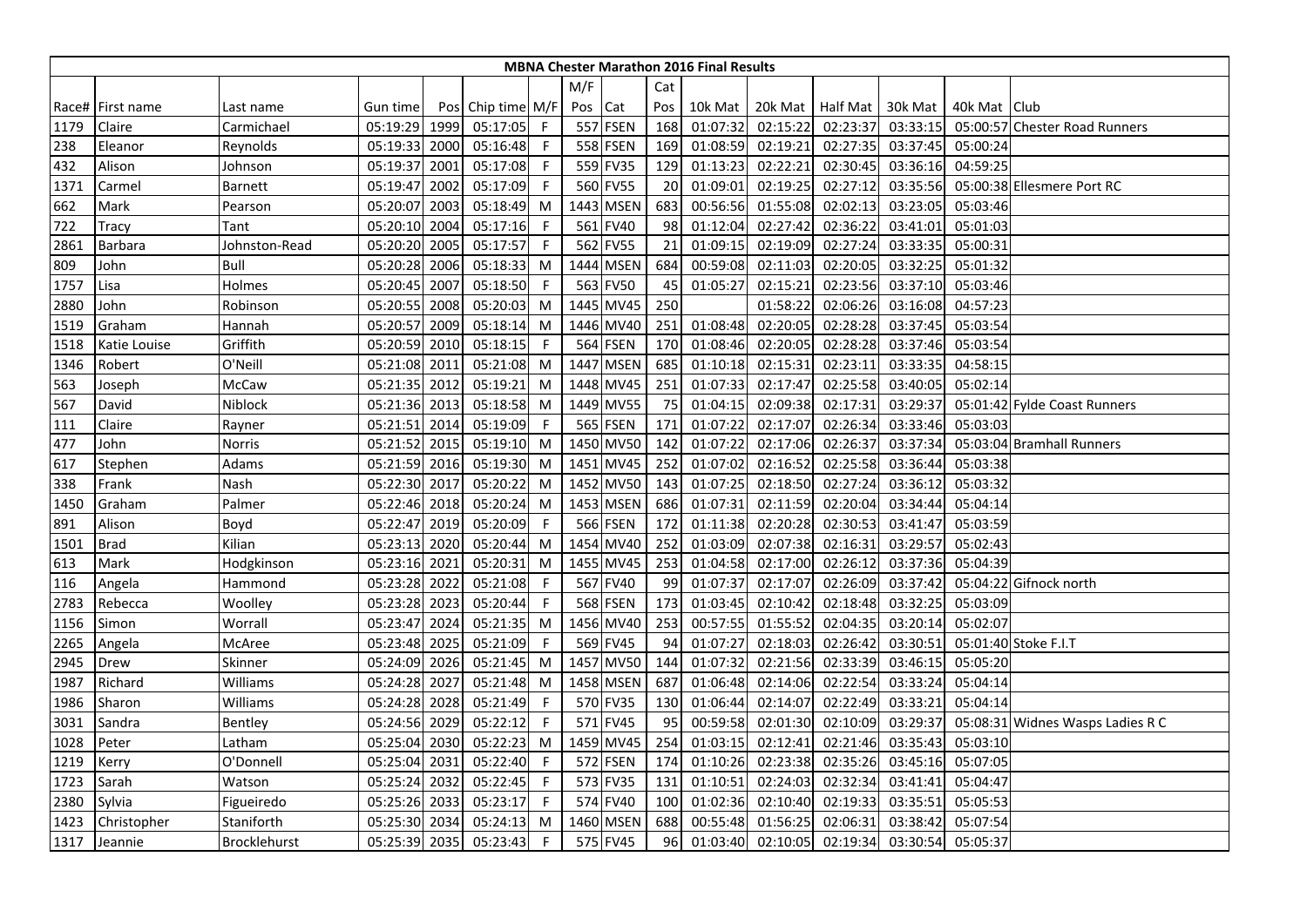|      | <b>MBNA Chester Marathon 2016 Final Results</b><br>M/F<br>Cat |               |               |      |                   |     |         |             |                |          |                  |          |          |              |                               |
|------|---------------------------------------------------------------|---------------|---------------|------|-------------------|-----|---------|-------------|----------------|----------|------------------|----------|----------|--------------|-------------------------------|
|      |                                                               |               |               |      |                   |     |         |             |                |          |                  |          |          |              |                               |
|      | Race# First name                                              | Last name     | Gun time      |      | Pos Chip time M/F |     | Pos Cat |             | Pos            | 10k Mat  | 20k Mat Half Mat |          | 30k Mat  | 40k Mat Club |                               |
| 1318 | Naomi                                                         | Robertson     | 05:25:40 2036 |      | 05:23:43          | - F |         | 576 FV35    | 132            | 01:03:40 | 02:10:02         | 02:19:33 | 03:30:51 | 05:05:32     |                               |
| 1520 | Kaz                                                           | Sharman       | 05:25:44 2037 |      | 05:23:09          | -F  |         | 577 FV45    | 97             | 01:07:08 | 02:18:40         | 02:27:01 | 03:41:59 | 05:06:45     |                               |
| 2611 | Richard                                                       | Little        | 05:25:56      | 2038 | 05:23:56          | M   |         | 1461 MSEN   | 689            | 00:59:02 | 02:01:31         | 02:12:58 | 03:39:53 | 05:08:17     |                               |
| 109  | Rosina                                                        | Attwood       | 05:25:59      | 2039 | 05:23:17          | F   |         | 578 FV45    | 98             | 01:09:00 | 02:20:04         | 02:29:47 | 03:43:35 | 05:06:03     |                               |
| 2181 | Ruth                                                          | Benzimra      | 05:26:05      | 2040 | 05:23:39          | -F  |         | 579 FV50    | 46             | 01:08:30 | 02:23:38         | 02:32:56 | 03:45:17 |              | 05:06:06 100 Marathon Club    |
| 2105 | Sarah                                                         | Hope          | 05:26:51      | 2041 | 05:24:10          | F   |         | 580 FV50    | 47             | 01:07:35 | 02:15:56         | 02:24:12 | 03:35:46 | 05:04:40     |                               |
| 2109 | <b>Barbara</b>                                                | Hunt          | 05:26:51      | 2042 | 05:24:10          | F   |         | 581 FV50    | 48             | 01:07:33 | 02:15:41         | 02:24:11 | 03:35:41 | 05:04:39     |                               |
| 1381 | <b>IAIN</b>                                                   | WEBSTER       | 05:27:10      | 2043 | 05:24:36          | M   |         | 1462 MV45   | 255            | 01:08:18 | 02:14:23         | 02:22:14 | 03:41:57 | 05:10:04     |                               |
| 1858 | Angela                                                        | Weeks         | 05:27:11      | 2044 | 05:24:41          | -F  |         | 582 FV35    | 133            | 01:04:14 | 02:16:58         | 02:26:30 | 03:42:18 | 05:08:18     |                               |
| 1734 | Sinead                                                        | Sopala        | 05:27:12      | 2045 | 05:24:30          | F   |         | 583 FV40    | 101            | 01:07:35 | 02:19:13         | 02:26:59 | 03:34:36 | 05:06:21     |                               |
| 1753 | Laura                                                         | Smith         | 05:27:12      | 2046 | 05:24:29          | F   |         | 584 FSEN    | 175            | 01:07:23 | 02:18:00         | 02:26:11 | 03:34:36 | 05:06:19     |                               |
| 1405 | Gordon                                                        | Lowe          | 05:27:12      | 2047 | 05:24:32          | M   |         | 1463 MV55   | 76             | 01:14:21 | 02:29:10         | 02:39:04 | 03:48:00 | 05:08:06     |                               |
| 1895 | Ben                                                           | Stone         | 05:27:15      | 2048 | 05:25:02          | M   |         | 1464 MSEN   | 690            | 01:07:39 | 02:17:22         | 02:26:34 | 03:36:41 | 05:05:12     |                               |
| 2839 | David                                                         | Richardson    | 05:28:54      | 2049 | 05:26:13          | M   |         | 1465 MV70   | $\overline{4}$ | 01:08:56 | 02:21:40         | 02:31:25 | 03:45:06 | 05:10:03     |                               |
| 1630 | Dave                                                          | Welby         | 05:29:07      | 2050 | 05:26:17          | M   |         | 1466 MV40   | 254            | 01:08:55 | 02:21:18         | 02:29:36 | 03:36:52 | 05:04:48     |                               |
| 807  | John P                                                        | Morris        | 05:29:44 2051 |      | 05:27:08          | M   |         | 1467 MSEN   | 691            |          | 02:19:27         | 02:27:17 | 03:38:17 | 05:08:20     |                               |
| 1785 | Matthew                                                       | Ballantyne    | 05:30:29      | 2052 | 05:29:24          | M   |         | 1468 MSEN   | 692            | 00:56:19 | 01:59:59         | 02:08:55 | 03:42:35 | 05:12:37     |                               |
| 1149 | <b>Barbara</b>                                                | Kelly         | 05:30:32      | 2053 | 05:27:43          | F   | 585     | <b>FV45</b> | 99             | 01:08:51 | 02:20:34         | 02:30:23 | 03:43:25 | 05:09:58     |                               |
| 2057 | Joanne                                                        | Lewis         | 05:30:58 2054 |      | 05:29:02          | F   |         | 586 FV40    | 102            | 01:07:45 | 02:18:13         | 02:30:52 | 03:41:22 | 05:11:46     |                               |
| 1584 | Rachel                                                        | Eaton         | 05:31:02      | 2055 | 05:28:30          | F   |         | 587 FV35    | 134            | 01:09:07 | 02:19:34         | 02:27:51 | 03:40:31 | 05:11:42     |                               |
| 2325 | Eileen                                                        | Thornton      | 05:31:03      | 2056 | 05:28:43          | -F  |         | 588 FV45    | 100            | 01:07:30 | 02:16:31         | 02:28:34 | 03:40:30 | 05:11:54     |                               |
| 2995 | Lanza                                                         | Martineta     | 05:31:06 2057 |      | 05:28:41          | M   |         | 1469 MV45   | 256            | 01:06:00 | 02:14:52         | 02:23:27 | 03:38:35 | 05:10:16     |                               |
| 1380 | Rachel                                                        | <b>Button</b> | 05:31:12      | 2058 | 05:28:35          | -F  |         | 589 FV35    | 135            | 01:09:03 | 02:19:31         | 02:27:38 | 03:41:33 | 05:10:18     |                               |
| 1356 | Darrin                                                        | Percy         | 05:31:12      | 2059 | 05:28:35          | M   |         | 1470 MV50   | 145            |          | 02:19:46         | 02:27:37 | 03:41:36 |              | 05:10:19 Ellesmere Port RC    |
| 1708 | linda                                                         | fothergill    | 05:31:31      | 2060 | 05:28:58          | F   |         | 590 FV45    | 101            | 01:06:12 | 02:15:58         | 02:29:47 | 03:40:37 | 05:11:21     |                               |
| 3011 | Robert                                                        | Burke         | 05:31:50      | 2061 | 05:29:32          | M   |         | 1471 MSEN   | 693            |          | 02:10:23         | 02:17:54 | 03:26:46 | 05:07:00     |                               |
| 1916 | Paul                                                          | Gopsill       | 05:31:57 2062 |      | 05:29:50          | M   |         | 1472 MV50   | 146            | 01:00:58 | 02:09:25         | 02:19:34 | 03:39:38 | 05:11:28     |                               |
| 1899 | Sal                                                           | Saba          | 05:33:17      | 2063 | 05:31:01          | M   |         | 1473 MSEN   | 694            | 01:03:17 | 02:11:31         | 02:19:24 | 03:25:23 | 05:05:00     |                               |
| 1974 | Amanda                                                        | Knight        | 05:33:19      | 2064 | 05:30:44          | F   |         | 591 FSEN    | 176            | 01:10:14 | 02:20:47         | 02:32:08 | 03:38:14 |              | 05:12:21 Coventry Triathletes |
| 2589 | Marnie                                                        | Downes        | 05:33:24 2065 |      | 05:31:14          | F   |         | 592 FV40    | 103            | 01:09:33 | 02:25:33         | 02:34:30 | 03:46:16 | 05:13:54     |                               |
| 173  | Karlene                                                       | Forsyth       | 05:34:03      | 2066 | 05:31:38          | -F  |         | 593 FV45    | 102            | 01:01:28 | 02:11:15         | 02:20:02 | 03:34:07 | 05:11:43     |                               |
| 1775 | Jamie                                                         | <b>Brack</b>  | 05:34:15      | 2067 | 05:31:44          | M   |         | 1474 MSEN   | 695            | 01:06:36 | 02:16:34         | 02:24:21 | 03:40:53 |              | 05:14:17 Selby Striders       |
| 2345 | Jeanette                                                      | Roberts       | 05:35:44      | 2068 | 05:32:56          | F   |         | 594 FV35    | 136            | 01:10:56 | 02:26:29         | 02:38:35 | 03:53:11 | 05:16:26     |                               |
| 2349 | Fay                                                           | Williams      | 05:35:44 2068 |      | 05:32:56          | -F  |         | 594 FV45    | 103            | 01:11:01 | 02:26:47         | 02:38:37 | 03:53:24 | 05:16:28     |                               |
| 2346 | <b>Becky</b>                                                  | Price         | 05:35:44 2070 |      | 05:32:56          | -F  |         | 596 FV40    | 104            | 01:11:01 | 02:26:28         | 02:38:37 | 03:53:11 | 05:16:24     |                               |
| 1023 | Edward                                                        | Holmes        | 05:35:57      | 2071 | 05:33:03          | M   |         | 1475 MSEN   | 696            | 01:06:55 | 02:15:12         | 02:24:35 | 03:43:35 | 05:17:05     |                               |
| 2917 | Nicholas                                                      | Dixon         | 05:36:03 2072 |      | 05:34:04          | M   |         | 1476 MV40   | 255            | 01:04:47 | 02:11:50         | 02:24:29 | 03:47:25 | 05:20:20     |                               |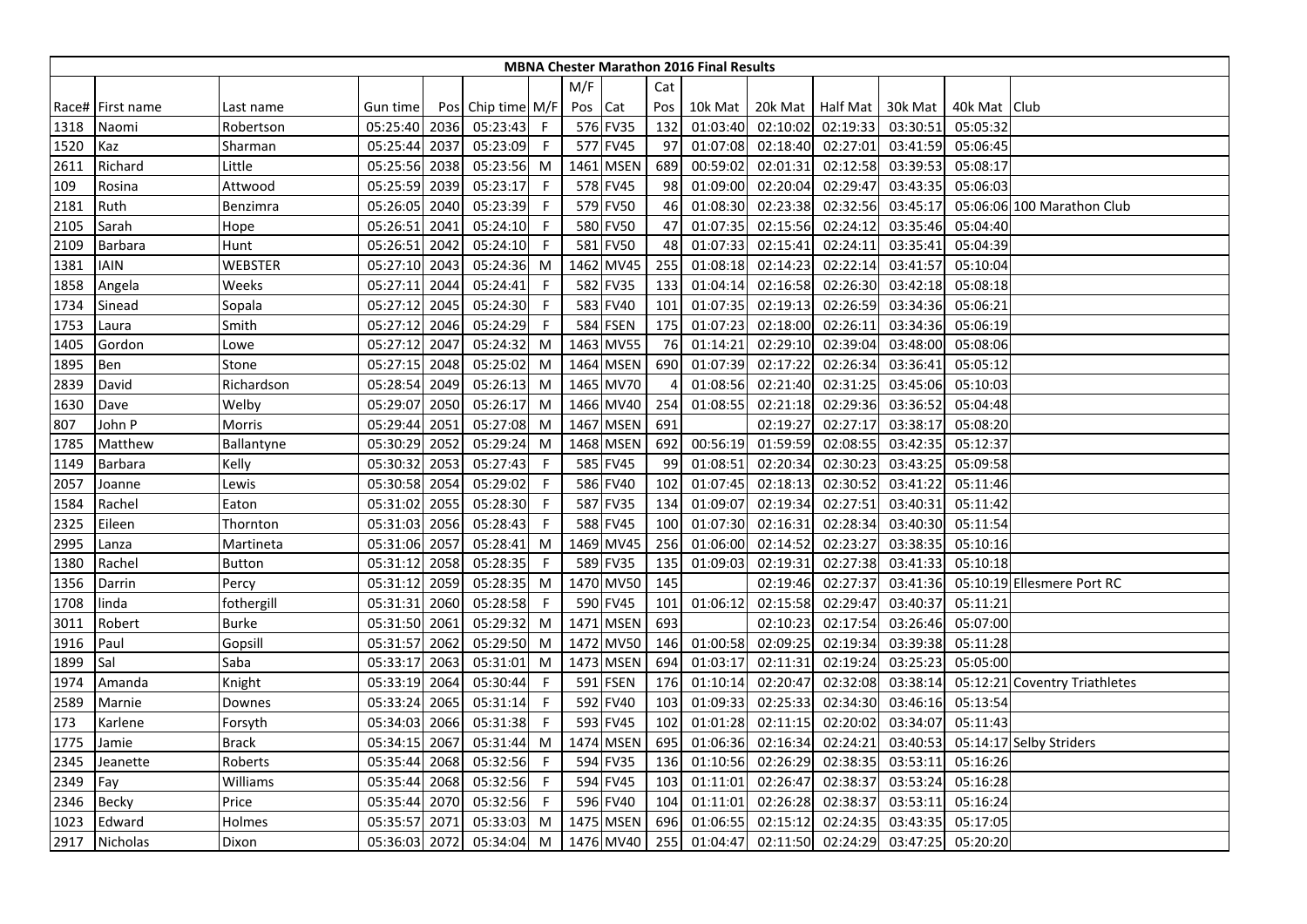|      | <b>MBNA Chester Marathon 2016 Final Results</b><br>M/F<br>Cat |                 |               |      |                   |              |         |             |     |          |                  |          |          |                |                                   |
|------|---------------------------------------------------------------|-----------------|---------------|------|-------------------|--------------|---------|-------------|-----|----------|------------------|----------|----------|----------------|-----------------------------------|
|      |                                                               |                 |               |      |                   |              |         |             |     |          |                  |          |          |                |                                   |
|      | Race#   First name                                            | Last name       | Gun time      |      | Pos Chip time M/F |              | Pos Cat |             | Pos | 10k Mat  | 20k Mat Half Mat |          | 30k Mat  | 40k Mat   Club |                                   |
| 499  | Dennis                                                        | Michaels        | 05:36:40      | 2073 | 05:34:28          | M            |         | 1477 MV60   | 36  | 01:10:30 | 02:24:12         | 02:32:28 | 03:45:31 |                | 05:15:18 Northern Veterans AC     |
| 2002 | Paul                                                          | Mason           | 05:36:40      | 2074 | 05:33:47          | M            |         | 1478 MSEN   | 697 | 01:14:14 | 02:34:00         | 02:44:37 | 03:53:33 | 05:18:12       |                                   |
| 3012 | Louise                                                        | Simpson         | 05:37:04      | 2075 | 05:34:45          | $\mathsf{F}$ |         | 597 FSEN    | 177 | 01:07:37 | 02:21:20         | 02:29:11 | 03:55:02 |                | 05:17:16 Southend On Sea AC       |
| 2964 | Mike                                                          | Leatherbarrow   | 05:37:04      | 2075 | 05:34:45          | M            |         | 1479 MV40   | 256 | 01:07:32 | 02:21:19         | 02:29:09 | 03:55:00 |                | 05:17:11 Southport Waterloo Ac    |
| 1278 | <b>Myles</b>                                                  | Taaffe          | 05:37:15      | 2077 | 05:34:18          | M            |         | 1480 MSEN   | 698 | 01:11:44 | 02:29:29         | 02:39:02 | 03:51:45 | 05:17:07       |                                   |
| 302  | Maggie                                                        | Ainslie         | 05:37:36      | 2078 | 05:35:03          | -F           |         | 598 FV45    | 104 | 01:07:28 | 02:18:46         | 02:31:58 | 03:48:46 |                | 05:18:27 Blackburn Road Runners   |
| 1856 | Glyn                                                          | <b>Botfield</b> | 05:37:44      | 2079 | 05:35:33          | M            |         | 1481 MV55   | 77  | 01:09:25 | 02:21:41         | 02:31:21 | 03:49:03 |                | 05:17:48 North Derbyshire RC      |
| 3052 | Michelle                                                      | Roberts         | 05:37:51      | 2080 | 05:35:02          | F            |         | 599 FV40    | 105 | 01:08:03 | 02:19:19         | 02:28:48 | 03:45:35 |                | 05:17:17 Chester Triathlon Club   |
| 1616 | Helen                                                         | Ashburner       | 05:37:58      | 2081 | 05:35:30          | -F           |         | 600 FSEN    | 178 | 01:09:46 | 02:20:13         | 02:28:50 | 03:45:11 | 05:18:34       |                                   |
| 1834 | Wes                                                           | Weaver          | 05:38:25      | 2082 | 05:35:29          | M            |         | 1482 MSEN   | 699 | 01:04:49 | 02:10:37         | 02:19:59 | 03:37:35 | 05:13:57       |                                   |
| 1840 | Lisa                                                          | Vercelli        | 05:38:25      | 2083 | 05:35:30          | -F           | 601     | <b>FV35</b> | 137 | 01:04:45 | 02:10:41         | 02:19:59 | 03:37:40 | 05:13:59       |                                   |
| 1054 | Joanne                                                        | Sutherland      | 05:38:57      | 2084 | 05:36:03          | F            |         | 602 FV40    | 106 | 01:07:10 | 02:19:55         | 02:29:40 | 03:48:00 |                | 05:19:33 Penny Lane Striders      |
| 901  | Stephen                                                       | Ohara           | 05:39:04      | 2085 | 05:36:22          | M            |         | 1483 MV40   | 257 | 01:07:35 | 02:17:35         | 02:26:44 | 03:39:55 | 05:16:08       |                                   |
| 943  | Peter                                                         | Dunne           | 05:39:04      | 2086 | 05:36:22          | M            |         | 1484 MV40   | 258 | 01:07:35 | 02:17:32         | 02:26:45 | 03:39:55 | 05:16:07       |                                   |
| 1009 | Andrew                                                        | MacDonald       | 05:39:50      | 2087 | 05:37:43          | M            |         | 1485 MSEN   | 700 | 01:10:31 | 02:22:10         | 02:31:04 | 03:40:20 | 05:22:55       |                                   |
| 589  | Edward                                                        | <b>Baines</b>   | 05:39:57 2088 |      | 05:38:01          | M            |         | 1486 MSEN   | 701 | 01:06:15 | 02:16:37         | 02:25:11 | 03:48:32 | 05:21:01       |                                   |
| 606  | Stan                                                          | Jones           | 05:39:57      | 2088 | 05:38:02          | M            |         | 1486 MSEN   | 701 | 01:06:17 | 02:16:43         | 02:25:12 | 03:48:43 | 05:21:04       |                                   |
| 2963 | Alan                                                          | Peers           | 05:40:00      | 2090 | 05:37:40          | M            |         | 1488 MV75   |     | 01:03:22 | 02:11:17         | 02:20:07 | 03:34:36 |                | <b>Spectrum Striders</b>          |
| 2828 | David                                                         | Phillips        | 05:40:36      | 2091 | 05:38:18          | M            |         | 1489 MV70   | 5   | 01:12:11 | 02:28:22         | 02:36:49 | 03:50:39 |                | 05:19:05 massey ferguson          |
| 341  | David                                                         | Mossley         | 05:41:55      | 2092 | 05:39:27          | M            |         | 1490 MV45   | 257 | 01:09:10 | 02:20:17         | 02:30:05 | 03:45:48 | 05:18:45       |                                   |
| 2858 | Sarmid                                                        | Al-Kamil        | 05:42:44      | 2093 | 05:39:53          | M            |         | 1491 MV50   | 147 | 01:10:36 | 02:21:38         | 02:29:51 | 03:40:28 |                | 05:24:14 Bramhall Runners         |
| 1174 | Nicola                                                        | Bolton          | 05:43:17      | 2094 | 05:40:54          | F            |         | 603 FSEN    | 179 | 01:09:14 | 02:25:29         | 02:35:24 | 03:53:56 | 05:22:33       |                                   |
| 1747 | Ben                                                           | Ashton          | 05:43:22      | 2095 | 05:40:58          | M            |         | 1492 MSEN   | 703 | 01:10:22 | 02:26:29         | 02:37:35 | 03:54:19 | 05:22:32       |                                   |
| 1992 | Madeline                                                      | Dunckley        | 05:43:48      | 2096 | 05:41:26          | -F           |         | 604 FV35    | 138 | 01:07:45 | 02:26:04         | 02:36:41 | 03:58:26 | 05:26:39       |                                   |
| 1683 | Katherine                                                     | D'Arcy Brown    | 05:43:57      | 2097 | 05:42:14          | F            |         | 605 FV50    | 49  | 01:04:34 | 02:17:01         | 02:28:02 | 03:44:17 | 05:19:44       |                                   |
| 3047 | Kathryn                                                       | Ambrose         | 05:44:10      | 2098 | 05:42:47          | -F           |         | 606 FV35    | 139 | 01:06:27 | 02:28:17         | 02:38:47 | 03:56:16 |                | 05:26:06 Stone Master Marathoners |
| 1696 | David                                                         | Parrington      | 05:44:45      | 2099 | 05:42:08          | M            |         | 1493 MV45   | 258 | 01:09:03 | 02:19:32         | 02:28:06 | 03:43:29 |                | 05:19:34 Halifax Harriers & AC    |
| 931  | Richard                                                       | Bennett         | 05:44:49      | 2100 | 05:41:54          | M            |         | 1494 MV55   | 78  | 01:08:37 | 02:19:38         | 02:27:59 | 03:37:02 | 05:13:35       |                                   |
| 253  | <b>Shirley Ann</b>                                            | Moran           | 05:45:15      | 2101 | 05:42:55          | F            |         | 607 FV55    | 22  | 01:11:25 | 02:27:42         | 02:37:15 | 03:55:07 | 05:24:48       |                                   |
| 2685 | Karen                                                         | <b>Bayliss</b>  | 05:45:33 2102 |      | 05:43:54          | $\mathsf F$  |         | 608 FV35    | 140 | 01:08:46 | 02:25:52         | 02:39:07 | 03:54:29 |                | 05:26:46 Halifax Harriers & AC    |
| 89   | Nabeel                                                        | Alhassan        | 05:46:00 2103 |      | 05:43:14          | M            |         | 1495 MSEN   | 704 | 01:07:21 | 02:17:09         | 02:25:17 | 03:33:47 | 05:23:29       |                                   |
| 2187 | lan                                                           | Holden          | 05:46:05      | 2104 | 05:39:47          | M            |         | 1496 MSEN   | 705 | 01:01:42 | 02:07:08         | 02:16:01 | 03:34:42 | 05:23:24       |                                   |
| 494  | Nicola                                                        | Gaffney         | 05:46:07      | 2105 | 05:43:18          | -F           |         | 609 FV35    | 141 | 01:06:48 | 02:17:35         | 02:33:00 | 03:50:03 | 05:27:42       |                                   |
| 2937 | Derek                                                         | Ralphs          | 05:46:14      | 2106 | 05:43:19          | M            |         | 1497 MV50   | 148 | 01:07:12 | 02:21:30         | 02:32:59 | 03:50:03 | 05:27:33       |                                   |
| 2424 | Lisa                                                          | Perkins         | 05:47:49      | 2107 | 05:45:04          | -F           |         | 610 FSEN    | 180 | 01:12:20 | 02:28:58         | 02:38:35 | 03:57:11 | 05:27:44       |                                   |
| 50   | Lauren                                                        | Goldsmith       | 05:47:51      | 2108 | 05:45:05          | -F           |         | 611 FSEN    | 181 | 01:12:20 | 02:27:42         | 02:38:26 | 03:57:07 | 05:27:39       |                                   |
| 243  | Alison                                                        | Culshaw         | 05:48:03 2109 |      | 05:45:13          | F            |         | 612 FSEN    | 182 | 01:13:12 | 02:27:57         | 02:37:21 | 03:53:40 | 05:27:34       |                                   |